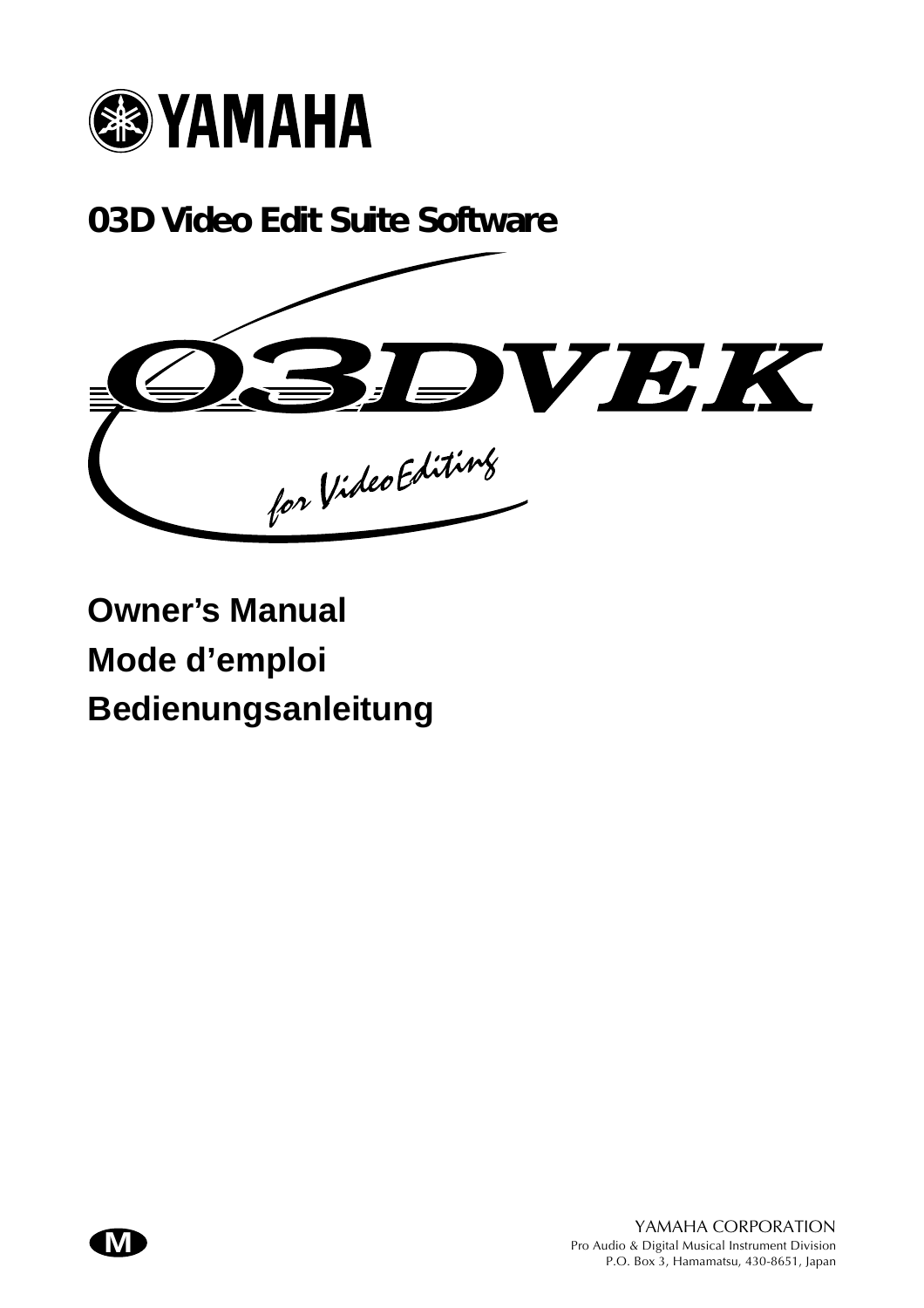## **Contents**

| Introduction  1                                                                                                                    |          |
|------------------------------------------------------------------------------------------------------------------------------------|----------|
| 1. Installing the Software  3                                                                                                      |          |
| 2. About the Video Edit Suite Software  8<br><b>ESAM II</b><br>Functions that Cannot Be Used when the TO EDITOR Port is Active  11 |          |
|                                                                                                                                    | 13       |
| 4. Display Pages  14                                                                                                               |          |
|                                                                                                                                    | 16       |
|                                                                                                                                    | 25<br>26 |
|                                                                                                                                    | 27       |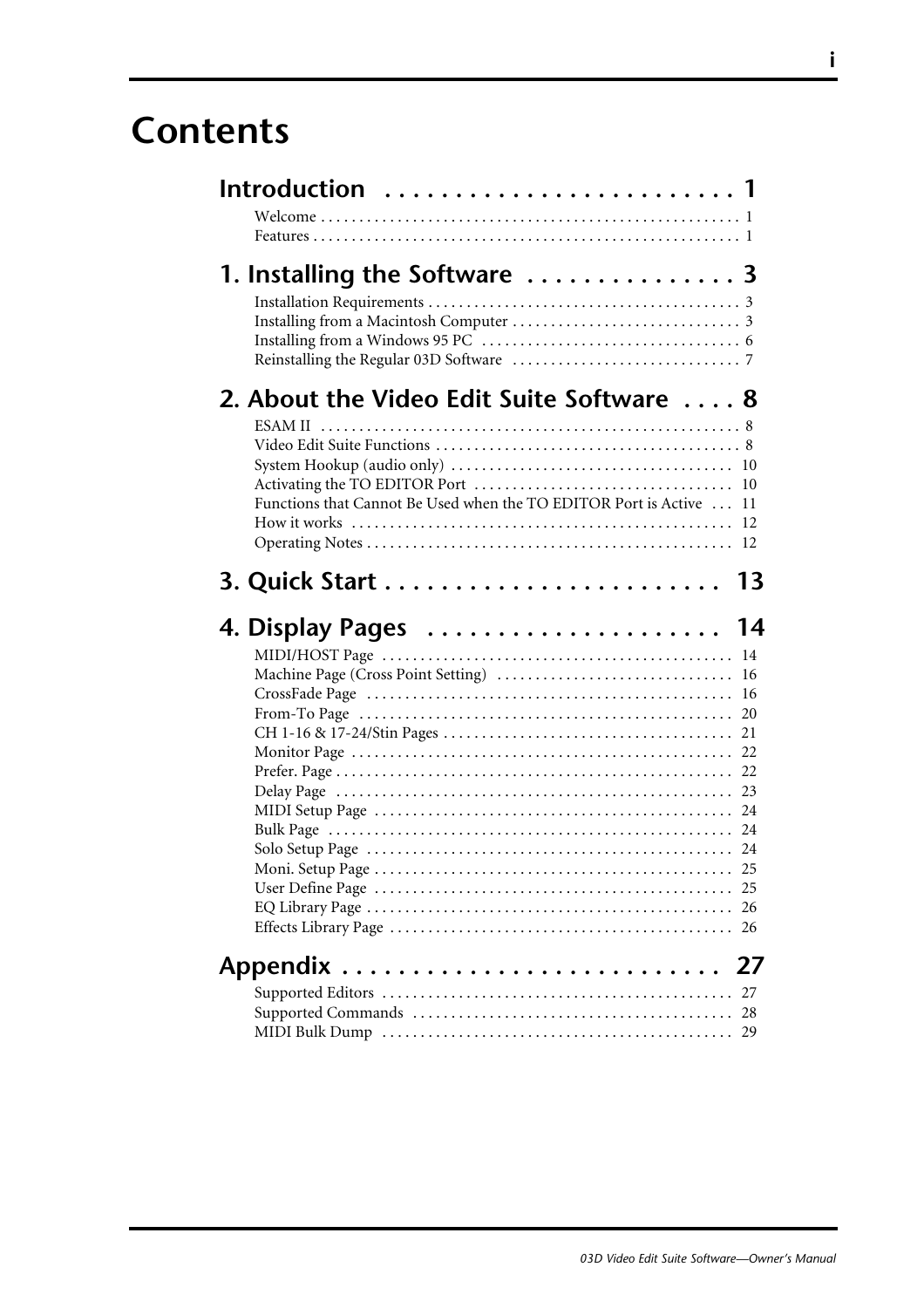## <span id="page-2-0"></span>**Introduction**

## **Welcome**

Thank you for purchasing the Yamaha 03D Video Edit Suite Software. With support for the ESAM II editor protocol, the 03D Video Edit Suite software turns the 03D Digital Mixing Console into a full-feature digital audio mixer for video post-pro.

## **Features**

- Audio signals can be mixed and edited along with the video editing.
- With support for ESAM II, the 03D works like a video switcher for audio, allowing remote transition previews from a video editor.
- Several extended functions of the ESAM II protocol including remote fader level control have been employed.
- 03D data can be downloaded or uploaded to the video editor for centralized data management.
- Phase reverse, input delay up to approximately six frames (with 1/4 frame accuracy), 4-band parametric EQ, dynamics, and effects for flexible audio mixing and audio sweetening.
- The 03D does not require extra hardware, such as boards and ports. A 9-pin TO EDI-TOR port comes as standard.
- Channels can be assigned to the 03D's four bus outputs as FROM sources and TO sources, allowing for dissolve transitions. Crossfades can be performed using one of seven crossfade patterns, which can be set individually for each channel, and three curve slopes, which can be applied to all channels globally.
- The 03D's motorized faders allow for accurate level adjustments and precisely reflect input level settings. In FROM-TO mode, faders reflect transition levels.
- Preview sources can be selected for monitoring, and CHANNEL and BUS modes allow individual channel monitoring or bus monitoring.

#### **Package Contents**

The package should contain the following items. Make sure that you have them all.

- 03D regular software (Mac and PC disks labeled "03D")
- 03D Video Edit Suite software (Mac and PC disks labeled "03D for Video Editing")
- This Owner's Manual

Contact your Yamaha dealer if something is missing.

#### **Trademarks**

Accom is a trademark of Accom Corporation, Inc. Ampex is a trademark of Ampex Corporation, Inc. CMX is a trademark of CMX Company. Macintosh is a trademark of Apple Computer, Inc. Panasonic is a trademark of Matsushita Corporation, Inc. Sony is a trademark of Sony Corporation, Inc. Windows 95 is a trademark of Microsoft Corporation, Inc.

Yamaha is a trademark of Yamaha Corporation, Inc.

All other trademarks are the property of their respective holders.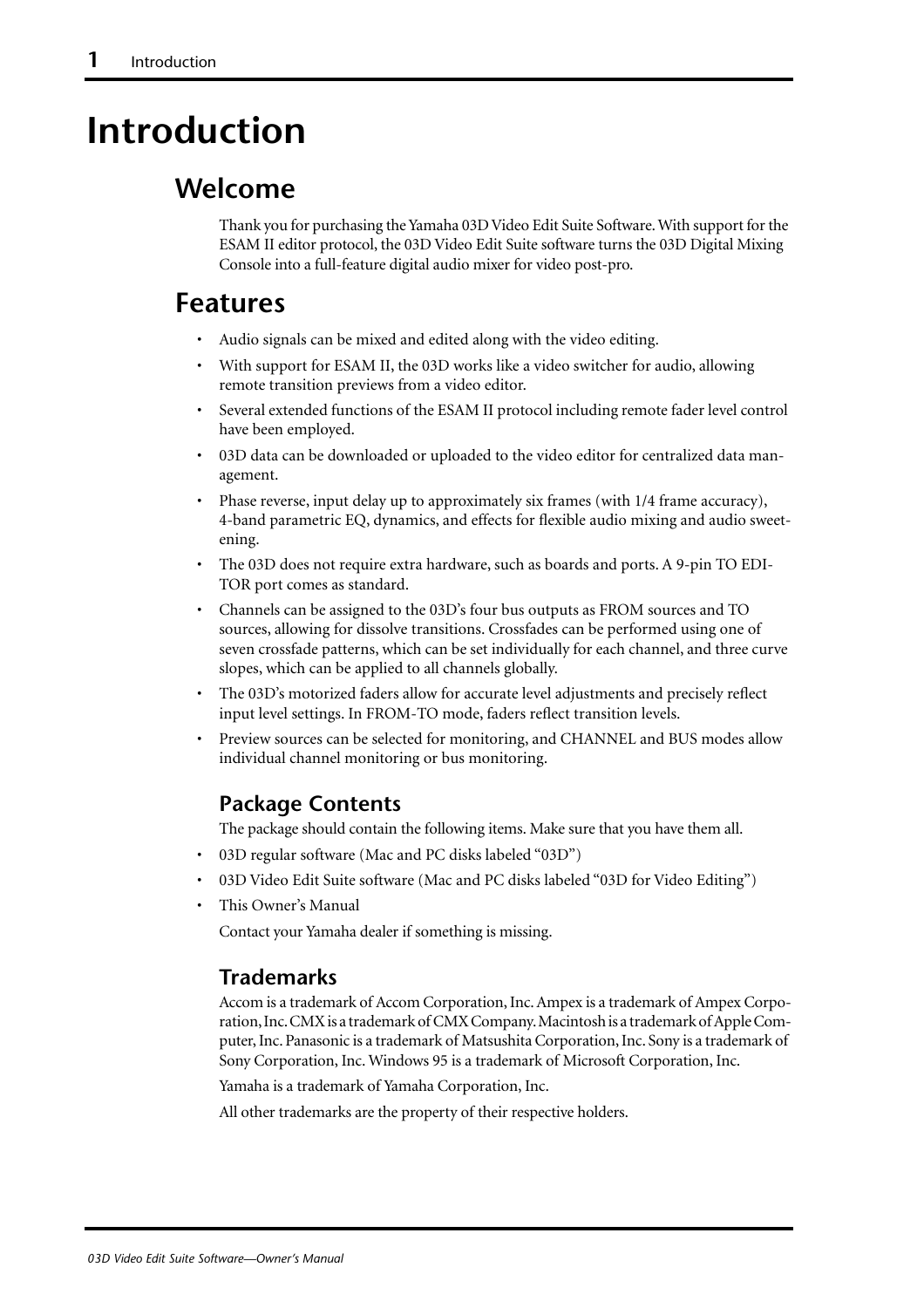#### **Copyright**

© 1997 Yamaha Corporation. All rights reserved.

No part of the this software or this *Owner's Manual* may be reproduced or distributed in any form or by any means without the prior written authorization of Yamaha Corporation.

#### **Yamaha on the World Wide Web**

http://www.yamaha.co.jp/product/proaudio/homeenglish/

## **Keep This Manual For Future Reference**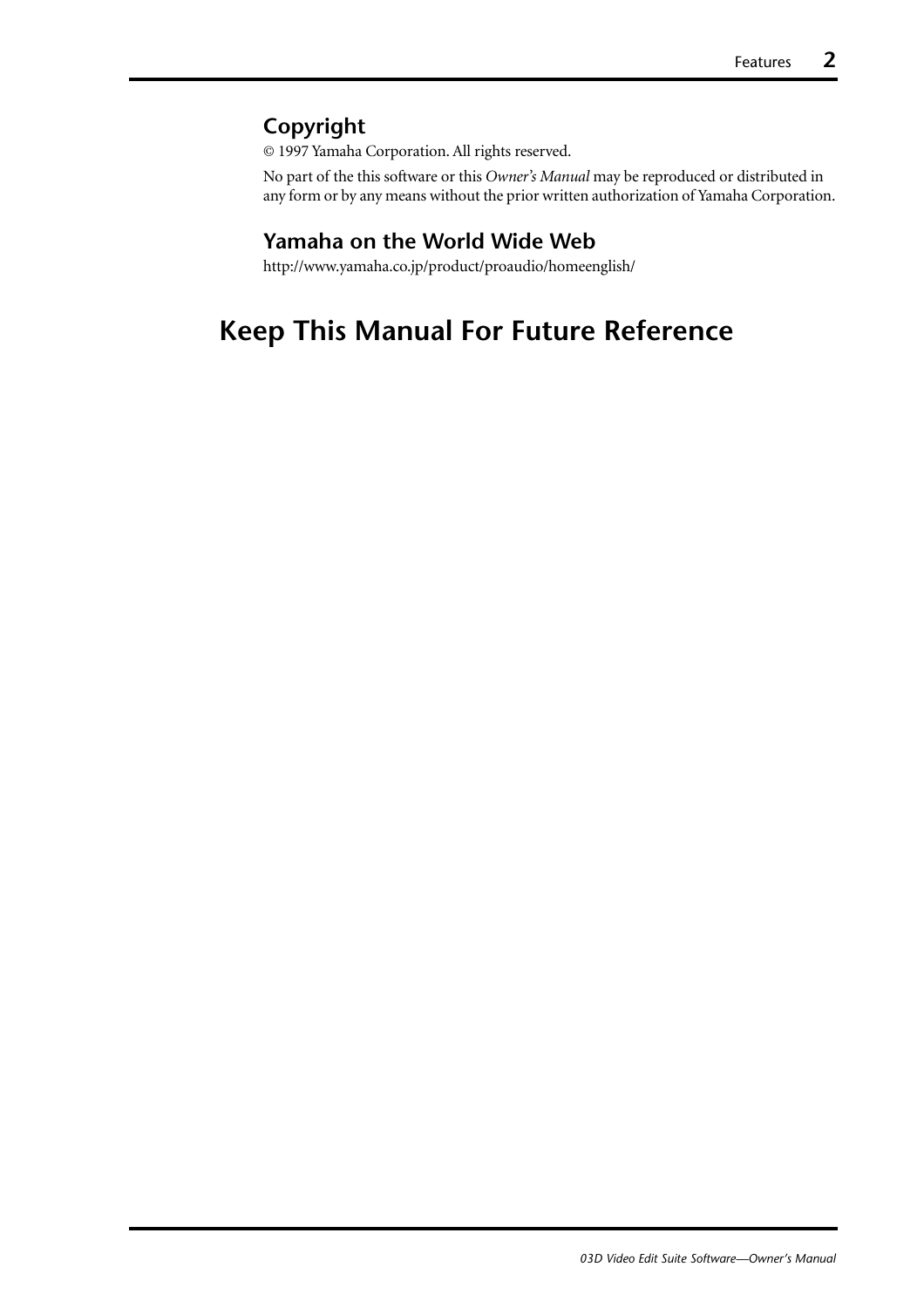# <span id="page-4-0"></span>**1 Installing the Software**

This chapter explains how to install the 03D Video Edit Suite software.

## **Warning**

All automix data will be lost when the 03D Video Edit Suite software is installed, so back up your important data using MIDI Bulk Dump before installing. Refer to the 03D Owner's Manual for details. Similarly, Video Edit Suite settings and roll library memory data will be lost if the regular 03D software is reinstalled.

## **Installation Requirements**

The 03D Video Edit Suite software can be installed from a Macintosh or PC computer running Windows 95.

| <b>Transmission Device</b> | 03D<br><b>Connection</b> | Cable                                  | Recommended<br>Software    |
|----------------------------|--------------------------|----------------------------------------|----------------------------|
| Macintosh                  | <b>TO HOST</b>           | Macintosh serial cable                 | Terminal-J <sup>1</sup>    |
| Windows 95 PC              | TO HOST                  | $\degree$ PC serial cable <sup>2</sup> | HyperTerminal <sup>3</sup> |

1. Terminal-I is included with the Video Edit Suite software.

2. 9-pin D-sub to 8-pin mini DIN cable

3. The HyperTerminal program is included with Windows 95.

## **Installing from a Macintosh Computer**

- **1. Connect an 8-pin mini DIN cable between the 03D's TO HOST port and the Macintosh's Modem port.**
- **2. Turn on the Macintosh.**
- **3. Insert the Mac 03D for Video Editing floppy disk into the floppy disk drive, double-click the floppy disk icon, and then copy the Terminal-J file to your hard disk.**
- **4. Double-click the Terminal-J file to decompress it.** The Terminal-J folder containing the Terminal-J program is created.
- **5. Copy the "03VEKxxxMIX.sea" file to your hard disk, and then double-click it to decompress it.** The "03VEKxxxMIX" folder is created.
- **6. Copy the "03VEKxxx.T" and "03VEKxxx.X" files from the "03VEKxxxMIX" folder to the Terminal-J folder.**
- **7. On the Chooser, turn off AppleTalk.**
- **8. While holding down the [UTILITY], [DYNAMICS], and [EFFECT 2] buttons, turn on the 03D.** The UPDATE PROGRAM page appears.
- **9. Double-click the Terminal-J icon to launch the program.**
- **10. Choose Connection from the Options menu.** The Connection Settings dialog box appears.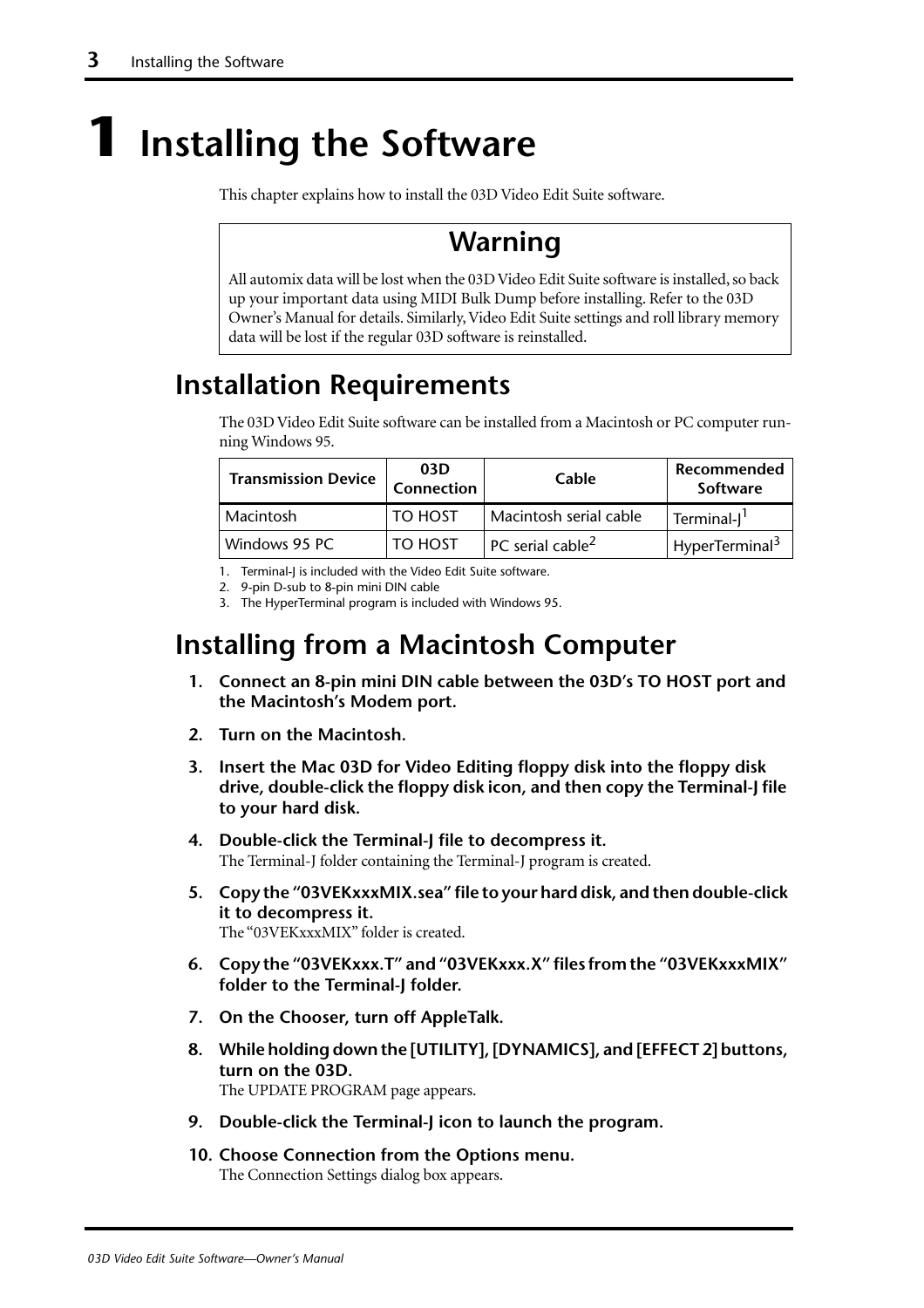#### **11. Make the following settings, as shown on the dialog box below, and then click OK.**

#### Method: Direct Serial

Baud Rate: 38.4K

Parity: None

Data Bits: 8 Stop Bits: 1

Handshake: None

| <b>Connection Settings</b><br>Method:                                                    | <b>Direct Serial</b>                                      | ΠK<br>Cancel             |
|------------------------------------------------------------------------------------------|-----------------------------------------------------------|--------------------------|
| Port Settings                                                                            | <b>Current Port</b>                                       |                          |
| 38.4K<br>Baud Rate:<br>Parity:<br>None<br>Data Bits:<br>Stop Bits:<br>Handshake:<br>None | Modem Port<br>When quitting Application<br>Don't drop DTR | <b>Printer Port</b><br>Ч |

#### **12. Choose Transfer from the Options menu.**

The Transfer Settings dialog box appears.

#### **13. Click the Binary file icon.**

The settings for binary file transfers appear.

**14. Turn off the "Recognize and use MacBinary format for non-TEXT files" setting, as shown below, and then click OK.**

|                      | <b>Transfer Settings</b>                                                                                                                                                                | ΠK<br>Cancel                                                                         |
|----------------------|-----------------------------------------------------------------------------------------------------------------------------------------------------------------------------------------|--------------------------------------------------------------------------------------|
| ----<br>Text<br>1010 | Recognize and use MacBinary format for non-TEXT files<br>Non-Macbinary file - type: .<br>Default protocols:<br>XMODEM<br>Receive:<br>Transmit:<br>XMODEM<br>Path for up- and downloads: | $ $ TEXT $ $ - creator: $ $ AEDT<br>Auto receive:<br>CompuServe Quick-B<br>l z-modem |
|                      | Macintosh HD :Desktop Folder :Terminal-J Folder :                                                                                                                                       |                                                                                      |

**15. Choose X/YMODEM from the Options menu.**

The X/YMODEM options dialog box appears.

**16. Turn off the CRC setting, as shown below, and then click OK.**

| <b>H/YMODEM</b> options |                       |
|-------------------------|-----------------------|
| $\sqcap$ CRC            | Timeout –             |
| 1 K<br>) 888            | - 5<br>@10            |
| ∩auto<br>O€K            | ○ 15<br>$\bigcirc$ 20 |
| Cancel                  | ΛK                    |

- **17. Choose Connect from the Session menu.**
- **18. On the 03D, use the cursor buttons and [ENTER] button to make the following settings.** PORT: TO HOST

FLYING: ON

UPDATE BLOCK: ALL

**19. In Terminal-J, choose TRANSMIT XMODEM from the File menu.**  The File Open dialog box appears.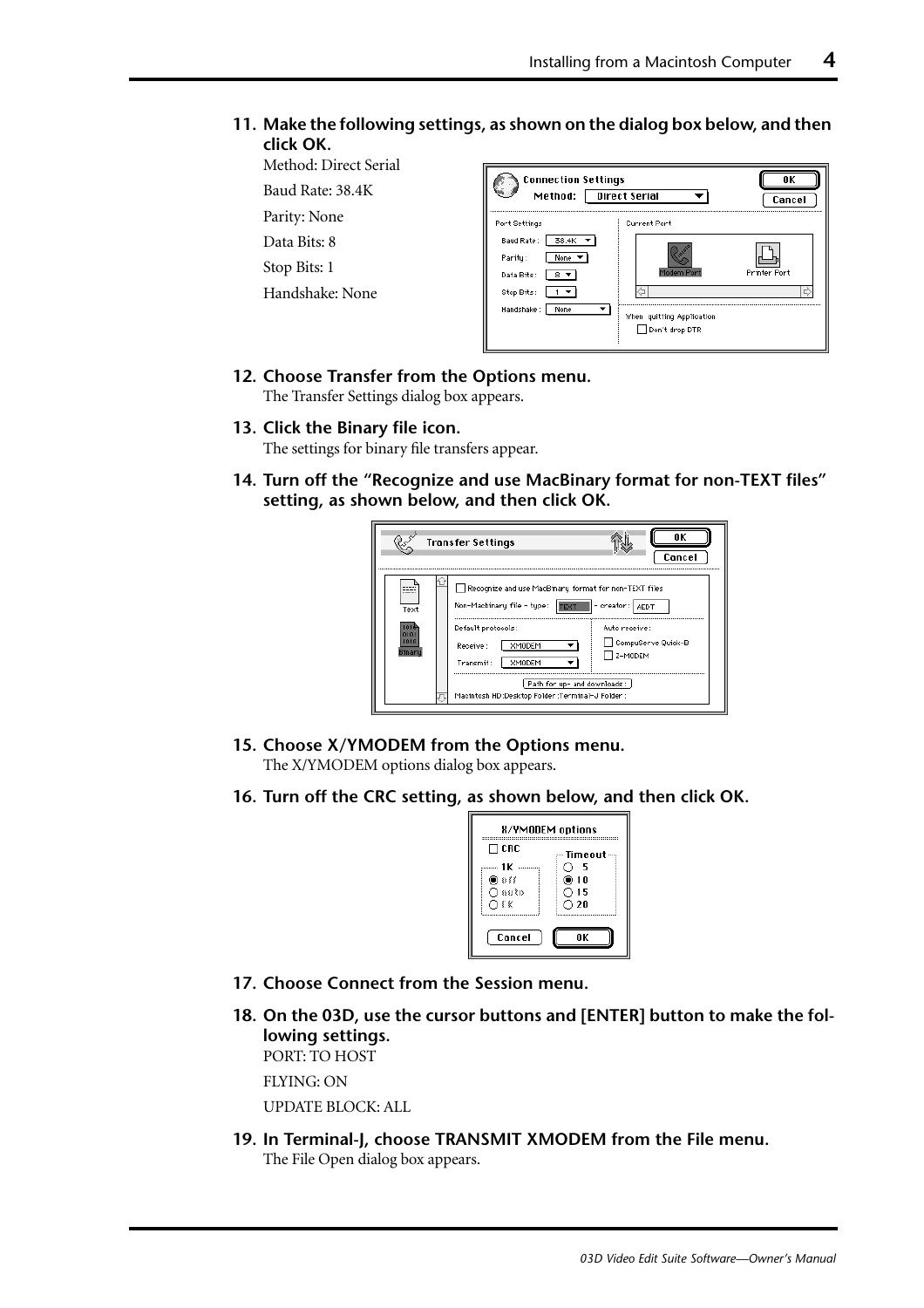- **20. Locate the "03VEKxxx.T" file, and then click Transmit.**
- **21. On the 03D, use the cursor buttons to select START, and press the [ENTER] button.**

The message "Please send BLOCK TABLE FILE" appears on the 03D.

The file is transmitted to the 03D.

Wait until the following message appears on the 03D before proceeding: "Please send BLOCK 0, 1, 2, 3, 4, 5, 6, 7, 8, 9, A, B, C, D, E, F, G, H".

- **22. In Terminal-J, choose TRANSMIT XMODEM from the File menu.**  The File Open dialog box appears.
- **23. Locate the "03VEKxxx.X" file, and then click Transmit.**
- **24. On the 03D, use the cursor buttons to select START, and press the [ENTER] button.**

The file is transmitted to the 03D. While the data is being transmitted, an asterisk flashes slowly on the 03D.

Transmission may take between 5 and 20 minutes. When the file have been transmitted successfully, "UPDATE . . . DONE" and an EXIT option appear on the 03D.

**25. Press the [ENTER] button to restart the 03D.** That completes the installation process.

*03D Video Edit Suite Software—Owner's Manual*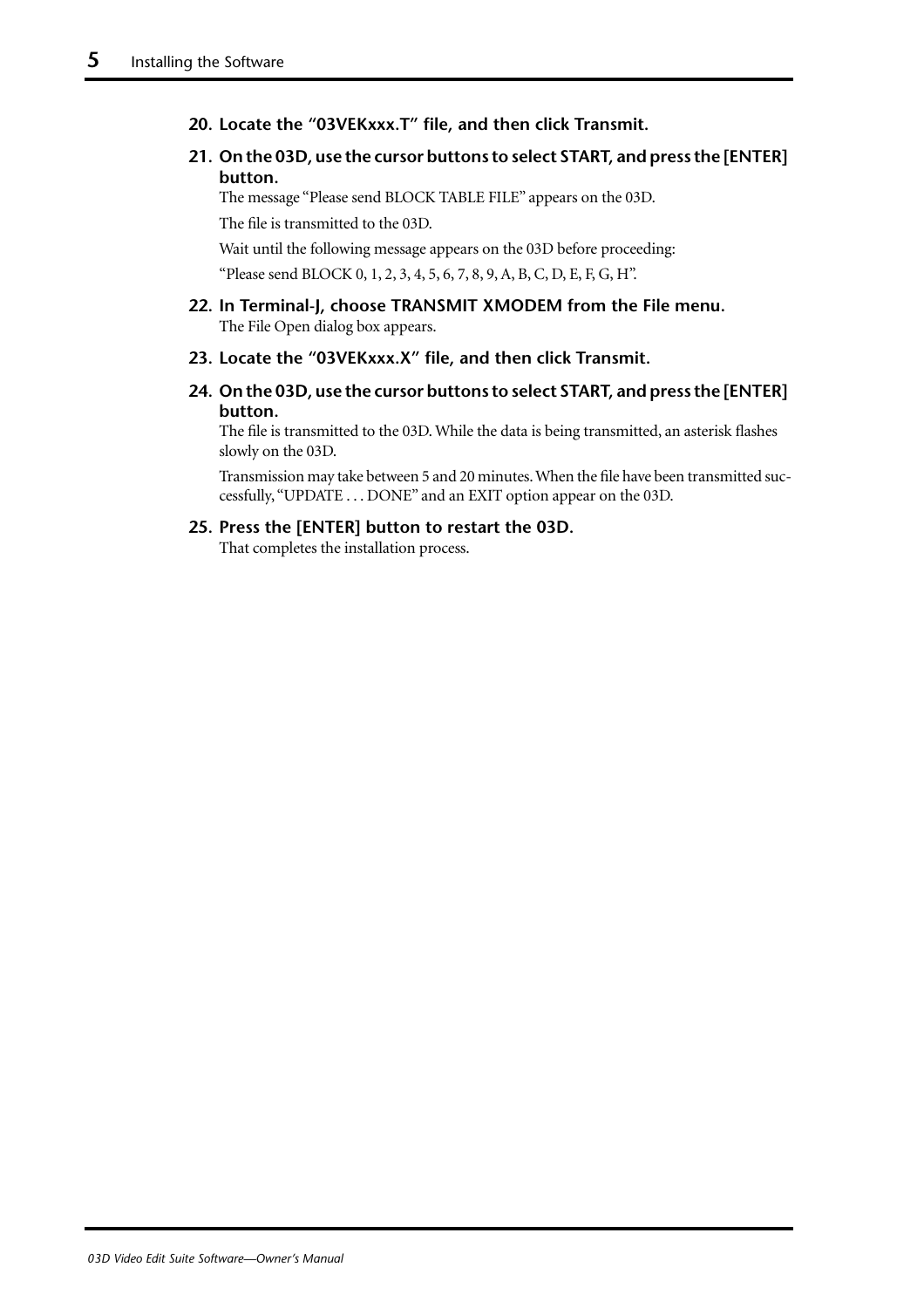## <span id="page-7-0"></span>**Installing from a Windows 95 PC**

- **1. Connect an 8-pin mini DIN to 9-pin D-sub cable between the 03D's TO HOST port and a serial port (COM port) on the PC.**
- **2. Turn on the PC.**
- **3. Insert the 03D Video Edit Suite floppy disk into the floppy disk drive, and then copy the "03VEKxxx.T" and "03VEKxxx.X" files to the HyperTerminal folder on your hard disk (Hard Disk–>Program Files–>Accessories–>HyperTerminal.**
- **4. While holding down the [UTILITY], [DYNAMICS], and [EFFECT 2] buttons, turn on the 03D.** The UPDATE PROGRAM page appears.
- **5. Double-click the Hypertrm icon to launch the program.** The Connection Description dialog box appears.
- **6. Enter a name for the connection (e.g., "03D"), and then click OK. Ignore the icon settings in this dialog box.** The Phone Number dialog box appears.
- **7. Choose "Direct to Com x" from the Connect using menu (x being the number of the serial port to which the 03D is connected), and then click OK.**

The Port Settings dialog box appears.

**8. Make the following settings, as shown on the dialog box below, and then click OK.**

Bits per second: 38400 Data bits: 8 Parity: None Stop bits: 1 Flow control: None

| Port Settings |                                     |  |
|---------------|-------------------------------------|--|
|               | Bits per second: 38400              |  |
|               | $\overline{\mathsf{D}}$ ata bits: 8 |  |
|               | Parity: None                        |  |
|               | Stop bits: 1                        |  |
|               | Flow control: None                  |  |
|               | Advanced<br>Restore Defaults        |  |
|               | 0K<br>Cancel<br><b>Apply</b>        |  |

- **9. Choose Connect from the Call menu.**
- **10. On the 03D, use the cursor buttons and [ENTER] button to make the following settings.** PORT: TO HOST

FLYING: ON

UPDATE BLOCK: ALL

**11. In HyperTerminal, choose Send File from the Transfer menu.**  The Send File dialog box appears.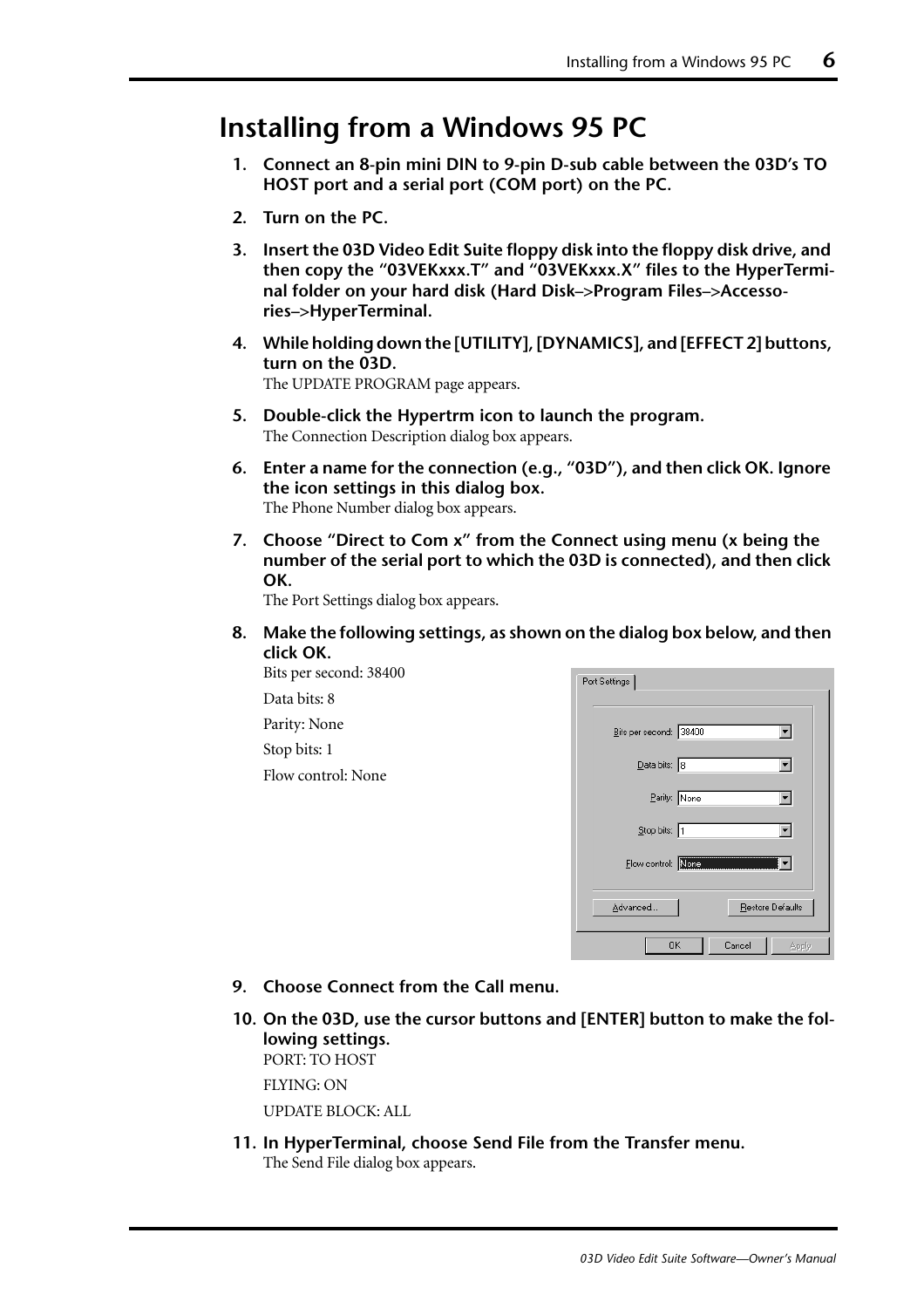- <span id="page-8-0"></span>**12. Choose Xmodem from the Protocol menu.**
- **13. Click Browse and locate the "03VEKxxx.T" file, and then click Send.**
- **14. On the 03D, use the cursor buttons to select START, and press the [ENTER] button.**

The message "Please send BLOCK TABLE FILE" appears on the 03D.

The file is transmitted to the 03D.

Wait until the following message appears on the 03D before proceeding:

"Please send BLOCK 0, 1, 2, 3, 4, 5, 6, 7, 8, 9, A, B, C, D, E, F, G, H".

- **15. In HyperTerminal, choose Send File from the Transfer menu.** The Send File dialog box appears.
- **16. Click Browse and locate the "03VEKxxx.X" file, and then click Send.**
- **17. On the 03D, use the cursor buttons to select START, and press the [ENTER] button.**

The file is transmitted to the 03D. While the data is being transmitted, an asterisk flashes slowly on the 03D.

Transmission may take between 5 and 20 minutes. When the file have been transmitted successfully, "UPDATE . . . DONE" and an EXIT option appear on the 03D.

**18. Press the [ENTER] button to restart the 03D.**

That completes the installation process.

## **Reinstalling the Regular 03D Software**

To reinstall the regular 03D software, follow the same procedure as for installing the 03D Video Edit Suite software noting the following differences:

- Use the floppy disks labeled "03D" instead of the "03D for Video Editing" disks.
- On the Macintosh floppy disks, the compressed file for the regular 03D software is "03D\_VxxxMIX.sea" (instead of "03VEKxxxMIX.sea")
- The "T" data file is "03D\_Vxxx.T" (instead of "03VEKxxx.T")
- The "X" data file is "03D\_Vxxx.X" (instead of "03VEKxxx.X")
- You don't have to use the same type of computer to reinstall the regular 03D software. For example, if you installed the 03D Video Edit Suite software using a Macintosh computer, you can reinstall the regular 03D software using either a Macintosh or Windows 95 PC.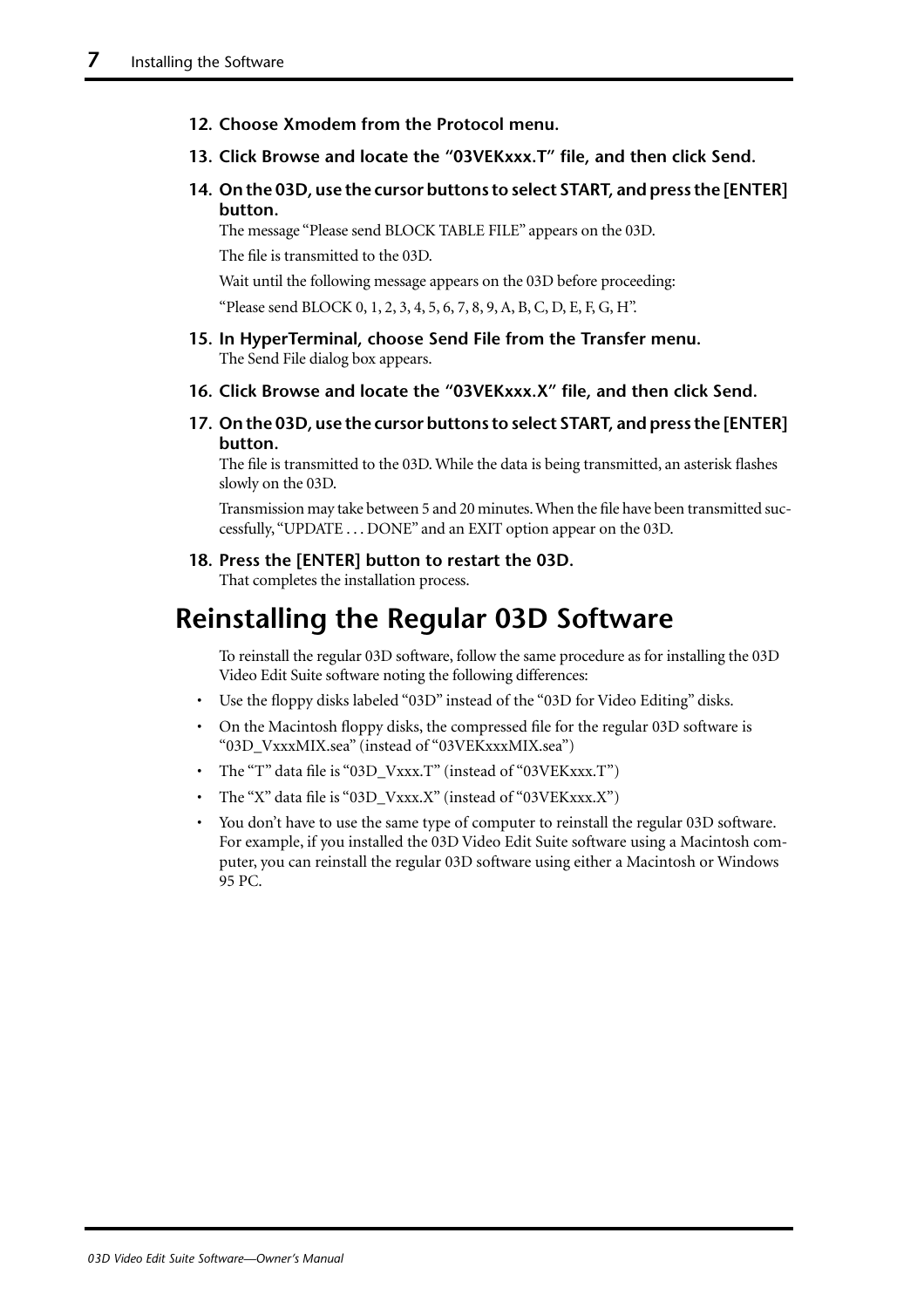# <span id="page-9-0"></span>**2 About the Video Edit Suite Software**

## **ESAM II**

The 03D Video Edit Suite supports only ESAM (Editing Suite Audio Mixers) Serial II Protocol-Extended. See [page 28](#page-29-0) for a list of supported commands.

## **Video Edit Suite Functions**

This sections lists the new functions provided by the 03D Video Edit Suite software.

#### **Crossfade**

Crossfades can be performed over the number of frames specified by the ESAM II commands sent from the editor. ESAM II allows you to specify from between 0 to 32,767 frames in single frame steps (1,365 seconds at 24 frames/second). The maximum frame value depends on the editor being used. Audio control accuracy is within one frame (only when no other 03D functions are being used).

#### **Local Switch**

Using Local mode, which works only when the CH 1–16 or 17–24/Stin pages are displayed, the channel [SEL] buttons can be used to set channels to ignore incoming ESAM II commands. When a [SEL] button's indicator is off, that channel responds to incoming ESAM II commands. When it's flashing, the channel is in Local mode and ignores ESAM II commands. See *CH 1-16 & 17-24/Stin Pages* [on page 21 for more information.](#page-22-0)

#### **Three Setup Memories**

Video Edit Suite settings such as SOURCE/MACHINE ASSIGN, FRAME TYPE, FADER MODE, and reference levels for the auto-level setting function can be stored in the TO EDI-TOR SETUP MEMORY (1, 2, 3). See *MIDI/HOST Page* [on page 14 for more information.](#page-15-0)

#### **Crossfade Patterns & Curves**

One of seven crossfade patterns can be assigned to each source (channel), and one of three curves can be applied to sources globally. See *CrossFade Page* [on page 16 for more informa](#page-17-0)[tion.](#page-17-0)

#### **Limit Level Setting**

The fade out level or "floor" can be set to from 0 dB to minus infinity. See *[MIDI/HOST Page](#page-15-0)* [on page 14 for more information.](#page-15-0)

#### **Automatic Level Setting**

By reading the level of the test tone at the beginning of a reel (tape), the gain is set automatically so that the nominal level set by the user corresponds to the output level. The adjustable range is from –18 dB to +18 dB. If the level exceeds this range and cannot be controlled by the 03D, a warning message appears. For channels configured as a stereo pair, only the left channel is used for level sensing. The level determined for the left channel is also applied to the right channel. Due to circuitry limitations, the levels may vary between channels. [See](#page-15-0)  *MIDI/HOST Page* [on page 14 for more information.](#page-15-0)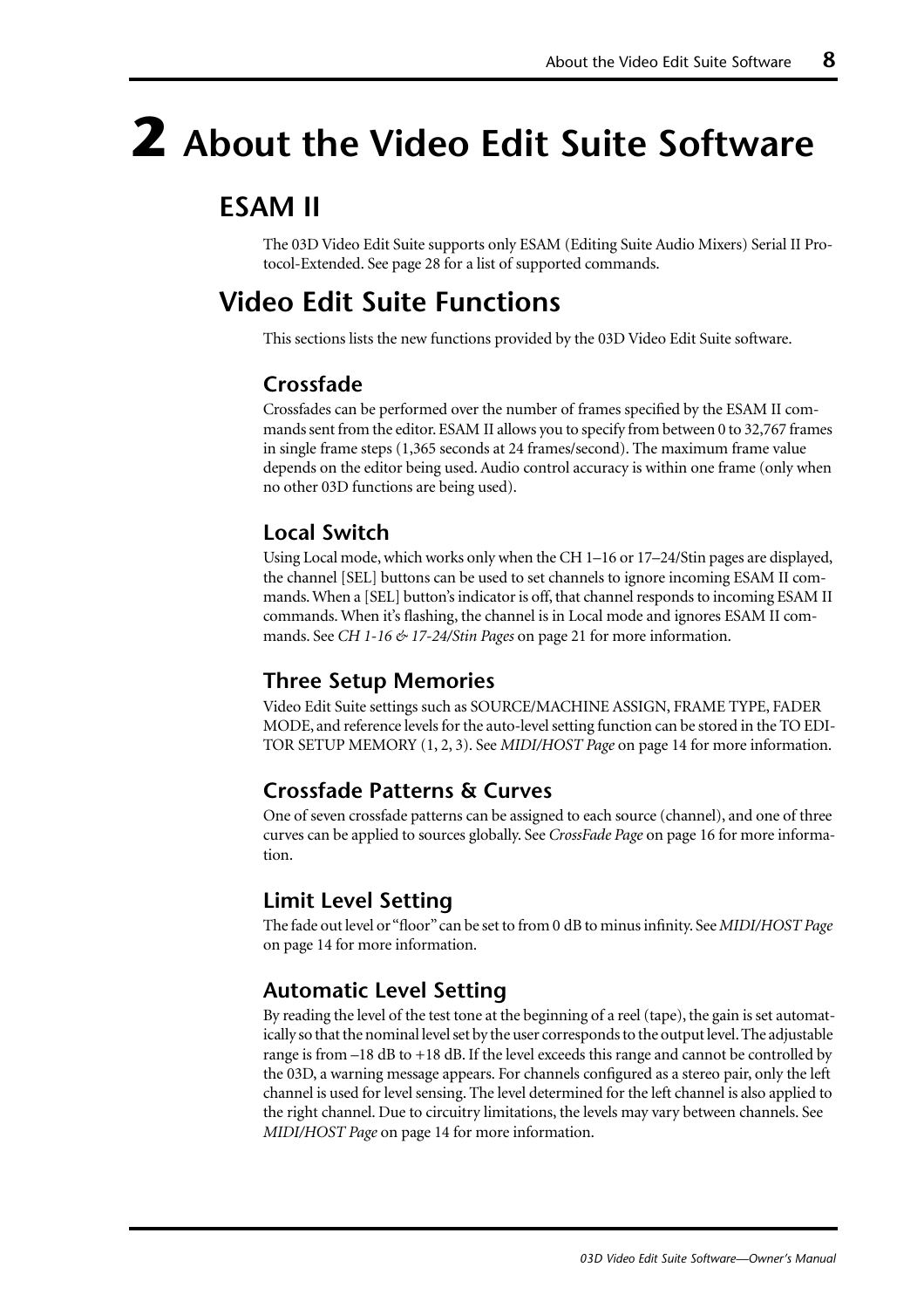#### **Specify Input & Output Delay in Frames**

In addition to samples and time, input and output delays can also be specified as frames in quarter-frame steps. With a sampling rate of 48 kHz and the Frame Type set to DF, the delay range is approximately six frames. See *Delay Page* [on page 23 for more information.](#page-24-0)

When a bus out is selected, and the LONGER OUTPUT DELAY TIME option is turned on, the OFFSET parameter appears on the CH Delay page. This parameters sets the delay for bus outs globally, and can be used to correct the timing between audio and video. An offset/delay of up to four frames in single frame steps can be set.

On the Prefer. page, the LONGER OUTPUT DELAY TIME option allows you to increase the output delay by 3,160 samples. Since the input and output delay functions share the same memory, the maximum input delay is reduced by 3,160 samples when this option is on. [See](#page-23-0)  *Prefer. Page* [on page 22 for more information.](#page-23-0)

#### **Pan Flip**

Assigning the new PAN L-C-R Flip function to a USER DEFINE button allows you to quickly pan from center to right, to left, to center, and so on. See *[User Define Page](#page-26-0)* on page 25 for [more information.](#page-26-0)

#### **Master Level Protect**

Bus out and aux send master faders can be protected against accidental operation by using the MASTER LEVEL PROTECT option on the Prefer. page. This is useful when master levels are not adjusted regularly. See *Prefer. Page* [on page 22 for more information.](#page-23-0)

#### **Inputs 9-16/17-24 Swap**

Analog inputs 9 to 16 and digital inputs 17 to 24 can be swapped so that the analog inputs appears as channels 17 to 24 and the digital inputs appear as channel 9 to 16. This allows you to control signals from the digital inputs without pressing the [MIXING LAYER] button. The SWAP CH option is on the Prefer. page. See *Prefer. Page* [on page 22 for more informa](#page-23-0)[tion.](#page-23-0)

#### **New EQ Programs**

The following three programs have been added to the end of the EQ library.

- 80. 60 Hz hum removal
- 79. 50 Hz hum removal
- 78. High-range white noise (i.e., tape hiss) removal using LPF

After installing the Video Edit Suite software, you must initialize all memories to access the new EQ programs. See *EQ Library Page* [on page 26 for more information.](#page-27-0)

#### **New Effects Programs**

The following three programs have been added to the end of the effects library.

- 96. Echo Reverb
- 95. FEMALE Pitch
- 94. MALE Pitch

After installing the Video Edit Suite software, you must initialize all memories to access the new effects programs. See *Effects Library Page* [on page 26 for more information.](#page-27-0)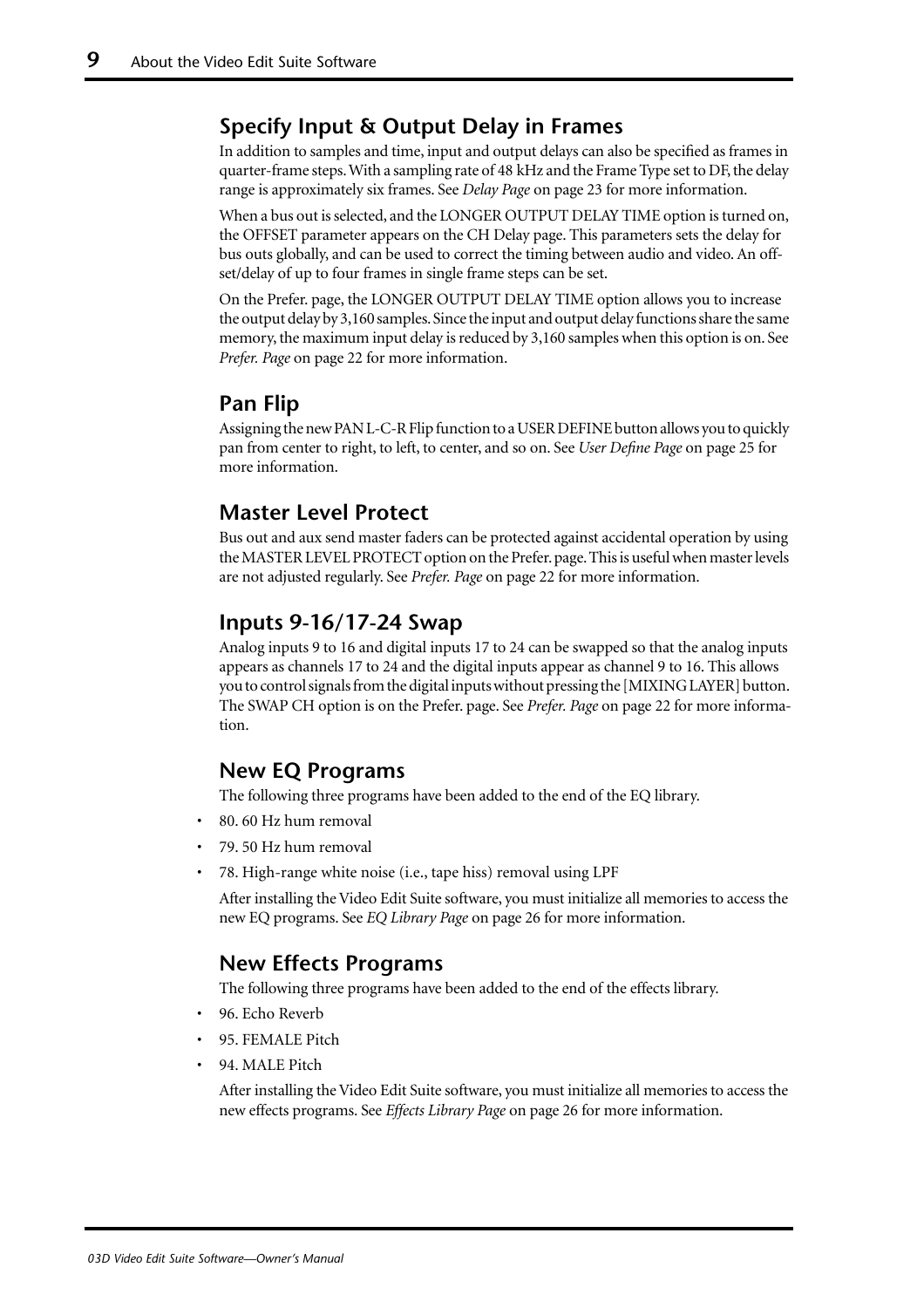

### <span id="page-11-0"></span>**System Hookup (audio only)**

## **Activating the TO EDITOR Port**

After installing the 03D Video Edit Suite software, the HOST INTERFACE setting on the MIDI/HOST page must be set to EDITOR in order to use the TO EDITOR port.

## **Warning**

All automix data will be lost when the HOST INTERFACE parameter on the MIDI/HOST page is changed from STAND. or MULTI. to EDITOR, so back up your important data using MIDI Bulk Dump before changing. Refer to the 03D Owner's Manual for details. Similarly, Video Edit Suite settings and roll library memory data will be lost when the EDITOR setting is changed back to either STAND. or MULTI.

**1. Use the [UTILITY] button to locate the MIDI/HOST page shown below.**

| MI Oscillator Prefer. V User Def. MIDI/HOST MIDI Moni. |                                                                  |
|--------------------------------------------------------|------------------------------------------------------------------|
| HOST INTERFACE                                         | TX CLOCK: $\times 32$<br><b>SETUP</b><br><b>BAUD RATE: 31.25</b> |
| MULTI.<br>EDITOR<br>STAMD.                             | <b>SPECIAL FUNCTIONS</b><br>cн<br>PORT                           |
| <b>GENERAL SETUP</b><br>PORT<br>cн                     | MIDI<br>DEVICE No.                                               |
| 11 <u>MIDI</u><br><b>RX PORT</b>                       | FADER<br>11 MDI<br>START TX                                      |
| 1) <u>[MIDI</u> ]<br>TX PORT                           |                                                                  |
| DEVICE No.                                             | <b>REMOTE1</b><br>MIDI<br>T×/R×                                  |
| CH<br>PORT                                             | <b>REMOTE2</b><br>MIDI<br>Tx/Rx                                  |
| MIDI<br>MTC RX                                         | REMOTES<br>MIDI<br>1 : I<br>Tx/Rx                                |
| REALTIME<br>MIDI<br>MESSAGE                            | REMOTE4<br>MIDI<br>Tx/Rx                                         |

**2. Use the cursor buttons to select the EDITOR switch under HOST INTER-FACE, and then press the [ENTER] button.**

The following dialog box appears.

| <b>CONFIRMATION</b>              | This dialog box | <b>CONFIRMATION</b>             |
|----------------------------------|-----------------|---------------------------------|
| Change EDITOR<br>CLR AUTOMIX MEM | appears when    | Change STAND.<br>CLR EDITOR MEM |
| ARE YOU SURE?                    | changing from   | ARE YOU SURE?                   |
| CANCEL<br>οк                     | EDITOR to       | CANCEL<br>ок                    |
|                                  | <b>STAND</b>    |                                 |
|                                  |                 |                                 |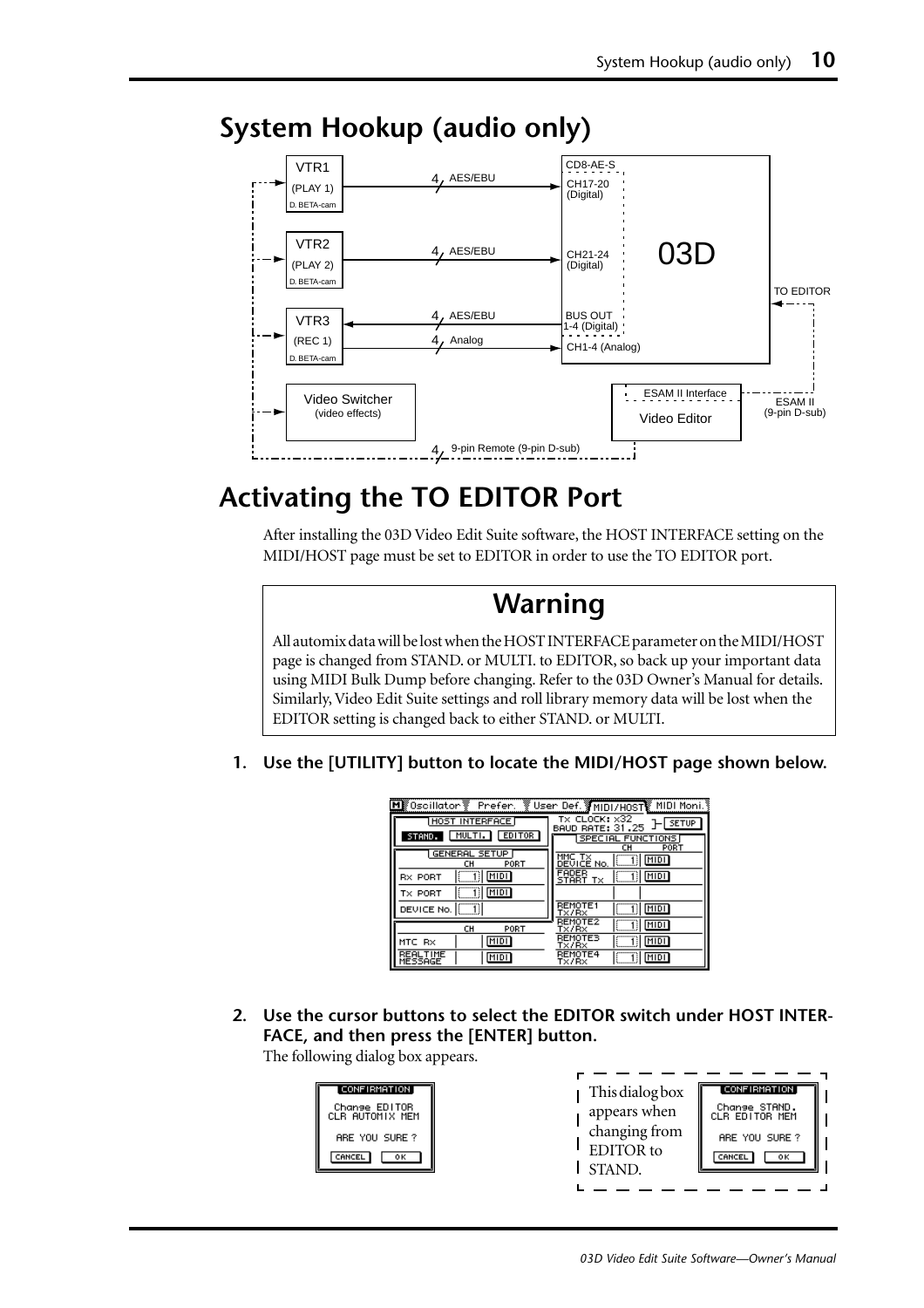#### <span id="page-12-0"></span>**3. Select the OK switch, and then press the [ENTER] button.**

The MIDI/HOST page shown below appears. The Fader Start and MMC parameters from the regular MIDI/HOST page can be found on the MIDI Setup page.

| ∭0scillator∛ Prefer.              | User Def. MIDI/HOST MIDI Moni.           |
|-----------------------------------|------------------------------------------|
| HOST INTERFACE                    | TO EDITOR                                |
| MULTI.<br>STAND.<br><b>EDITOR</b> | <b>DISABLE</b>                           |
| TO EDITOR SETUP MEMORY            | <b>FRAME TYPE</b>                        |
| kumu<br>137682<br>з               | ND<br>25<br>24<br>DF                     |
| <b>INPUT LEVEL ADJUST</b>         | PARITY FLAG<br>NON<br><b>ODD</b><br>EVEN |
| OUTPUT<br>MANUAL<br>SEL CH        | <b>FADER MODE</b>                        |
| CH 24                             | FROM-TO<br><b>ABSOLUTE</b>               |
| 0.0dB<br>-14dB<br>AUTO            |                                          |
|                                   |                                          |

The 03D is now ready for use with a video editor.

## **Functions that Cannot Be Used when the TO EDITOR Port is Active**

When the TO EDITOR port is active, the following 03D functions are disabled:

**Automix**—The automix function is disabled, and the automix pages are replaced with video edit suite-related pages. All automix data will be lost when the 03D Video Edit Suite software is activated, so back up your important data using MIDI Bulk Dump before activating. Refer to the 03D Owner's Manual for details.

**Channel delay ECHO and SLAP**—On the Channel Delay function, the SLAP and ECHO options are disabled. Basic DELAY is still available.

**Surround pan**—The Surround Pan function is disabled, and the Pan mode is set to regular STEREO.

**Flashing MIXING LAYER indicator**—The MIXING LAYER indicator does not flash when mixing layer 17-24/MASTER is selected. The red indicator just remains lit.

**SOLO TRIM**—The SOLO TRIM control on the Solo Setup page cannot be used.

**MONI TRIM**—The MONI TRIM control on the Moni. Setup page cannot be used.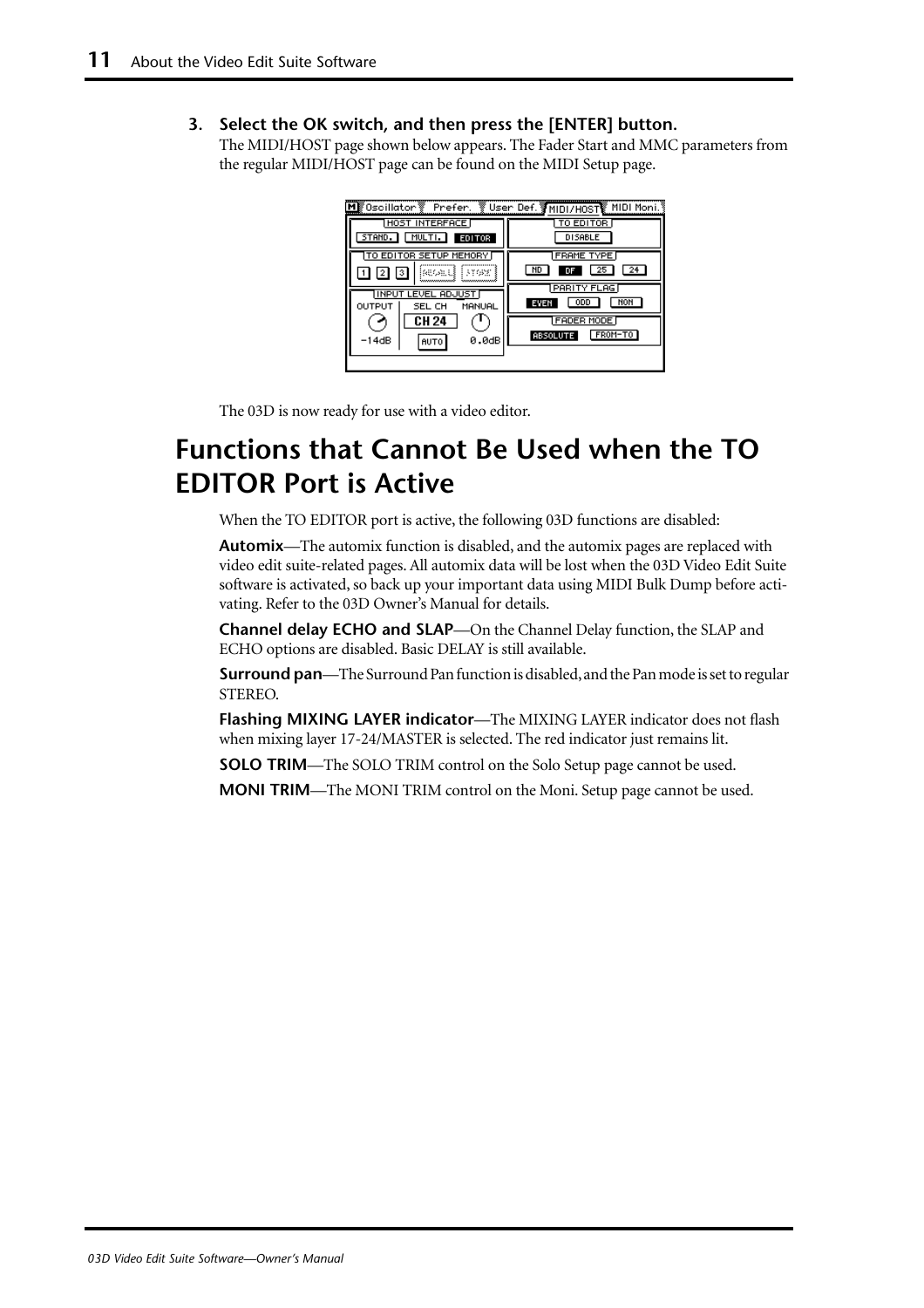#### <span id="page-13-0"></span>**How it works**

Channel level adjustments are performed using the channel fader. Crossfades are performed by the ESAM fader, which appears after the channel fader. The input level is controlled by the INPUT LEVEL ADJUST control. Both controls are shown in the following illustration.



When the TO EDITOR parameter is set to ENABLE and the 03D is being remotely controlled by an editor, the channel send level is controlled by the CH fader and ESAM fader. ESAM faders on channels specified using the FROM command are set to nominal (0 dB). ESAM faders on channels specified using the TO command are set to the LIMIT LEVEL (usually minus infinity). After a crossfade, FROM command channels are set to the LIMIT LEVEL, while TO command channels are set to nominal (0 dB).

When the TO EDITOR parameter is set to DISABLE, the 03D operates as normal (i.e., ESAM II commands are ignored). Likewise, a channel in Local mode (i.e., the LOCAL ON/OFF switch in the ON position) operates as normal, ignoring ESAM II commands. Local mode is engaged using the [SEL] buttons, but works only when the CH 1–16 or 17–24/Stin pages are displayed. The following illustration shows a channel in Local mode (or with the TO EDITOR parameter set to DISABLE).



#### **Operating Notes**

The editor should be configured so that the recording machine can be monitored. Typically, the editor will be set to EE mode (Electric-to-Electric).

When the 03D's output delay is used, it functions as a predelay and the sound will not be synchronized with the video.

When input channels or bus outputs are configured as stereo pairs, set the corresponding pan controls hard left and hard right (note there is a 3 dB signal gain in this condition).

To output digital bus signals via the ST DIGITAL OUT connection, use the BUS TO ST function.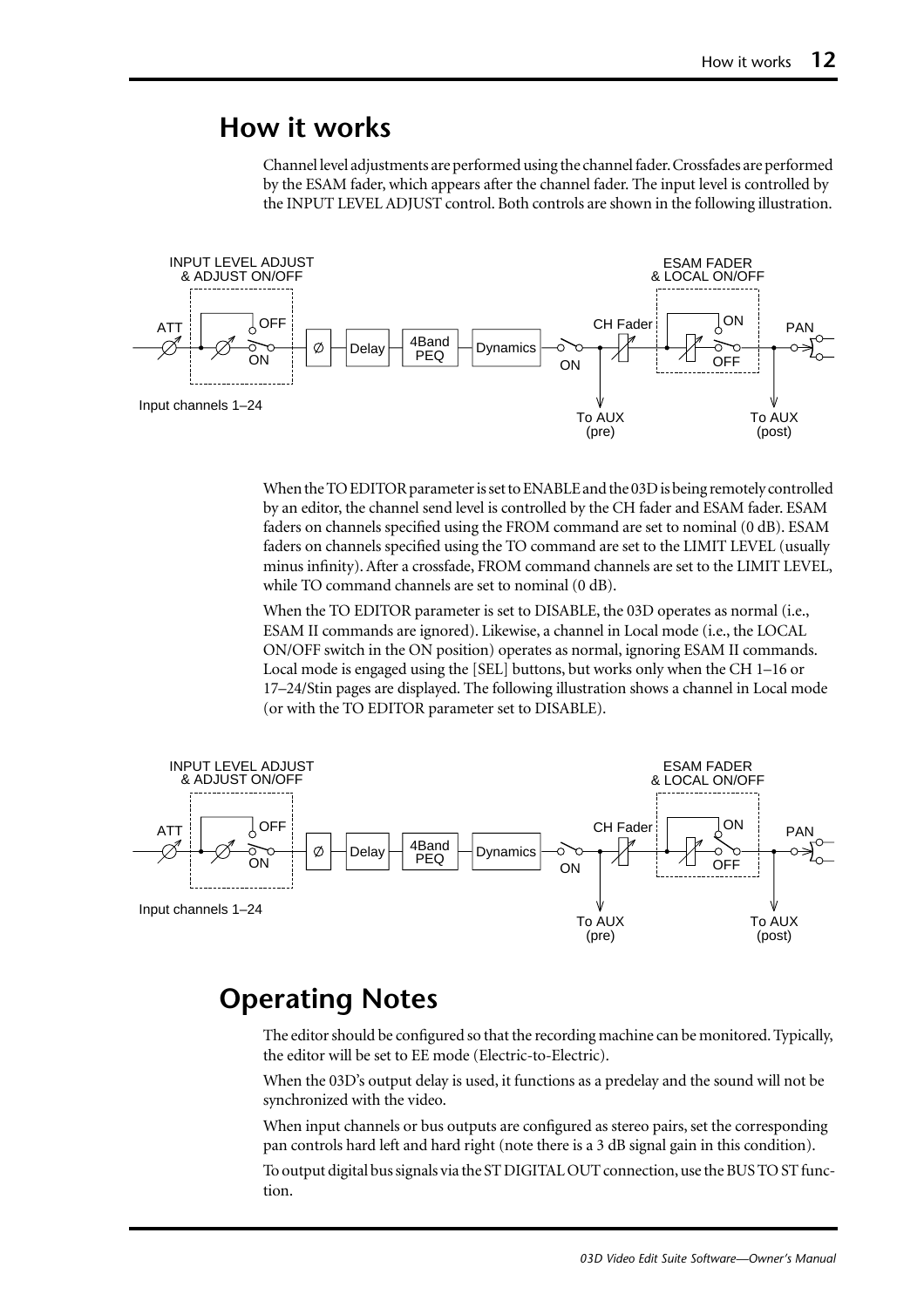# <span id="page-14-0"></span>**3 Quick Start**

This chapter explains how to get up and running with the 03D Video Edit Suite software.

- **1. On the MIDI/HOST page, set the HOST INTERFACE to EDITOR. [See](#page-15-0)**  *MIDI/HOST Page* **[on page 14 for more information.](#page-15-0)**
- **2. Set the TO EDITOR parameter to ENABLE. See** *[MIDI/HOST Page](#page-15-0)* **on [page 14 for more information.](#page-15-0)**
- **3. Set the FRAME TYPE (ND, DF, 25, or 24). See** *[MIDI/HOST Page](#page-15-0)* **on page 14 [for more information.](#page-15-0)**
- **4. Set the PARITY FLAG (usually EVEN, although editors such as the Ampex ACE200 require ODD). See** *MIDI/HOST Page* **[on page 14 for more infor](#page-15-0)[mation.](#page-15-0)**
- **5. Set the FADER MODE (ABSOLUTE or FROM-TO). See** *[MIDI/HOST Page](#page-15-0)* **on [page 14 for more information.](#page-15-0)**
- **6. Configure channels connected to stereo sources as stereo pairs, and pan the left channel hard left and the right channel hard right.**
- **7. If the outputs are stereo, configure them as stereo pairs.**
- **8. On the Machine page, assign input channels to machines and set the REC machine. See** *[Machine Page \(Cross Point Setting\)](#page-17-0)* **on page 16 for more [information.](#page-17-0)**
- **9. Make sure that channels assigned to play machines are not routed to the Stereo bus. Only the REC machine channels should be routed to the Stereo bus.**
- **10. On the ROUTING or From-To page, assign channels to buses. See** *[From-To](#page-21-0)  Page* **[on page 20 for more information.](#page-21-0)**
- **11. Set the input levels.**
- **12. Select crossfade patterns and curves. See** *CrossFade Page* **[on page 16 for](#page-17-0)  [more information.](#page-17-0)**
- **13. The 03D is now ready to be controlled by the editor.**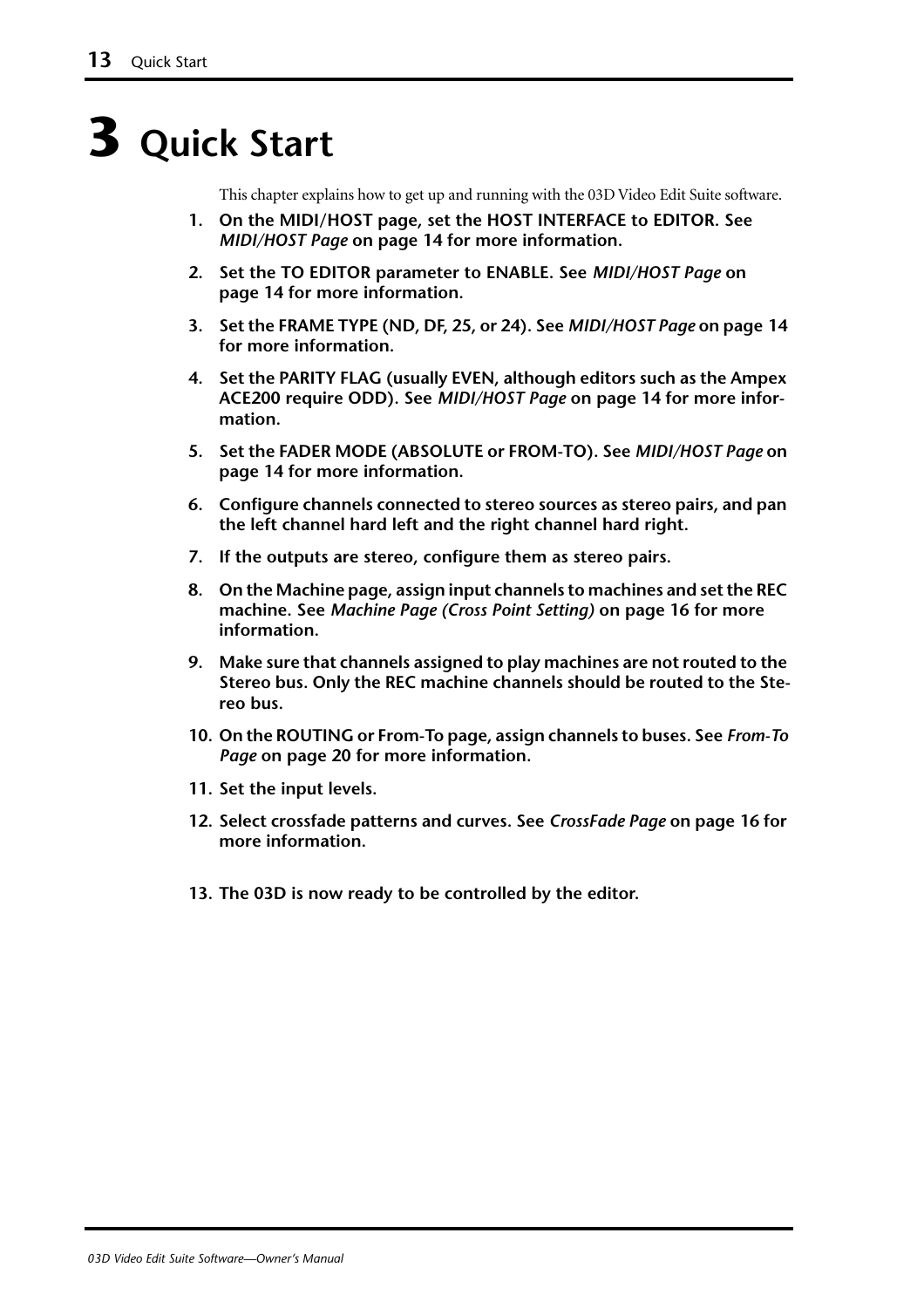# <span id="page-15-0"></span>**4 Display Pages**

## **MIDI/HOST Page**

This section explains the parameters on the MIDI/HOST page shown below. Use the [UTIL-ITY] button to locate this page.

| M  ®Oscillator ® Prefer.                                   | ें User Def. अभा¤ा/H0ST MIDI Moni. १            |
|------------------------------------------------------------|-------------------------------------------------|
| <b>HOST INTERFACE</b><br>MULTI.<br><b>EDITOR</b><br>STAND. | TO EDITOR<br><b>DISABLE</b>                     |
| TO EDITOR SETUP MEMORY<br>iseoald i Frans<br>з             | <b>FRAME TYPE</b><br>25<br>ND<br>24<br>DF       |
| <b>IINPUT LEVEL ADJUST</b><br>MANUAL<br>OUTPUT<br>SEL CH   | PARITY FLAG<br>NOH<br><b>ODD</b><br>EVEN        |
| <b>CH 24</b><br>$-14dB$<br>0.0dB<br><b>AUTO</b>            | <b>FADER MODE</b><br>FROM-TO<br><b>ABSOLUTE</b> |
|                                                            |                                                 |

**HOST INTERFACE**—The STAND. and MULTI. switches under HOST INTERFACE are the same as the STANDARD I/F and MULTIPORT switches on the regular 03D. The EDI-TOR switch is used to activate the TO EDITOR port for use with a video editor.

**TO EDITOR SETUP MEMORY**—Three setup memories are available for storing settings related to the TO EDITOR port. When the memory contents match the current settings, these switches are grayed out. When a parameter setting is changed, the RECALL and STORE switches can be used to recall the stored settings or store the new settings. The following parameters are stored in these memories: FRAME TYPE, PARITY FLAG, FADER MODE, INPUT LEVEL ADJUST OUTPUT level, and SOURCE/MACHINE ASSIGN settings.

**INPUT LEVEL ADJUST**—The OUTPUT level control determines the send level when the fader is set to nominal (0 dB), and can be set from –48 dB to 0 dB in 1 dB steps. The input level of the selected channel can be set manually or automatically so that the channel level matches the specified output level. This setting is based on the assumption that the level will not be changed using the faders, pan, EQ, or dynamics.

By reading the level of the test tone at the beginning of a reel (tape), the gain can be set automatically so that the nominal level set by the user corresponds to the output level. The adjustable range is from –18 dB to +18 dB in 0.5 dB steps. If the level exceeds this range and cannot be controlled, a warning message appears. For channels configured as a stereo pair, only the left channel is used for level sensing. The level determined for the left channel is also applied to the right channel. Due to circuitry limitations, the levels may vary between channels.

To automatically set the level for a channel, select the channel, use the cursor buttons to select the AUTO switch, and then press the [ENTER] button.

To manually set the level for a channel, select the channel, use the cursor buttons to select the MANUAL control, and then use the PARAMETER wheel.

When a channel level is set either manually or automatically, the corresponding Adjust On/Off switch on the CH 1–16 or 17–24/Stin pages appears highlighted.

**TO EDITOR**—This parameter is used to enable and disable the TO EDITOR port, and must be set to ENABLE for the 03D to respond to incoming ESAM II commands. Commands are ignored when this is set to DISABLE.

**FRAME TYPE**—This parameter should be set to match the frame rate of the video. Options are: ND (30 frames), DF (29.97 frames), 25 (25 frames), and 24 (24 frames). The 03D uses this setting to calculate fade and delay times specified in frames.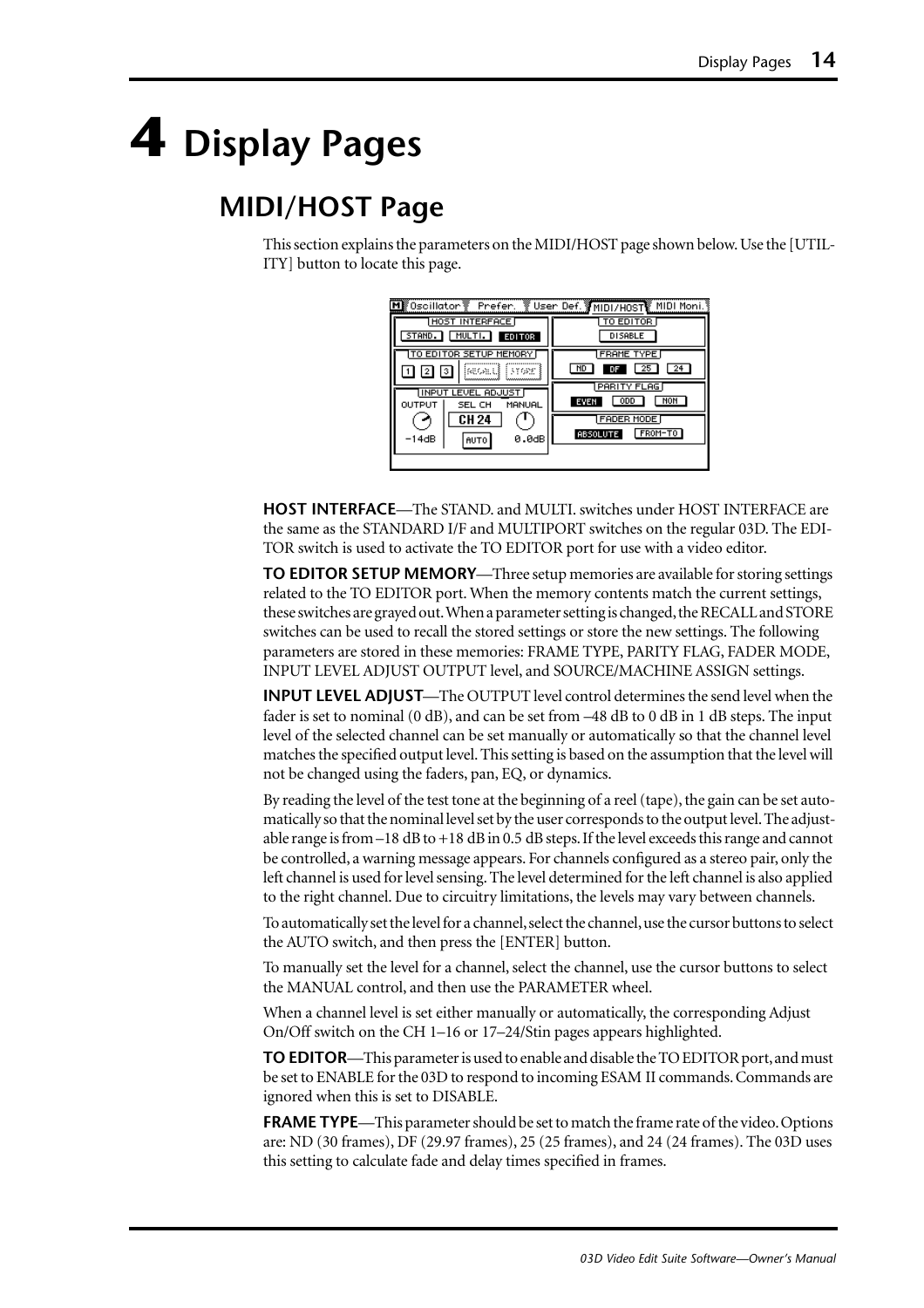**PARITY FLAG**—This parameter should be set to match the parity requirements of the editor. Options are: EVEN, ODD, and NONE. The default being EVEN.

**FADER MODE**—This parameter determines how 03D faders operate when ESAM II commands are received.

In ABSOLUTE mode, faders indicate channel fader positions and do not move when ESAM II commands change levels using the ESAM faders. In this mode, faders can still be used to make manual level adjustments, a common feature of ESAM mixers.

In FROM-TO mode, faders indicate ESAM fader levels and move when ESAM II commands change channel levels using the ESAM faders. FROM source faders move to the LIMIT LEVEL, usually minus infinity, and TO source faders move to the specified input level. In this mode, faders cannot be used to make manual level adjustments. Faders move only when an ESAM-related page is displayed (i.e., Machine, CrossFade, From-To, CH 1-16, or 17-24/Stin).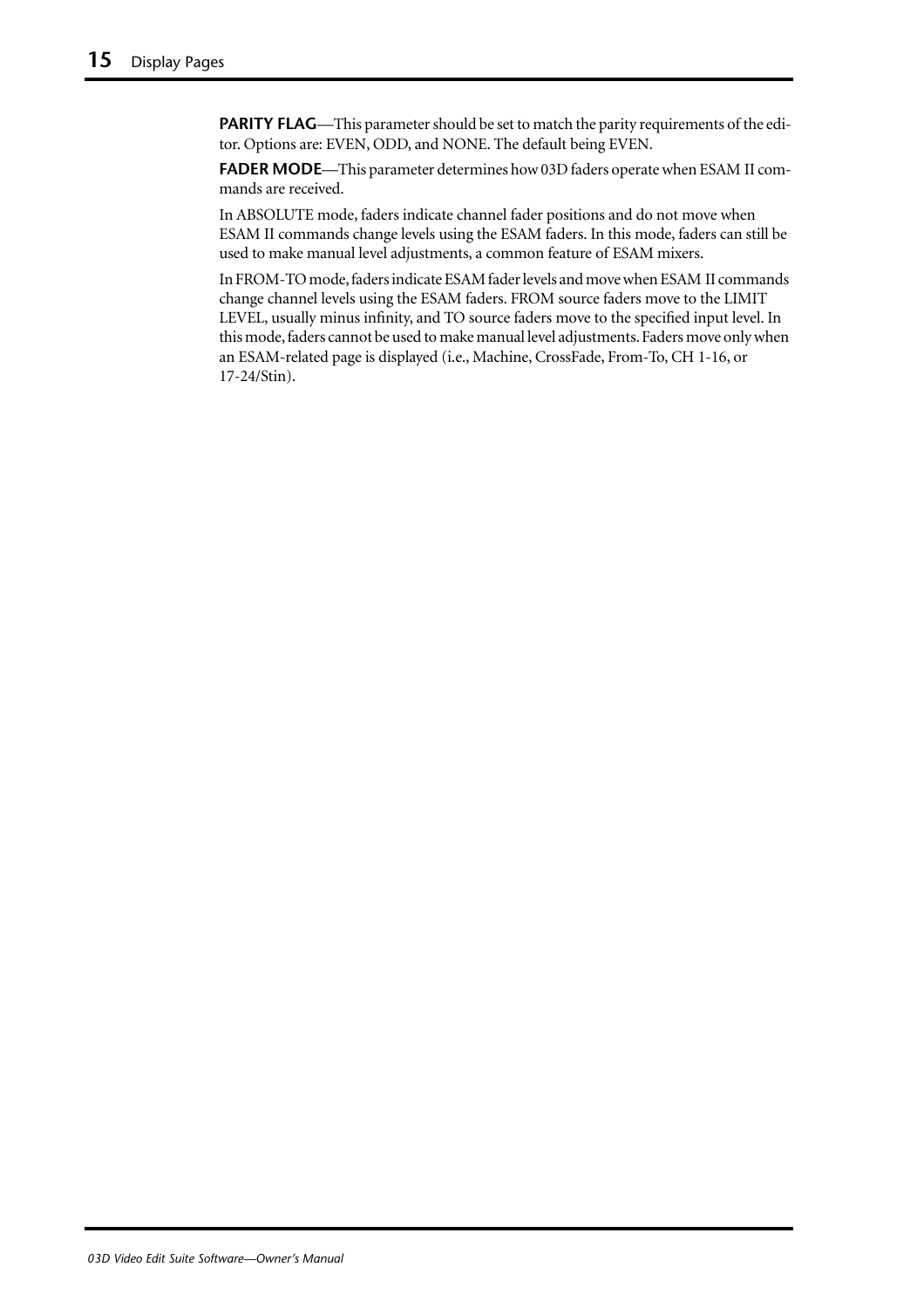## <span id="page-17-0"></span>**Machine Page (Cross Point Setting)**

This section explains the parameters on the Machine page shown below. Use the [AUTO-MIX] button to locate this page.

| 1 SOURCE/MACHINE ASSIGN <b>F</b> |                                                                         |  |  |  |  |  |  |  |  |   |  |  |                  |                 |   |                 |                  |  |         |
|----------------------------------|-------------------------------------------------------------------------|--|--|--|--|--|--|--|--|---|--|--|------------------|-----------------|---|-----------------|------------------|--|---------|
|                                  | REC 1 2 3 4 5 6 7 8 9 10 11 12 13 14 15 16 17 18 19 20 21 22 23 24 STIN |  |  |  |  |  |  |  |  |   |  |  |                  |                 |   |                 |                  |  |         |
|                                  | .                                                                       |  |  |  |  |  |  |  |  | . |  |  | -------------    |                 | . |                 | .                |  | $- - -$ |
|                                  | в… ……… <b>асса</b>                                                      |  |  |  |  |  |  |  |  |   |  |  |                  |                 |   |                 | ---- --- --- --- |  |         |
|                                  | c … ………… ……… <b>@@@@</b>                                                |  |  |  |  |  |  |  |  |   |  |  |                  |                 |   |                 | -----------      |  |         |
|                                  |                                                                         |  |  |  |  |  |  |  |  |   |  |  | കോക              |                 |   |                 |                  |  |         |
|                                  | E                                                                       |  |  |  |  |  |  |  |  |   |  |  |                  |                 |   |                 |                  |  |         |
| F                                | ---- --- --- --- ---                                                    |  |  |  |  |  |  |  |  |   |  |  | -----------      |                 |   |                 |                  |  |         |
|                                  |                                                                         |  |  |  |  |  |  |  |  |   |  |  |                  | --- --- --- --- |   | --- --- --- --- |                  |  |         |
|                                  | <b>H</b>                                                                |  |  |  |  |  |  |  |  |   |  |  | ---- --- --- --- |                 |   |                 |                  |  |         |

The Machine page is used to assign input channels to machines, and up to eight machines from A to H are available. Input channels can be assigned in two or four-channel groups and cannot be assigned to more than one machine. Machine A corresponds to Cross Point 1, Machine B to Cross Point 2, and so on through to Machine H which corresponds to Cross Point 8. The channel set as REC, however, also corresponds to Cross Point 0. For example, in the Machine page shown above, input channels 1, 2, 3, and 4 are controlled by commands for Cross Point 1 (Machine A), and also controlled by commands for Cross Point 0 since REC is selected. On a typical editor, the machine number of the ESAM II command is determined by the cross point settings.

Settings on the Machine page are effective only when ESAM II machine commands are received. Typically, they are ineffective when individual channel control using source commands is used, although this may vary between editors. Refer to the editor's manual for more information.

To assign channels to a machine, use the cursor buttons to select a machine from A to H, and the [SEL] buttons to add and remove channels. Channels cannot be assigned to more than one machine, and the ST IN channel can be assigned only to the ST IN machine.

To set the REC machine, use the cursor buttons to select a machine from A to H, and then press the [ENTER] button.

## **CrossFade Page**

This section explains the parameters on the CrossFade page shown below. Use the [AUTO-MIX] button to locate this page.

| Machine <b>C</b> rossFade From-To ?<br>CH 1-16 | <b>‴817–24/Stin</b> § |
|------------------------------------------------|-----------------------|
| CROSS FADE CURVE SELECT                        |                       |
| я                                              |                       |
| 1 X F<br>Ш<br>r                                |                       |
|                                                | 文                     |
| в                                              |                       |
|                                                |                       |
|                                                |                       |
|                                                |                       |
|                                                |                       |
| $-00$                                          |                       |

The CrossFade page is used to select crossfade patterns for channels individually, and seven different patterns are available. When channels are paired, both use the same pattern. In addition to patterns, one of three curves (A, B, C) can be applied to channels globally.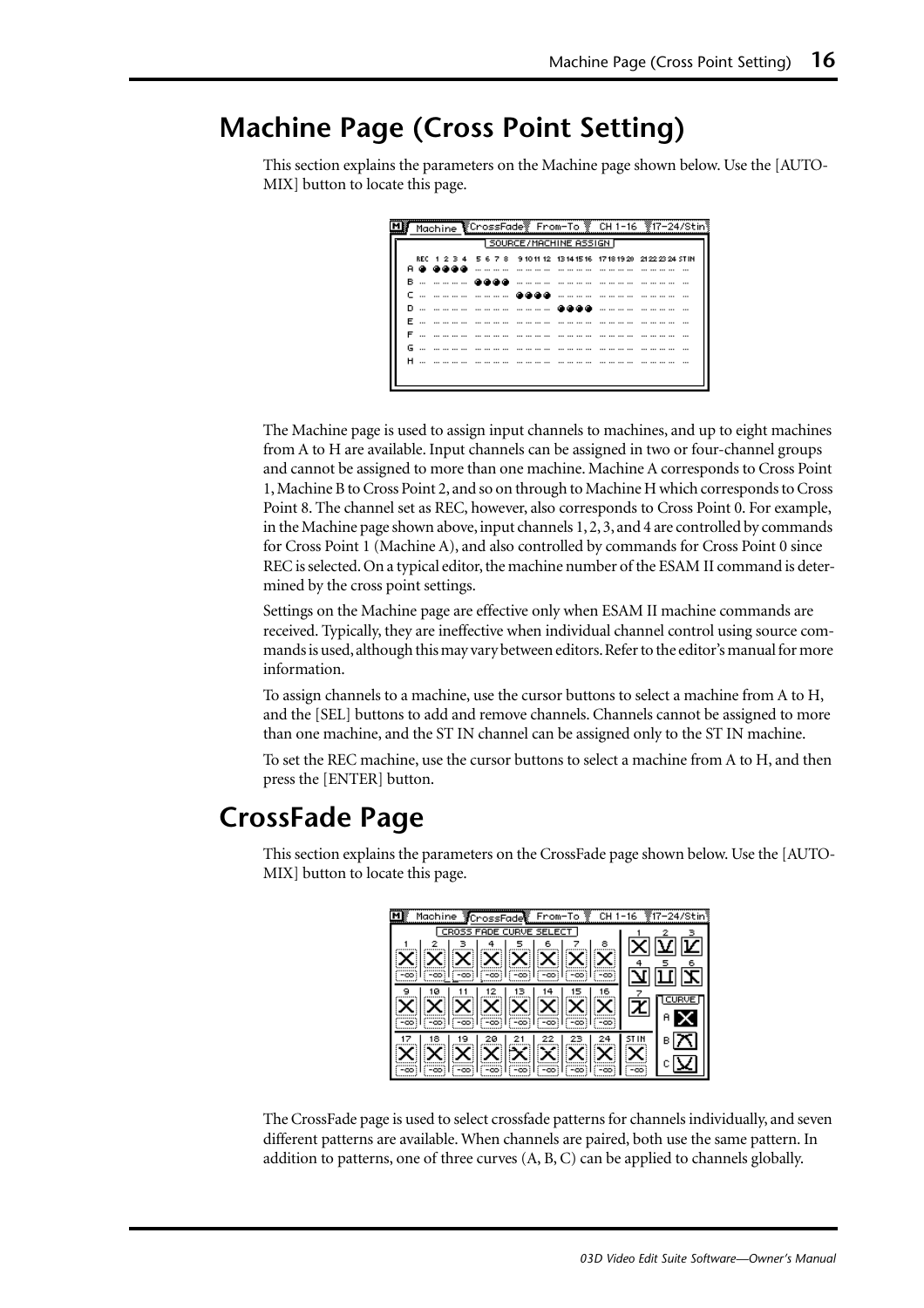To select a pattern, use the [SEL] buttons to select a channel, and then use the PARAMETER wheel to select a pattern.

Below the pattern for each channel is a LIMIT LEVEL parameter, which is the target level for FROM settings, or the start level for TO settings, when a fader is set to 0 dB. The actual level is the input fader level minus the LIMIT LEVEL, which has a range from 0 to minus infinity.

#### **Crossfade Patterns 1 to 7**

TD (Transition Duration) in frames

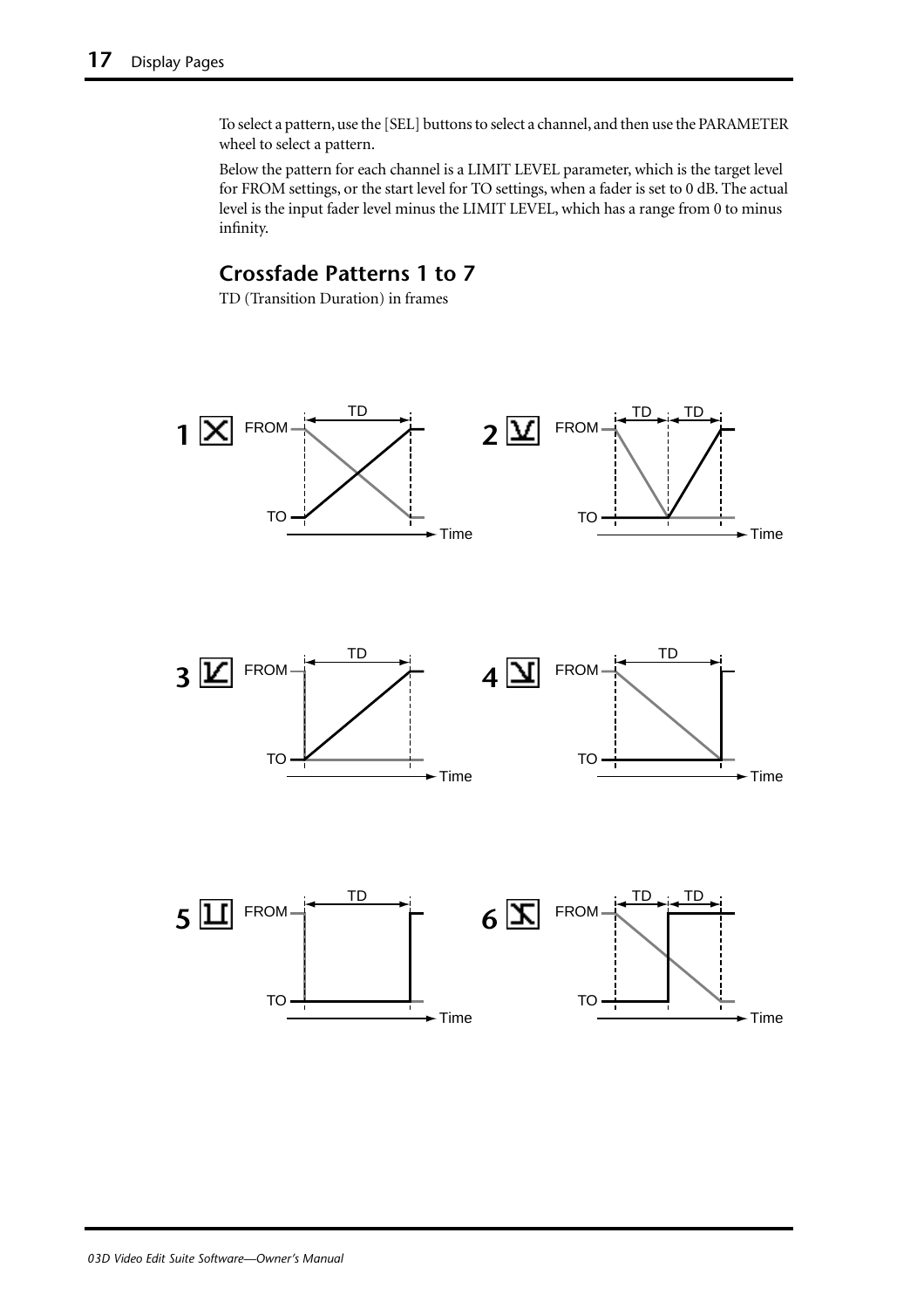

#### **Crossfade Curves A, B, C**

Curves (A, B, C) do not apply to patterns with a simple in/out level cut. In these cases, the level changes within one frame. In the following examples the LIMIT LEVEL is set to minus infinity.

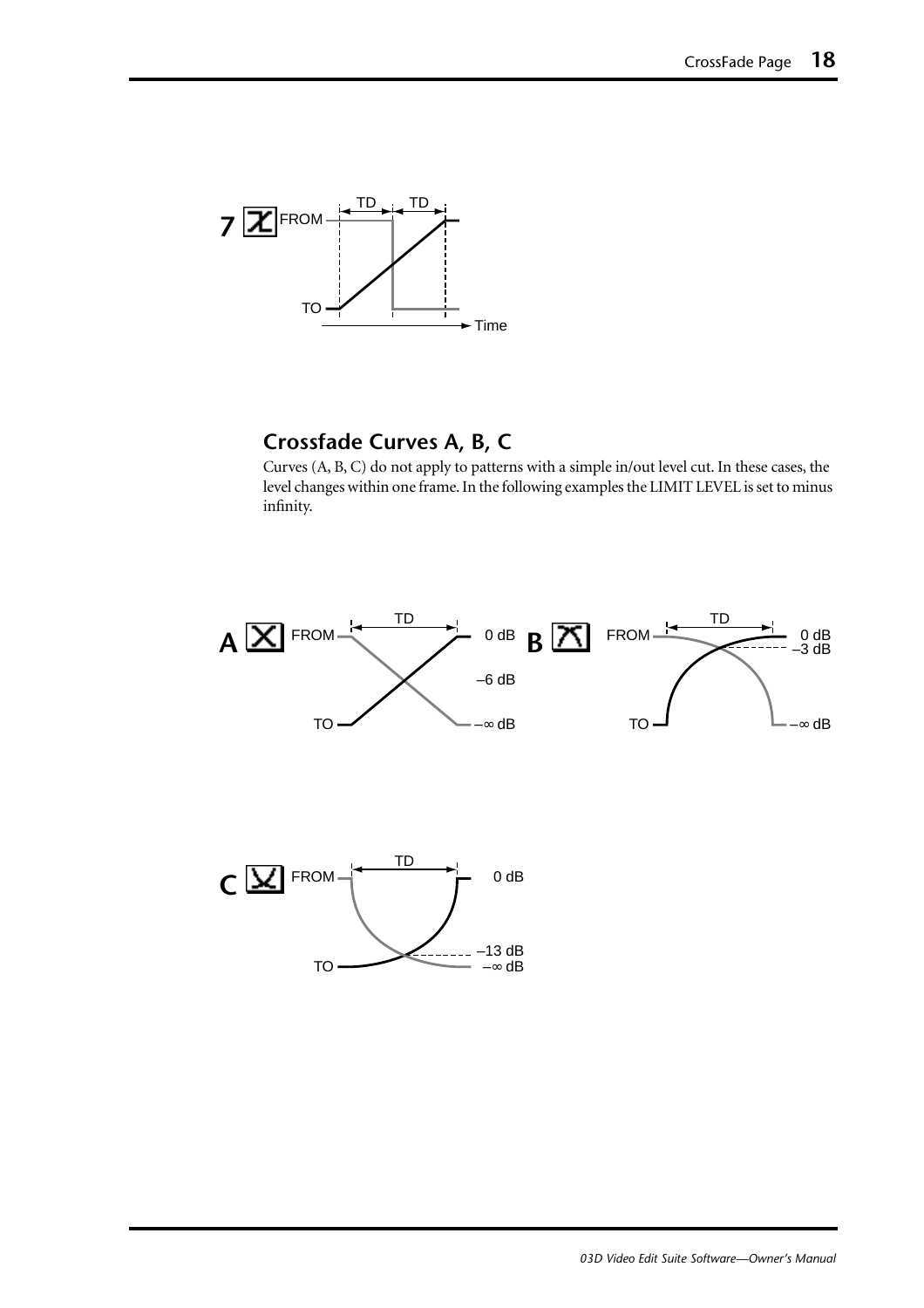| Machine CrossFade From-To @ CH1-16 #17-24/Stin                                       |   |
|--------------------------------------------------------------------------------------|---|
| CROSS FADE CURVE SELECT                                                              |   |
| 예회해설정이다                                                                              |   |
|                                                                                      |   |
|                                                                                      |   |
|                                                                                      |   |
| $\mathbb{Z}[\mathbb{Z}[\mathbb{Z}][\mathbb{Z}][\mathbb{Z}][\mathbb{Z}][\mathbb{Z}]]$ |   |
|                                                                                      |   |
|                                                                                      | в |
|                                                                                      |   |
| $(-\infty)$ $(-\infty)$<br>: -ထ:ဲ<br>-00                                             |   |

When curve type B is selected, the Machine page appears as follows.

When curve type C is selected, the Machine page appears as follows.

| <b>YCrossFade From-To Y</b><br>Machine<br>CH. | -16 |   |
|-----------------------------------------------|-----|---|
| CR055<br><b>FADE CURVE SEI</b><br>FCT.        |     |   |
| 8<br>6                                        |     |   |
|                                               |     |   |
| -00<br>-00:                                   |     |   |
| 16<br>ø                                       |     |   |
|                                               |     |   |
| -00                                           |     |   |
| 18<br>20                                      |     | в |
|                                               |     |   |
| -00                                           | -00 |   |
|                                               |     |   |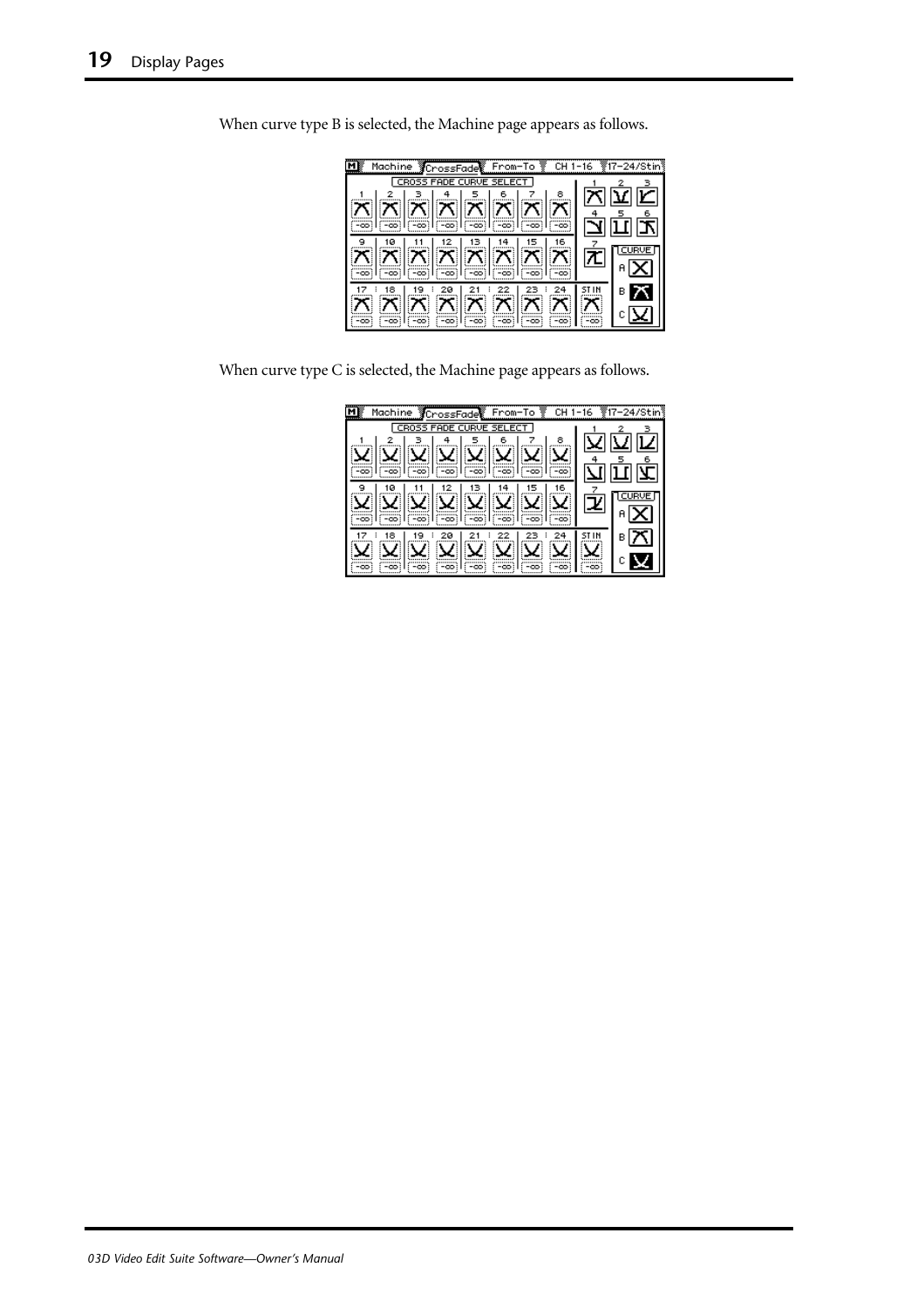## <span id="page-21-0"></span>**From-To Page**

This section explains the parameters on the From-To page shown below. Use the [AUTO-MIX] button to locate this page.

| $BUS - CH$                         |  | <b>TFROM ASSIGNT</b> |  |                                                                                         |
|------------------------------------|--|----------------------|--|-----------------------------------------------------------------------------------------|
|                                    |  |                      |  | ่ 2 3 4   5 6 7 8   9 10 11 12   13 14 15 16   17 18 19 20   21 22 23 24 STIN EF1 EF2 İ |
|                                    |  |                      |  |                                                                                         |
|                                    |  |                      |  |                                                                                         |
|                                    |  |                      |  |                                                                                         |
|                                    |  |                      |  |                                                                                         |
| $BUS$ <sub><math>r</math></sub> CH |  | TTO ASSIGNT          |  |                                                                                         |
|                                    |  |                      |  | ↓ 1 2 3 4   5 6 7 8   91011 12  13141516  17181920  21222324 STIN EF1 EF2               |
|                                    |  |                      |  |                                                                                         |
|                                    |  |                      |  |                                                                                         |
|                                    |  |                      |  |                                                                                         |
|                                    |  |                      |  |                                                                                         |

The From-To page is used to monitor transitions from one source to another, and can also be used to assign FROM and TO channels to bus outs 1 to 4.

When a Transition Start command is received, the ESAM fader on FROM channels is set to the LIMIT LEVEL, while the ESAM fader on TO channels is set to 0 dB. When the transition is complete, FROM channels become TO channels, and TO channels become FROM channels.

To assign channels to bus outs, use the cursor buttons to select bus outs in the FROM ASSIGN and TO ASSIGN windows, and the [SEL] buttons to add and remove channels. Assignments made on this page are reflected on the [PAN/ROUTING] Pan 1-16 and Pan 17-24 pages. Likewise, assignments made on the [PAN/ROUTING] Pan 1-16 and Pan 17-24 pages are reflected on this page. Typically, Cross Point settings are made on the editor, otherwise, operation may not be correct. Channels and bus outs configured as stereo pairs are assigned simultaneously. Effects returns 1 and 2 are assigned automatically to both FROM and TO.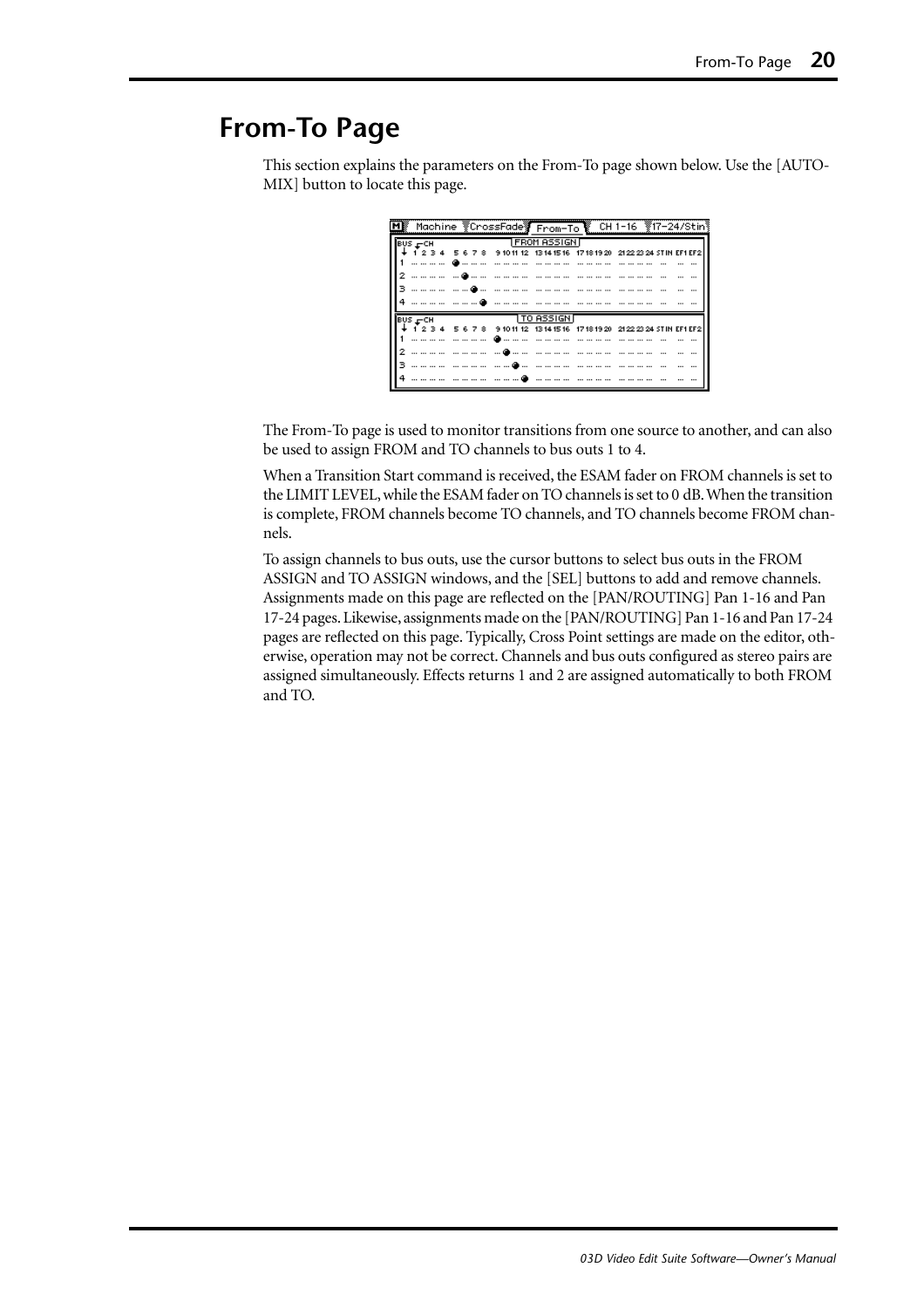## <span id="page-22-0"></span>**CH 1-16 & 17-24/Stin Pages**

This section explains the parameters on the CH 1-16 and 17-24/Stin pages shown below. Use the [AUTOMIX] button to locate these pages.



The CH 1-16 and 17-24/Stin pages contain individual channel on/off switches for channel delay (DLY), dynamics (DYN), EQ, and auto level adjust (A). The rotary controls show the actual send levels. The value below these controls indicates the level of the channel fader.

When either of these pages are selected, the [SEL] buttons work as Local on/off buttons. When a [SEL] button's indicator is off, that channel responds to incoming ESAM II commands. When it's flashing, the channel is in Local mode and ignores ESAM II commands.

The ROLL LIB. (library) allows you to store and recall channel information for each machine (i.e., roll or tape).

Up to 100 memories (0 to 99) are available in the ROLL library (memory 0 is recall-only), and the following parameters can be stored:

- Channel settings that can be stored in channel library programs
- Crossfade curve settings
- LIMIT LEVEL setting
- Level set using LEVEL ADJUST
- ADJUST on/off

To store channel information, select a MACHINE, select a memory, and then press the STORE switch. The settings of channels assigned to the selected machine will be stored (maximum of four channels).

To recall channel information, select a MACHINE, select a memory, and then press the RECALL switch. If the number of stored channels and the number of recalled channels are different, the following applies:

- If a memory containing data for four channels is recalled to a machine assigned to two channels, the data from the first two channels is used.
- If a memory containing data for two channels is recalled to a machine assigned to four channels, the data from the first two channels is recalled twice.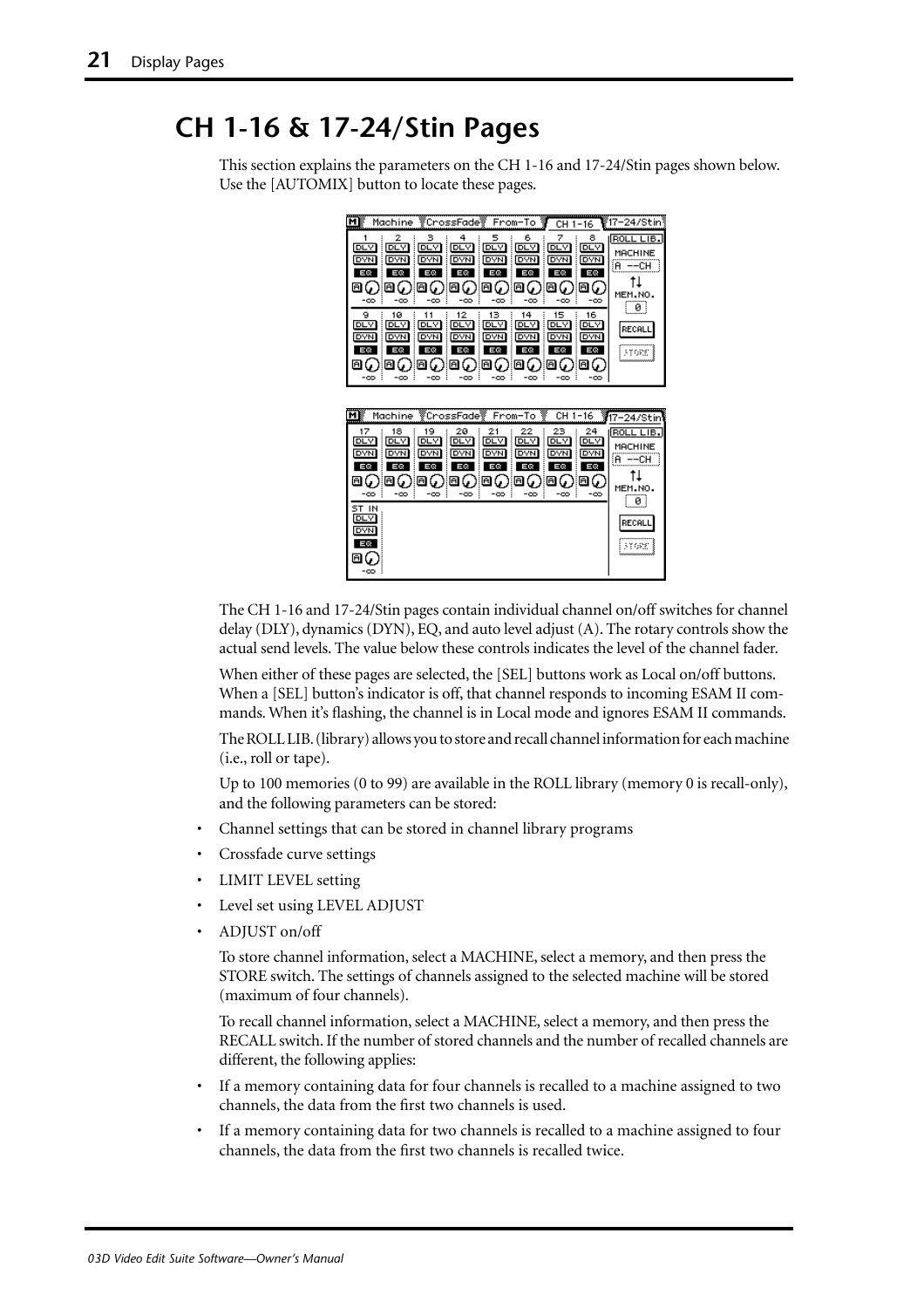## <span id="page-23-0"></span>**Monitor Page**

This section explains the parameters on the Monitor page shown below. Use the [VIEW] button to locate this page.

The Monitor page allows you to monitor fader positions, which are indicated using vertical bars. Below these are exact fader positions. If a bar is not solid, it means that the channel is assigned as a TO channel, or not assigned to either TO or FROM. When a transition occurs, a hollow area inside the bar increases for FROM channels, and the solid area increases for TO channels.

## **Prefer. Page**

This section explains the new options on the Prefer. page shown below. Use the [UTILITY] button to locate this page.

| MK Oscillator 寥                     | Prefer.    |                              | ि User Def. ङ्ग MIDI/H0ST ङ्ग MIDI Moni. १ |             |
|-------------------------------------|------------|------------------------------|--------------------------------------------|-------------|
|                                     |            |                              | PREFERENCES/BATTERY MONITOR                |             |
| MOUSE<br><b>SPEED</b>               | SLOW<br>12 | FAST<br>$\overline{4}$<br>÷. | DIGITAL ST IN<br>SYNC CAUTION              | ON          |
| <b>STORE</b><br><b>CONFIRMATION</b> |            | ON                           | YGDAI IN<br><b>SYNC CAUTION</b>            | ON          |
| RECALL<br><b>CONFIRMATION</b>       |            | <b>OFF</b>                   | DIGITAL BUS<br>∕OUTPUT DELAY               | <b>OFF</b>  |
| METER<br><b>FALLING SPEED</b>       |            | <b>FAST</b>                  | LONGER OUTPUT<br>DELAY TIME                | <b>OFF</b>  |
| MASTER<br>LEVEL PROTECT             |            | 0FF                          | BATTERY                                    |             |
| SWAP CH<br>9-16 <-> 17-24           |            | <b>OFF</b>                   | MON I TOR                                  | <b>FULL</b> |

**MASTER LEVEL PROTECT—**Bus out and aux send master faders can be protected against accidental operation by turning on the MASTER LEVEL PROTECT option. This is useful when master levels are not adjusted regularly.

**SWAP CH 9–16 <–> 17–24**—Analog inputs 9 to 16 and digital inputs 17 to 24 can be swapped so that the analog inputs appears as channels 17 to 24 and the digital inputs appear as channel 9 to 16. This allows that you to control signals from the digital inputs without pressing the [MIXING LAYER] button. The word SWAP appears next to the SIGNAL meters.

**DIGITAL BUS OUTPUT DELAY**—On the regular 03D, the output delay applies only to the analog bus outs, not the digital bus outs. With this option turned on, however, the output delay applies to the digital bus outs as well.

**LONGER OUTPUT DELAY TIME**—The LONGER OUTPUT DELAY TIME option allows you to increase the output delay by 3,160 samples. Since the input and output delay functions share the same memory, the maximum input delay is reduced by 3,160 samples when this option is on. You must restart the 03D for this option to take effect.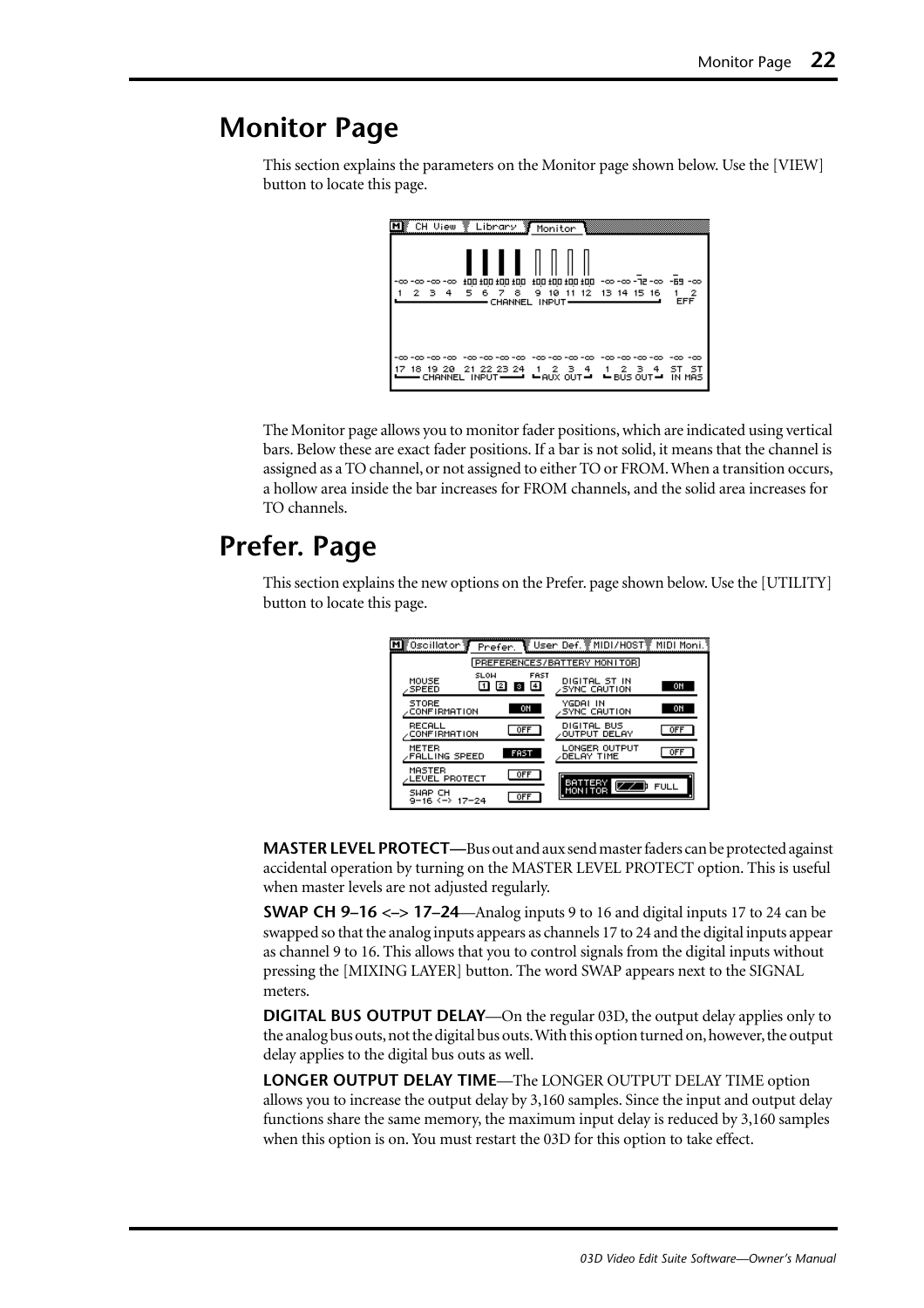## <span id="page-24-0"></span>**Delay Page**



This section explains the changes to the Delay page shown below. Use the [DELAY/∅] button to locate this page.

In addition to samples and time, input and output delays can also be specified as frames in quarter-frame steps, as shown on the page above. With a sampling rate of 48 kHz and the Frame Type set to DF, the delay range is approximately six frames.

| 븬                              | CH Delay & D1v 1-16 &D1v 17-24 @Output D1v<br>Phase                              |  |
|--------------------------------|----------------------------------------------------------------------------------|--|
| ON/OFF<br><b>OFF</b><br>OFFSET | <b>PARAMETER</b><br>DELAY<br>0.0 <sub>Ims1</sub><br>- 0<br>[frame]<br>1 [samele] |  |
| ØIframe]                       |                                                                                  |  |

When a bus out is selected, the OFFSET parameter appears on the CH Delay page, as shown above. This parameters sets the delay for bus outs globally, and can be used to correct the timing between audio and video. An offset/delay of up to four frames in single frame steps can be set.

|                                            |                                                              |                                                         | CH Delay V D1v 1-16 V D1v 17-24 JOutput D1v<br>OUTPUT DELAY |                                                | Phase                                       |
|--------------------------------------------|--------------------------------------------------------------|---------------------------------------------------------|-------------------------------------------------------------|------------------------------------------------|---------------------------------------------|
| BUS1<br>0.0<br>(ms)<br>ø<br>[frame]<br>OFF | BUS <sub>2</sub><br>0.0<br>[ms]<br>ø<br>: [frame]<br>l off i | BUS3<br>0.0<br>[ms]<br>и<br>[frame]<br>OFF <sup>1</sup> | BUS4<br>0.0<br>[ms]<br>: [frame]<br>0FF                     | ST L<br>٠<br>0.0<br>ms1<br>ø<br>[frame]<br>OFF | ST R<br>0.0<br>ms1<br>ø<br>: [frame]<br>0FF |
|                                            |                                                              |                                                         | OUTPUT DELAY OFFSET                                         | <b>Øfframel</b>                                |                                             |

Shown above is the Output Dly monitoring page. Delay values are indicated in frames. The global OFFSET value for bus outs is also shown.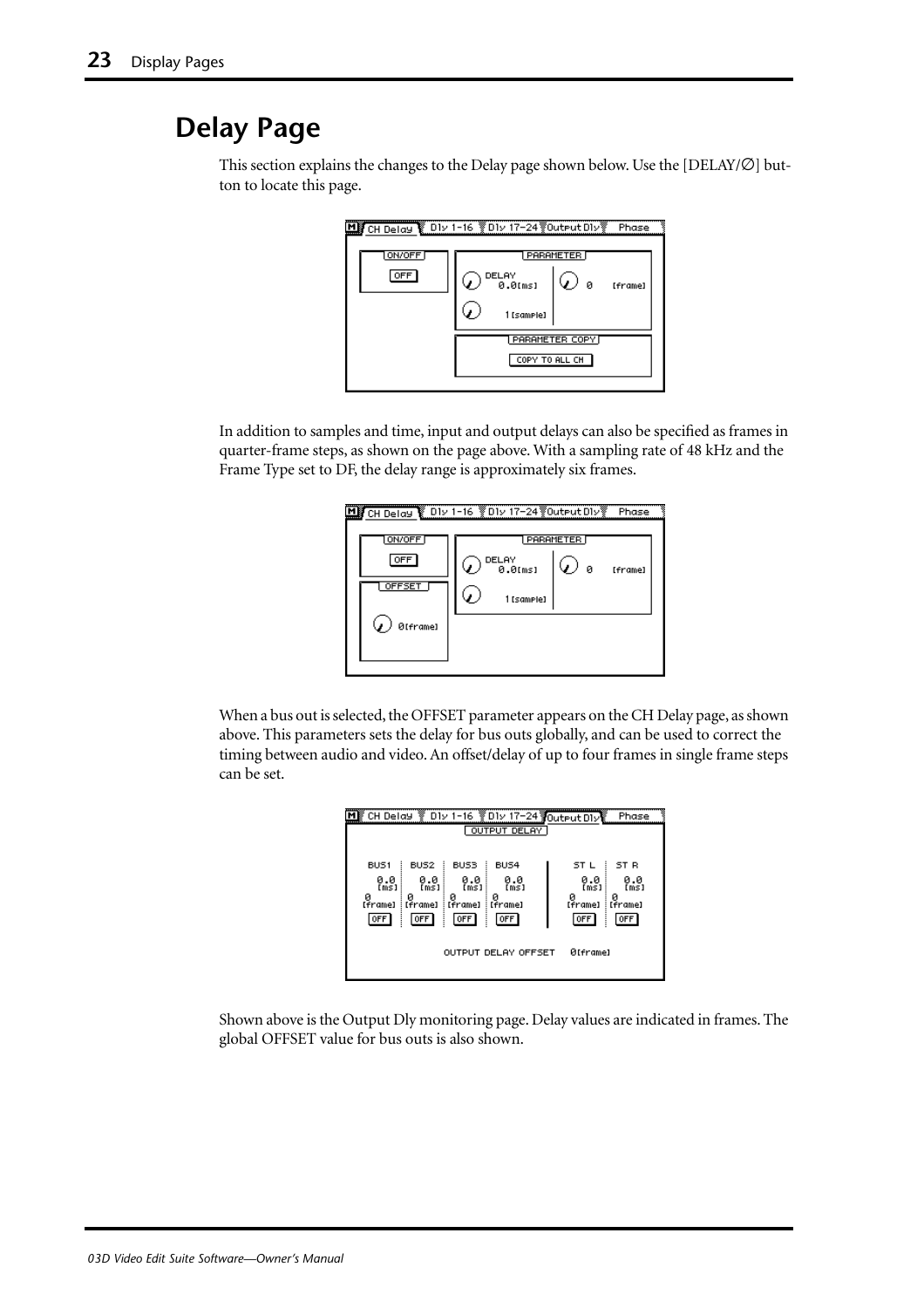## <span id="page-25-0"></span>**MIDI Setup Page**

Shown below is the MIDI Setup page. Use the [MIDI] button to locate this page. On the regular 03D, the Fader Start MIDI Channel and MMC No. parameters are on the MIDI/HOST page.

| MIMIDI Setup PGM As9n. ECTL As9n. |            |            |             | Bulk       |                      |
|-----------------------------------|------------|------------|-------------|------------|----------------------|
|                                   | тх         | RX         | <b>OMNI</b> | ECHO       |                      |
| PROGRAM<br>CHANGE                 | ON         | ON         | OFF         | 0FF        | MIDI CHANNEL<br>TxCH |
| CONTROL<br>CHANGE                 | OFF        | <b>OFF</b> | OFF         | <b>OFF</b> | RxCH                 |
| PARAMETER<br>CHANGE               | OFF        | ON         |             | <b>OFF</b> | FAD ST               |
| <b>BULK</b>                       |            | ON         |             |            |                      |
| <b>FADER START</b><br>(NOTE ON)   | <b>OFF</b> |            |             |            | DEVICE No.<br>No.    |
| REALTIME MSG.<br>& MTC            |            |            |             | OFF        |                      |
| OTHER<br>COMMANDS                 | ٠          |            |             | <b>OFF</b> | MMC No.              |

## **Bulk Page**

Shown below is the Bulk page. Use the [MIDI] button to locate this page. To EDITOR memories can be stored to an external MIDI device on this page.

| Bulk                                         |           |
|----------------------------------------------|-----------|
| <b>CATEGORY</b>                              |           |
| SCENE MEM. - 01. Initial Data<br>SETUP MEM.  |           |
| EQ LIBRARY - 41. [ No Data! ]<br>PGM. TABLE  | REQUEST   |
| DYN.LIBRARY - 41. [ No Data! ]<br>CTL. TABLE |           |
| EFF. LIBRARY - [65. [ No Data! ]             | TRANSMIT  |
| 1-@2.[ No Data! ])<br>CH LIBRARY             | LINTERVAL |
| $-01$ . I SETUP I<br>TO EDITOR<br><b>ALL</b> | ®`ms      |
| MIDI REMOTE - PAGE1. [ NO OP ]               |           |

## **Solo Setup Page**

While the TO EDITOR port enabled, you cannot use the SOLO TRIM control on the Solo Setup page shown below.

| MB Solo Setup Moni Setup                                                                                                                        |                        |           |                   |
|-------------------------------------------------------------------------------------------------------------------------------------------------|------------------------|-----------|-------------------|
| STATUS                                                                                                                                          | <b>LISTEN</b>          | SEL MODE  | <b>NSOLO TRIM</b> |
| RECORDING SOLO                                                                                                                                  | PFL                    | LAST SOLO |                   |
| MIXDOWN SOLO                                                                                                                                    | AFL                    | MIX SOLO  |                   |
| SOLO IN PLACE                                                                                                                                   | <b>FADER GROUP AFL</b> | 0 dB      |                   |
| SOLO SAFE CHANNEL                                                                                                                               | MONO                   |           |                   |
| ST IN<br> 1  2  3  4  5  6  7 <br> 8 <br>12 13 14 15 16<br>EFF1<br>EFF2<br> 10 <br>19 I<br> 18   19   20   21   22   23   24  <br>ST CASCADE IN |                        |           | <b>STEREO</b>     |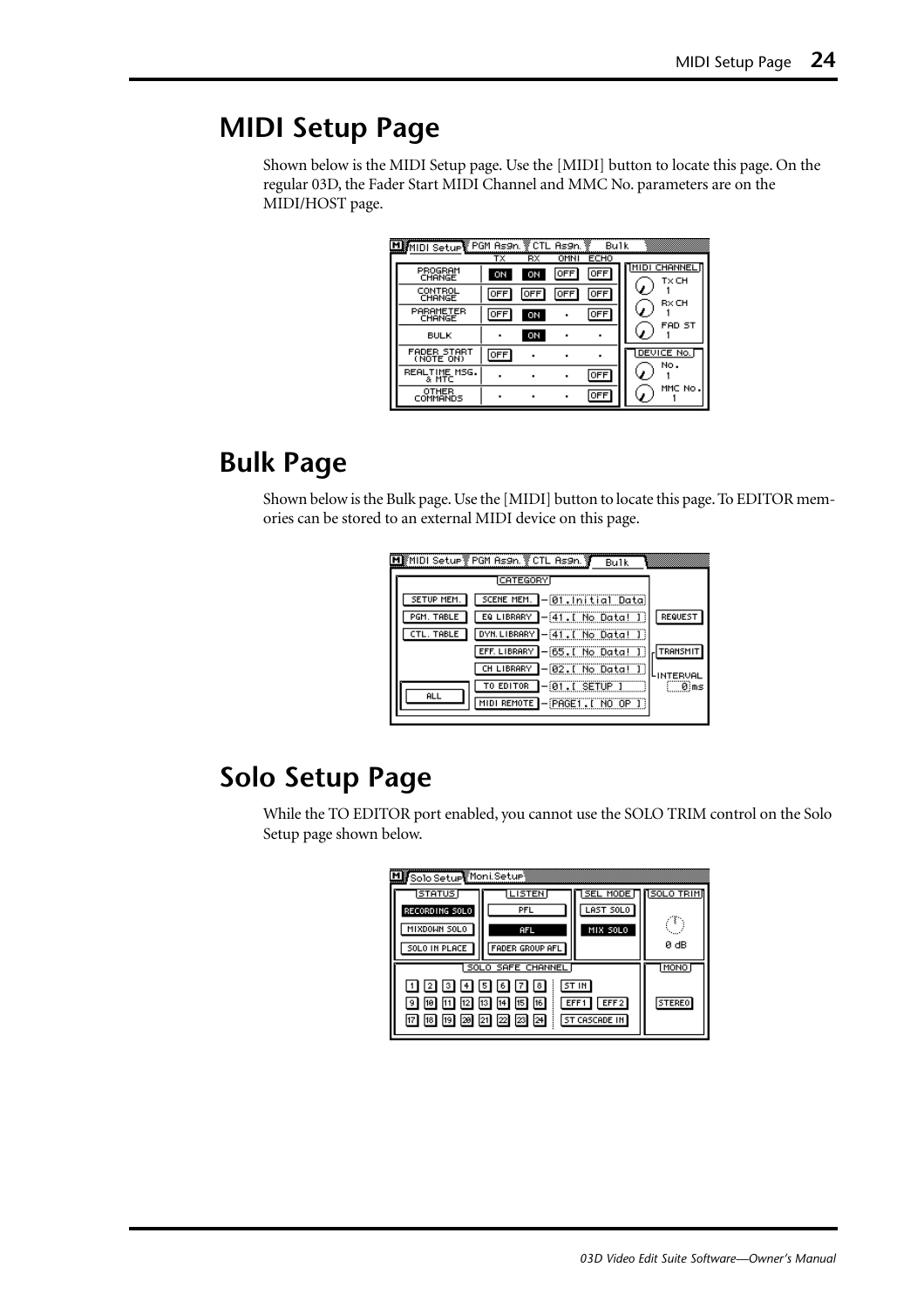## <span id="page-26-0"></span>**Moni. Setup Page**

While the TO EDITOR port enabled, you cannot use the MONI TRIM control on the Moni. Setup page shown below.



## **User Define Page**

The following four functions have been added to the User Define function and are assigned by default to Bank 4.

- 21. ESAM Auto Adjust—toggles the LEVEL ADJUST function on and off.
- 20. ESAM Local on/off-toggles Local on and off.
- 19. ESAM Fader ABS—toggles the FADER MODE between ABSOLUTE and FROM-TO. In FROM-TO mode, to adjust a channel fader you have to turn Local on or select a non-video edit suite page. This functions allows you to quickly switch to ABSOLUTE mode, adjust a fader, and then switch back to FROM-TO mode.
- 18. PANL-C-R Flip—allows you to quickly pan from center to right, to left, to center, and so on.

| lk Oscillator \   | Prefer.        | ें User Def. ∭MIDI/H0ST ▒ MIDI Moni.        |
|-------------------|----------------|---------------------------------------------|
| <b>BANK</b>       | APPLY          | APPLY<br>BANK <sup>2</sup>                  |
|                   |                | <u>ਬ੍ਰਿਸ</u><br>Ξ                           |
|                   |                | $\frac{58}{6}$<br>O<br>۱ق.<br><b>ONZOFF</b> |
| BANK <sup>3</sup> | APPLY          | <b>APPLY</b><br>BANK 4                      |
| <b>IND</b>        | 나, Hur<br>ll≅l | z                                           |
|                   | lā<br>prav     | ıē'<br>4                                    |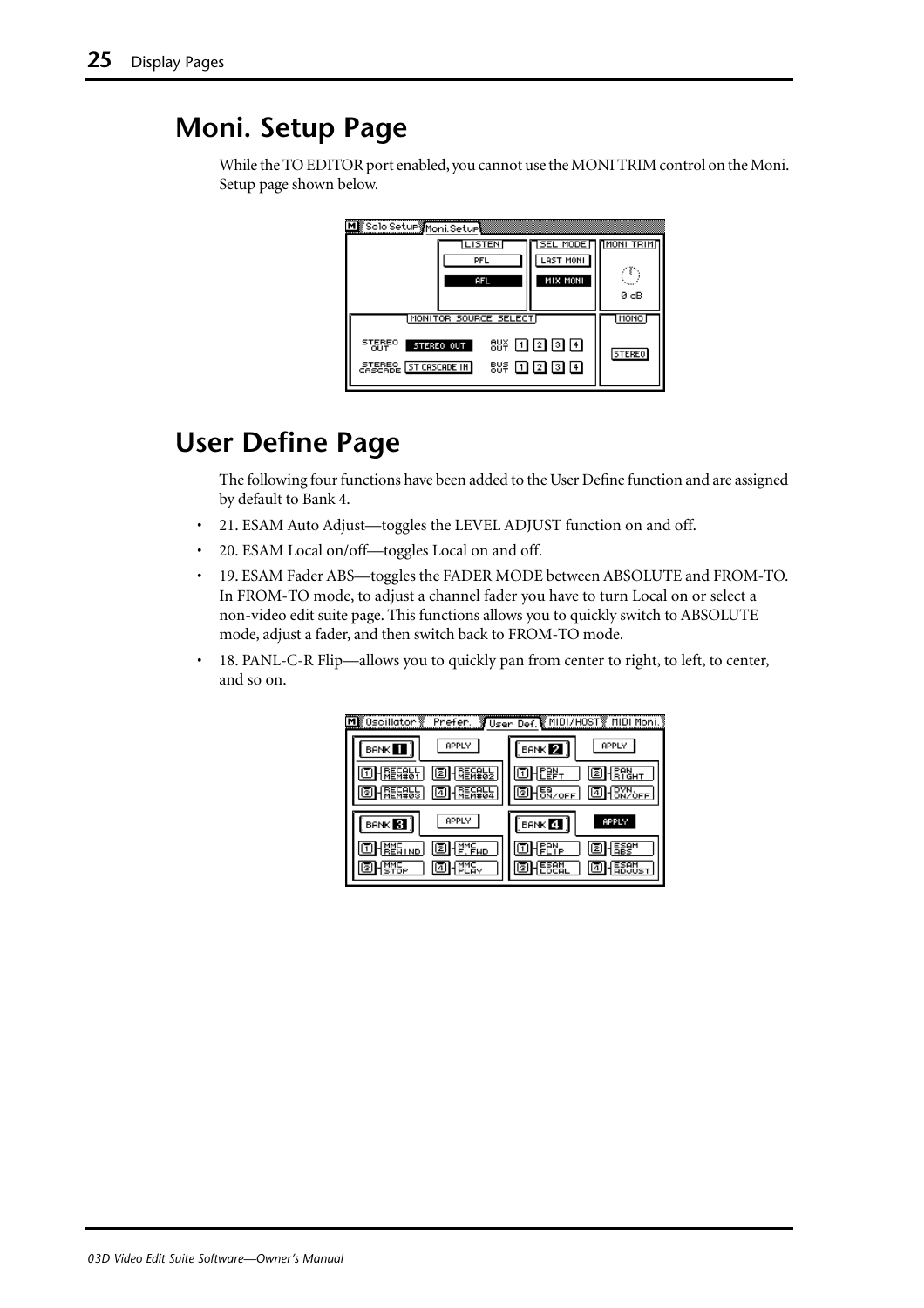## <span id="page-27-0"></span>**EQ Library Page**

The following three programs have been added to the end of the EQ library.

- 80. 60Hz HUM CUT—60 Hz hum removal.
- 79. 50Hz HUM CUT—50 Hz hum removal.
- 78. HIGH CUT—High-range white noise—i.e., tape hiss—removal using LPF.

| EQ<br>SEL CH<br>CH <sub>1</sub><br>CURRENT<br>EQ CURVE | Library<br>------------- CLIP<br>6<br>8<br>-30<br>IDÉ<br>I.ÖK<br>IOK<br>-18<br>-48<br>GR<br>2<br>1. |
|--------------------------------------------------------|-----------------------------------------------------------------------------------------------------|
| 땞년                                                     | No. LIBRARY TITLE<br>CUT<br>.60Hz<br>HUM<br>80<br>EQ CURVE                                          |
| RECALL                                                 | 9.50Hz<br>HUM<br>CUT<br>N٥                                                                          |
| STORE                                                  | Data!<br>N٥<br>Data<br>Ν٥<br>Uata<br>э                                                              |

After installing the Video Edit Suite software, you must initialize all memories to access the new EQ programs.

### **Warning**

All user programs will be lost when the memories are initialized, so back up your important data using MIDI Bulk Dump first. Refer to the 03D Owner's Manual for details.

To initialize all memories, hold down the [STORE] button while turning on the 03D. When the <<INITIALIZE MEMORY?>> page appears, press the [RECALL] button. The new EQ programs are now available.

## **Effects Library Page**

The following three programs have been added to the end of the effects library.

- 96. Echo Reverb
- 95. FEMALE Pitch
- 94. MALE Pitch

|                     | Eff. Edit TLibrary                | \Pre/Post∥ |                                                |
|---------------------|-----------------------------------|------------|------------------------------------------------|
|                     | CURRENT<br>EFFECT NAME            |            |                                                |
|                     | ConcertHall1                      |            | $$ $$ $-12$<br>------ ----------- - 18         |
|                     | TYPE<br><b>REVERB HALL</b>        | nnn<br>aac | -30<br>-18 ---- ---------<br>-48<br>GR.<br>L R |
| <b>ITLE</b><br>EDIT | No. LIBRARY TITLE                 |            |                                                |
|                     |                                   |            |                                                |
| RECALL              | 96.Echo Reverb<br>95.FEMALE Pitch |            | <b>EFFECT TYPE</b><br>HQ. PITCH                |
|                     | Pitch                             |            | FOR EFF2 ONLY                                  |
| <b>STORE</b>        | Data<br>N٥<br>Uata                |            |                                                |

After installing the Video Edit Suite software, you must initialize all memories to access the new effects programs. See *EQ Library Page* on page 26 for more information.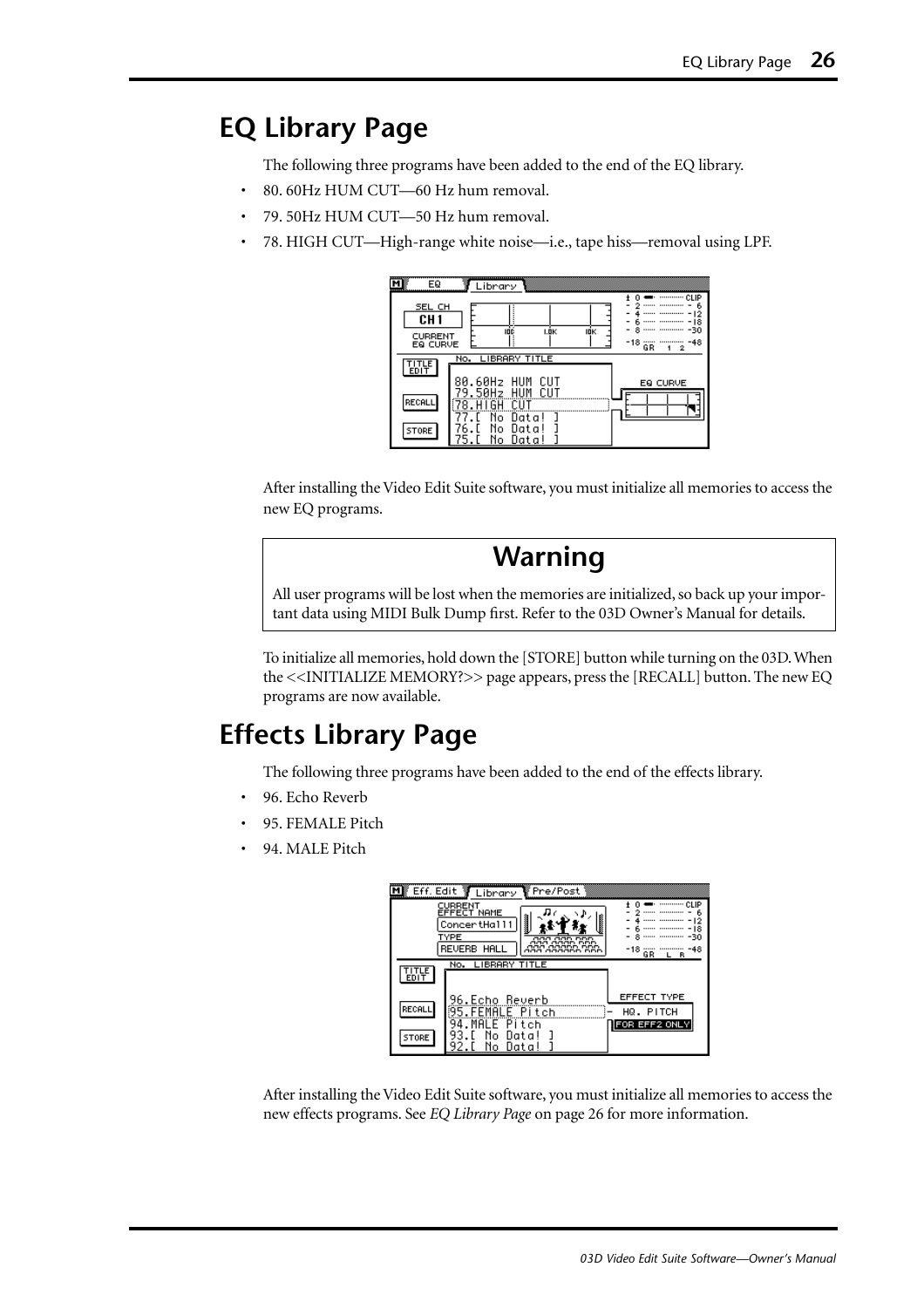# <span id="page-28-0"></span>**Appendix**

## **Supported Editors**

#### **Sony**

BVE9100 (+Option) BVE2000 BVE910 (+Option) BVE900 (+Upgrade +Option) BVE9000 (+Upgrade +Option) PVE500

**CMX** CMX3600

#### **Ampex**

ACE200

#### **Panasonic**

AU-A960 AG-A850

#### **Accom**

Axial 3000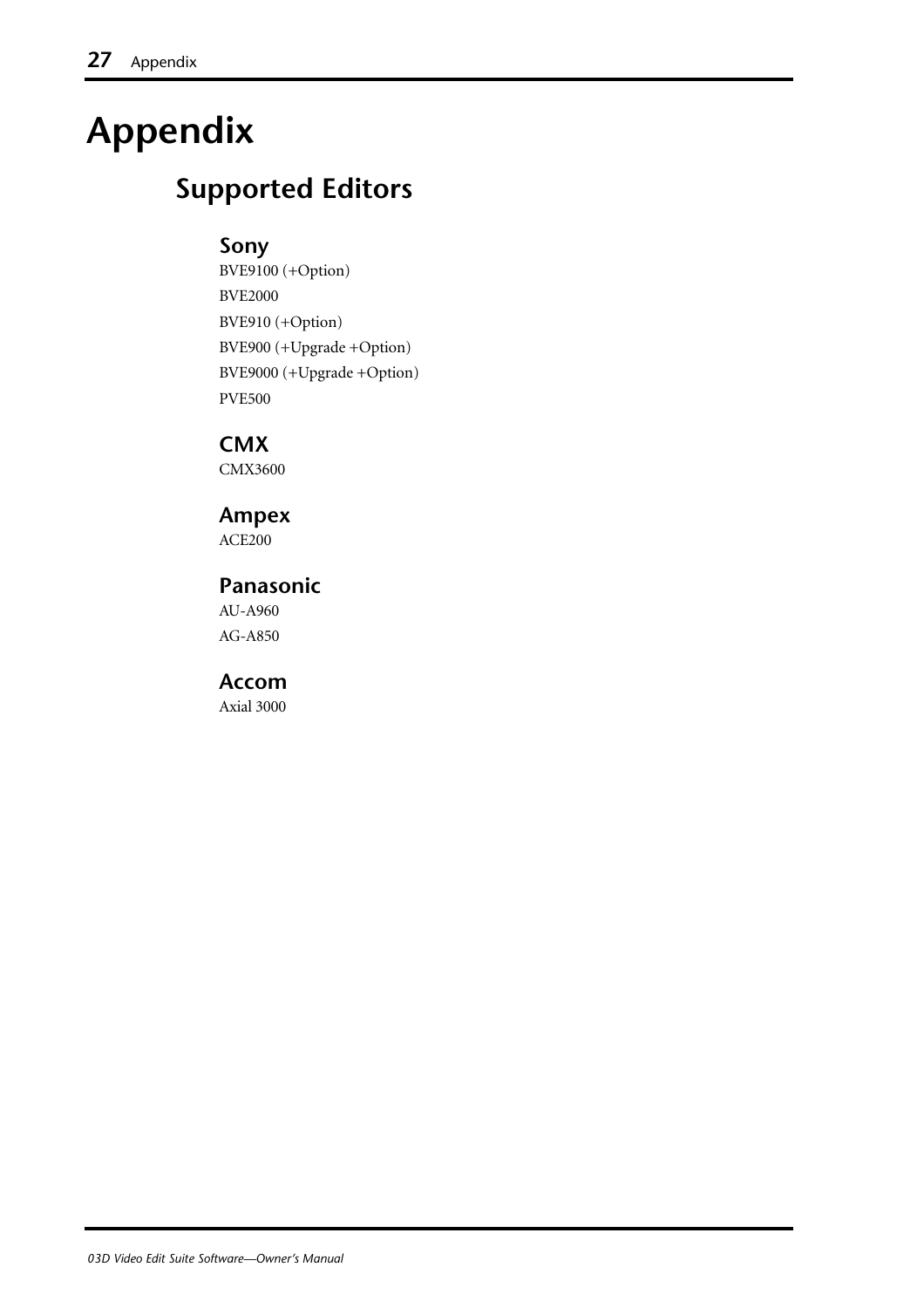| Command                    | Read <sup>1</sup> | Write <sup>2</sup> |
|----------------------------|-------------------|--------------------|
| <b>All Stop</b>            |                   | A <sub>0</sub>     |
| <b>From Source</b>         |                   | A1, A2             |
| <b>To Source</b>           |                   | A3, A4             |
| <b>Monitor Source</b>      |                   | A5, A6             |
| <b>Transition Duration</b> |                   | A7, A8             |
| <b>Transition Start</b>    |                   | A9                 |
| <b>Monitor Mode</b>        |                   | AA                 |
| <b>Restore From Edit</b>   |                   | AB                 |
| <b>Fader Level</b>         |                   | <b>AD</b>          |
| <b>Save Mixer</b>          |                   | <b>AE</b>          |
| <b>Recall Mixer</b>        |                   | AF                 |
| <b>Transfer Register</b>   | 30                | B <sub>0</sub>     |
| <b>From Machine</b>        |                   | <b>B4</b>          |
| <b>To Machine</b>          |                   | <b>B5</b>          |
| <b>Monitor Machine</b>     |                   | <b>B6</b>          |
| <b>From Source</b>         |                   | BC                 |
| <b>To Source</b>           |                   | <b>BD</b>          |
| <b>Monitor Source</b>      |                   | BE                 |
| <b>Transition Duration</b> |                   | BF                 |

## <span id="page-29-0"></span>**Supported Commands**

1. Read commands allow the editor to check the condition of the 03D (values in hex).

2. Write commands allow the editor to change the condition of the 03D, and allow for replies to the read commands from the editor (values in hex).

While a transition is in progress, commands other than All Stop are ignored.

When transmitting several commands, each should be separated by a one frame interval.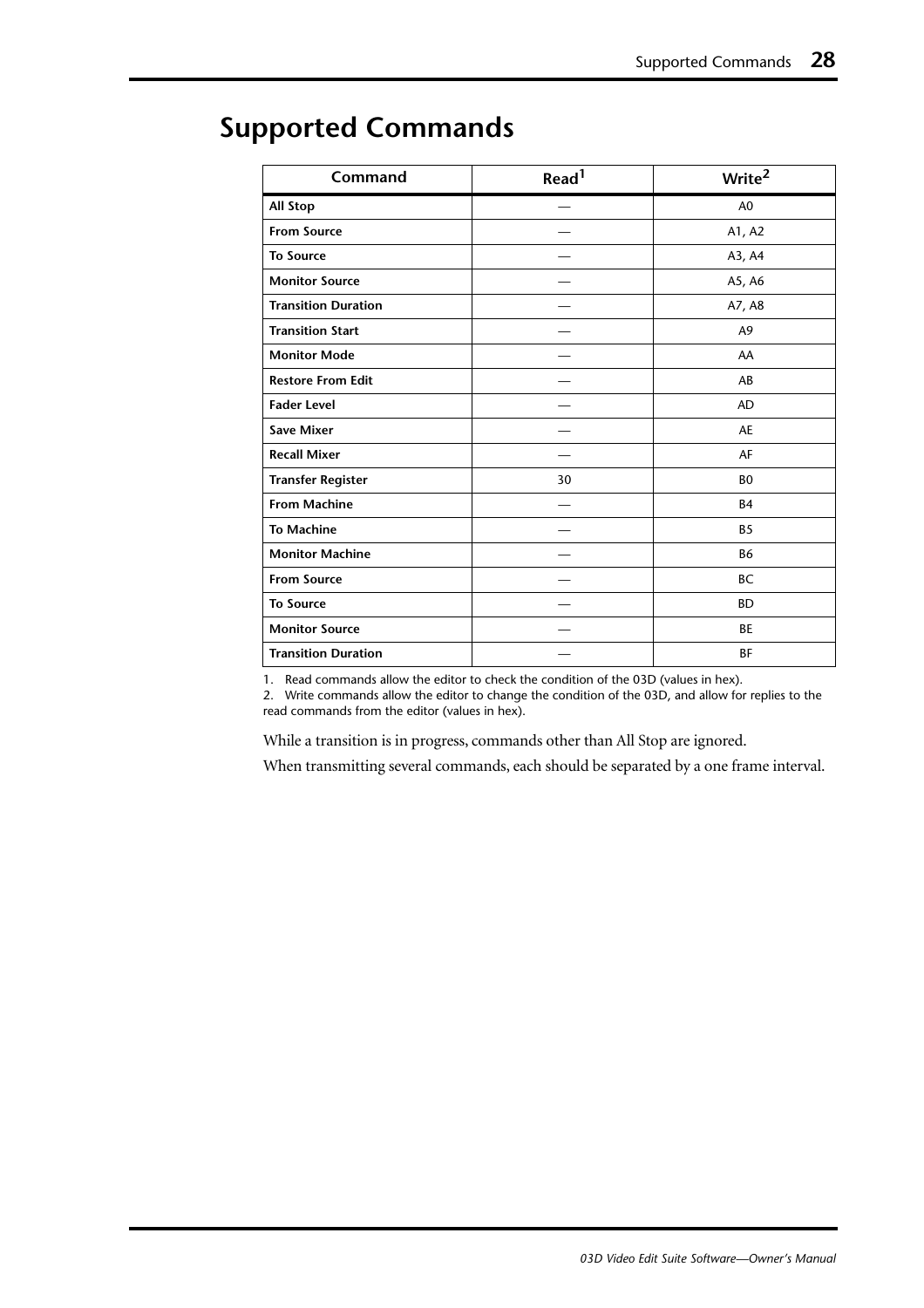## <span id="page-30-0"></span>**MIDI Bulk Dump**

Bulk Dump data formats supported by the 03D Video Edit Suite software.

#### **1. Video Editor Setup Bulk Dump Format**

| <b>STATUS</b>    | 11110000     | F0             | System Exclusive Message          |
|------------------|--------------|----------------|-----------------------------------|
| ID No.           | 01000011     | 43             | Manufacturer's ID No. (YAMAHA)    |
| SUB STATUS       | $0000$ nnnn  | 0n             | $n=0-15$ (Device Channel No.1-16) |
| FORMAT No.       | 01111110     | 7E             | Universal Bulk Dump               |
| BYTE COUNT(HIGH) | 00000001     | 01             | 140(130+10)bytes                  |
| BYTE COUNT (LOW) | 00001100     | 0C             |                                   |
|                  | 01001100     | 4 <sup>C</sup> | 'L'                               |
|                  | 01001101     | 4D             | 'M'                               |
|                  | 00100000     | 20             | $1 - 1$                           |
|                  | 00100000     | 20             | $1 - 1$                           |
|                  | 00111000     | 38             | 181                               |
|                  | 01000010     | 42             | $'$ B'                            |
|                  | 00110000     | 30             | .0.1                              |
|                  | 00110011     | 33             | 131                               |
| DATA NAME        | 01010110     | 56             | 'V'                               |
|                  | Ommmmmmm     | mm             | m=0-2,127(Video Editor Setup      |
|                  |              |                | $No.1-3$ , current)               |
| <b>DATA</b>      | 0ddddddd     | ds             | Video Editor Setup(130bytes)      |
|                  | $\mathbf{1}$ |                |                                   |
|                  | 0ddddddd     | de             |                                   |
| CHECK SUM        | 0eeeeeee     | ee             | $ee = (-('L'+'M'++ds++de))$ AND   |
|                  |              |                | 7Fh                               |
| <b>EOX</b>       | 11110111     | F7             | End Of Exclusive                  |
|                  |              |                |                                   |

#### **2. Video Editor Setup Bulk Dump Request Format**

| <b>STATUS</b> | 11110000    | F0 | System Exclusive Message          |
|---------------|-------------|----|-----------------------------------|
| ID No.        | 01000011    | 43 | Manufacturer's ID No.(YAMAHA)     |
| SUB STATUS    | $0010$ nnnn | 2n | $n=0-15$ (Device Channel No.1-16) |
| FORMAT No.    | 01111110    | 7E | Universal Bulk Dump               |
|               | 01001100    | 4C | 'L'                               |
|               | 01001101    | 4D | $^{\prime}$ M $^{\prime}$         |
|               | 00100000    | 20 | $1 - 1$                           |
|               | 00100000    | 20 | $\mathbf{1}$                      |
|               | 00111000    | 38 | '8'                               |
|               | 01000010    | 42 | 'B'                               |
|               | 00110000    | 30 | '0'                               |
|               | 00110011    | 33 | 131                               |
| DATA NAME     | 01010110    | 56 | 'V'                               |
|               | Ommmmmmm    | mm | m=0-2,127(Video Editor Setup      |
|               |             |    | $No.1-3, current)$                |
| EOX           | 11110111    | F7 | End Of Exclusive                  |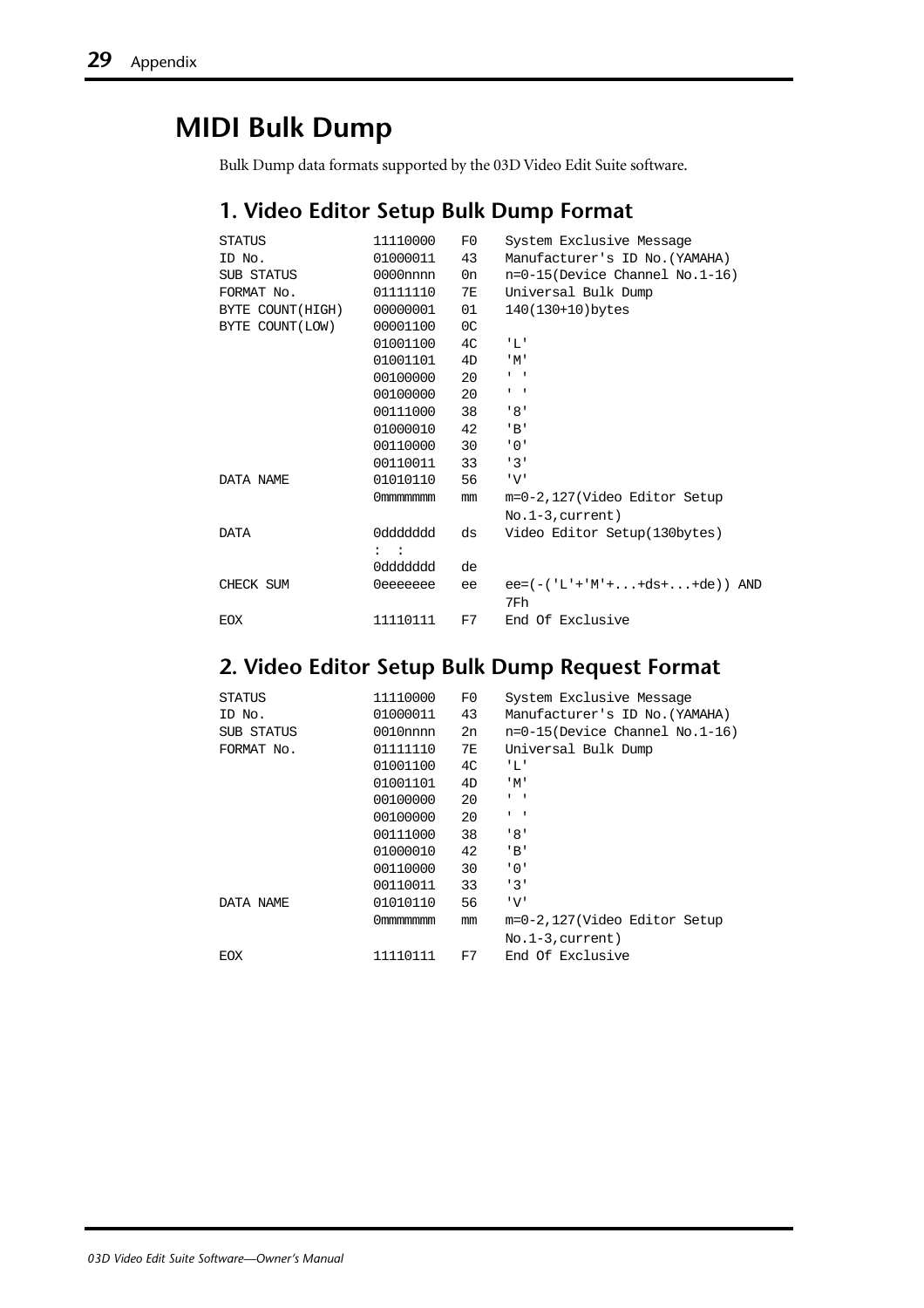#### **3. Roll Library Bulk Dump Format**

| STATUS           | 11110000                  | F0 | System Exclusive Message          |
|------------------|---------------------------|----|-----------------------------------|
| ID No.           | 01000011                  | 43 | Manufacturer's ID No. (YAMAHA)    |
| SUB STATUS       | 0000nnnn                  | 0n | $n=0-15$ (Device Channel No.1-16) |
| FORMAT No.       | 01111110                  | 7E | Universal Bulk Dump               |
| BYTE COUNT(HIGH) | 00000010                  | 02 | 290(280+10)bytes                  |
| BYTE COUNT (LOW) | 00100010                  | 22 |                                   |
|                  | 01001100                  | 4C | 'L'                               |
|                  | 01001101                  | 4D | $^{\prime}$ M $^{\prime}$         |
|                  | 00100000                  | 20 | $\mathbf{r} = -\mathbf{r}$        |
|                  | 00100000                  | 20 | $1 - 1$                           |
|                  | 00111000                  | 38 | ' 8'                              |
|                  | 01000010                  | 42 | $'$ B'                            |
|                  | 00110000                  | 30 | .0.1                              |
|                  | 00110011                  | 33 | 131                               |
| DATA NAME        | 01001100                  | 4C | "L"                               |
|                  | 0mmmmmmm                  | mm | $m=1-99(Roll Library No.1-99)$    |
| <b>DATA</b>      | phbbbbb0                  | ds | Roll Library(280bytes)            |
|                  | $\mathbf{I}$ $\mathbf{I}$ |    |                                   |
|                  | 0ddddddd                  | de |                                   |
| CHECK SUM        | 0eeeeeee                  | ee | $ee = (-('L'+'M'++ds++de))$ AND   |
|                  |                           |    | 7Fh                               |
| EOX              | 11110111                  | F7 | End Of Exclusive                  |

#### **4. Roll Library Bulk Dump Request Format**

| <b>STATUS</b> | 11110000    | F0             | System Exclusive Message          |
|---------------|-------------|----------------|-----------------------------------|
| ID No.        | 01000011    | 43             | Manufacturer's ID No. (YAMAHA)    |
| SUB STATUS    | $0010$ nnnn | 2n             | $n=0-15$ (Device Channel No.1-16) |
| FORMAT No.    | 01111110    | 7E             | Universal Bulk Dump               |
|               | 01001100    | 4 <sup>C</sup> | 'L'                               |
|               | 01001101    | 4D             | 'M'                               |
|               | 00100000    | 20             | $1 - 1$                           |
|               | 00100000    | 20             | $1 - 1$                           |
|               | 00111000    | 38             | 181                               |
|               | 01000010    | 42             | $'$ B'                            |
|               | 00110000    | 30             | '0'                               |
|               | 00110011    | 33             | 131                               |
| DATA NAME     | 01001100    | 4C             | 'L'                               |
|               | Ommmmmmm    | mm             | $m=1-99(Roll Library No.1-99)$    |
| EOX           | 11110111    | F7             | End Of Exclusive                  |
|               |             |                |                                   |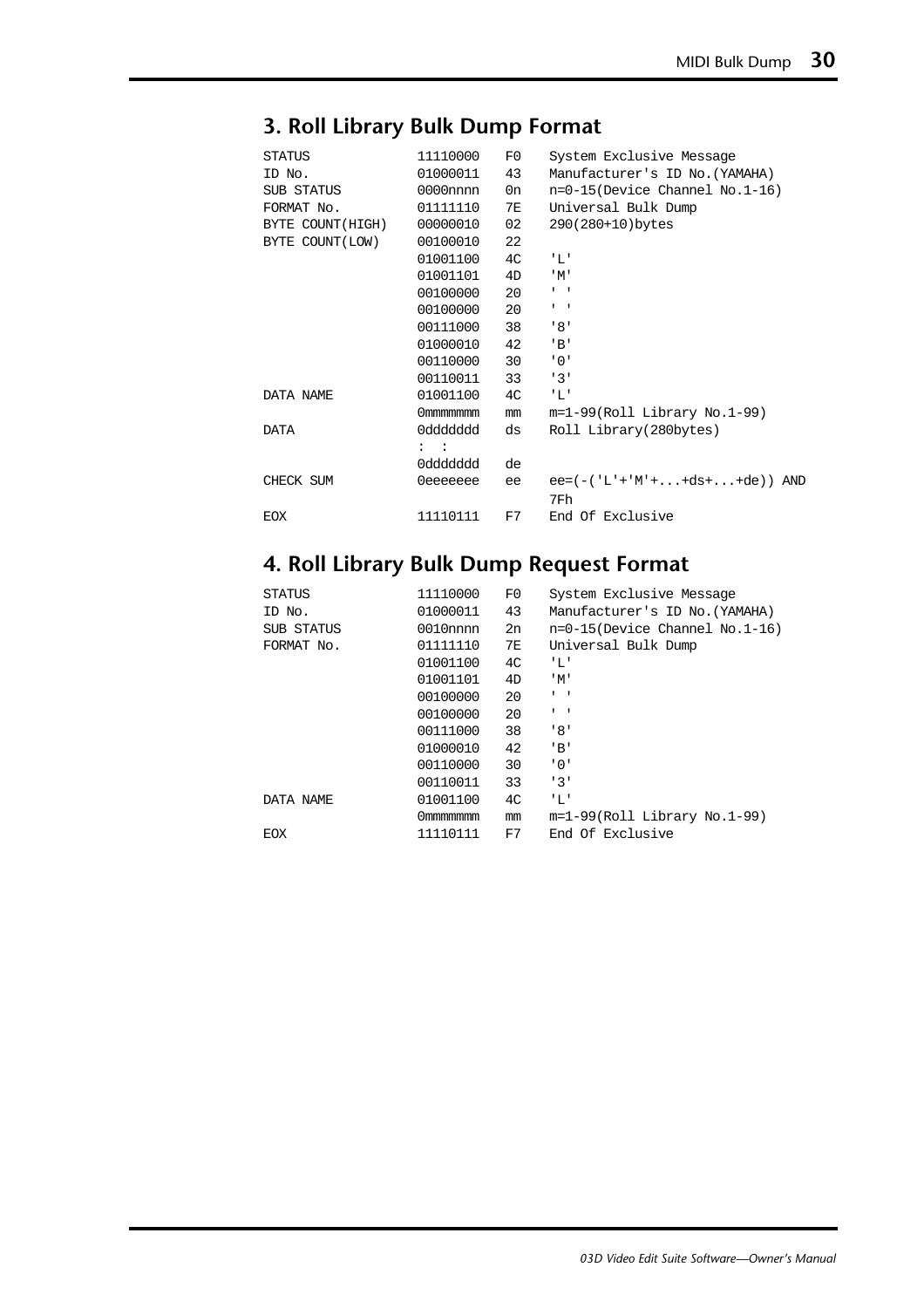

**03D Video Edit Suite Software**



**Mode d'emploi**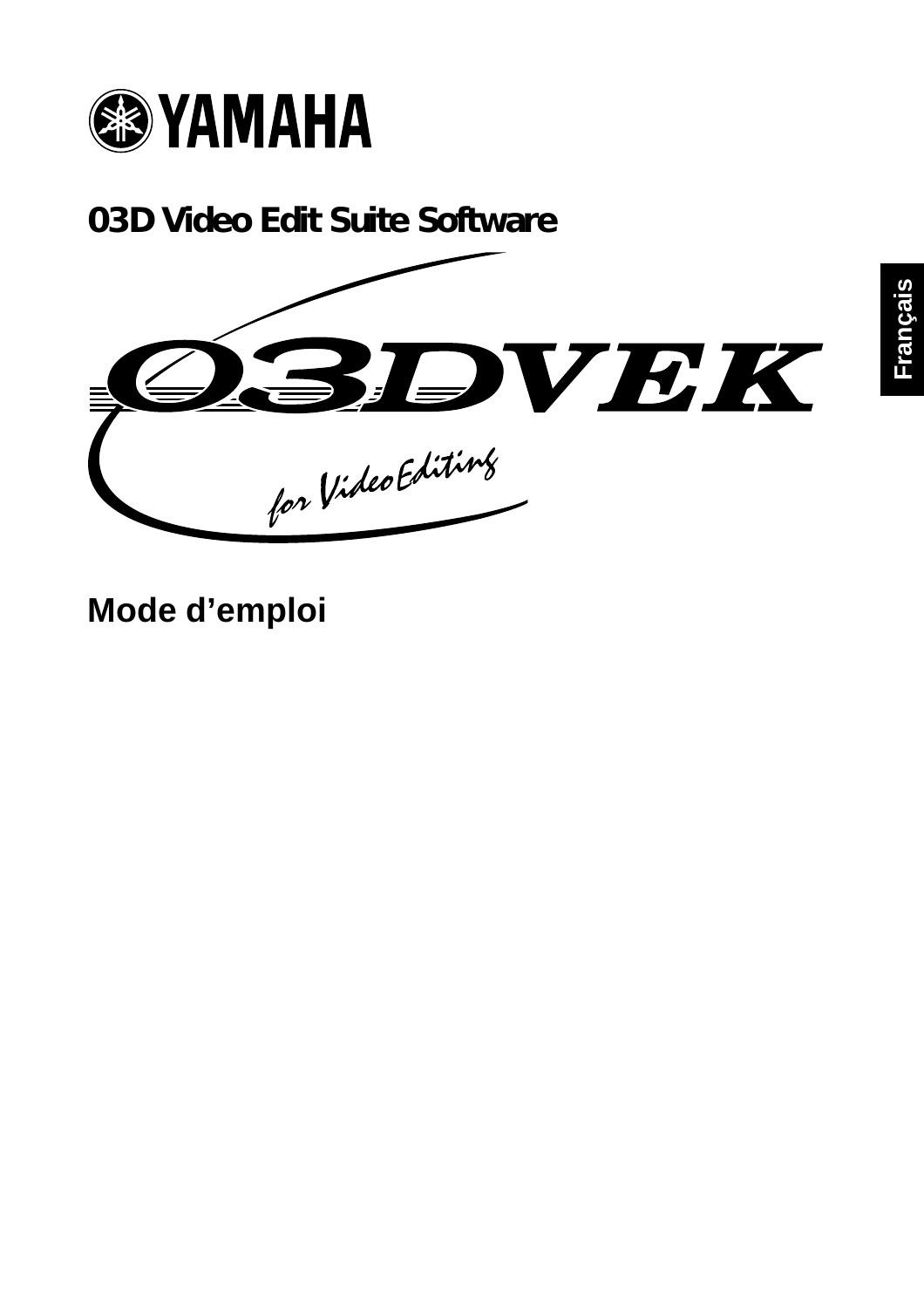## **Sommaire**

| Introduction  1                                                                                                                                                 |          |
|-----------------------------------------------------------------------------------------------------------------------------------------------------------------|----------|
| 1. Installation du logiciel 3                                                                                                                                   |          |
| 2. Le Logiciel d'édition vidéo pour 03D 8<br>Connexions du système (audio uniquement)  10<br>Fonctions non disponibles lorsque le port TO EDITOR est activé  11 | 10       |
| 3. Démarrage rapide  13                                                                                                                                         | 16<br>16 |
|                                                                                                                                                                 | 22       |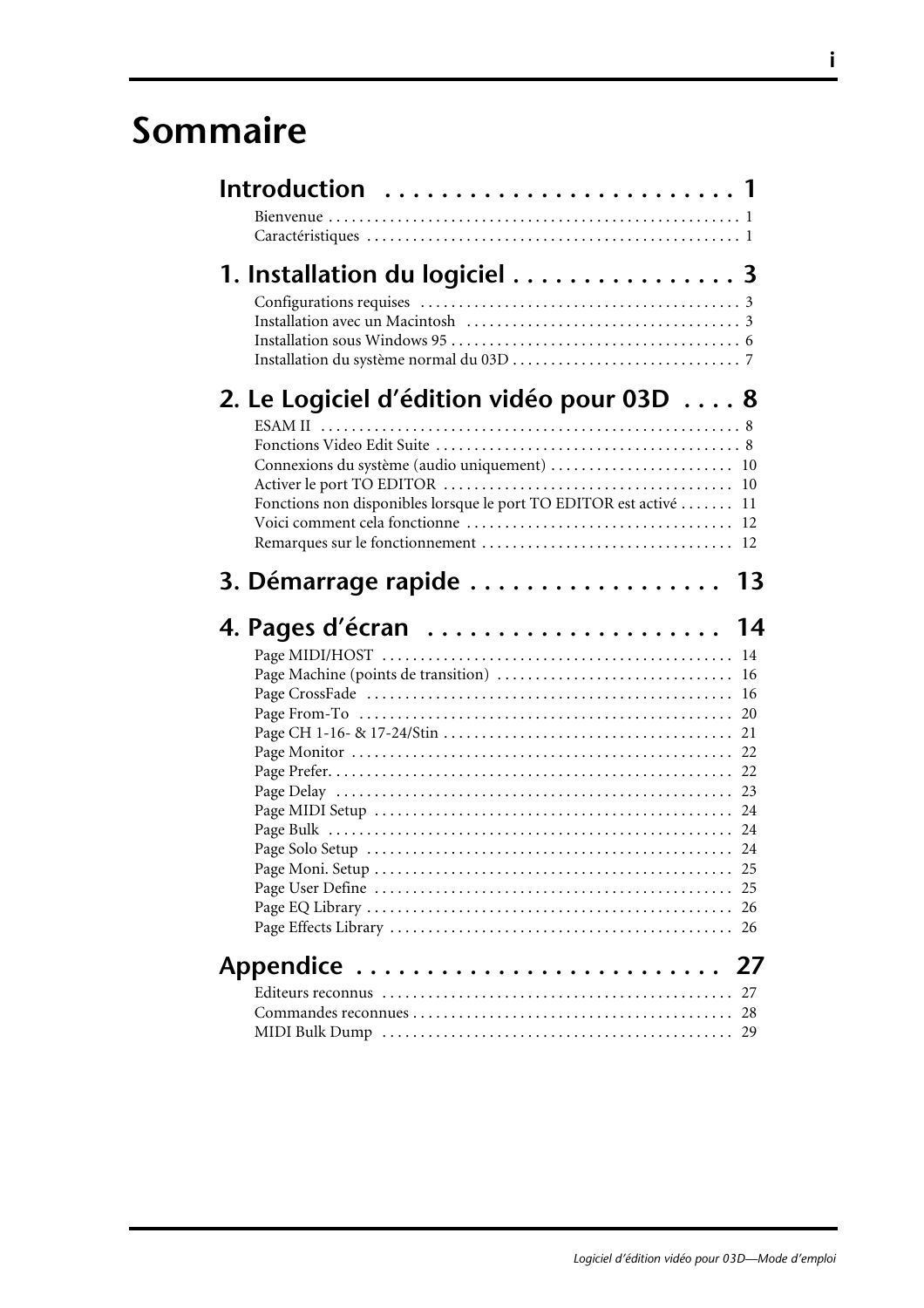## **Introduction**

## **Bienvenue**

Nous vous remercions d'avoir opté pour le Logiciel d'édition vidéo pour 03D de Yamaha. Grâce au support du protocole d'édition ESAM II, le Logiciel d'édition vidéo pour 03D transforme la console de mixage numérique 03D en console de mixage numérique audio pour post-production numérique.

## **Caractéristiques**

- Mixage et édition des signaux audio durant le traitement des images vidéo.
- Comme le protocole ESAM II est reconnu, le 03D peut faire fonction de commutateur vidéo pour matériel audio et exécuter les commandes preview d'un éditeur vidéo.
- Supporte les fonctions élargies du protocole ESAM II, dont le pilotage à distance des curseurs.
- Les données pour le 03D peuvent être chargées de l'éditeur vidéo ou y être transmises afin de centraliser la gestion des données.
- Inversion de phase, retard d'entrée allant jusqu'à 6 frames (par pas d'1/4 de frame), égalisation paramétrique à 4 bandes, processeurs de dynamique et d'effets offrent une liberté illimitée pour affiner la partie audio.
- Le 03D n'exige aucun matériel supplémentaire tel cartes ou interfaces. Il offre déjà un connecteur à 9 broches TO EDITOR.
- Les canaux peuvent être attribués aux 4 sorties de bus du 03D ainsi qu'aux sources FROM et TO, ce qui permet des transitions imperceptibles. Vous pouvez réaliser des chassés-croisés réglables par canal en vous servant d'un des 7 motifs Crossfade. La pente (slope) des courbes est réglable selon trois niveaux et s'applique à tous les canaux.
- Les curseurs motorisés du 03D garantissent un réglage exact du niveau et reflètent fidèlement les niveaux d'entrées. En mode FROM-TO, les curseurs reflètent les niveaux de transition.
- Vous pouvez choisir les sources preview librement. En mode CHANNEL et BUS, vous pouvez écouter des canaux ou des bus individuels.

#### **Contenu de l'emballage**

L'emballage doit contenir les articles suivants. Assurez-vous que tout s'y trouve.

- Logiciel d'édition vidéo pour 03D (disquettes pour Mac et PC portant le logo "03D for Video Editing").
- Logiciel de fonctionnement original du 03D (disquettes pour Mac et PC portant le logo "03D").
- Ce mode d'emploi.

Veuillez contacter votre revendeur Yamaha si un de ces articles manque.

#### **Marques commerciales**

Accom est une marque commerciale de Accom Corporation, Inc. Ampexest une marque commerciale de Ampex Corporation, Inc. CMX est une marque commerciale de CMX Company. Macintosh est une marque commerciale de Apple Computer, Inc. Panasonic est une marque commerciale de Matsushita Corporation, Inc. Sony est une marque commer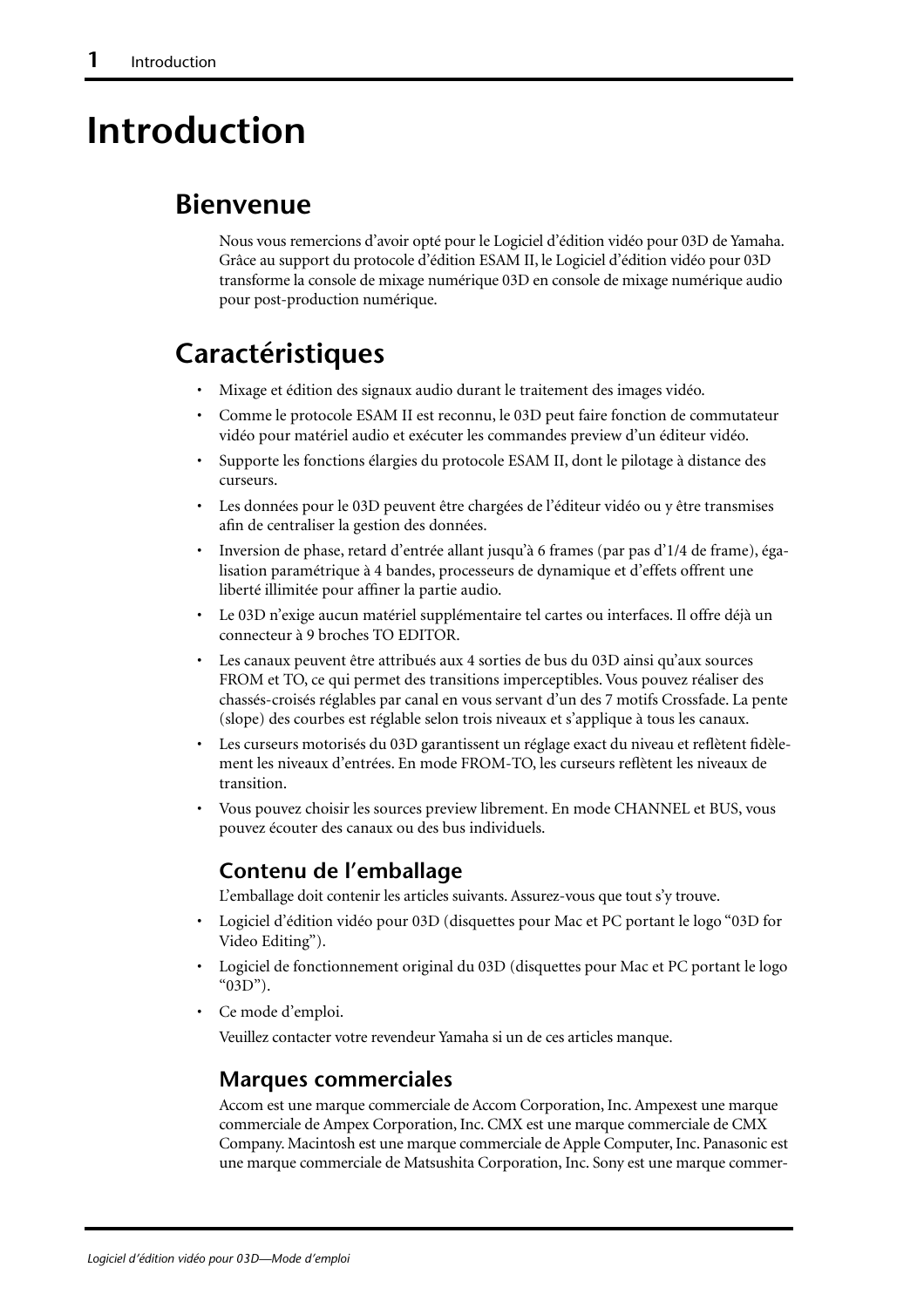ciale de Sony Corporation, Inc. Windows 95 est une marque commerciale de Microsoft Corporation, Inc.

Yamaha est une marque commerciale de Yamaha Corporation, Inc.

Toutes les autres marques commerciales sont la propriété de leurs détenteurs respectifs.

#### **Copyright**

© 1997 Yamaha Corporation. Tous droits réservés.

Ce Mode d'emploi ne peut être copié en tout ou en partie, sur quelque support que ce soit, sans autorisation préalable écrite de Yamaha Corporation.

#### **Yamaha sur le World Wide Web**

http://www.yamaha.co.jp/product/proaudio/homeenglish/

## **Veuillez conservez ce manuel pour toute référence ultérieure.**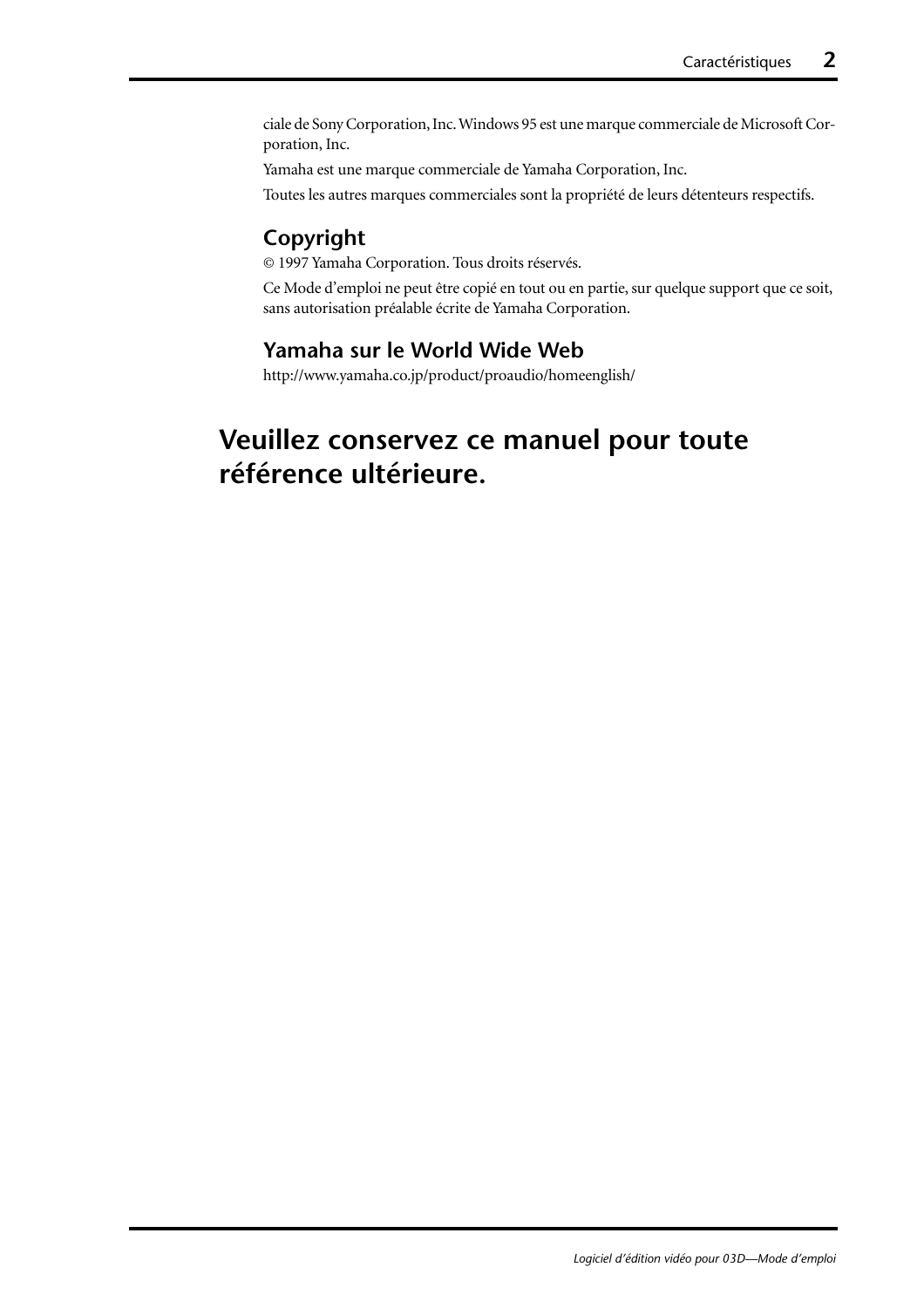# <span id="page-36-0"></span>**1 Installation du logiciel**

Dans ce chapitre, nous vous montrons comment installer le Logiciel d'édition vidéo pour 03D.

# **Attention**

Lors de l'installation du Logiciel d'édition vidéo pour 03D, toutes les données Automix du 03D sont effacées. Sauvegardez-les donc sur votre ordinateur ou séquenceur en effectuant des transferts de blocs MIDI. Voyez le Mode d'emploi du 03D. Si, par la suite, vous réinstallez le logiciel "normal" du 03D, les données Video Edit Suite et Bibliothèque Roll sont effacées.

# **Configurations requises**

Le Logiciel d'édition vidéo pour 03D peut être installé sur Macintosh ou sur PC fonctionnant sous Windows 95.

| Ordinateur    | Borne 03D | Câble                       | Programme<br>recommandé    |  |  |  |  |
|---------------|-----------|-----------------------------|----------------------------|--|--|--|--|
| Macintosh     | TO HOST   | Câble série Macintosh       | Terminal-J <sup>1</sup>    |  |  |  |  |
| Windows 95 PC | TO HOST   | Câble série PC <sup>2</sup> | HyperTerminal <sup>3</sup> |  |  |  |  |

1. Terminal-J fait partie de la livraison.

2. Câble avec connecteur 9 broches D-SUB et prise Mini-DIN à 8 broches

3. Le programme HyperTerminal est livré avec Windows 95.

## **Installation avec un Macintosh**

- **1. Branchez le câble Mini-DIN à 8 broches au connecteur TO HOST du 03D ainsi qu'au port modem du Macintosh.**
- **2. Faites démarrer le Macintosh.**
- **3. Insérez la disquette pour Mac du Logiciel d'édition vidéo pour 03D, double-cliquez sur l'icône de la disquette et copiez le fichier Terminal-J sur votre disque dur.**
- **4. Double-cliquez sur le fichier Terminal-J pour le décomprimer.** Vous obtiendrez alors un dossier Terminal-J qui contient le logiciel Terminal-J.
- **5. Copiez le fichier "03VEKxxxMIX.sea" sur votre disque dur et double-cliquez-le pour le décomprimer.** Vous créez ainsi un dossier "03VEKxxxMIX".
- **6. Copiez les fichiers "03VEKxxx.T" et "03VEKxxx.X" du dossier "03VEKxxxMIX" dans le dossier Terminal-J.**
- **7. Coupez Apple Talk dans le** *Sélecteur* **(Chooser).**
- **8. Maintenez les boutons [UTILITY], [DYNAMICS] et [EFFECT 2] du 03D enfoncés tout en mettant la console sous tension.** La page UPDATE PROGRAM apparaît.
- **9. Double-cliquez sur l'icône Terminal-J pour lancer le programme.**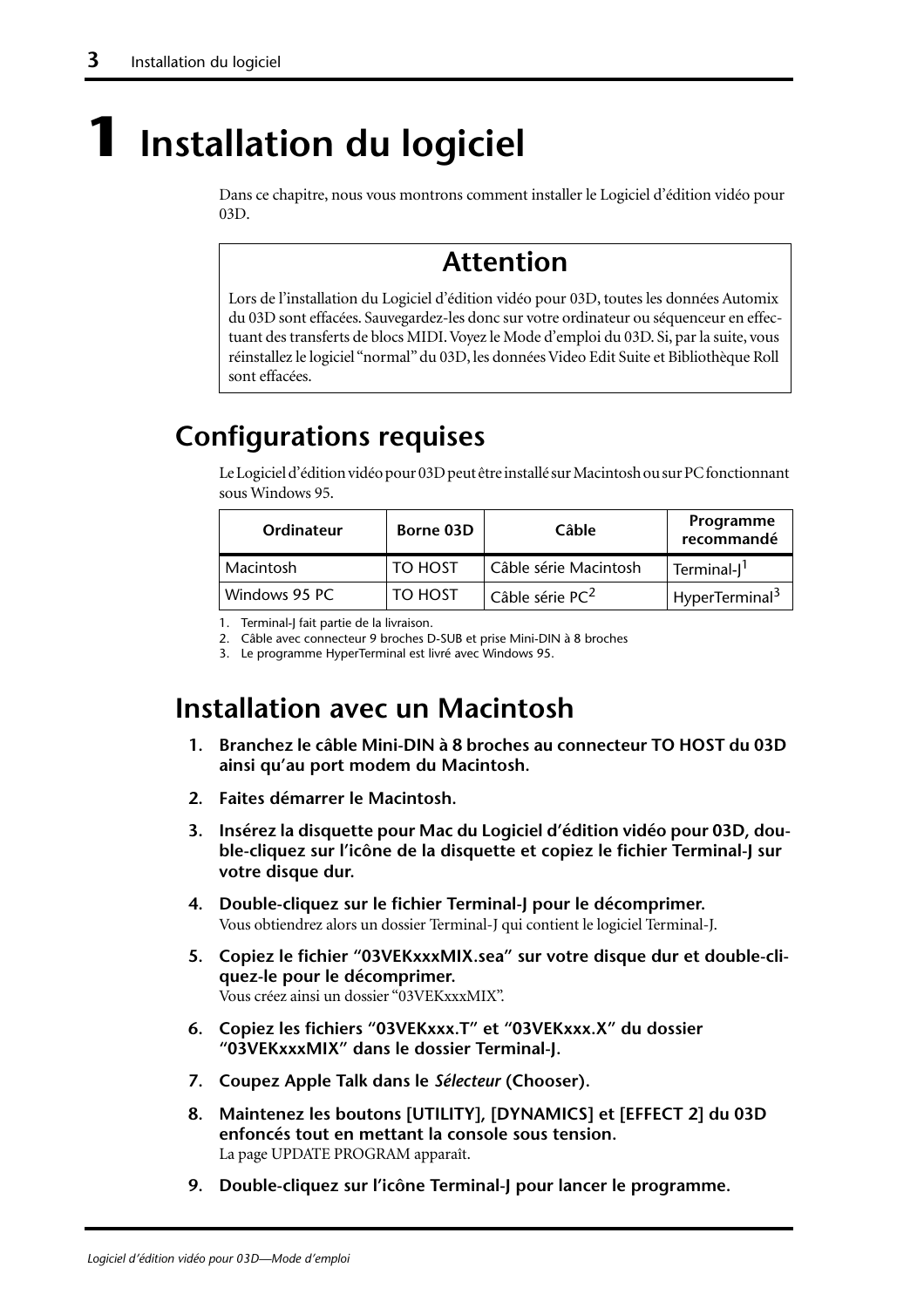#### <span id="page-37-0"></span>**10. Sélectionnez** *Connection* **dans le menu Options.**

La boîte de dialogue Connection Settings est alors affichée.

**11. Réglez les paramètres proposés comme suit et cliquez ensuite sur OK.** Method: Direct Serial

Baud Rate: 38.4K

Parity: None

Data Bits: 8

Stop Bits: 1

Handshake: None

| <b>Connection Settings</b><br>Method:                   | Direct Serial                               | ΠK<br>Cancel        |
|---------------------------------------------------------|---------------------------------------------|---------------------|
| Port Settings<br>38.4K<br>Baud Rate:<br>Parity:<br>None | <b>Current Port</b>                         |                     |
| Data Bits:<br>8<br>Stop Bits:                           | Modem Port                                  | <b>Printer Port</b> |
| Handshake:<br>None                                      | When quitting Application<br>Don't drop DTR |                     |

#### **12. Sélectionnez** *Transfer* **dans le menu Options.**

La boîte de dialogue Transfer Settings apparaît.

#### **13. Cliquez sur l'icône du fichier Binary.**

Les réglages pour le transfert de données binaires sont alors affichés.

**14. Coupez "Recognize and use MacBinary format for non-TEXT files" (voyez l'illustration) et cliquez sur OK.**

|      | <b>Transfer Settings</b>                                                                                                                                                                                                                                                 | ΠK<br>Cancel                                     |
|------|--------------------------------------------------------------------------------------------------------------------------------------------------------------------------------------------------------------------------------------------------------------------------|--------------------------------------------------|
| Text | Recognize and use MacBinary format for non-TEXT files<br>Non-Macbinary file - type:  TEXT   - creator:   AEDT<br>Default protocols:<br>Receive:<br>XMODEM<br>Transmit:<br><b>XMODEM</b><br>Path for up- and downloads:<br>Macintosh HD:Desktop Folder:Terminal-J Folder: | Auto receive:<br>CompuServe Quick-B<br>7 z-modem |

**15. Sélectionnez** *X/YMODEM* **dans le menu Options.**

La boîte de dialogue X/YMODEM apparaît.

**16. Coupez CRC (voyez l'illustration) et cliquez sur OK.**

| <b>X/YMODEM</b> options |                                |
|-------------------------|--------------------------------|
| ΠCRC                    | -- Timeout ---                 |
| 1 K<br>) ∂∂             | - 5<br>@10                     |
| ∩auto<br>O€K            | $\bigcirc$ 15<br>$\bigcirc$ 20 |
|                         |                                |
| Cancel                  | ΩK                             |

- **17. Sélectionnez** *Connect* **dans le menu Session.**
- **18. Servez-vous des boutons CURSOR ainsi que du bouton ENTER du 03D pour régler les paramètres suivants:** PORT: TO HOST FLYING: ON UPDATE BLOCK: ALL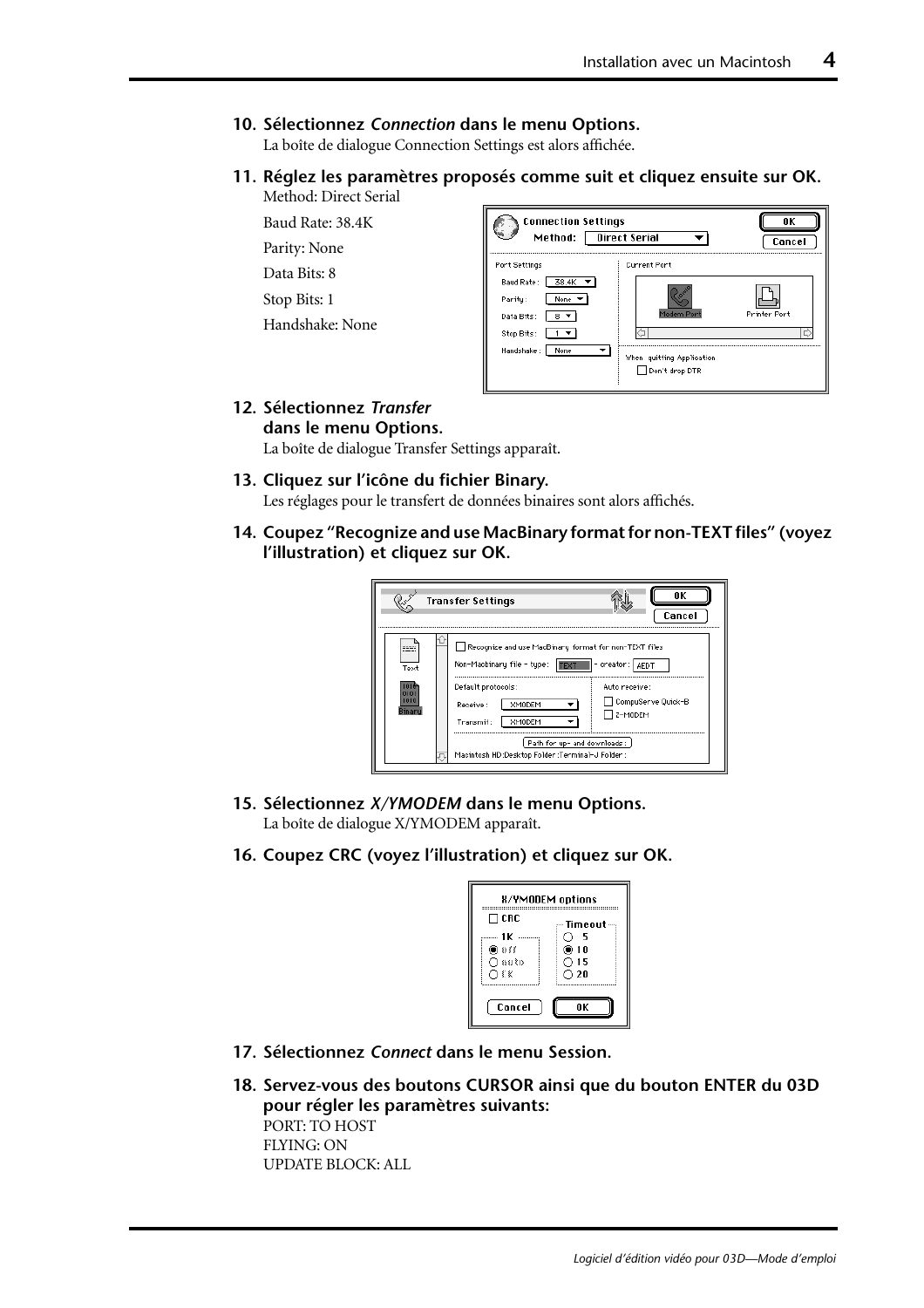- <span id="page-38-0"></span>**19. Dans le menu** *File* de **Terminal-J, sélectionnez** *TRANSMIT XMODEM***.**  La boîte de dialogue File Open apparaît.
- **20. Sélectionnez le fichier "03VEKxxx.T" et cliquez sur Transmit.**
- **21. Utilisez les boutons CURSOR du 03D pour sélectionner START et appuyez sur [ENTER].**

L'écran du 03D affiche le message "Please send BLOCK TABLE FILE".

Le fichier est transmis au 03D.

Attendez le message suivant avant de poursuivre: "Please send BLOCK 0, 1, 2, 3, 4, 5, 6, 7, 8, 9, A, B, C, D, E, F, G, H".

- **22. Sélectionnez** *TRANSMIT XMODEM* **dans le menu** *File* **de Terminal-J.**  La boîte de dialogue File Open apparaît.
- **23. Sélectionnez le fichier "03VEKxxx.X" et cliquez sur Transmit.**
- **24. Utilisez les boutons CURSOR du 03D pour sélectionner START et appuyez sur [ENTER].**

Le fichier est transmis au 03D. Pendant ce temps, l'écran du 03D affiche un astérisque.

La transmission des données dure entre 5 et 20 minutes. Dès que tous les blocs de données sont transmis, le message "UPDATE... DONE" apparaît à l'écran du 03D, suivi de EXIT.

**25. Appuyez sur le bouton [ENTER] pour faire redémarrer le 03D.** Le programme est installé.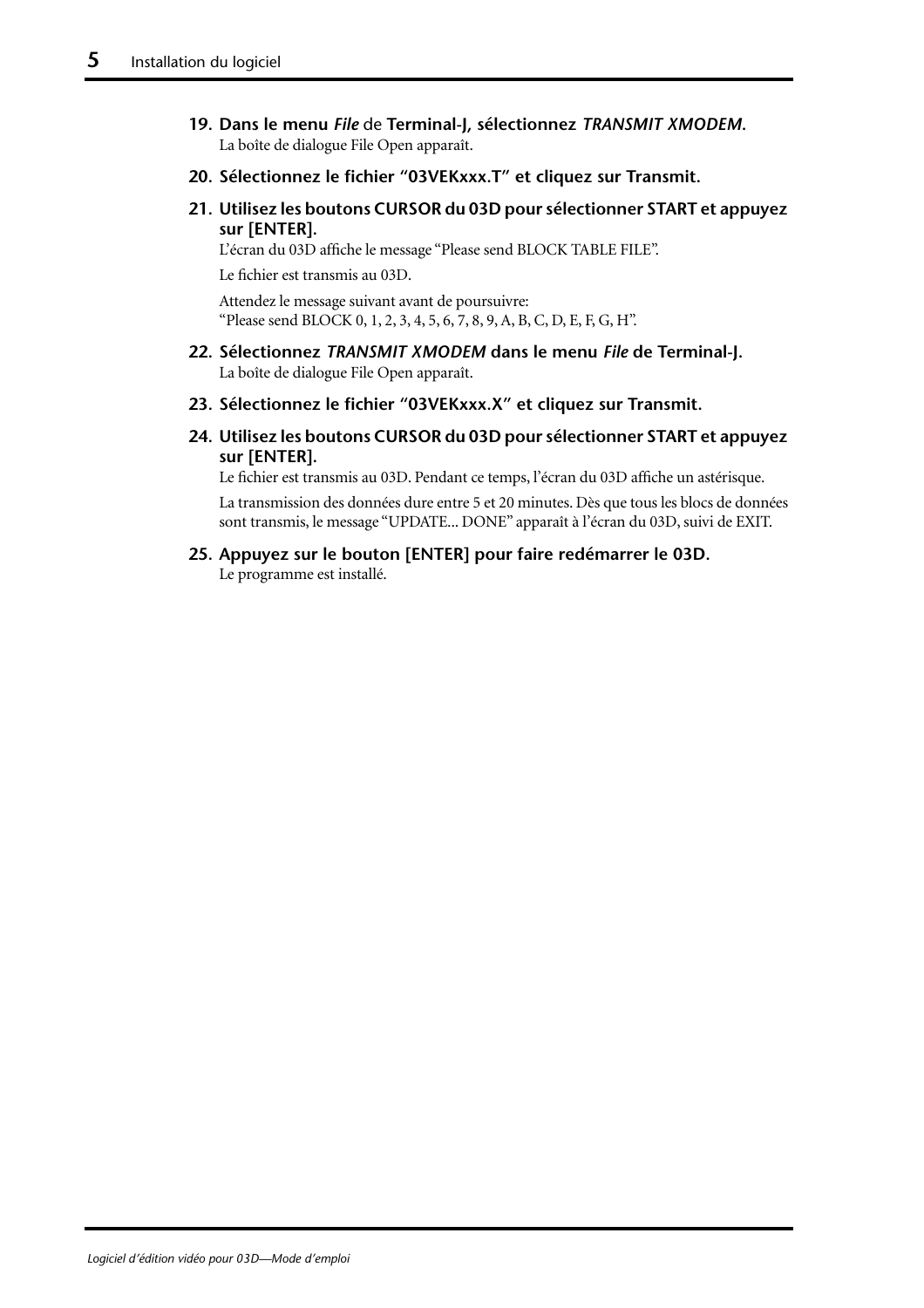### **Installation sous Windows 95**

- **1. Branchez le câble 8-9 broches D Sub à la borne TO HOST du 03D et au connecteur série (port COM) du PC.**
- **2. Faites démarrer le PC.**
- **3. Insérez la disquette Logiciel d'édition vidéo pour 03D dans le lecteur et copiez les fichiers "03VEKxxx.T" et "03VEKxxx.X" dans le dossier Hyper Terminal sur le disque dur (Disque dur**→ **Programme**→ **Accessoires**→ **HyperTerminal).**
- **4. [Maintenez les boutons \[UTILITY\], \[DYNAMICS\] et \[EFFECT 2\] du 03D](#page-36-0)  [enfoncés tout en mettant la console sous tension.](#page-36-0)** [La page UPDATE PROGRAM apparaît.](#page-36-0)
- **5. Double-cliquez sur l'icône Hypertrm pour faire démarrer ce programme.** La boîte de dialogue Description de la connexion apparaît.
- **6. Nommez la connexion (par ex. "03D") et cliquez sur OK. Ignorez les réglages d'icône de cette boîte de dialogue.** La boîte de dialogue Numéro de téléphone apparaît.
- **7. Dans le menu** *Connecter en utilisant* **sélectionnez "Diriger vers Com x" (le "x" représente ici le numéro de l'interface série à laquelle le 03D est branché). Cliquez sur OK.**

La boîte de dialogue *Paramètres* apparaît.

**8. Réglez les paramètres disponibles ici comme indiqué ci-dessous et cliquez sur OK.**

Bits par seconde: 38400 Bits de données: 8 Parité: Aucun Bits d'arrêt: 1 Contrôle de flux: Aucun

| Port Settings                       |                               |
|-------------------------------------|-------------------------------|
| Bits per second: 38400              |                               |
| $\overline{\mathsf{D}}$ ata bits: 8 |                               |
| Parity: None                        |                               |
| Stop bits: 1                        |                               |
|                                     | Flow control: None Management |
| Advanced                            | Restore Defaults              |
| 0K                                  | Cancel<br>Apply               |

- **9. Sélectionnez** *Se connecter* **dans le menu** *Appel***.**
- **10. [Servez-vous des boutons CURSOR ainsi que du bouton ENTER du 03D](#page-37-0)  [pour régler les paramètres suivants:](#page-37-0)** PORT: TO HOST FLYING: ON UPDATE BLOCK: ALL
- **11. Sélectionnez** *Envoyer le fichier* **dans le menu** *Transfert* **de HyperTerminal.** La boîte de dialogue *Envoi d'un fichier* apparaît.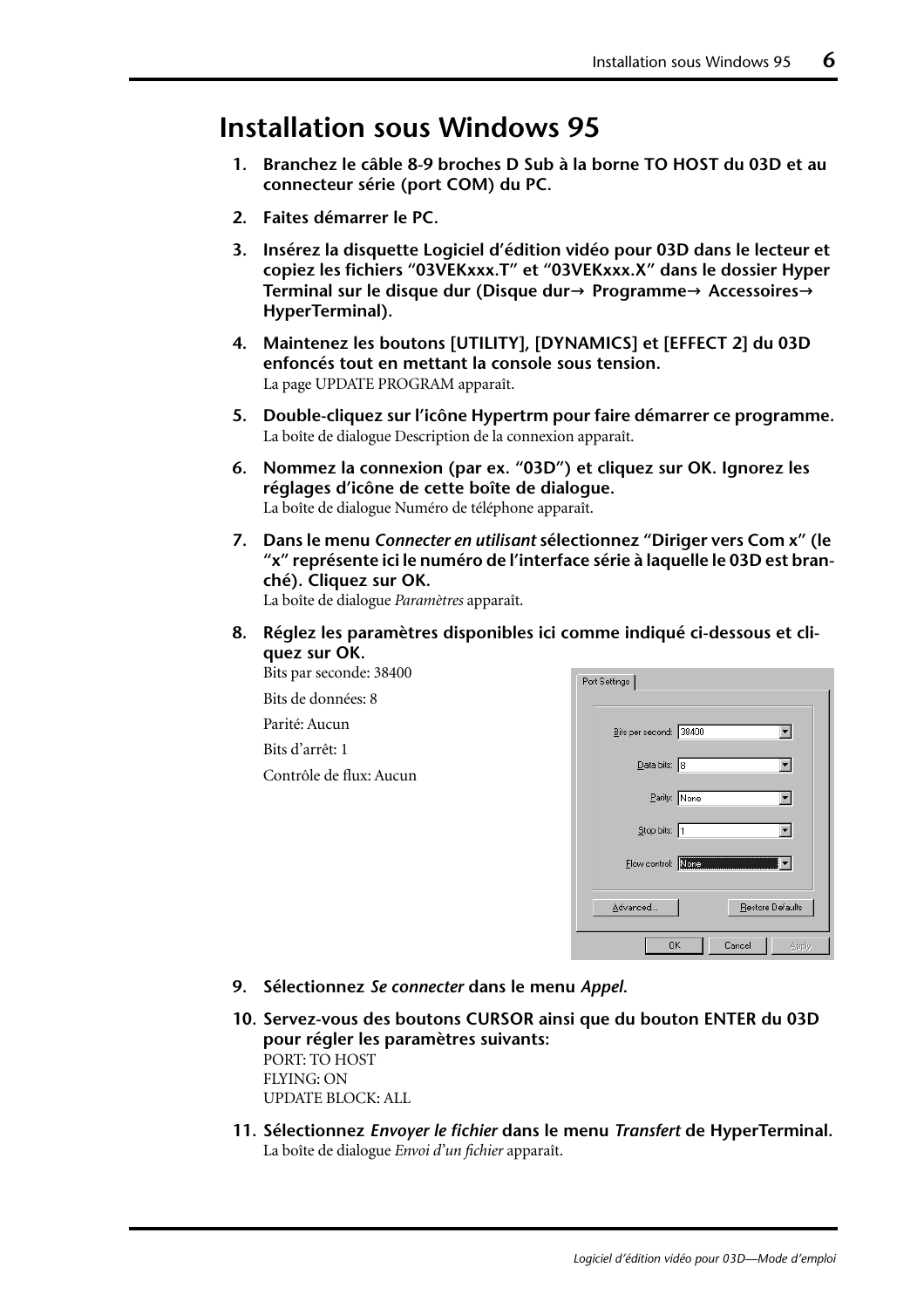- **12. Sélectionnez "Xmodem" sous Protocole.**
- **13. Cliquez sur Parcourir et sélectionnez le fichier "03VEKxxx.T". Cliquez ensuite sur Envoi.**
- **14. [Utilisez les boutons CURSOR du 03D pour sélectionner START et appuyez](#page-38-0)  [sur \[ENTER\].](#page-38-0)**

[L'écran du 03D affiche le message "Please send BLOCK TABLE FILE".](#page-38-0)

[Le fichier est transmis au 03D.](#page-38-0)

[Attendez le message suivant avant de poursuivre: "Please send BLOCK 0, 1, 2, 3, 4, 5, 6, 7,](#page-38-0)  [8, 9, A, B, C, D, E, F, G, H".](#page-38-0)

- **15. Sélectionnez** *Envoyer le fichier* **dans le menu** *Transfert* **de HyperTerminal.** La boîte de dialogue *Envoi de fichier* apparaît.
- **16. Cliquez sur Parcourir et sélectionnez le fichier "03VEKxxx.X". Cliquez ensuite sur Envoi.**
- **17. [Utilisez les boutons CURSOR du 03D pour sélectionner START et appuyez](#page-38-0)  [sur \[ENTER\].](#page-38-0)**

[Le fichier est transmis au 03D. Pendant ce temps, l'écran du 03D affiche un astérisque.](#page-38-0)

[La transmission des données dure entre 5 et 20 minutes. Dès que tous les blocs de données](#page-38-0)  [sont transmis, le message "UPDATE... DONE" apparaît à l'écran du 03D, suivi de EXIT.](#page-38-0)

**18. [Appuyez sur le bouton \[ENTER\] pour faire redémarrer le 03D.](#page-38-0)** Le nouveau programme est installé.

## **Installation du système normal du 03D**

Pour réinstaller le système d'exploitation normal du 03D, procédez comme pour l'installation du Logiciel d'édition vidéo pour 03D. Faites toutefois attention aux divergences suivantes:

- Utilisez la disquette portant le logo "03D" et non "03D for Video Editing".
- Le fichier comprimé de la disquette Macintosh s'appelle "03D\_VxxxMIX.sea" (au lieu de "03VEKxxxMIX.sea")
- Le fichier "T" s'appelle "03D\_Vxxx.T" (au lieu de "03VEKxxx.T")
- Le fichier "X" s'appelle "03D\_Vxxx.X" (au lieu de "03VEKxxx.X")
- Il n'est pas nécessaire d'utiliser le même type d'ordinateur pour installer le logiciel d'exploitation du 03D que celui utilisé pour le Logiciel d'édition vidéo pour 03D. Si vous aviez installé ce dernier sur un Mac, par exemple, vous pouvez réinstaller le logiciel "normal" du 03D en vous servant d'un PC (il suffit de veiller à utiliser la bonne disquette).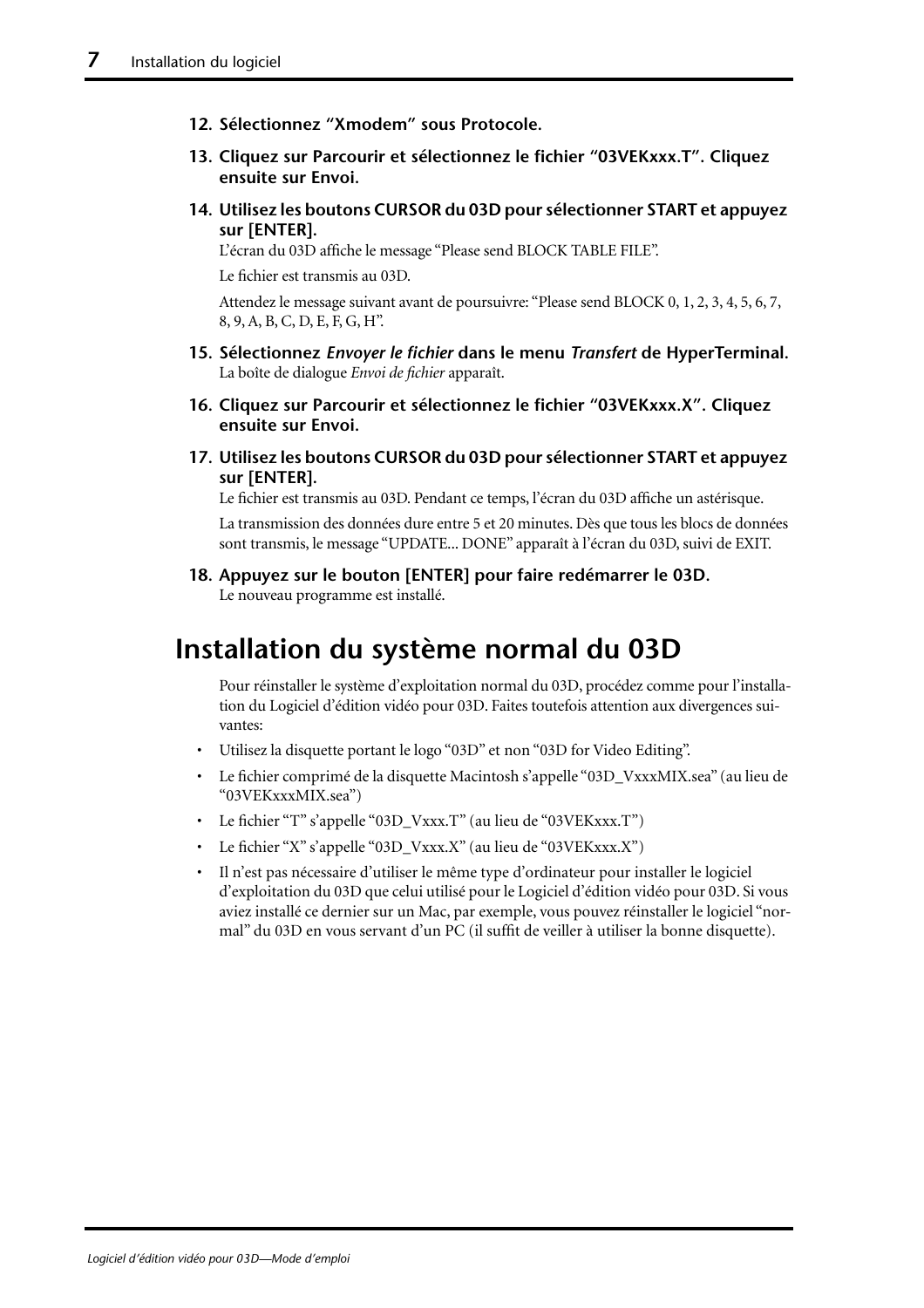# **2 Le Logiciel d'édition vidéo pour 03D**

## **ESAM II**

Le Logiciel d'édition vidéo pour 03D ne supporte que le protocole ESAM série II(Editing Suite Audio Mixers). A la [page 28,](#page-61-0) vous trouverez une liste de toutes les commandes acceptées.

## **Fonctions Video Edit Suite**

Voyons les fonctions offertes par le Logiciel d'édition vidéo pour 03D.

#### **Crossfade**

Vous pouvez réaliser des chassés-croisés en fonction du nombre de frames compris dans les commandes ESAM II envoyées par l'éditeur vidéo. La plage de réglage ESAM II est de 0~32.767 frames (réglable par unités d'un frame). Cela correspond à 1.365 pour une résolution de 24 frames/seconde. La valeur frame maximum dépend de l'éditeur utilisé. La précision de contrôle audio est de un frame (à condition qu'aucune autre fonction du 03D ne soit utilisée).

#### **Commutateur Local**

En mode Local, qui ne fonctionne que lorsque les pages CH1–16 ou 17–24/Stin sont affichées, vous pouvez vous servir des boutons [SEL] pour permettre aux canaux d'ignorer les commandes ESAM II. Lorsque le témoin d'un bouton [SEL] est éteint, ce canal répond aux commandes ESAM II. Lorsqu'il clignote, le canal est en mode Local et ignore les commandes ESAM II. [Pour en savoir davantage, voyez](#page-54-0) *Page CH 1-16- & 17-24/Stin* à la page 21.

#### **Trois mémoires de configuration**

Les réglages Video Edit Suite, tels que SOURCE/MACHINE ASSIGN, FRAME TYPE, FADER MODE, ainsi que les valeurs de référence pour le réglage de niveau automatique, peuvent être sauvegardés dans une mémoire TO EDITOR SETUP MEMORY (1, 2 ou 3). [Pour en savoir davantage, voyez](#page-47-0) *Page MIDI/HOST* à la page 14.

#### **Motifs et courbes de chassé-croisé**

Chaque source (chaque canal) peut se voir attribuer un des sept motifs Crossfade disponibles. En outre, il est possible de choisir une courbe  $(1\sim3)$  qui sera appliquée de manière globale. [Pour en savoir davantage, voyez](#page-49-0) *Page CrossFade* à la page 16.

#### **Réglage de niveau limite**

Le niveau Fade Out (ou "seuil") peut être compris entre 0dB et moins l'infini. [Pour en savoir](#page-47-0)  davantage, voyez *[Page MIDI/HOST](#page-47-0)* à la page 14.

#### **Réglage automatique du niveau**

Après la lecture de la tonalité test en début de bande, la sensibilité d'entrée (le gain) est réglé automatiquement de sorte à ce que le niveau nominal choisi par l'utilisateur corresponde au niveau de sortie. La plage de réglage va de –18 dB à +18 dB. Lorsque le niveau dépasse cette plage et ne peut pas être contrôlé par le 03D, un avertissement apparaît. Pour les canaux formant des paires stéréo, seul le canal gauche est utilisé pour le test de niveau. Le niveau déterminé pour le canal gauche s'applique aussi au canal droit. [Pour en savoir davantage,](#page-47-0)  voyez *[Page MIDI/HOST](#page-47-0)* à la page 14.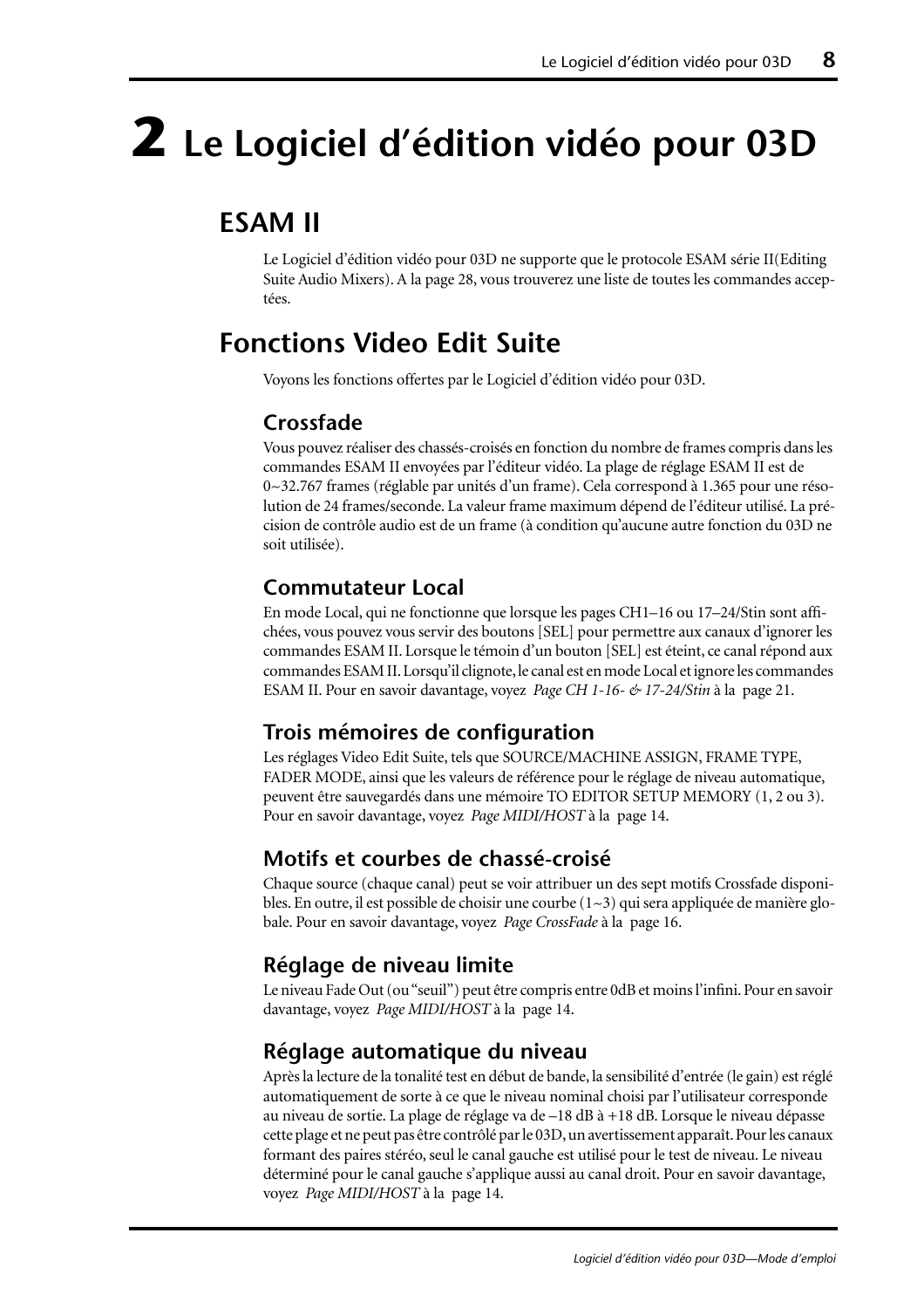#### **Retard d'entrée et de sortie réglable par frames**

Le retard d'entrée et de sortie peut non seulement être réglé par échantillons ou valeurs temporelles mais aussi par frames et ce, par unités de quarts de frame. Lorsque la fréquence d'échantillonnage est de 48kHz et le paramètre Frame Type est "DF", la plage de retard est d'environ 6 frames. [Pour en savoir davantage, voyez](#page-56-0) *Page Delay* à la page 23.

Lorsqu'une sortie de bus est sélectionnée et que LONGER OUTPUT DELAY TIME est activé, le paramètre OFFSET apparaît à la page CH Delay. Ce paramètre vous permet de déterminer le retard pour tous les bus de sortie et permet de corriger des décalages de timing entre le matériel audio et vidéo. Il est possible de régler un temps de retard (un décalage) de maximum 4 frames (par unités d'un frame).

A la page Prefer., l'option LONGER OUTPUT DELAY TIME vous permet d'allonger le retard de sortie de 3160 échantillons. Comme le paramètre de retard de sortie et d'entrée utilise la même mémoire, le retard maximum d'entrée est raccourci de 3160 échantillon lorsque cette fonction est activée. [Pour en savoir davantage, voyez](#page-55-0) *Page Prefer.* à la page 22.

#### **Pan Flip**

Lorsque vous attribuez la fonction PAN L-C-R Flip à un bouton USER DEFINE, vous pouvez agencer un signal très rapidement au centre, à droite, à gauche, de nouveau au centre, etc. [Pour en savoir davantage, voyez](#page-58-0) *Page User Define* à la page 25.

#### **Master Level Protect**

Les curseurs Bus et AUX Send Master peuvent être protégés contre une malencontreuse opération avec l'option MASTER LEVEL PROTECT. [Pour en savoir davantage, voyez](#page-55-0) *Page Prefer.* [à la page 22.](#page-55-0)

#### **Echange des entrées 9-16 & 17-24 (Swap)**

Les entrées analogiques 9~16 et les entrées numériques 17~24 peuvent être échangées de sorte à ce que les entrées analogiques se voient attribuer les canaux 17~24 et les entrées numériques les canaux 9~16. Ainsi, même sans actionner le bouton [MIXING LAYER], vous avez accès aux signaux numériques. L'option SWAP CH se trouve à la page Prefer. [Pour en](#page-55-0)  [savoir davantage, voyez](#page-55-0) *Page Prefer.* à la page 22.

#### **Nouveaux programmes EQ**

La bibliothèque EQ est enrichie par les programmes suivants:

- 80. 60 Hz Hum Cut (Suppression de bourdonnement)
- 79. 50 Hz Hum Cut (Suppression de bourdonnement)
- 78. Suppression de bruit blanc à haute fréquence (sifflement de bande, par exemple) avec un filtre passe-bas (LPF)

Après avoir installé le Logiciel d'édition vidéo pour 03D, initialisez toutes les mémoires pour avoir accès aux nouveaux programmes. [Pour en savoir davantage, voyez](#page-59-0) *Page EQ Library* à [la page 26.](#page-59-0)

#### **Nouveaux programmes d'effet**

La bibliothèque d'effets est enrichie par les programmes suivants:

- 96. Echo Reverb
- 95. FEMALE Pitch
- 94. MALE Pitch

Ici aussi, initialisez toutes les mémoires pour accéder aux nouveaux programmes après l'installation du Logiciel d'édition vidéo pour 03D. [Pour en savoir davantage, voyez](#page-59-0) *Page Effects Library* [à la page 26.](#page-59-0)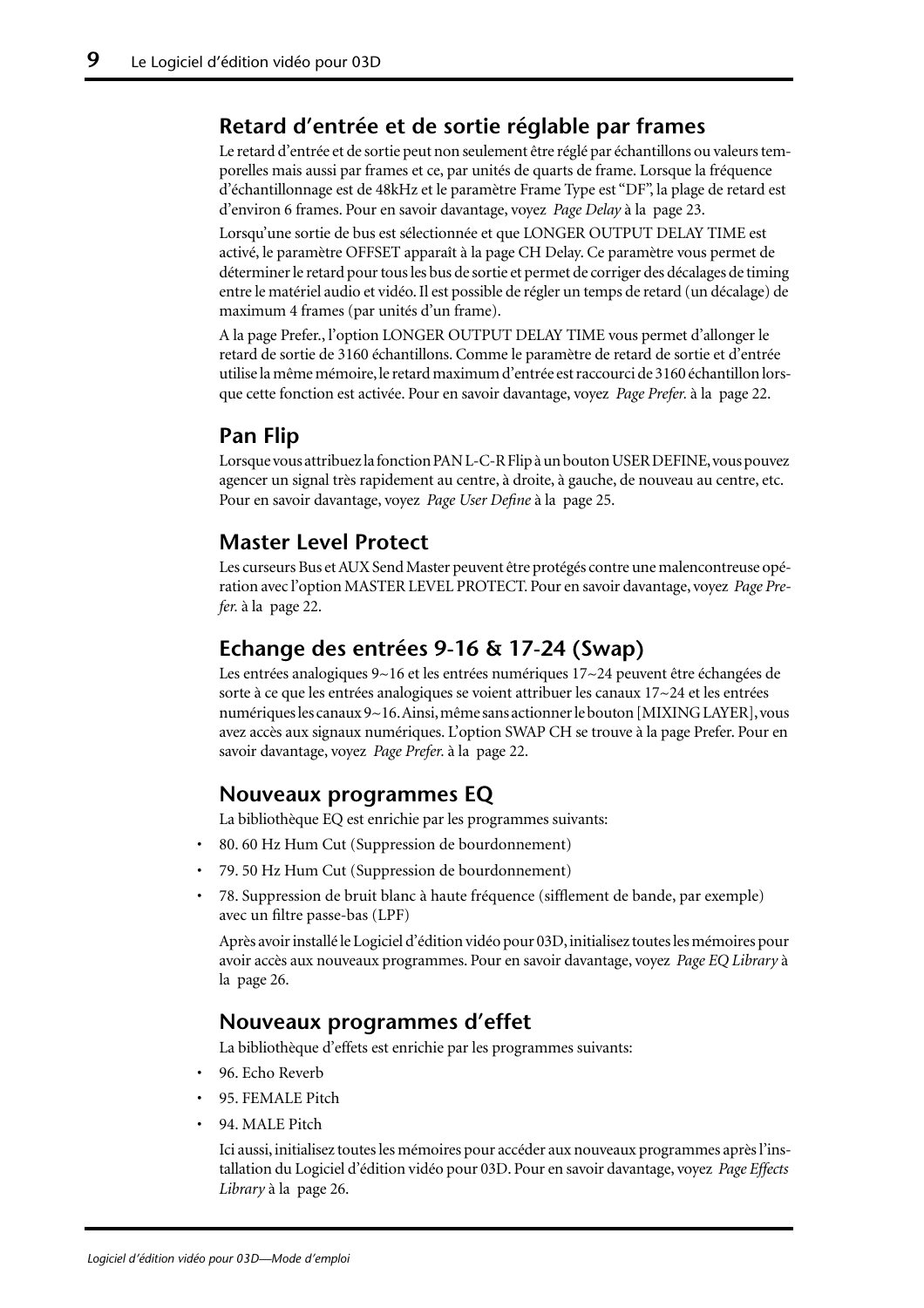

# **Connexions du système (audio uniquement)**

## **Activer le port TO EDITOR**

Après l'installation du Logiciel d'édition vidéo pour 03D, le paramètre HOST INTERFACE de la page MIDI/HOST doit être réglé sur EDITOR pour pouvoir utiliser le port TO EDI-TOR.

### **Attention**

Lorsque vous modifiez le réglage du paramètre HOST INTERFACE de la page MIDI/HOST de STAND ou MULTI à EDITOR, les données Automix sont effacées. Il vaut donc mieux sauvegarder toutes ces données au préalable par transfert de blocs MIDI (Bulk Dump). Voyez le Mode d'emploi du 03D. Inversement, les données Video Edit Suite et Roll Library sont effacées lorsque vous passez du réglage EDITOR à STAND ou MULTI.

**1. Appuyez sur le bouton [UTILITY] jusqu'à ce que la page MIDI/HOST apparaisse.**

| M 0scillator Prefer.               |                                                          |
|------------------------------------|----------------------------------------------------------|
| HOST INTERFACE                     | TX CLOCK: X32<br><b>SETUP</b><br><b>BAUD RATE: 31.25</b> |
| MULTI.<br><b>EDITOR</b><br>STAND.  | SPECIAL FUNCTIONS<br>PORT<br>cн                          |
| <b>GENERAL SETUP</b><br>PORT<br>cн | MIDI<br>DEVICE No.                                       |
| MIDI<br><b>RX PORT</b>             | FADER<br>MIDI<br>START<br>т×                             |
| MIDI<br>TX PORT                    |                                                          |
| DEVICE No.                         | <b>REMOTE1</b><br>MIDI<br>Tx/Rx                          |
| CH<br>PORT                         | REMOTE2<br>MIDI<br>T×/R×                                 |
| MIDI<br>MTC RX                     | REMOTE3<br>MIDI<br>T×/R×                                 |
| <b>REALTIME</b><br>MIDI<br>MESSAGE | REMOTE4<br>MIDI<br>Tx/Rx                                 |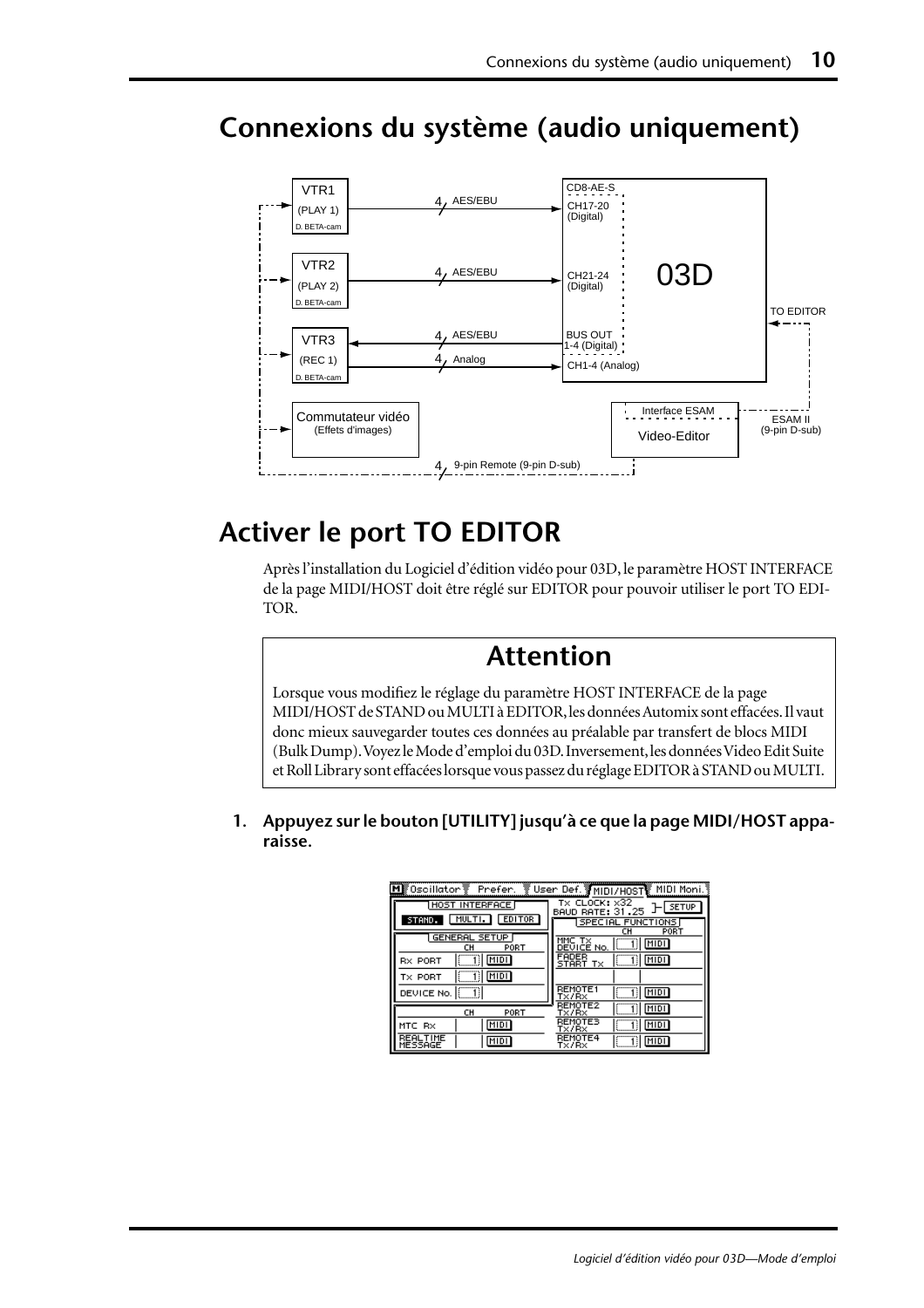**2. Avec les boutons CURSOR, sélectionnez le commutateur EDITOR sous HOST INTERFACE et appuyez sur [ENTER].**

La fenêtre de dialogue suivante apparaît.

| CONFIRMATION  <br>Change ED1T0R<br>CLR AUTOMIX MEM<br>ARE YOU SURE?<br>0K.<br>CANCEL | Cette fenêtre de<br>dialogue apparaît<br>lorsque vous pas-<br>sez de EDITOR à<br><b>STAND</b> | [CONFIRMATION]<br>Change STAND.<br>CLR EDITOR MEM<br>ARE YOU SURE?<br>CANCEL<br>ок |
|--------------------------------------------------------------------------------------|-----------------------------------------------------------------------------------------------|------------------------------------------------------------------------------------|
|                                                                                      |                                                                                               |                                                                                    |

**3. Sélectionnez OK avec les boutons CURSOR et appuyez sur [ENTER].** La page MIDI/HOST est alors affichée (voyez l'illustration). Les paramètres *Fader Start* et *MMC* du système normal se trouvent à la page MIDI Setup.

| <b>HOST INTERFACE</b><br>MULTI.<br>STAND.<br><b>EDITOR</b> | TO EDITOR<br><b>DISABLE</b>                     |
|------------------------------------------------------------|-------------------------------------------------|
| ITO EDITOR SETUP MEMORY<br>iasoali istoan<br>з             | FRAME TYPE<br>ND<br>DF                          |
| <b>IINPUT LEVEL ADJUST</b><br>OUTPUT<br>MANUAL<br>SEL CH   | <b>PARITY FLAG</b><br>NOH<br><b>ODD</b><br>EVEN |
| <b>CH 24</b><br>-14dB<br>0.0dB<br>AUTO                     | <b>FADER MODE</b><br>FROM-TO<br><b>ABSOLUTE</b> |
|                                                            |                                                 |

Le 03D peut alors communiquer avec un éditeur vidéo.

# **Fonctions non disponibles lorsque le port TO EDITOR est activé**

Lorsque le port TO EDITOR est activé, les fonctions suivantes du 03D ne sont plus accessibles:

**Automix**—La fonction Automix est désactivée et les pages Automix sont remplacées par les pages Video Edit Suite. Lors de l'installation du Logiciel d'édition vidéo pour 03D, les données Automix sont effacées. Sauvegardez-les donc (avec Bulk Dump) si vous en avez encore besoin. Voyez le Mode d'emploi du 03D.

**Retard de canal (ECHO et SLAP)**—Les options SLAP et ECHO de la page Channel Delay sont désactivées. Les retards de base restent toutefois disponibles.

**Surround Pan**—La fonction Surround Pan est désactivée et le mode Pan est automatiquement réglé sur STEREO.

**Témoin MIXING LAYER clignotant**—Le témoin MIXING LAYER ne clignote *pas* lorsque vous sélectionnez le niveau 17-24/MASTER. Au lieu de cela, le témoin rouge s'allume.

**SOLO TRIM**—La fonction SOLO TRIM de la page Solo Setup n'est plus accessible.

**MONI TRIM**—La fonction MONI TRIM de la page Moni. Setup n'est plus accessible.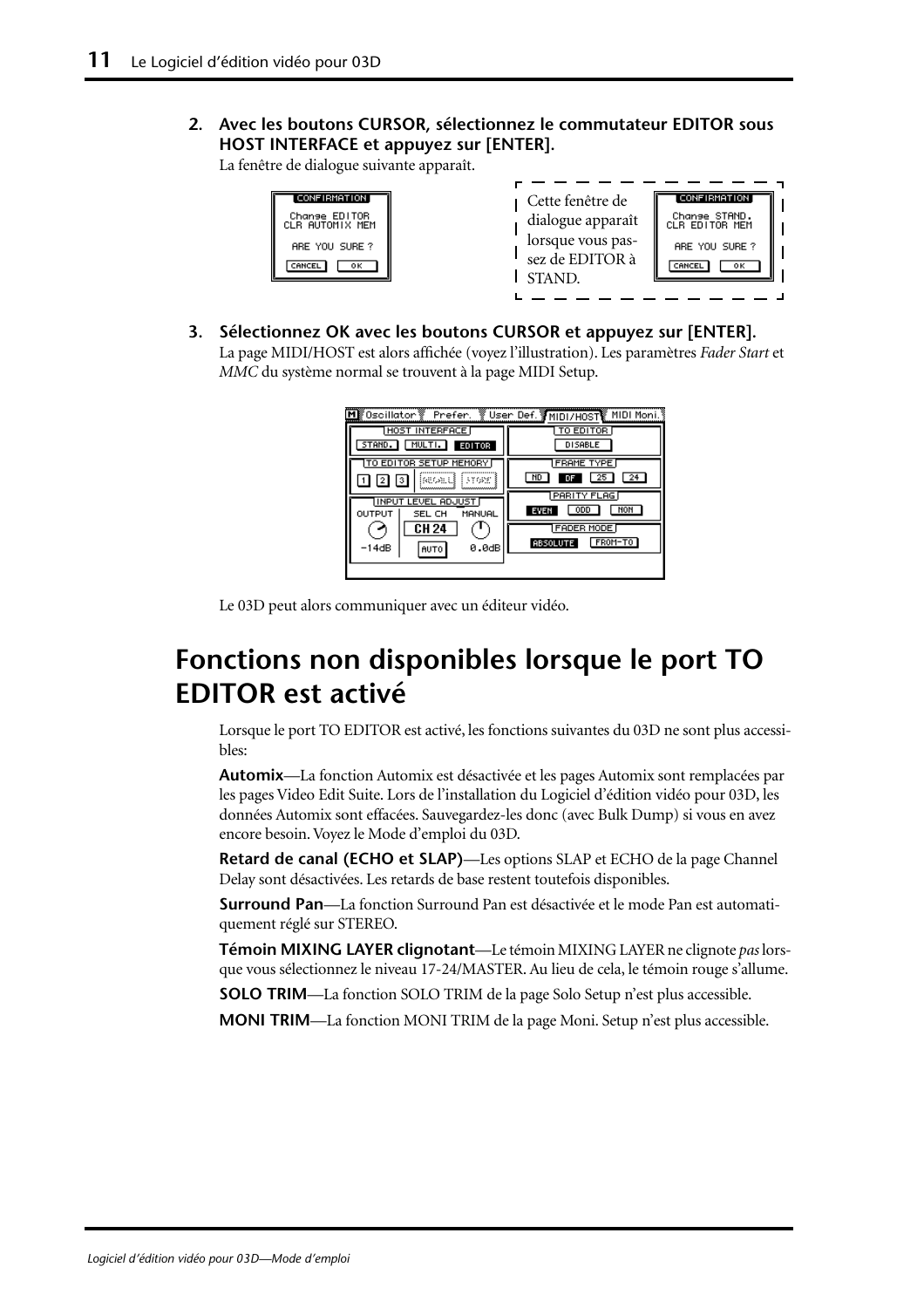### **Voici comment cela fonctionne**

Le volume de canaux est réglé par les curseurs. Les chassés-croisés (crossfade) sont réalisés avec le curseur ESAM. Celui-ci se trouve derrière le curseur de canal. Le niveau d'entrée dépend du réglage de la commande INPUT LEVEL ADJUST. Voyez l'illustration ci-dessous.



Lorsque le paramètre TO EDITOR est réglé sur ENABLE alors que le 03D est piloté à distance par un éditeur vidéo, le volume de canal dépend du curseur de canal et du curseur ESAM. Les curseurs ESAM des canaux spécifiés avec la commande FROM sont au niveau nominal (0dB) tandis que les curseurs ESAM des canaux réagissant aux commandes TO sont au niveau LIMIT LEVEL (en général, moins l'infini). Après un chassé-croisé, les canaux FROM se retrouvent au niveau LIMIT LEVEL et les canaux TO au niveau nominal (0dB).

Lorsque le paramètre TO EDITOR est réglé sur DISABLE, le 03D se comporte comme d'habitude (les commandes ESAM sont ignorées). Un canal réglé sur Local (LOCAL ON) se comporte aussi de manière habituelle et ignore toute commande ESAM II. Le mode Local peut être activé avec les boutons [SEL]. Cependant, il n'est d'application que tant que la page CH 1–16- ou 17–24/Stin est affichée. Vous trouverez ci-dessous un canal dont le paramètre LOCAL est sur ON (vous voyez ainsi ce qui se passe lorsque le paramètre TO EDITOR est sur DISABLE).



#### **Remarques sur le fonctionnement**

L'éditeur doit être configuré de sorte à ce que l'enregistreur puisse être contrôlé. Un réglage EE (Electric-to-Electric) est généralement recommandé.

Le retard de sortie du 03D fait office de "Pre-Delay" et empêche toute synchronisation des données audio avec les images vidéo.

Si vous configurez deux canaux d'entrée ou deux sorties de bus en paires stéréo, réglez leurs commandes PAN à l'extrême gauche et à l'extrême droite (notez toutefois qu'il en résulte un gain de signal de 3dB).

La fonction BUS TO ST permet d'acheminer les signaux du bus numérique à la sortie ST DIGITAL OUT.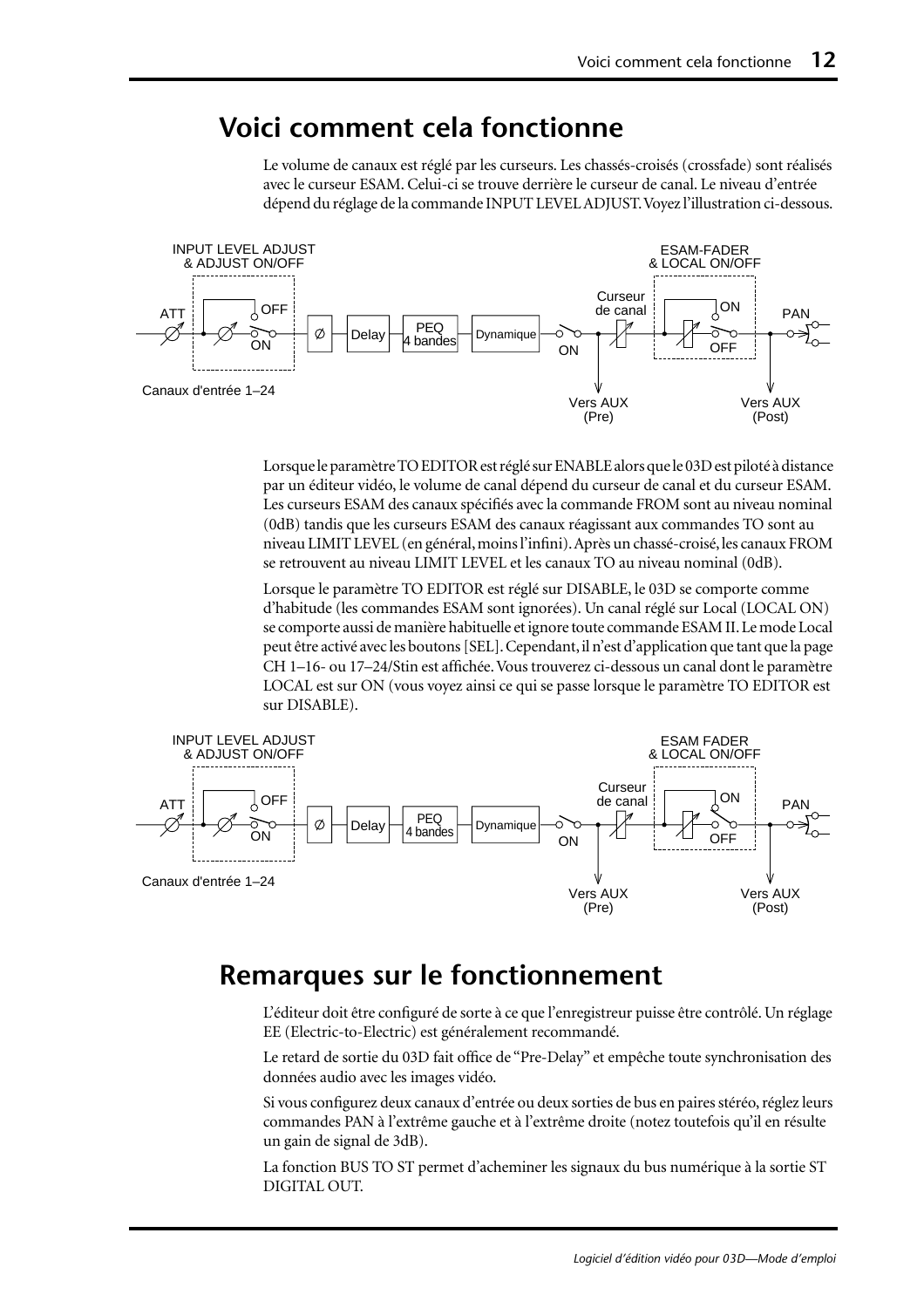# **3 Démarrage rapide**

Dans ce chapitre, nous vous expliquons comment travailler avec le Logiciel d'édition vidéo pour 03D.

- **1. A la page MIDI/HOST, réglez le paramètre HOST INTERFACE sur EDITOR. [Pour en savoir davantage, voyez](#page-47-0)** *Page MIDI/HOST* **à la page 14.**
- **2. Réglez le paramètre TO EDITOR sur ENABLE. [Pour en savoir davantage,](#page-47-0)  voyez** *[Page MIDI/HOST](#page-47-0)* **à la page 14.**
- **3. Réglez ensuite le paramètre FRAME TYPE en fonction du matériel (ND, DF, 25 ou 24). [Pour en savoir davantage, voyez](#page-47-0)** *Page MIDI/HOST* **à la [page 14.](#page-47-0)**
- **4. Réglez le PARITY FLAG correctement (généralement sur EVEN, bien que certains éditeurs, comme Ampex ACE200, exigent un réglage ODD). [Pour](#page-47-0)  [en savoir davantage, voyez](#page-47-0)** *Page MIDI/HOST* **à la page 14.**
- **5. Réglez le paramètre FADER MODE (ABSOLUTE ou FROM-TO). [Pour en](#page-47-0)  [savoir davantage, voyez](#page-47-0)** *Page MIDI/HOST* **à la page 14.**
- **6. Configurez tous les canaux reliés à des sources stéréo sous forme de paires stéréo et réglez la commande PAN du canal gauche sur l'extrême gauche et la commande du canal droit sur l'extrême droite.**
- **7. Lorsque la sortie audio est également stéréo, configurez les sorties comme paires stéréo.**
- **8. Assignez les canaux d'entrée à la page Machine aux appareils et précisez quel est l'appareil enregistreur (REC). [Pour en savoir davantage, voyez](#page-49-0)**  *[Page Machine \(points de transition\)](#page-49-0)* **à la page 16.**
- **9. Veillez à ce que les canaux assignés aux appareils de reproduction (lecture) ne soient pas acheminés au bus stéréo. Seul l'appareil REC peut l'être.**
- **10. Passez à la page ROUTING ou From-To et assignez les canaux aux bus. [Pour en savoir davantage, voyez](#page-53-0)** *Page From-To* **à la page 20.**
- **11. Réglez les niveaux d'entrée.**
- **12. Sélectionnez les types et les courbes de chassé-croisé. [Pour en savoir](#page-49-0)  [davantage, voyez](#page-49-0)** *Page CrossFade* **à la page 16.**
- **13. Le 03D peut alors être piloté par l'éditeur.**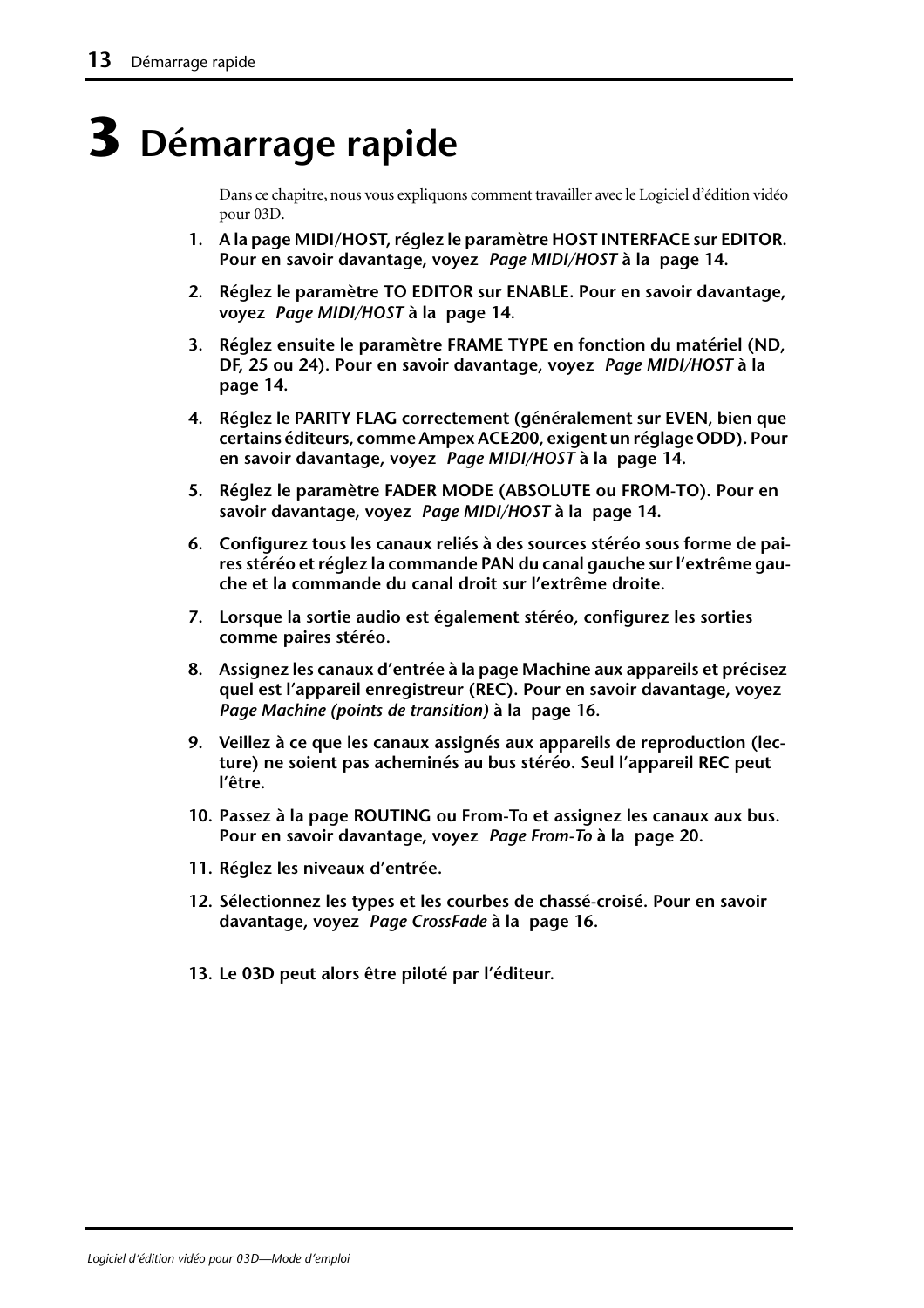# <span id="page-47-0"></span>**4 Pages d'écran**

# **Page MIDI/HOST**

Les paramètres de la page MIDI/HOST (voyez l'illustration) sont décrits ci-dessous. Appuyez plusieurs fois sur le bouton [UTILITY] pour accéder à cette page.

| Mk®Oscillator ® Prefer.<br><b>HOST INTERFACE</b><br>MULTI.<br><b>EDITOR</b><br>STAND. | User Def. MIDI/HOST MIDI Moni.<br>TO EDITOR<br><b>DISABLE</b> |
|---------------------------------------------------------------------------------------|---------------------------------------------------------------|
| TO EDITOR SETUP MEMORY<br>iseoald i Frans                                             | <b>FRAME TYPE</b><br>25<br>24<br>ND<br>DF                     |
| <b>INPUT LEVEL ADJUST</b><br>OUTPUT<br>MANUAL<br>SEL CH<br><b>CH 24</b>               | PARITY FLAG<br>NON<br><b>ODD</b><br>EVEN<br><b>FADER MODE</b> |
| 0.0dB<br>$-14dB$<br><b>AUTO</b>                                                       | FROM-TO<br><b>ABSOLUTE</b>                                    |

**HOST INTERFACE**—Les commutateurs STAND. et MULTI. sous HOST INTERFACE ont la même fonction que les commutateurs STANDARD I/F et MULTIPORT en mode normal du 03D. Le commutateur EDITOR vous permet d'activer/de couper le connecteur TO EDI-TOR.

**TO EDITOR SETUP MEMORY**—Vous disposez de trois mémoires pour sauvegarder les réglages concernant le port TO EDITOR. Lorsque le contenu de la mémoire correspond aux réglages actifs, ces commutateurs sont affichés en gris. Dès que vous modifiez un paramètre, les commutateurs RECALL et STORE vous permettent de rappeler les anciens réglages ou de sauvegarder les nouveaux. Les paramètres suivants sont conservés dans ces mémoires: FRAME TYPE, PARITY FLAG, FADER MODE, INPUT LEVEL ADJUST OUTPUT, ainsi que les réglages SOURCE/MACHINE ASSIGN.

**INPUT LEVEL ADJUST**—La commande OUTPUT détermine le niveau de sortie des canaux dont le curseur est sur le niveau nominal (0dB). La plage de réglage va de –48dB à 0dB (par pas de 1dB). Le niveau d'entrée d'un canal peut être réglé automatiquement ou manuellement de sorte à ce que le niveau du canal corresponde au niveau de sortie spécifié. Toutefois, il ne faut pas que ce réglage de niveau soit modifié par le curseur, la commande PAN, le processeur EQ ou de dynamique.

Après la lecture de la tonalité test en début de bande, la sensibilité d'entrée (le gain) est réglé automatiquement de sorte à ce que le niveau nominal choisi par l'utilisateur corresponde au niveau de sortie. La plage de réglage va de –18 dB à +18 dB (par pas de 0,5dB). Lorsque le niveau dépasse cette plage, ce réglage ne peut être effectué et un avertissement apparaît. Pour les canaux formant des paires stéréo, seul le canal gauche est utilisé pour le test de niveau. Le niveau déterminé pour le canal gauche s'applique aussi au canal droit. Il peut arriver, cependant, que des canaux stéréo aient un niveau différent.

Pour régler le niveau d'un canal automatiquement, sélectionnez le canal, puis servez-vous des boutons CURSOR pour sélectionner le commutateur AUTO et appuyez sur [ENTER].

Pour régler le niveau d'un canal manuellement, sélectionnez le canal, puis servez-vous des boutons CURSOR pour sélectionner le commutateur MANUAL et utilisez la molette Parameter.

Après un réglage manuel ou automatique du niveau, le commutateur Adjust ON/OFF de la page CH 1–16- ou 17–24/Stin est activé.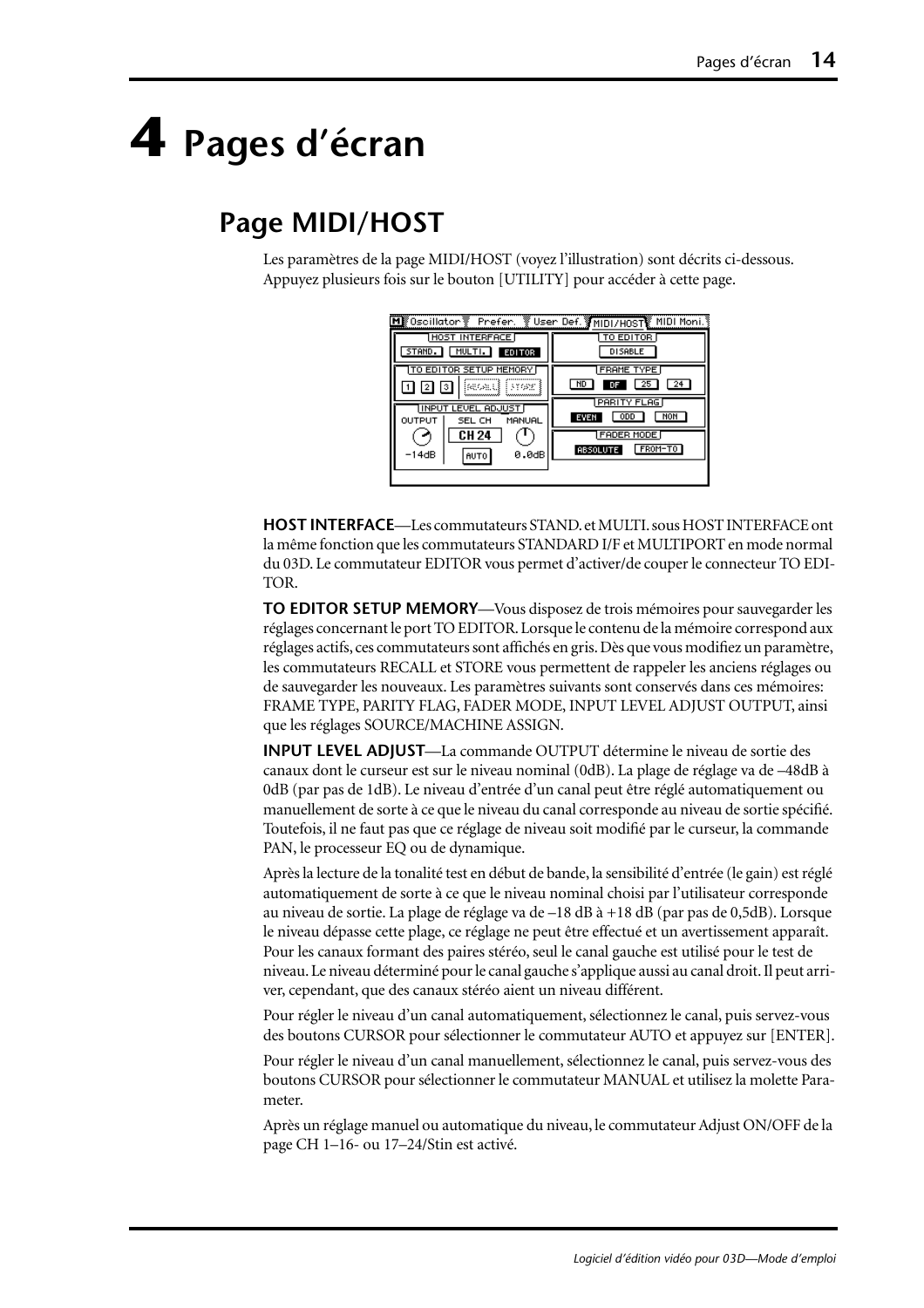**TO EDITOR**—Ce paramètre vous permet d'activer (ENABLE) ou de couper (DISABLE) le connecteur TO EDITOR. Le 03D ne réagit aux commandes ESAM II qu'avec un réglage ENABLE.

**FRAME TYPE**—Ce paramètre doit être réglé pour correspondre à la résolution en frames du matériel vidéo. Vous avez le choix entre: ND (30 frames), DF (29.97 frames), 25 (25 frames) et 24 (24 frames). Le 03D se sert de ce réglage pour calculer les temps Fade et Delay (en frames).

PARITY FLAG—Ce paramètre doit être réglé pour correspondre à la parité de l'éditeur vidéo: EVEN, ODD ou NONE. L'option par défaut est EVEN.

**FADER MODE**—Ce paramètre vous permet de déterminer le comportement des curseurs du 03D lorsqu'il reçoit des commandes ESAM II.

En mode ABSOLUTE, les curseurs indiquent le volume du canal. Lors de la réception de nouvelles valeurs pour les curseurs ESAM, les curseurs canal ne bougent pas. Ce mode vous permet donc d'utiliser les curseurs pour corriger le volume, ce qui est le cas sur beaucoup de consoles ESAM.

En mode FROM-TO, les curseurs indiquent le réglage des curseurs ESAM II. Lors de la réception de nouvelles valeurs pour les curseurs ESAM, les curseurs canal prennent donc une nouvelle position. Les curseurs FROM passent en position LIMIT LEVEL (généralement moins l'infini) et les curseurs TO gagnent la position correspondant au niveau d'entrée. Toute correction manuelle du volume du canal est donc impossible ici. N'oubliez pas que les curseurs ne bougent que lorsqu'une page ESAM est affichée (Machine, CrossFade, From-To, CH 1-16 ou 17-24/Stin).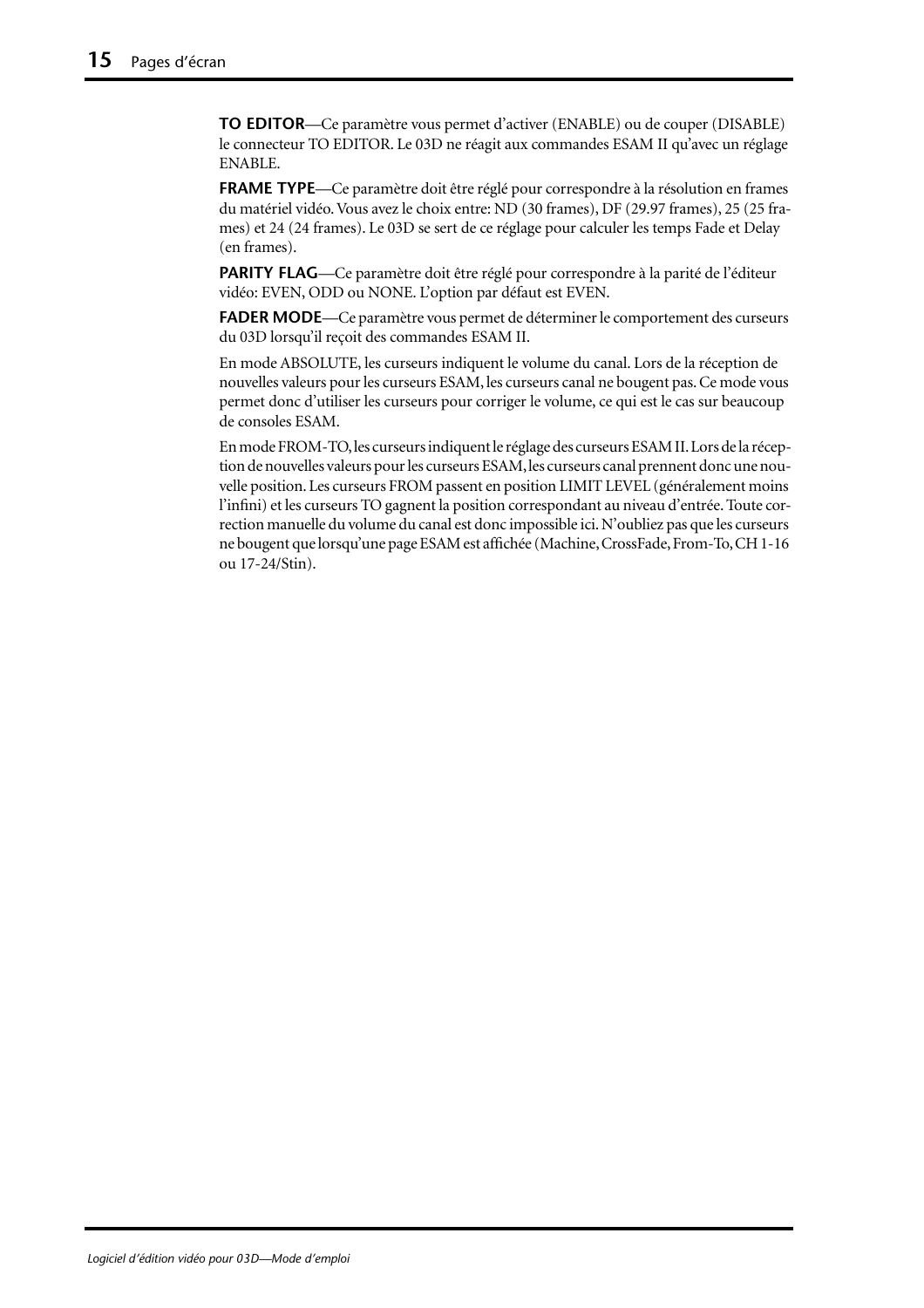## <span id="page-49-0"></span>**Page Machine (points de transition)**

Vous trouverez ci-dessous une description des paramètres de la page Machine. Pour accéder à cette page, appuyez sur le bouton [AUTOMIX].

|    |                    |  |  |   |  |                           |  |     |  |                  |  |                |                 | Machine CrossFade From-To CH1-16 17-24/Stin                             |
|----|--------------------|--|--|---|--|---------------------------|--|-----|--|------------------|--|----------------|-----------------|-------------------------------------------------------------------------|
|    |                    |  |  |   |  | 1 SOURCE/MACHINE ASSIGN F |  |     |  |                  |  |                |                 |                                                                         |
|    |                    |  |  |   |  |                           |  |     |  |                  |  |                |                 | REC 1 2 3 4 5 6 7 8 9 10 11 12 13 14 15 16 17 18 19 20 21 22 23 24 STIN |
|    | A @ @@@@           |  |  |   |  | .                         |  |     |  |                  |  | .              |                 |                                                                         |
|    | в… ……… <b>асса</b> |  |  |   |  |                           |  |     |  | ---- --- --- --- |  | -------------- |                 |                                                                         |
|    | c … ………… ……… @@@@  |  |  |   |  |                           |  |     |  |                  |  |                |                 |                                                                         |
|    |                    |  |  |   |  |                           |  | കൈക |  |                  |  |                |                 |                                                                         |
|    | F                  |  |  |   |  |                           |  |     |  |                  |  |                |                 |                                                                         |
| F. |                    |  |  | . |  |                           |  |     |  |                  |  |                |                 |                                                                         |
|    |                    |  |  |   |  |                           |  |     |  |                  |  |                | --- --- --- --- |                                                                         |
|    | <b>H</b>           |  |  |   |  |                           |  |     |  |                  |  |                |                 |                                                                         |
|    |                    |  |  |   |  |                           |  |     |  |                  |  |                |                 |                                                                         |
|    |                    |  |  |   |  |                           |  |     |  |                  |  |                |                 |                                                                         |

A la page Machine, vous pouvez assignez les canaux d'entrée aux appareils voulus. Vous pouvez assigner jusqu'à 8 appareils (A~H). Les canaux d'entrée peuvent être assignés à un appareil par groupes de deux ou de quatre. L'appareil A correspond au point de transition (Cross Point) "1", l'appareil B au point de transition "2" etc. L'appareil H correspond au point de transition "8". Veillez à ce que le canal REC soit assigné au point de transition "0". Exemple: Les réglages de la page ci-dessus indiquent que les canaux d'entrée 1~4 sont pilotés par les commandes Cross Point 1 (appareil A). Comme REC est activé, ces canaux sont aussi pilotés par les commandes Cross Point 0. Sur la plupart des éditeurs vidéo, le numéro d'appareil de la commande ESAM II est fonction des réglages Cross Point.

Les réglages de la page Machine ne sont valables que lors de la réception de commandes Machine ESAM II. En général, ils ne s'appliquent donc pas lorsque les canaux sont pilotés individuellement par des commandes source (cela peut varier d'un éditeur à l'autre). Voyez donc le mode d'emploi de l'éditeur utilisé.

Pour assigner un canal à un appareil, sélectionnez la ligne de l'appareil voulu (A~H) avec les boutons CURSOR et appuyez sur le bouton [SEL] du canal en question. Un canal ne peut être assigné qu'à un appareil à la fois. Le canal ST IN ne peut être assigné qu'à l'appareil ST IN.

Pour sélectionner l'appareil enregistreur (REC), sélectionnez la ligne de l'appareil voulu (A~H) avec les boutons CURSOR et appuyez sur [ENTER].

## **Page CrossFade**

Vous trouverez ci-dessous une description des paramètres de la page CrossFade. Pour accéder à cette page, appuyez sur le bouton [AUTOMIX].

| Machine CrossFade From-To 2 CH 1-16 217-24/Stin |  |
|-------------------------------------------------|--|
| CROSS FADE CURVE SELECT                         |  |
| 8                                               |  |
| <b>XIXIXIXIXIX</b><br>$\mathsf{X}$              |  |
|                                                 |  |
| 6                                               |  |
| ୋ⊠ା⊠ା                                           |  |
|                                                 |  |
|                                                 |  |
|                                                 |  |
|                                                 |  |

La page CrossFade vous permet de sélectionner des motifs de chassés-croisés pour chaque canal. Vous avez le choix parmi 7 motifs. Les paires stéréo ont toujours le même motif. Outre le motif, vous pouvez également sélectionner une courbe (A, B ou C). Celle-ci s'applique toutefois à tous les canaux.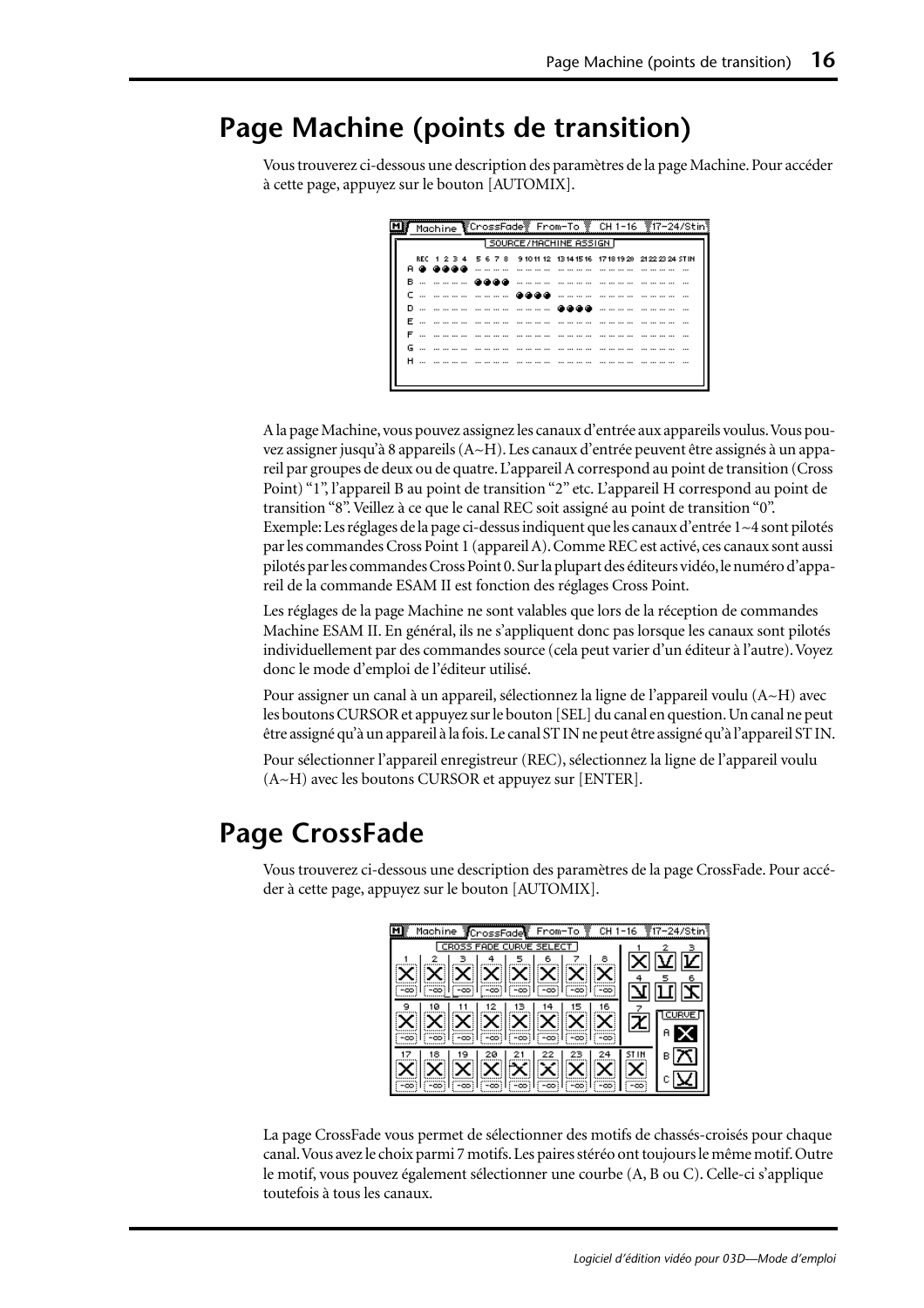Pour sélectionner un motif, appuyez sur le bouton [SEL] du canal et sélectionnez le motif voulu avec la molette PARAMETER.

Sous les motifs de chaque canal se trouve un paramètre LIMIT LEVEL. Sa valeur constitue le niveau cible (réglage FROM) ou le niveau de sortie (réglage TO) qui doit être atteint lorsque le curseur est sur 0dB. Le niveau réel résulte du réglage curseur moins la valeur LIMIT LEVEL. Ce paramètre a une plage de 0 à moins l'infini.

#### **Motifs Crossfade1~7**

TD (*Transition Duration*= vitesse de transition) en frames

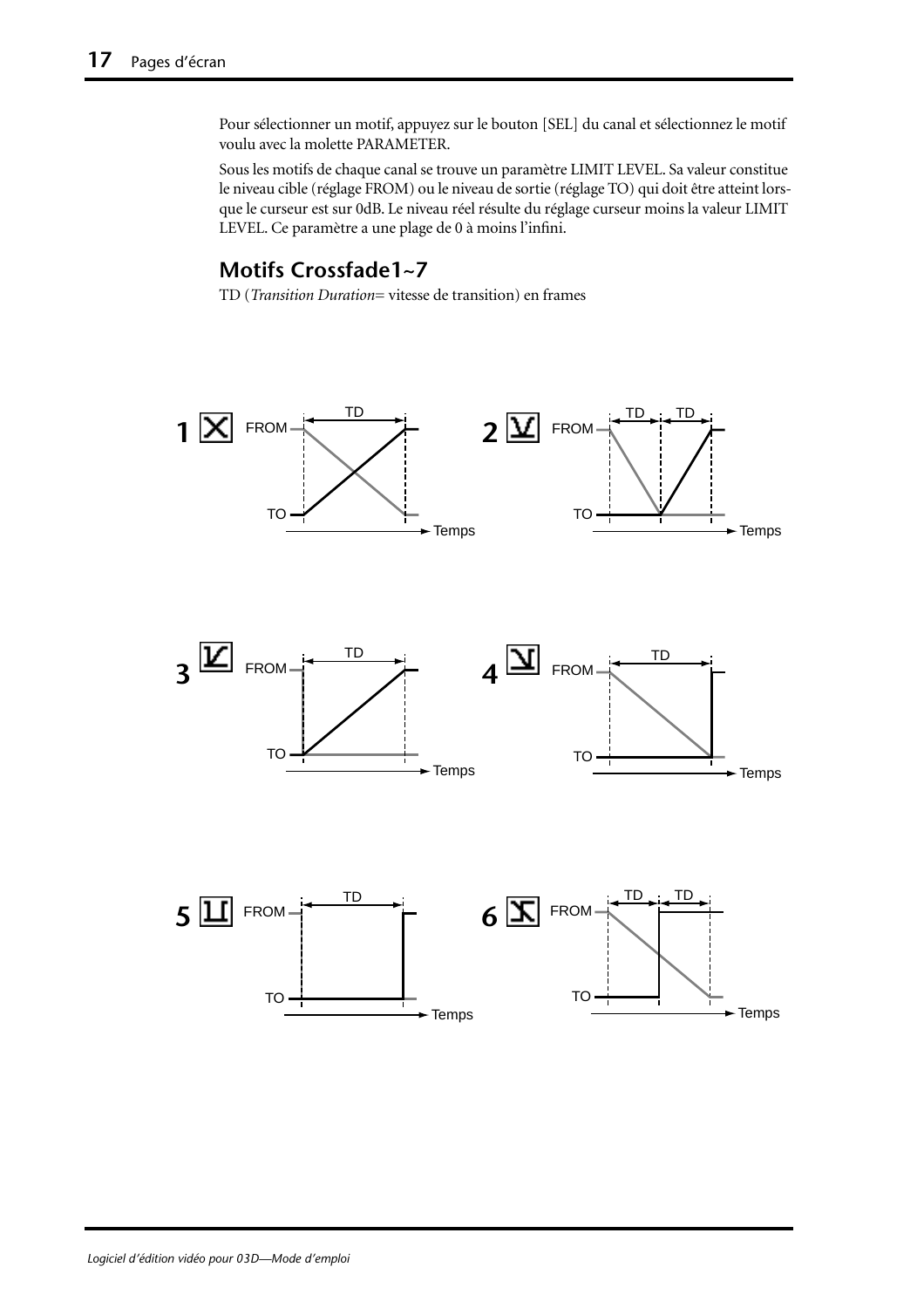

### **Courbes Crossfade A, B, C**

Les courbes (A, B, C) ne s'appliquent pas aux motifs ayant des transitions de niveau d'entrée/de sortie immédiates. Leur niveau change effectivement sur le temps d'un frame. Dans les exemples suivants, LIMIT LEVEL est réglé sur moins l'infini.



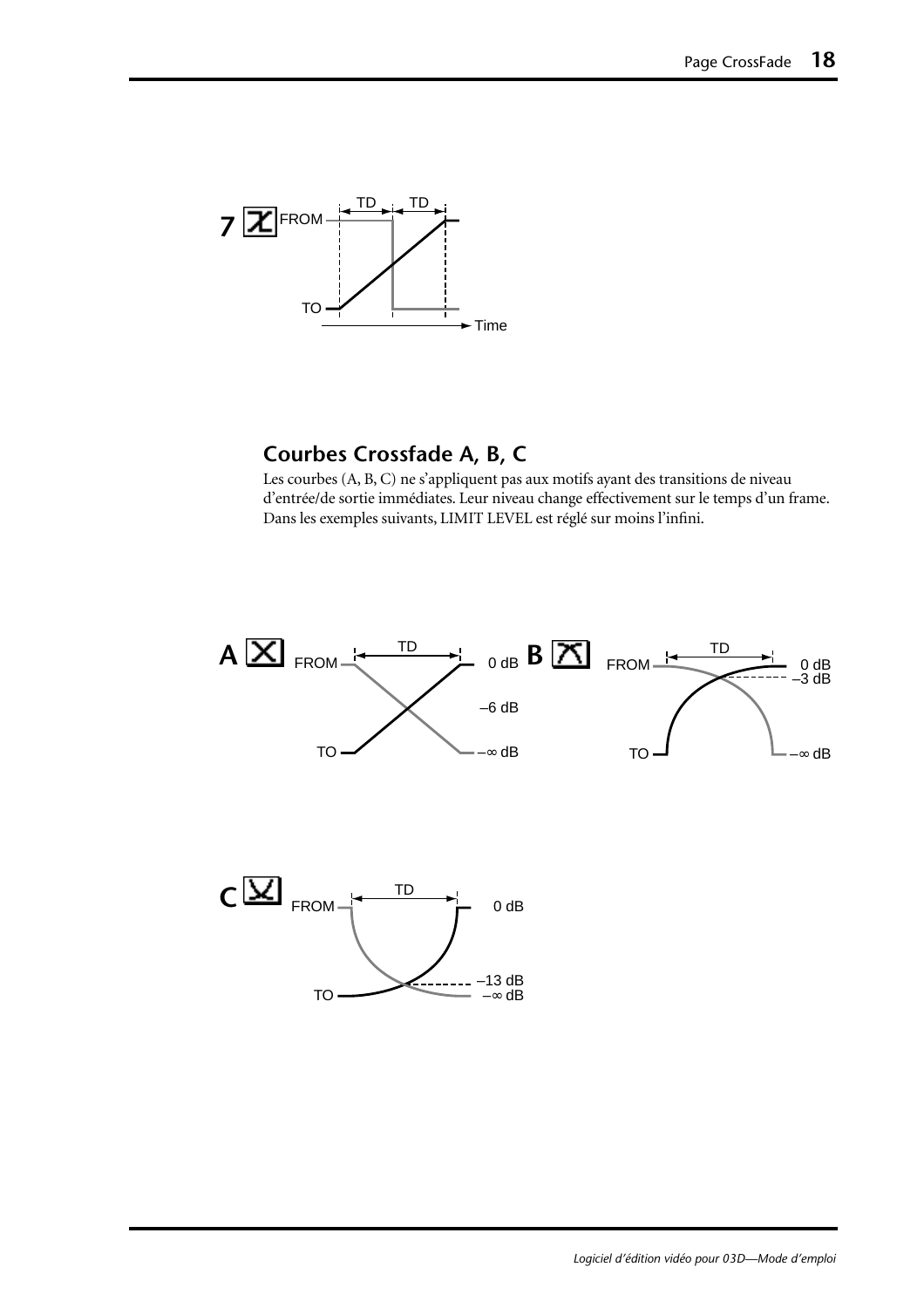| Machine CrossFade From-To LGH 1-16 17-24/Stin                                                                                                                                                                                                                                                                                                                                                                          |   |
|------------------------------------------------------------------------------------------------------------------------------------------------------------------------------------------------------------------------------------------------------------------------------------------------------------------------------------------------------------------------------------------------------------------------|---|
| CROSS FADE CURVE SELECT                                                                                                                                                                                                                                                                                                                                                                                                |   |
| ( X X X X X X X                                                                                                                                                                                                                                                                                                                                                                                                        |   |
| $\mathbb{E} \mathbb{E} \mathbb{E} \mathbb{E} \mathbb{E} \mathbb{E} \mathbb{E} \mathbb{E} \mathbb{E} \mathbb{E} \mathbb{E} \mathbb{E} \mathbb{E} \mathbb{E} \mathbb{E} \mathbb{E} \mathbb{E} \mathbb{E} \mathbb{E} \mathbb{E} \mathbb{E} \mathbb{E} \mathbb{E} \mathbb{E} \mathbb{E} \mathbb{E} \mathbb{E} \mathbb{E} \mathbb{E} \mathbb{E} \mathbb{E} \mathbb{E} \mathbb{E} \mathbb{E} \mathbb{E} \mathbb{E} \mathbb{$ |   |
| -661<br>േക്                                                                                                                                                                                                                                                                                                                                                                                                            | в |

Lorsque la courbe B est sélectionnée, la page Machine a cet aspect:

Lorsque la courbe C est sélectionnée, la page Machine a cet aspect.

| <b>YCrossFade From-To Y</b><br>Machine<br>CH. | -16 |   |
|-----------------------------------------------|-----|---|
| CR055<br><b>FADE CURVE SEI</b><br>FCT.        |     |   |
| 8<br>6                                        |     |   |
|                                               |     |   |
| -00<br>-00:                                   |     |   |
| 16<br>ø                                       |     |   |
|                                               |     |   |
| -00                                           |     |   |
| 18<br>20                                      |     | в |
|                                               |     |   |
| -00                                           | -00 |   |
|                                               |     |   |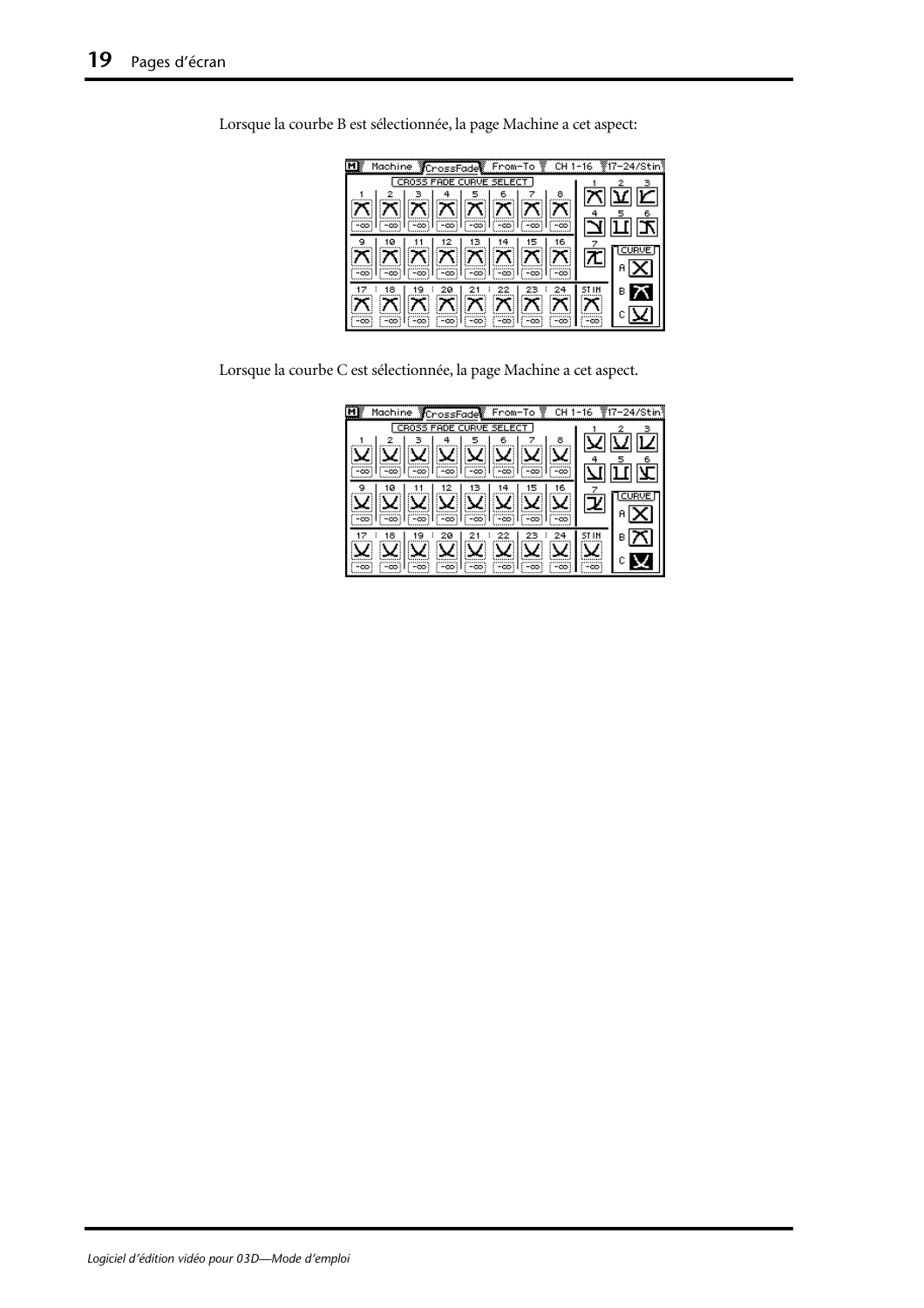## <span id="page-53-0"></span>**Page From-To**

Vous trouverez ci-dessous une description des paramètres de la page From-To. Pour accéder à cette page, appuyez sur le bouton [AUTOMIX].

|  |                |  | $BUS = CH$ |  |  |  | TFROM ASSIGN D |  |  |  |  |  |  |                                                                                         |  |
|--|----------------|--|------------|--|--|--|----------------|--|--|--|--|--|--|-----------------------------------------------------------------------------------------|--|
|  |                |  |            |  |  |  |                |  |  |  |  |  |  | 2 3 4 5 6 7 8 91011 12 1314 1516 1718 1920 2122 2324 STIN EF1 EF2                       |  |
|  |                |  |            |  |  |  |                |  |  |  |  |  |  |                                                                                         |  |
|  |                |  |            |  |  |  |                |  |  |  |  |  |  |                                                                                         |  |
|  |                |  |            |  |  |  |                |  |  |  |  |  |  |                                                                                         |  |
|  |                |  |            |  |  |  |                |  |  |  |  |  |  |                                                                                         |  |
|  | <b>BUS FCH</b> |  |            |  |  |  | TTO ASSIGN F   |  |  |  |  |  |  |                                                                                         |  |
|  |                |  |            |  |  |  |                |  |  |  |  |  |  | ↓ 1 2 3 4   5 6 7 8   9 10 11 12   13 14 15 16   17 18 19 20   21 22 23 24 STIN EF1 EF2 |  |
|  |                |  |            |  |  |  |                |  |  |  |  |  |  |                                                                                         |  |
|  |                |  |            |  |  |  |                |  |  |  |  |  |  |                                                                                         |  |
|  |                |  |            |  |  |  |                |  |  |  |  |  |  |                                                                                         |  |
|  |                |  |            |  |  |  |                |  |  |  |  |  |  |                                                                                         |  |

La page From-To vous permet de contrôler les transitions d'une source à l'autre. En outre, vous pouvez attribuer les canaux FROM et TO aux sorties de bus 1~4.

Lors de la réception d'une commande *Transition Start*, le curseur ESAM des canaux FROM est réglé sur la valeur LIMIT LEVEL tandis que le curseur ESAM des canaux TO est sur 0dB. Une fois la transition terminée, les canaux FROM deviennent les canaux TO et vice versa.

Pour assigner les canaux aux sorties de bus, sélectionnez la ligne de bus voulue  $(1-4)$  avec les boutons CURSOR dans la partie FROM ASSIGN ou TO ASSIGN et appuyez sur le bouton [SEL] du canal voulu. Les assignations effectuées ici sont affichées aux pages [PAN/ROU-TING] Pan 1-16 et Pan 17-24. Cela fonctionne aussi dans l'autre sens: les réglages effectués aux pages [PAN/ROUTING] Pan 1-16 ou Pan 17-24 sont également affichés à cette page. Les points de transition (Cross Points) sont généralement réglés sur l'éditeur car le système ne fonctionne convenablement qu'ainsi. Les canaux et bus de sortie formant des paires stéréo sont toujours assignés ou libérés ensemble. Les retours d'effet 1 et 2 sont assignés automatiquement à FROM et à TO.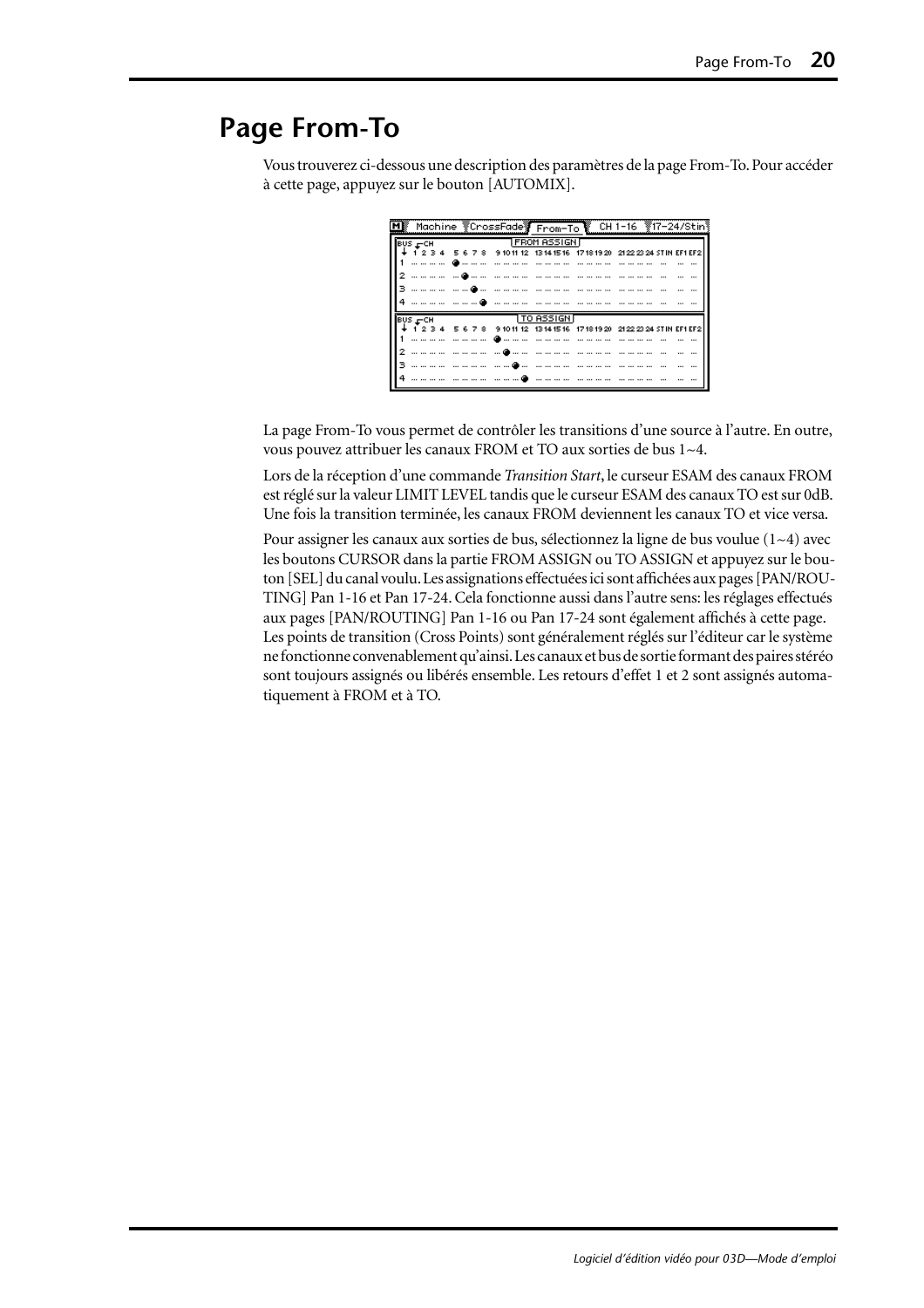## <span id="page-54-0"></span>**Page CH 1-16- & 17-24/Stin**

Voici une description des paramètres des pages CH 1-16 et 17-24/Stin. Pour accéder à ces pages, appuyez sur le bouton [AUTOMIX].



Les pages CH 1-16 et 17-24/Stin ont les commutateurs suivants: DLY (retard de canal), DYN (Dynamique), EQ et [A] (réglage automatique du niveau). Les icônes de potentiomètres indiquent les niveaux d'envoi réels. La valeur sous ces commandes indique le niveau du curseur canal.

Lorsque vous sélectionnez une de ces pages, les boutons [SEL] font fonction de boutons Local On/Off. Si le témoin d'un bouton [SEL] est éteint, ce canal réagit aux commandes ESAM II. Lorsque ce témoin clignote, le canal est en mode Local et ignore les commandes ESAM II.

La ROLL. LIB (bibliothèque) permet de sauvegarder des informations canal pour chaque appareil (rouleau ou bande).

Cette bibliothèque ROLL offre 100 mémoires (0~99) vous permettant de conserver les valeurs des paramètres suivants (la mémoire "0" peut uniquement être chargée):

- Tous les réglages de canal pouvant être conservés dans un programme de la bibliothèque Canal.
- Les réglages de courbe Crossfade [\(voyez page 16\).](#page-49-0)
- Réglage LIMIT LEVEL
- Réglage LEVEL ADJUST
- ADJUST On/Off

Pour sauvegarder les informations canal, choisissez un appareil (MACHINE), une mémoire, puis sélectionnez STORE avec les boutons CURSOR et appuyez sur [ENTER]. Les réglages des canaux assignés à cet appareil sont sauvegardés (max. 4 canaux).

Pour charger les informations canal, choisissez un appareil (MACHINE), une mémoire, sélectionnez RECALL avec les boutons CURSOR et appuyez sur [ENTER]. Si le nombre de canaux sauvegardés ne correspond plus au nombre des canaux à charger, voici ce qui se passe:

- Lorsque la mémoire contient des données pour quatre canaux alors que seuls deux canaux sont utilisés, le 03D ne charge que les valeurs du premier et deuxième canal.
- Lorsque la mémoire contient des données pour deux canaux alors que quatre canaux sont utilisés, le 03D charge deux fois les valeurs du premier et deuxième canal.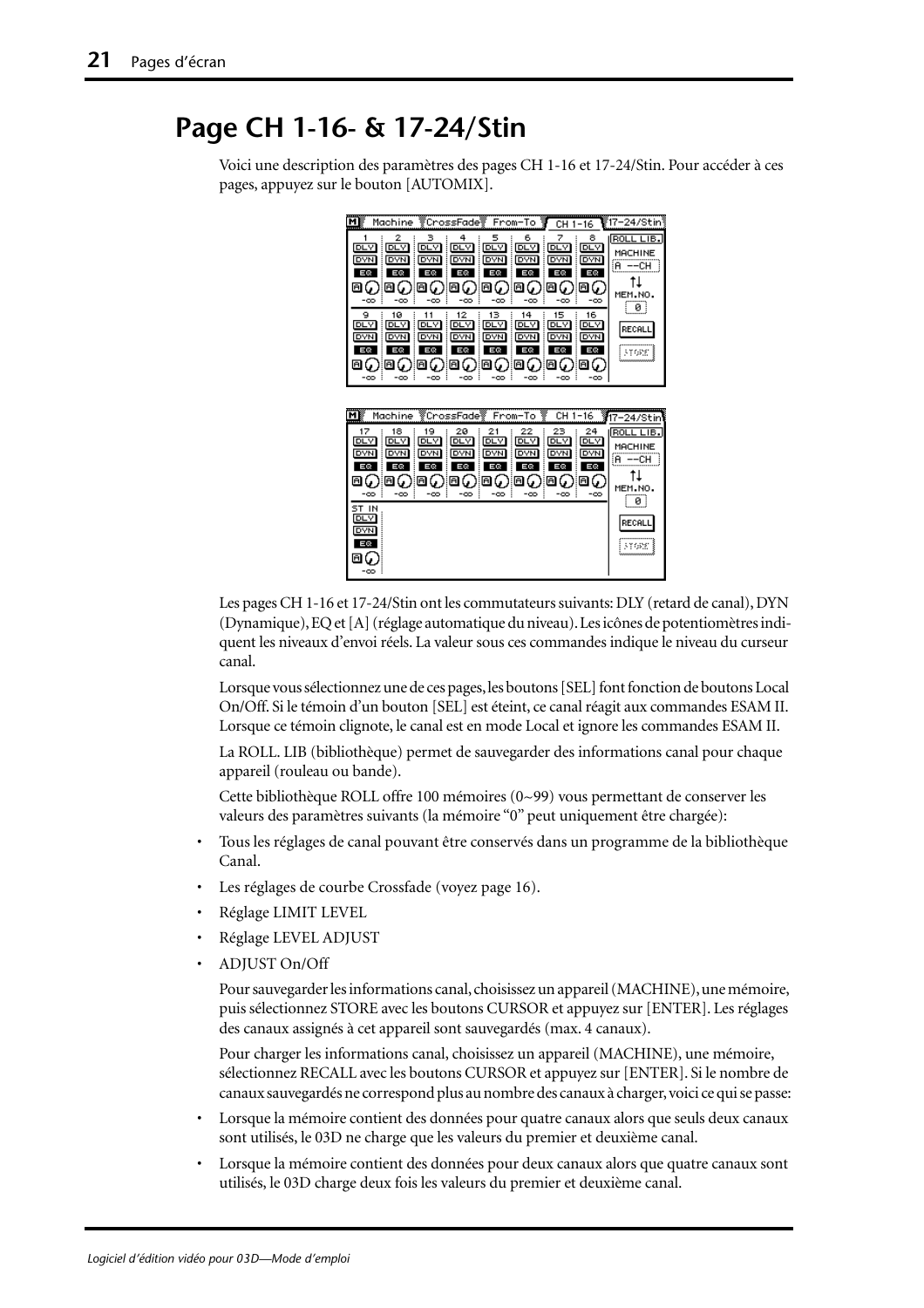## <span id="page-55-0"></span>**Page Monitor**

Vous trouverez ci-dessous une description des paramètres de la page Monitor. Pour accéder à cette page, appuyez sur le bouton [VIEW].

| CH View                    | Library Monitor             |                                                                                                                                       |                                                                  |                                 |
|----------------------------|-----------------------------|---------------------------------------------------------------------------------------------------------------------------------------|------------------------------------------------------------------|---------------------------------|
| -00 -00 -00 -00 -<br>2 3 4 | 00± 00± 00± 00±<br>5678     | CHANNEL INPUT-                                                                                                                        | co- 88- co-5F-co-co-12 001 001 001 001<br>9 10 11 12 13 14 15 16 | -2<br><b>EFF</b>                |
| -00 -00 -00 -00            | -00<br>18 19 20 21 22 23 24 | -00<br>-00 -00<br>1 2 3 4 1 2<br>CHANNEL INPUT $\longrightarrow$ $\longleftarrow$ AUX OUT $\longrightarrow$ BUS OUT $\longrightarrow$ | -00 -00<br>4<br>-3                                               | -00 -00<br>sт<br>- ST<br>IN MAS |

La page Monitor vous permet de contrôler les réglages des curseurs avec des barres verticales. En dessous se trouvent les positions exactes des curseurs. Une barre "vide" signifie que le canal en question est un canal TO ou n'est assigné ni à TO ni à FROM. Lors d'une transition, une zone vide augmente pour les canaux FROM tandis que la zone pleine augmente pour les canaux TO.

## **Page Prefer.**

Vous trouverez ci-dessous une description des nouvelles options de la page Prefer. Pour accéder à cette page, appuyez sur le bouton [UTILITY].

| M膠Oscillator 蓼<br>Prefer.                                                | िष्टु User Def. ङ्के MIDI/H0STङ्के MIDI Moni. है |
|--------------------------------------------------------------------------|--------------------------------------------------|
|                                                                          | PREFERENCES/BATTERY MONITOR                      |
| <b>SLOW</b><br><b>FAST</b><br>MOUSE<br>$\sqrt{4}$<br>i 3<br><b>SPEED</b> | DIGITAL ST IN<br>0N<br><b>SYNC CAUTION</b>       |
| <b>STORE</b><br>ON<br><b>CONFIRMATION</b>                                | YGDAI IN<br>ON<br><b>SYNC CAUTION</b>            |
| RECALL<br><b>OFF</b><br><b>CONFIRMATION</b>                              | DIGITAL BUS<br><b>OFF</b><br><b>OUTPUT DELAY</b> |
| METER<br><b>FAST</b><br><b>FALLING SPEED</b>                             | LONGER OUTPUT<br><b>OFF</b><br>DELAY TIME        |
| MASTER<br><b>OFF</b><br><b>ALEVEL PROTECT</b>                            | <b>BATTERY</b>                                   |
| SWAP CH<br><b>OFF</b><br>9-16 <-> 17-24                                  | <b>FULL</b><br>MONITOR                           |

**MASTER LEVEL PROTECT—**Cette fonction vous permet de bloquer les curseurs Bus et AUX Send Master. Cela n'a un sens que si vous ne modifiez pratiquement jamais ces valeurs de niveau ou si vous souhaitez vous protéger contre un changement accidentel.

**SWAP CH 9–16 <–> 17–24**—Cette fonction vous permet d'échanger les entrées analogiques  $9~16$  et les entrées numériques  $17~24$  pour que les entrées numériques soient assignées aux canaux 9~16. Vous pouvez ainsi régler le bus numérique sans devoir utiliser le bouton [MIXING LAYER]. Dans ce cas, le message SWAP à côté des VU-mètres indique l'échange.

**DIGITAL BUS OUTPUT DELAY**—En mode normal du 03D, le retard de sortie ne s'applique qu'aux sorties de bus analogiques (pas aux bus numériques). Activez cette fonction pour retarder les sorties de bus numériques aussi.

**LONGER OUTPUT DELAY TIME**—L'option LONGER OUTPUT DELAY TIME vous permet d'allonger le temps de retard de 3160 échantillons. Comme les fonctions de retard de sortie et d'entrée utilisent la même mémoire, le retard maximum d'entrée est raccourci de 3160 échantillon lorsque cette fonction est activée. Vous devez redémarrer le 03D pour activer cette option.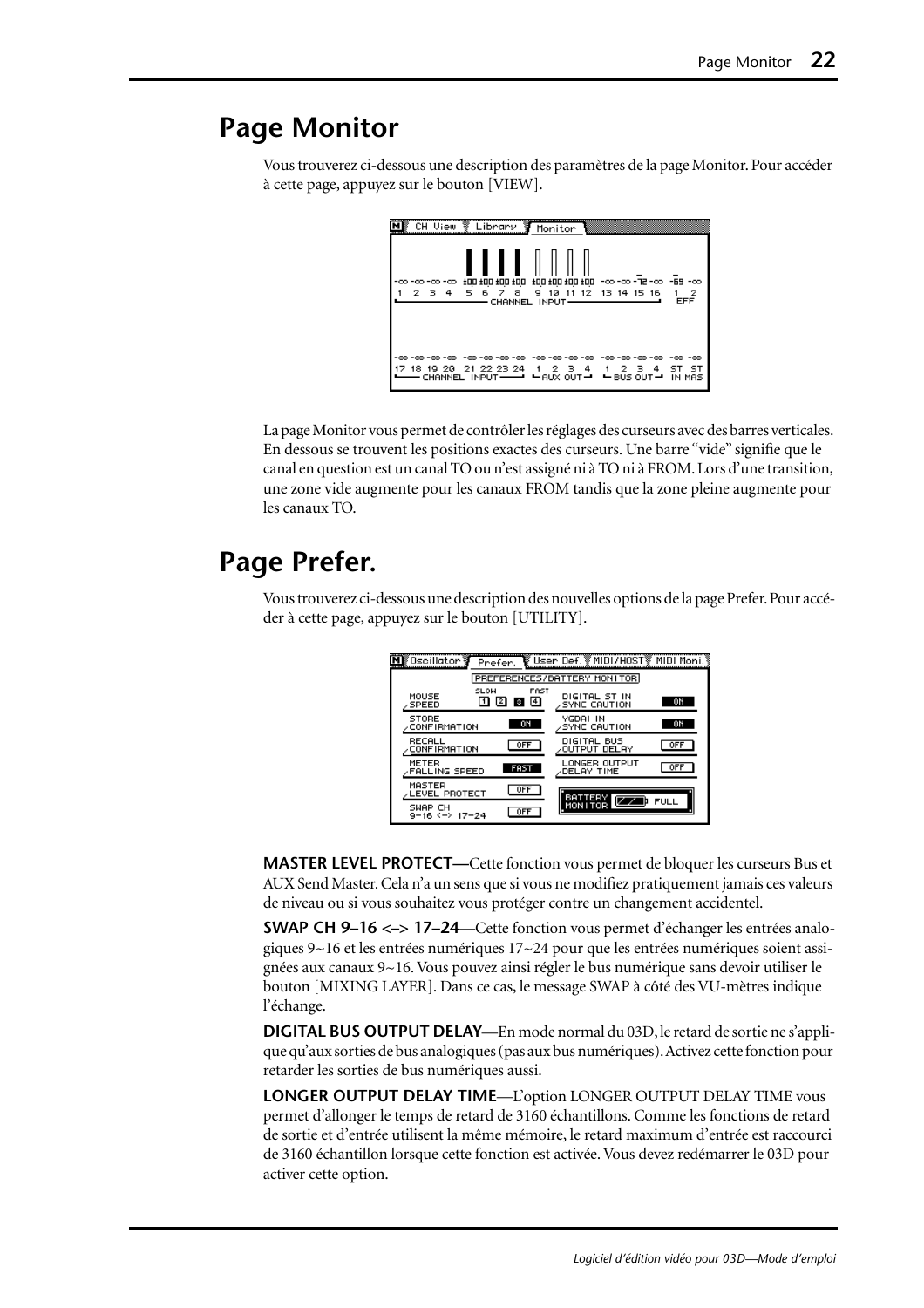## <span id="page-56-0"></span>**Page Delay**

Vous trouverez ici une description des fonctions de la page Delay. Pour accéder à cette page, appuyez sur le bouton [DELAY/∅].



Le retard d'entrée et de sortie peut être réglé en millisecondes, par échantillons ainsi que – et c'est nouveau – par quarts de frame. Lorsque la fréquence d'échantillonnage est de 48kHz et que le paramètre Frame Type est sur "DF", la plage de retard est d'environ 6 frames.

|                         | MI CH Delay & D1v 1-16 YO1v 17-24 YOutput D1vY<br>Phase             |
|-------------------------|---------------------------------------------------------------------|
| ON/OFF<br>OFF<br>OFFSET | PARAMETER<br>DELAY<br><b>0.0</b> [ms]<br>ø<br>[frame]<br>1 [samele] |
| ØIframe]                |                                                                     |

Lorsqu'une sortie de bus est sélectionnée, le paramètre OFFSET apparaît à la page CH Delay. Ce paramètre vous permet de déterminer le retard pour tous les bus de sortie et permet de corriger des décalages de timing entre le matériel audio et vidéo. Il est possible de régler un temps de retard (un décalage) de maximum 4 frames (par unités d'un frame).

| DIv 1-16 2DIv 17-24 Output DIV<br>CH Delay<br><b>OUTPUT DELAY</b>                                                                                                                                                           | Phase                                                                                        |
|-----------------------------------------------------------------------------------------------------------------------------------------------------------------------------------------------------------------------------|----------------------------------------------------------------------------------------------|
| BUS <sub>1</sub><br>BUS4<br>BUS <sub>2</sub><br>BUS3<br>0.0<br>0.0<br>0.0<br>0.0<br>[ms]<br>[ms]<br>[ms]<br>ms1<br>ø<br>ø<br>ø<br>[frame]<br>: [frame]<br>: [frame]<br>[frame]<br>OFF <sup>1</sup><br>OFF<br>  OFF<br>  OFF | i ST R<br>ST L<br>0.0<br>[ms]<br>0.0<br>[ms]<br>ø<br>ø<br>: [frame]<br>[frame]<br>0FF<br>0FF |
| OUTPUT DELAY OFFSET                                                                                                                                                                                                         | ØIframel                                                                                     |

Vous voyez ci-dessus la page Output Dly. Le retard est donné en frames. Vous y voyez en outre la valeur OFFSET des quatre sorties de bus.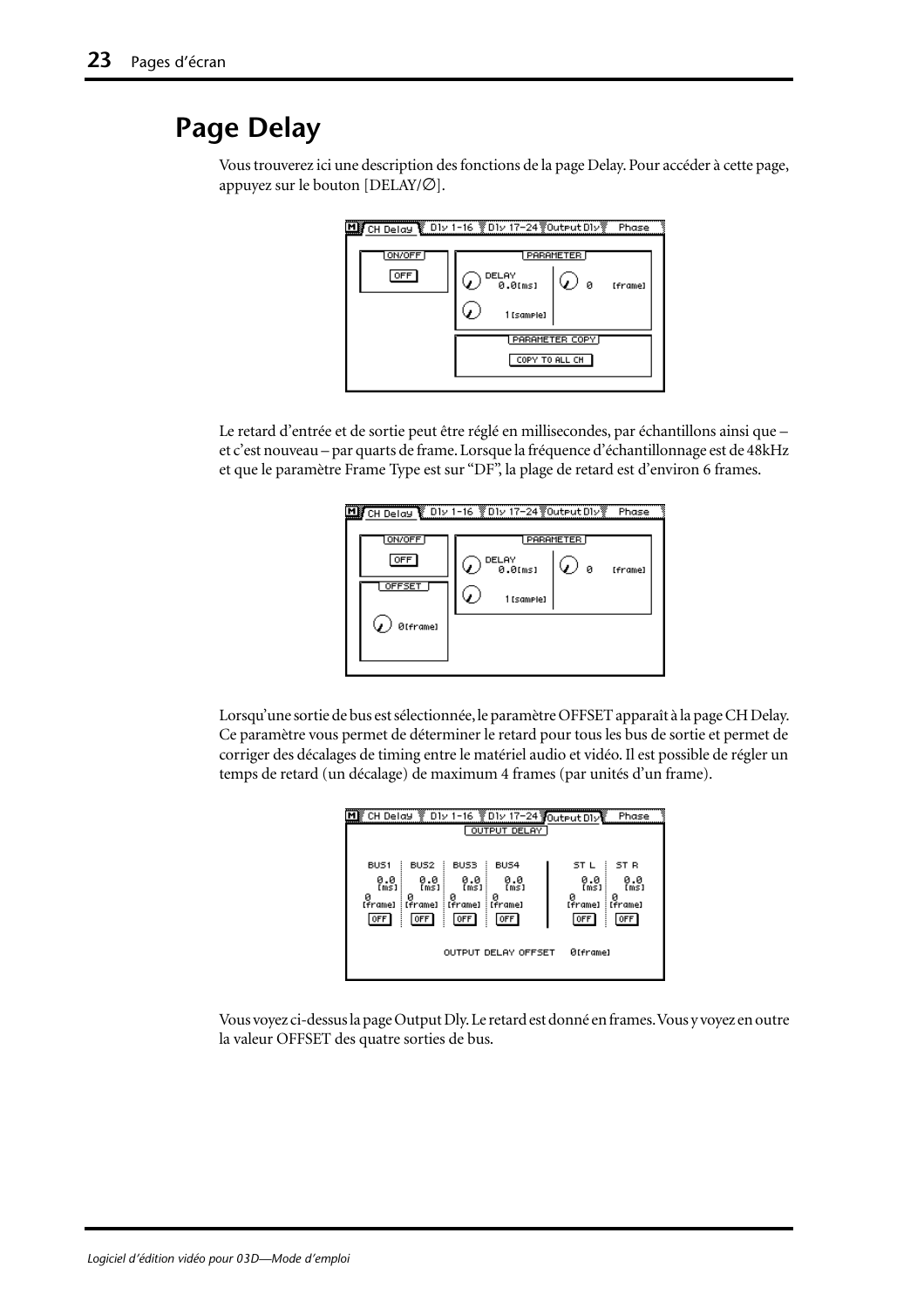# **Page MIDI Setup**

La page MIDI Setup du Logiciel d'édition vidéo pour 03D a cet aspect. En mode de fonctionnement normal du 03D, les paramètres Fader Start et MMC No. se trouvent à la page MIDI/HOST.

| MIDI Setup PGM As9n. VCTL As9n. |          |            |             | Bulk                      |                       |
|---------------------------------|----------|------------|-------------|---------------------------|-----------------------|
| PROGRAM<br>CHANGE               | тχ<br>ON | RX<br>ON   | OMNI<br>OFF | <b>ECHO</b><br><b>OFF</b> | IMIDI CHANNEL<br>TxCH |
| CONTROL<br>CHANGE               | OFF      | <b>OFF</b> | OFF         | OFF                       | RxCH                  |
| PARAMETER<br>CHANGE             | OFF      | ON         |             | <b>OFF</b>                |                       |
| <b>BULK</b>                     | ٠        | ON         |             |                           | FAD ST                |
| FADER START<br>(NOTE ON)        | OFF      |            |             |                           | DEVICE No.<br>No.     |
| REALTIME MSG.<br>& MTC          |          |            |             | OFF                       |                       |
| OTHER<br>COMMANDS               | ٠        |            |             | OFF                       | MMC No                |

# **Page Bulk**

Pour accéder à la page Bulk, appuyez sur le bouton [MIDI]. Elle vous permet de sauvegarder le contenu de la mémoire TO EDITOR via MIDI (Bulk Dump) en le transférant vers un séquenceur, un ordinateur etc.

| Bulk                                          |           |
|-----------------------------------------------|-----------|
| <b>ICATEGORY</b>                              |           |
| SCENE MEM. - 01. Initial Data)<br>SETUP MEM.  |           |
| 1-41.[ No Data! ]<br>EQ LIBRARY<br>PGM. TABLE | REQUEST   |
| DYN.LIBRARY -[41. [ No Data! ]]<br>CTL. TABLE |           |
| ]-[65.[ No Data! ]<br>EFF. LIBRARY            | TRANSMIT  |
| 1-02.[ No Data! 1<br>CH LIBRARY               | -INTERVAL |
| $-0.1$ . I SETUP<br>TO EDITOR                 | ®ìms      |
|                                               |           |
| <b>ALL</b><br>MIDI REMOTE - PAGE1. I NO OP I  |           |

# **Page Solo Setup**

Lorsque le port TO EDITOR est activé, la fonction SOLO TRIM de la page Solo Setup ne peut pas être utilisée.

| My Solo Setup Moni Setup        |                        |                 |                   |
|---------------------------------|------------------------|-----------------|-------------------|
| <b>STATUS</b>                   | <b>LISTEN</b>          | <b>SEL MODE</b> | <b>NSOLO TRIM</b> |
| RECORDING SOLO                  | PFL                    | LAST SOLO       |                   |
| MIXDOWN SOLO                    | AFL                    | MIX SOLO        |                   |
| SOLO IN PLACE                   | <b>FADER GROUP AFL</b> |                 | 0 dB              |
|                                 | SOLO SAFE CHANNEL      |                 | MONO              |
| [1] [2] [3] [4] [5] [6] [7] [8] |                        |                 |                   |
| 10 <br>131<br>112 1             | <b>STEREO</b>          |                 |                   |
| 17 18 19 20 21 22 23 24         |                        |                 |                   |
|                                 |                        |                 |                   |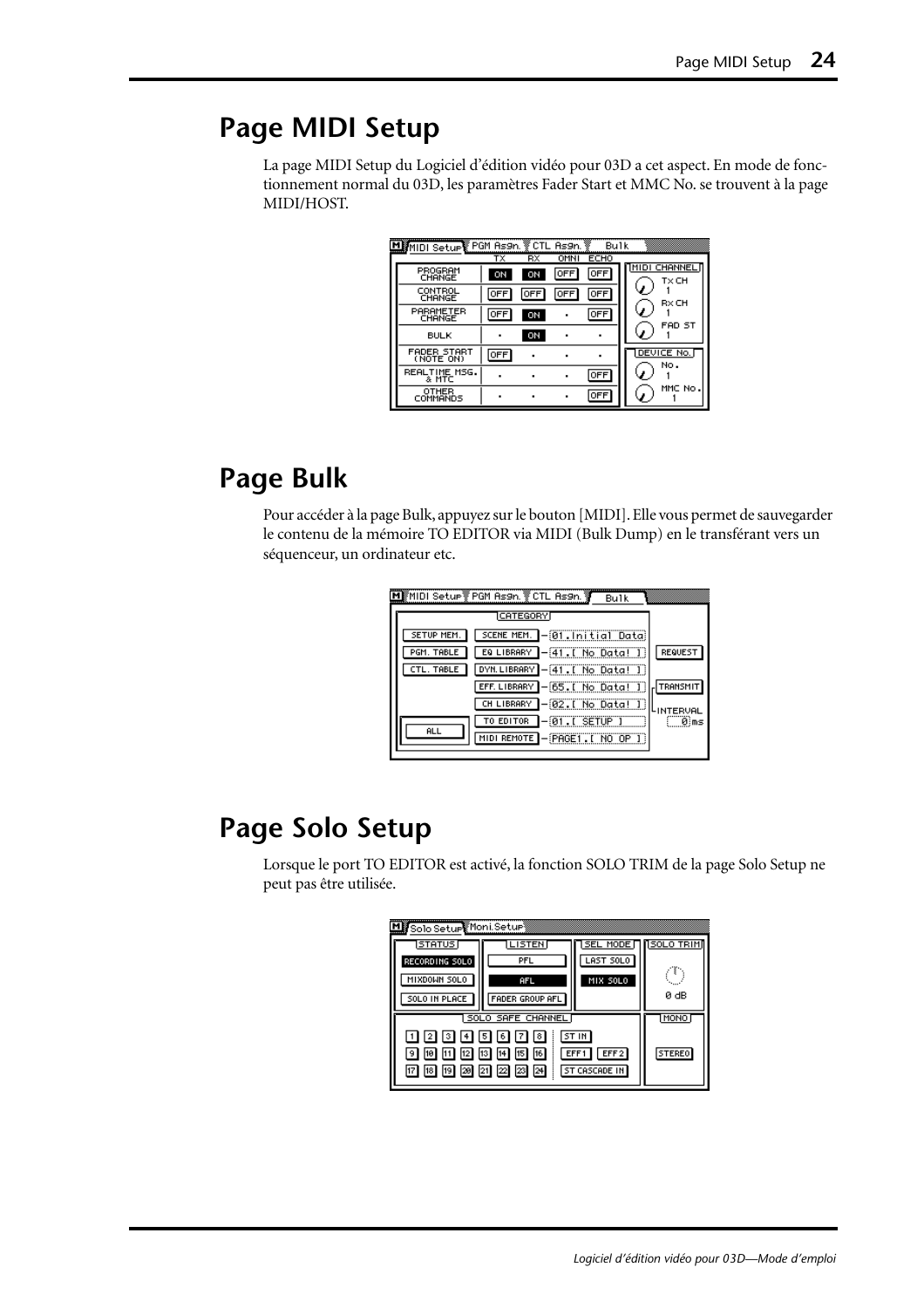# <span id="page-58-0"></span>**Page Moni. Setup**

Lorsque le port TO EDITOR est activé, la fonction MONI TRIM de la page Moni Setup ne peut pas être utilisée.

| Solo Setur Moni Seturi<br><b>LISTEN</b><br>PFL<br>AFL                                                                                   | <b>MODE</b><br>MONI TRIM<br>SEL.<br>LAST MONI<br>MIX MONI<br>0 dB |
|-----------------------------------------------------------------------------------------------------------------------------------------|-------------------------------------------------------------------|
| MONITOR SOURCE SELECT<br><b>STEREO</b><br>88¥ OO 20 OO 140<br>STEREO OUT<br>OUT<br><b><i>CASCADE</i></b> [ST CASCADE IN]<br>88후 ① ② ③ ④ | MONO<br><b>STEREO</b>                                             |

## **Page User Define**

La fonction User Define a été élargie de quatre options. Elles sont assignées à la banque 4.

- 21. ESAM Auto Adjust—Activer/couper la fonction LEVEL ADJUST.
- 20. ESAM Local On/Off—Activer/couper la fonction Local.
- 19. ESAM Fader ABS—Sélection de ABSOLUTE ou FROM-TO pour FADER MODE. En mode FROM-TO, le réglage du curseur canal ne peut se faire qu'en mode Local On ou lorsque l'écran n'affiche pas une page Video Edit Suite. Cette fonction vous permet de passer rapidement en mode ABSOLUTE, de régler un curseur et de revenir en mode FROM-TO.
- 18. PANL-C-R Flip—Cette fonction vous permet de placer un canal à droite, au milieu, à gauche, puis de nouveau à droite, etc.

| ∭0scillator'<br>Prefer.<br>M | 夏User Def.鬢MIDI/HOST▒…<br>MIDI Moni.                  |
|------------------------------|-------------------------------------------------------|
| APPLY<br><b>BANK</b>         | APPLY<br>$B$ ANK $\boxed{2}$                          |
|                              |                                                       |
|                              | $\frac{58}{6 \text{N/OFF}}$<br>回<br>C<br>2ò <u>FF</u> |
| APPLY<br><b>BANK</b>         | APPLY<br>BANK 4                                       |
| IzI<br>ND                    | z                                                     |
| 4                            | з                                                     |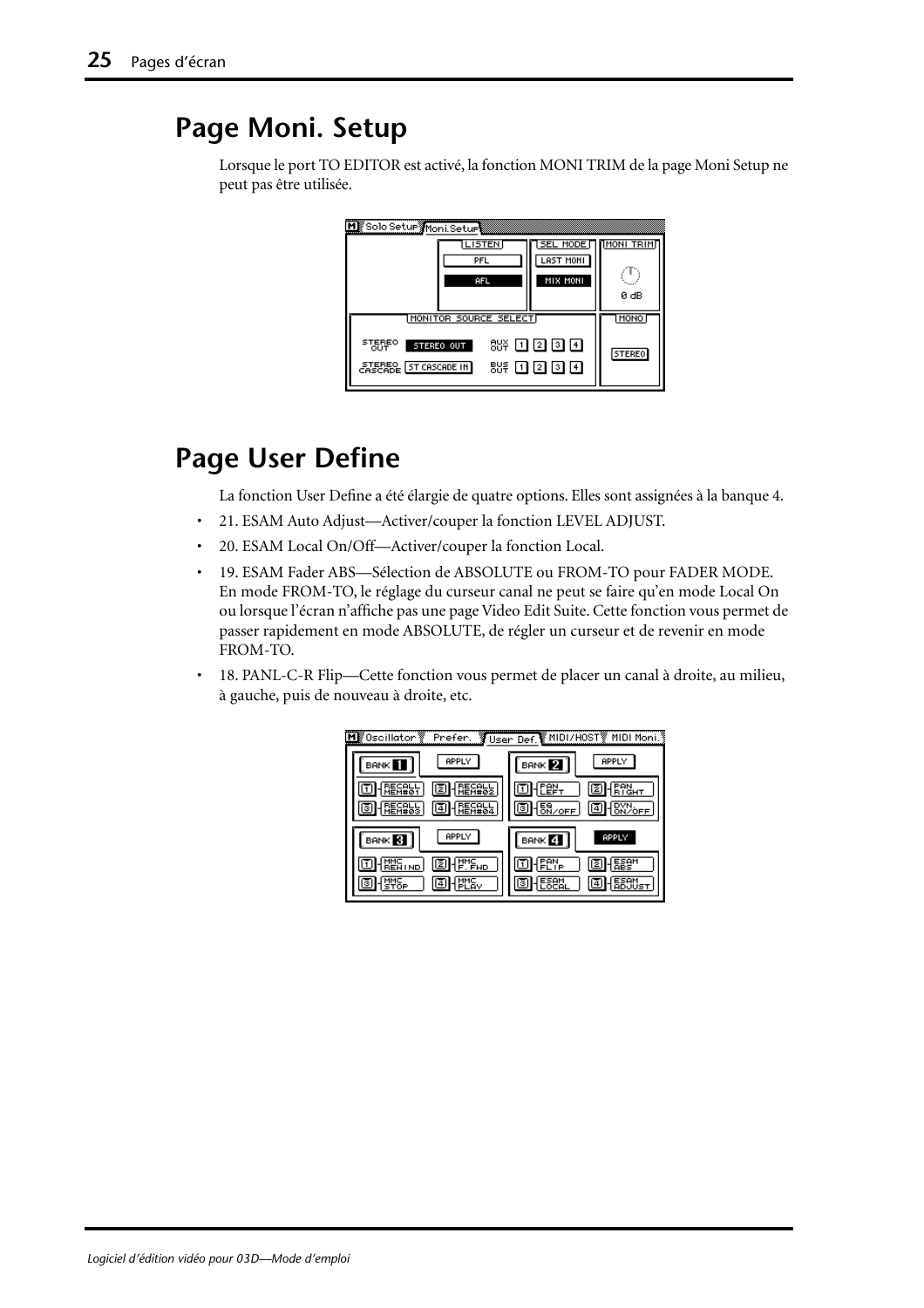## <span id="page-59-0"></span>**Page EQ Library**

La bibliothèque EQ offre aussi trois nouveaux programmes:

- 80. 60Hz HUM CUT— Suppression de bourdonnement de 60 Hz.
- 79. 50Hz HUM CUT— Suppression de bourdonnement de 50 Hz.
- 78. HIGH CUT—Suppression de bruit blanc à hautes fréquences (sifflement de bande, par exemple) avec un filtre passe-bas (LPF).

| EQ<br>м                                                 | Library<br>CLIP                                                      |
|---------------------------------------------------------|----------------------------------------------------------------------|
| SEL CH<br>CH <sub>1</sub><br><b>CURRENT</b><br>EQ CURVE | 8<br>-30<br>IDÉ<br>I.ÖK<br>10K<br>-18<br>-48                         |
| 땞                                                       | GR<br>2<br>No. LIBRARY TITLE                                         |
| RECALL                                                  | 80.60Hz HUM<br>CUT<br>EQ CURVE<br>.50Hz<br>HUM<br>CUT<br>N٥<br>Data! |
| STORE                                                   | No.<br>Data<br>Ν٥<br>Uata<br>כ                                       |

Après l'installation du Logiciel d'édition vidéo pour 03D, toutes les mémoires doivent être initialisées pour avoir accès aux nouveaux programmes EQ.

### **Attention**

Lors de l'initialisation, tous les programmes utilisateur sont effacés. Sauvez-les au préalable via MIDI (Bulk Dump). Voyez le Mode d'emploi du 03D.

Pour initialiser toutes les mémoires, maintenez [STORE] enfoncé et mettez le 03D sous tension. Dès que la page <<INITIALIZE MEMORY?>> apparaît, appuyez sur [RECALL]. Les nouveaux programmes EQ sont alors disponibles.

## **Page Effects Library**

La bibliothèque d'effet comprend trois nouveaux programmes.

- 96. Echo Reverb
- 95. FEMALE Pitch
- 94. MALE Pitch

|              | Eff. Edit TLibrary<br>¶Pre/Post<br><br>CHP.<br>CURRENT                                            |
|--------------|---------------------------------------------------------------------------------------------------|
|              | EFFECT NAME<br>ConcertHall1                                                                       |
|              | TYPE<br><br>aaa<br><b>DDD</b><br><b>REVERB</b><br>HALI<br>ooc<br>-18<br>aaa aaaann nni<br>GR<br>в |
| EDIT         | No. LIBRARY TITLE                                                                                 |
| RECALL       | <b>EFFECT TYPE</b><br>96.Echo Reverb<br>5.FEMALE Pitch<br>HQ. PITCH                               |
| <b>STORE</b> | Pitch<br>FOR EFF2 ONLY<br>Uata<br>Uata.<br>N٥                                                     |

Après l'installation du Logiciel d'édition vidéo pour 03D, toutes les mémoires doivent être initialisées pour avoir accès aux nouveaux programmes d'effet. Pour en savoir davantage, voyez *Page EQ Library* à la page 26.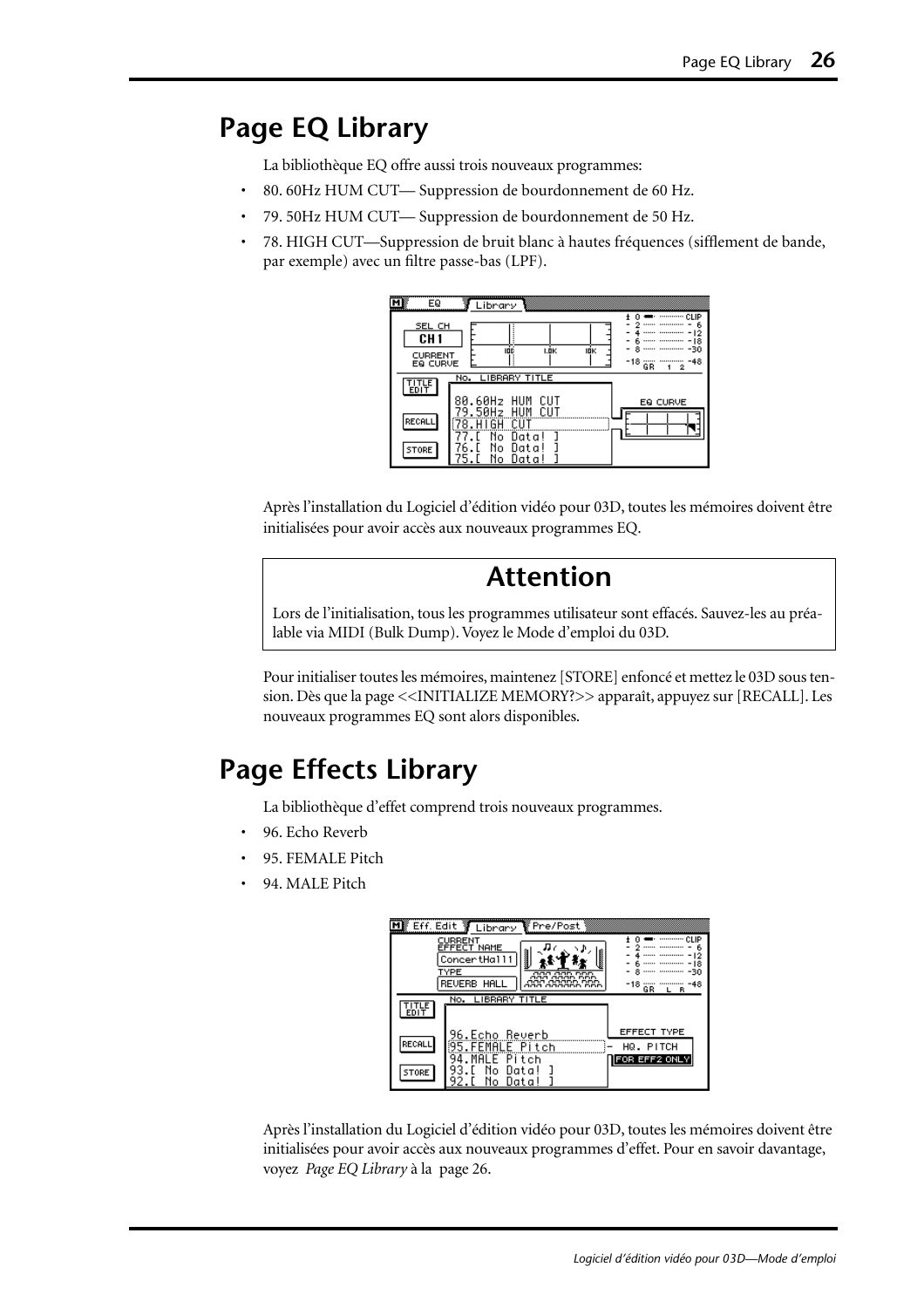# **Appendice**

## **Editeurs reconnus**

#### **Sony**

BVE9100 (+Option) BVE2000 BVE910 (+Option) BVE900 (+Upgrade +Option) BVE9000 (+Upgrade +Option) PVE500

**CMX**

CMX3600

**Ampex** ACE200

**Panasonic** AU-A960 AG-A850

**Accom**

Axial 3000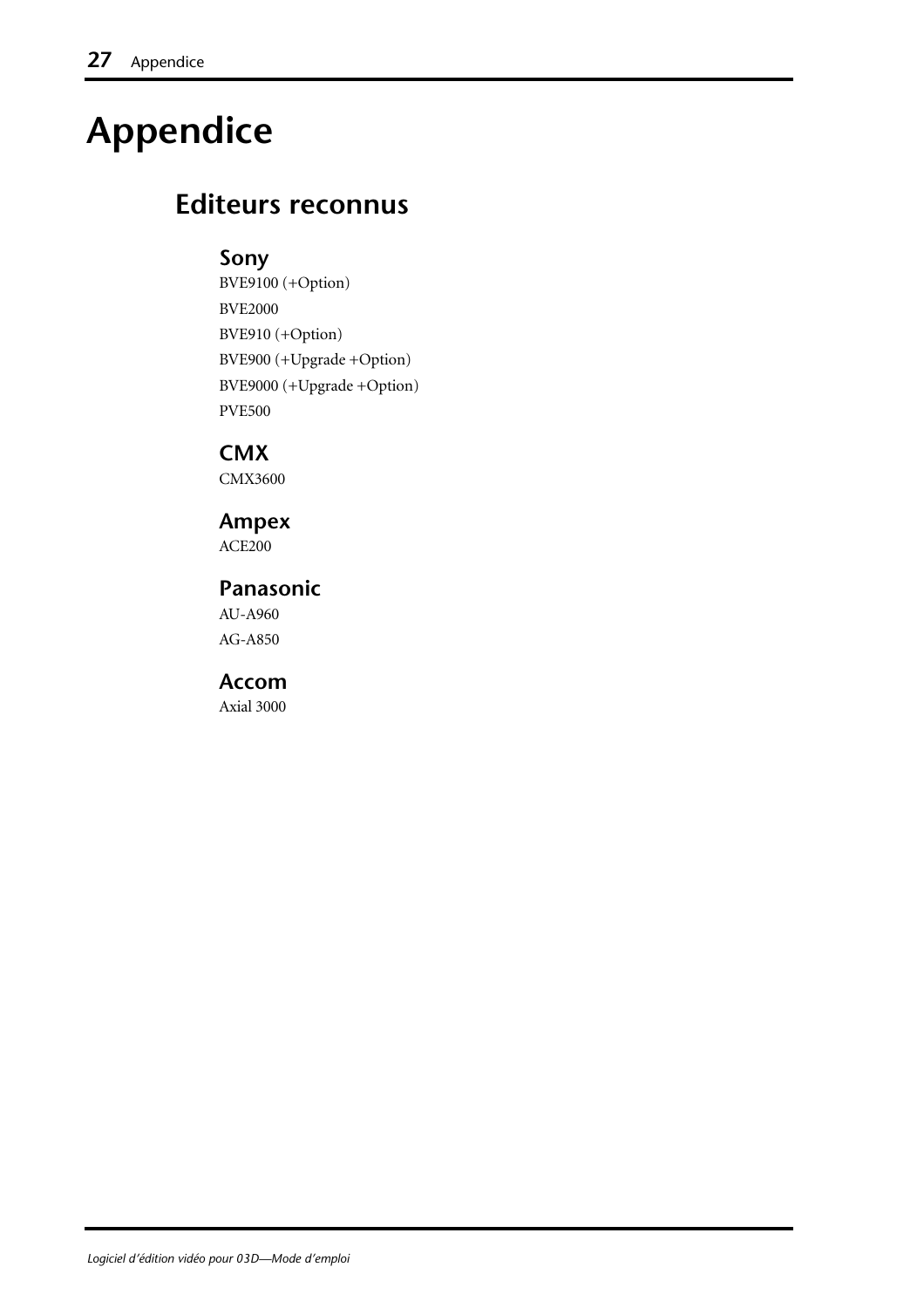| Commande                   | Lecture <sup>1</sup> | Ecriture <sup>2</sup> |
|----------------------------|----------------------|-----------------------|
| <b>All Stop</b>            |                      | A <sub>0</sub>        |
| <b>From Source</b>         |                      | A1, A2                |
| <b>To Source</b>           |                      | A3, A4                |
| <b>Monitor Source</b>      |                      | A5, A6                |
| <b>Transition Duration</b> |                      | A7, A8                |
| <b>Transition Start</b>    |                      | A9                    |
| <b>Monitor Mode</b>        |                      | AA                    |
| <b>Restore From Edit</b>   |                      | AB                    |
| <b>Fader Level</b>         |                      | <b>AD</b>             |
| <b>Save Mixer</b>          |                      | <b>AE</b>             |
| <b>Recall Mixer</b>        |                      | AF                    |
| <b>Transfer Register</b>   | 30                   | B <sub>0</sub>        |
| <b>From Machine</b>        |                      | <b>B4</b>             |
| <b>To Machine</b>          |                      | B <sub>5</sub>        |
| <b>Monitor Machine</b>     |                      | B6                    |
| <b>From Source</b>         |                      | <b>BC</b>             |
| <b>To Source</b>           |                      | <b>BD</b>             |
| <b>Monitor Source</b>      |                      | <b>BE</b>             |
| <b>Transition Duration</b> |                      | ΒF                    |

## <span id="page-61-0"></span>**Commandes reconnues**

1. Les commandes Lecture (Read) informent l'éditeur sur l'état du 03D (valeurs hexadécimales).

2. Les commandes Ecriture (Write) permettent de modifier l'état du 03D à partir de l'éditeur. En outre, elles permettent de répondre aux commandes Lecture de l'éditeur (valeurs hexadécimales).

Durant une transition, d'éventuelles commandes All Stop sont ignorées.

Lors de la transmission de plusieurs commandes, celles-ci doivent avoir un intervalle d'un frame au moins entre elles.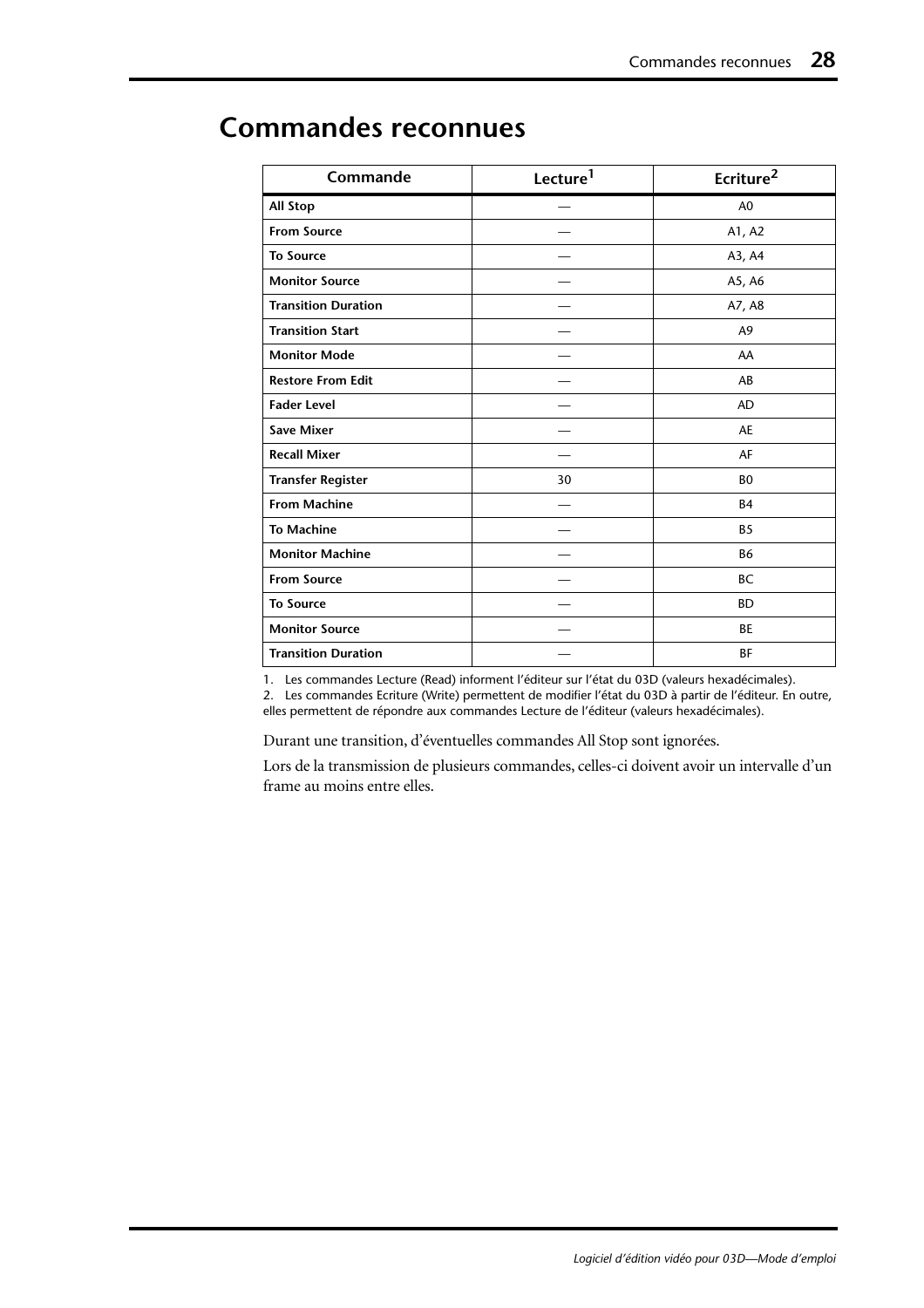## **MIDI Bulk Dump**

Formats de blocs de données qui sont reconnus par le Logiciel d'édition vidéo pour 03D.

#### **1. Video Editor Setup Bulk Dump-Format**

| <b>STATUS</b>    | 11110000     | F0 | System Exclusive Message           |
|------------------|--------------|----|------------------------------------|
| ID No.           | 01000011     | 43 | Manufacturer's ID No. (YAMAHA)     |
| SUB STATUS       | $0000$ nnnn  | 0n | $n=0-15$ (Device Channel No.1-16)  |
| FORMAT No.       | 01111110     | 7E | Universal Bulk Dump                |
| BYTE COUNT(HIGH) | 00000001     | 01 | 140(130+10)bytes                   |
| BYTE COUNT(LOW)  | 00001100     | 0C |                                    |
|                  | 01001100     | 4C | 'L'                                |
|                  | 01001101     | 4D | 'M'                                |
|                  | 00100000     | 20 | $\mathbf{I}=\mathbf{I}$            |
|                  | 00100000     | 20 | $\mathbf{I} = \mathbf{I}$          |
|                  | 00111000     | 38 | 181                                |
|                  | 01000010     | 42 | ' B'                               |
|                  | 00110000     | 30 | $'$ 0 $'$                          |
|                  | 00110011     | 33 | 131                                |
| DATA NAME        | 01010110     | 56 | 'V'                                |
|                  | Ommmmmmm     | mm | m=0-2,127(Video Editor Setup No.1- |
|                  |              |    | 3, current)                        |
| DATA             | 0ddddddd     | ds | Video Editor Setup(130bytes)       |
|                  | $\mathbf{1}$ |    |                                    |
|                  | 0ddddddd     | de |                                    |
| CHECK SUM        | 0eeeeeee     | ee | $ee=(-('L'+'M'++ds++de))$ AND 7Fh  |
| <b>EOX</b>       | 11110111     | F7 | End Of Exclusive                   |
|                  |              |    |                                    |

#### **2. Video Editor Setup Bulk Dump Request-Format**

| <b>STATUS</b> | 11110000 | F0 | System Exclusive Message           |
|---------------|----------|----|------------------------------------|
| ID No.        | 01000011 | 43 | Manufacturer's ID No. (YAMAHA)     |
| SUB STATUS    | 0010nnn  | 2n | $n=0-15$ (Device Channel No.1-16)  |
| FORMAT No.    | 01111110 | 7Е | Universal Bulk Dump                |
|               | 01001100 | 4C | 'L'                                |
|               | 01001101 | 4D | $^{\prime}$ M $^{\prime}$          |
|               | 00100000 | 20 | $1 - 1$                            |
|               | 00100000 | 20 | $1 - 1$                            |
|               | 00111000 | 38 | '8'                                |
|               | 01000010 | 42 | 'B'                                |
|               | 00110000 | 30 | י 0 י                              |
|               | 00110011 | 33 | 131                                |
| DATA NAME     | 01010110 | 56 | 'V'                                |
|               | Ommmmmmm | mm | m=0-2,127(Video Editor Setup No.1- |
|               |          |    | 3, current)                        |
| EOX           | 11110111 | F7 | End Of Exclusive                   |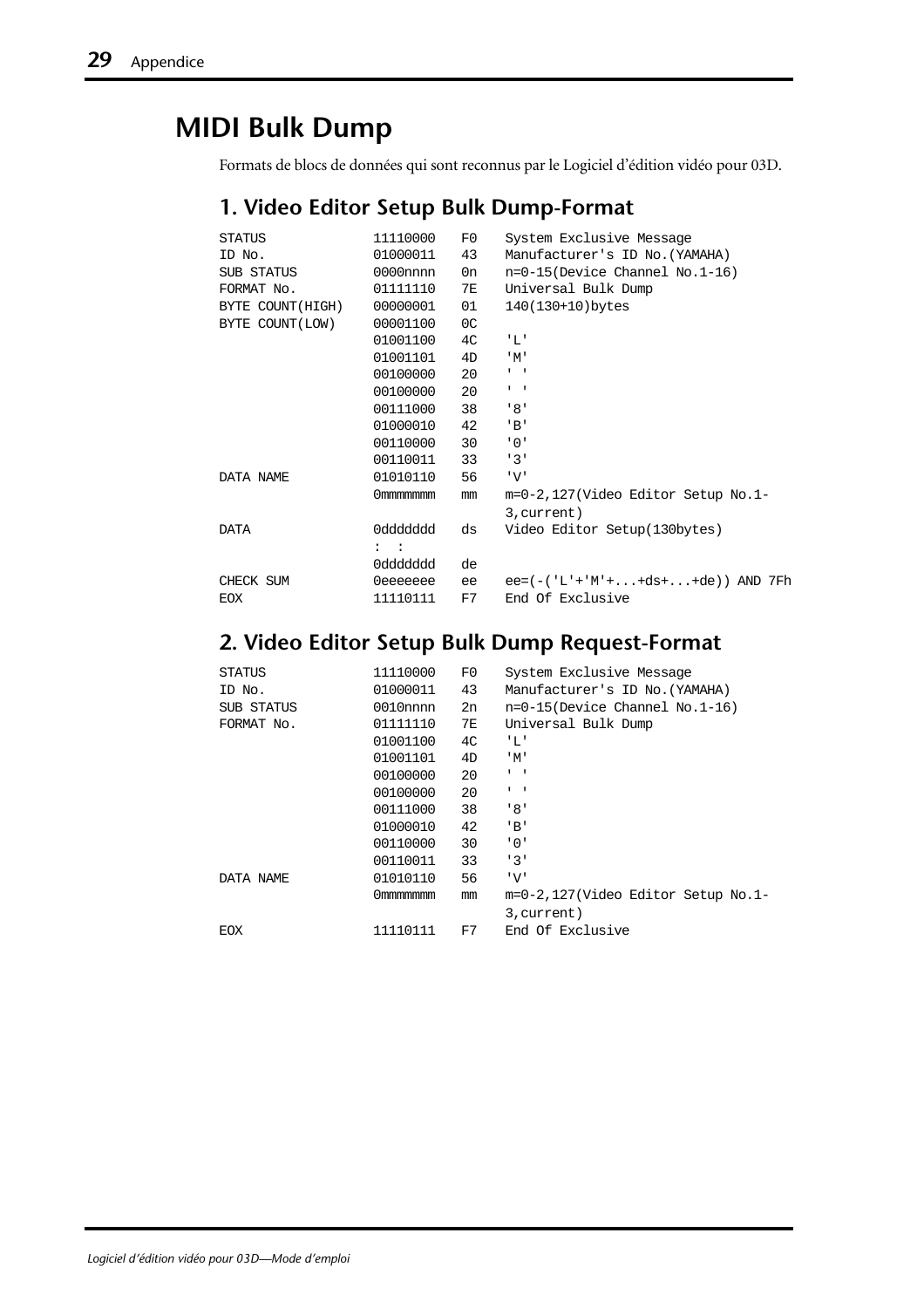| STATUS           | 11110000       | F0             | System Exclusive Message          |
|------------------|----------------|----------------|-----------------------------------|
| ID No.           | 01000011       | 43             | Manufacturer's ID No. (YAMAHA)    |
| SUB STATUS       | $0000$ nnnn    | 0n             | $n=0-15$ (Device Channel No.1-16) |
| FORMAT No.       | 01111110       | 7E             | Universal Bulk Dump               |
| BYTE COUNT(HIGH) | 00000010       | 02             | 290(280+10)bytes                  |
| BYTE COUNT(LOW)  | 00100010       | 22             |                                   |
|                  | 01001100       | 4C             | 'L'                               |
|                  | 01001101       | 4D             | $^{\prime}$ M $^{\prime}$         |
|                  | 00100000       | 20             | $\mathbf{I}=\mathbf{I}$           |
|                  | 00100000       | 20             | $1 - 1$                           |
|                  | 00111000       | 38             | 181                               |
|                  | 01000010       | 42             | ' B'                              |
|                  | 00110000       | 30             | '0'                               |
|                  | 00110011       | 33             | 131                               |
| DATA NAME        | 01001100       | 4 <sup>C</sup> | 'L'                               |
|                  | Ommmmmmm       | mm             | $m=1-99(Roll Library No.1-99)$    |
| <b>DATA</b>      | 0ddddddd       | ds             | Roll Library(280bytes)            |
|                  | $\mathbf{z}$ : |                |                                   |
|                  | 0ddddddd       | de             |                                   |
| CHECK SUM        | 0eeeeeee       | ee             | $ee=(-('L'+'M'++ds++de))$ AND 7Fh |
| <b>EOX</b>       | 11110111       | F7             | End Of Exclusive                  |
|                  |                |                |                                   |

#### **3. Roll Library Bulk Dump-Format**

#### **4. Roll Library Bulk Dump Request-Format**

| <b>STATUS</b> | 11110000    | F0 | System Exclusive Message          |
|---------------|-------------|----|-----------------------------------|
| ID No.        | 01000011    | 43 | Manufacturer's ID No. (YAMAHA)    |
| SUB STATUS    | $0010$ nnnn | 2n | $n=0-15$ (Device Channel No.1-16) |
| FORMAT No.    | 01111110    | 7E | Universal Bulk Dump               |
|               | 01001100    | 4C | 'L'                               |
|               | 01001101    | 4D | $^{\prime}$ M $^{\prime}$         |
|               | 00100000    | 20 | $1 - 1$                           |
|               | 00100000    | 20 | $1 - 1$                           |
|               | 00111000    | 38 | '8'                               |
|               | 01000010    | 42 | ' B'                              |
|               | 00110000    | 30 | '0'                               |
|               | 00110011    | 33 | 131                               |
| DATA NAME     | 01001100    | 4C | 'L'                               |
|               | Ommmmmmm    | mm | $m=1-99(Roll Library No.1-99)$    |
| EOX           | 11110111    | F7 | End Of Exclusive                  |
|               |             |    |                                   |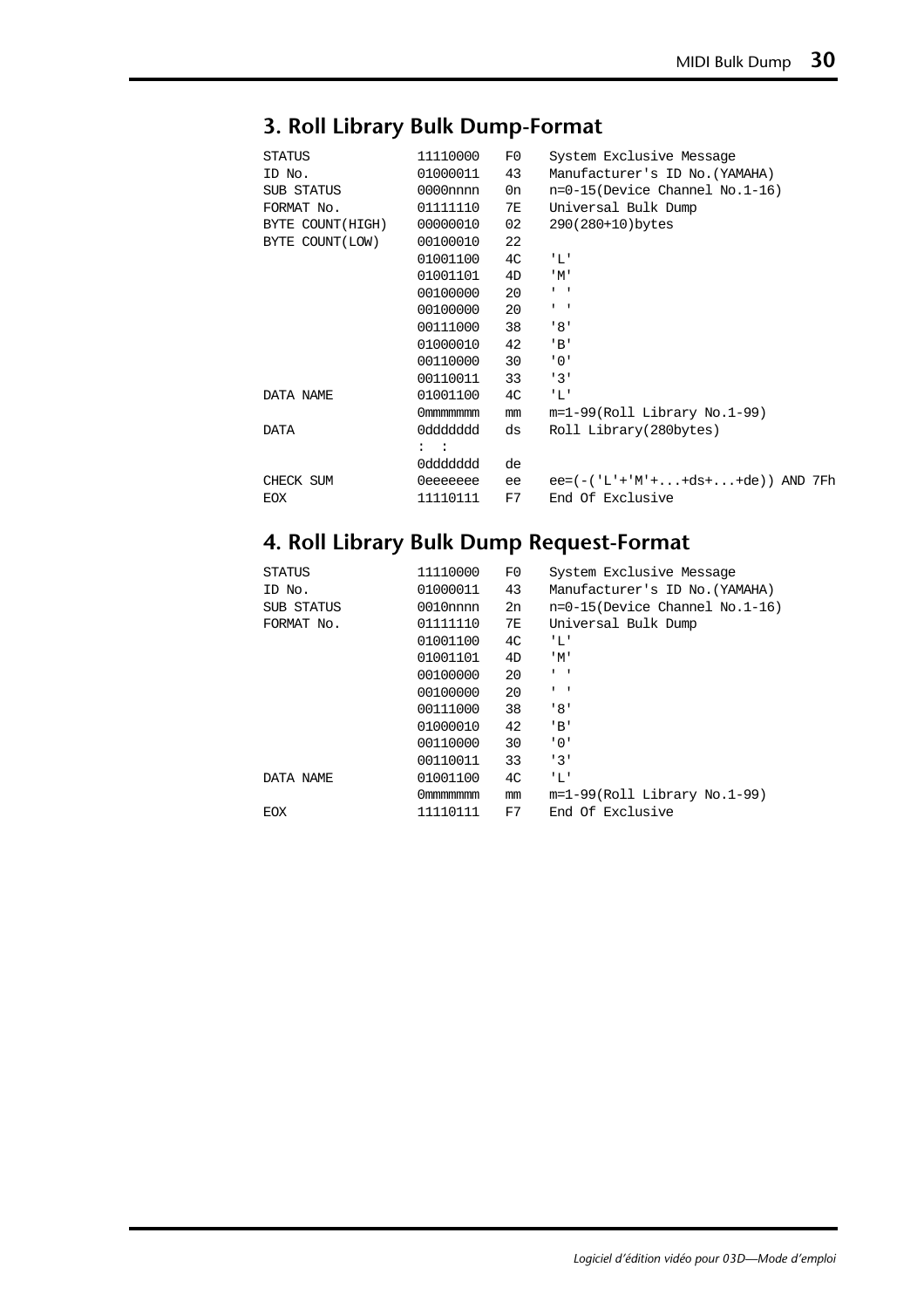

**03D Video Edit Suite Software**



**Bedienungsanleitung**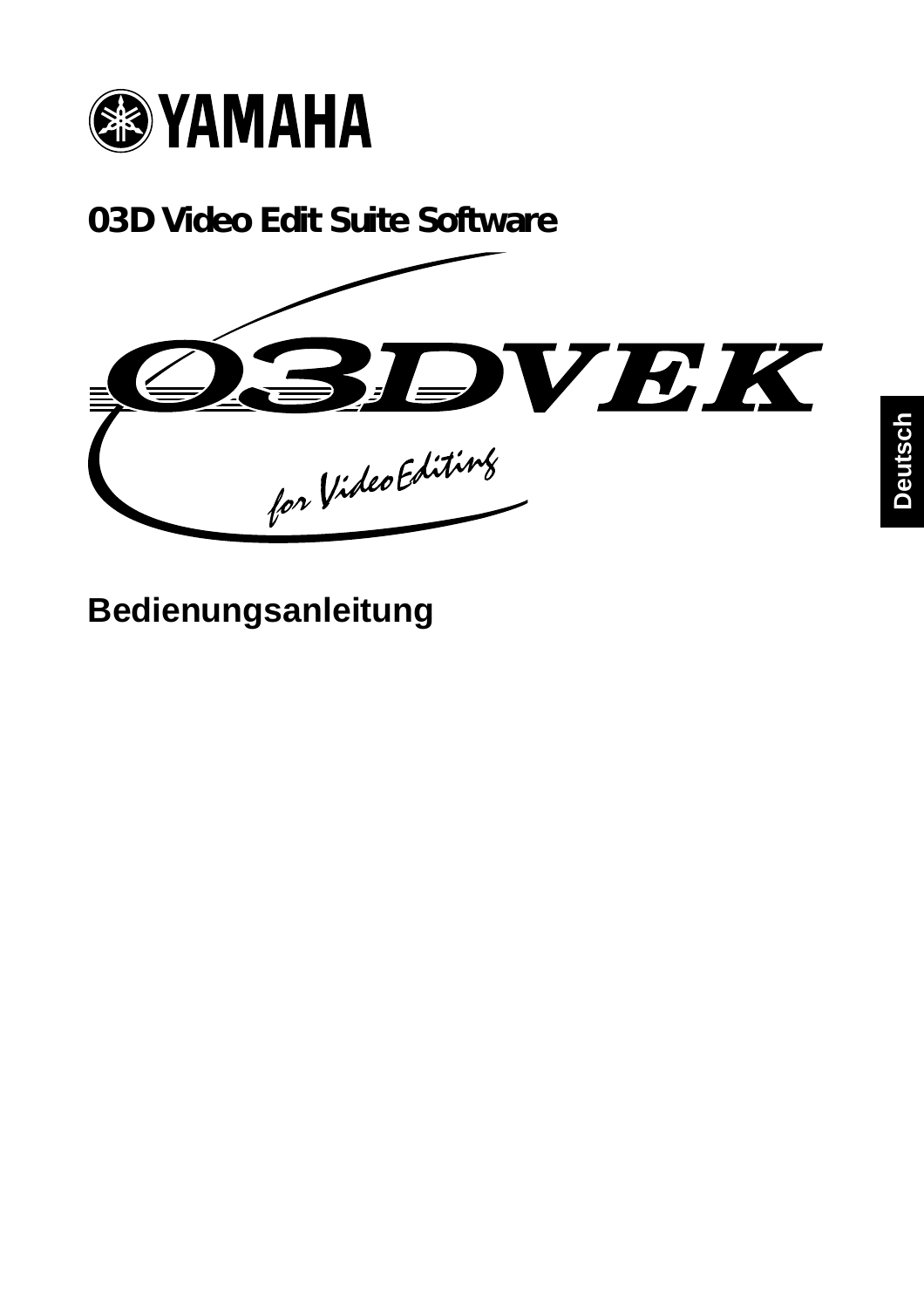# **Inhalt**

| 1. Installieren der Software  3                                                                                          |                |
|--------------------------------------------------------------------------------------------------------------------------|----------------|
| 2. Die 03D Video Edit Suite Software  8                                                                                  |                |
| Systemanschlüsse (Audioverbindungen)  10<br>Nicht belegte Funktionen,<br>wenn der TO EDITOR-Anschluß aktiviert wurde  11 |                |
| 3. Kurzanleitung  13                                                                                                     |                |
|                                                                                                                          |                |
| 4. Display-Seiten                                                                                                        | 14<br>16<br>16 |
| Anhang                                                                                                                   | 27             |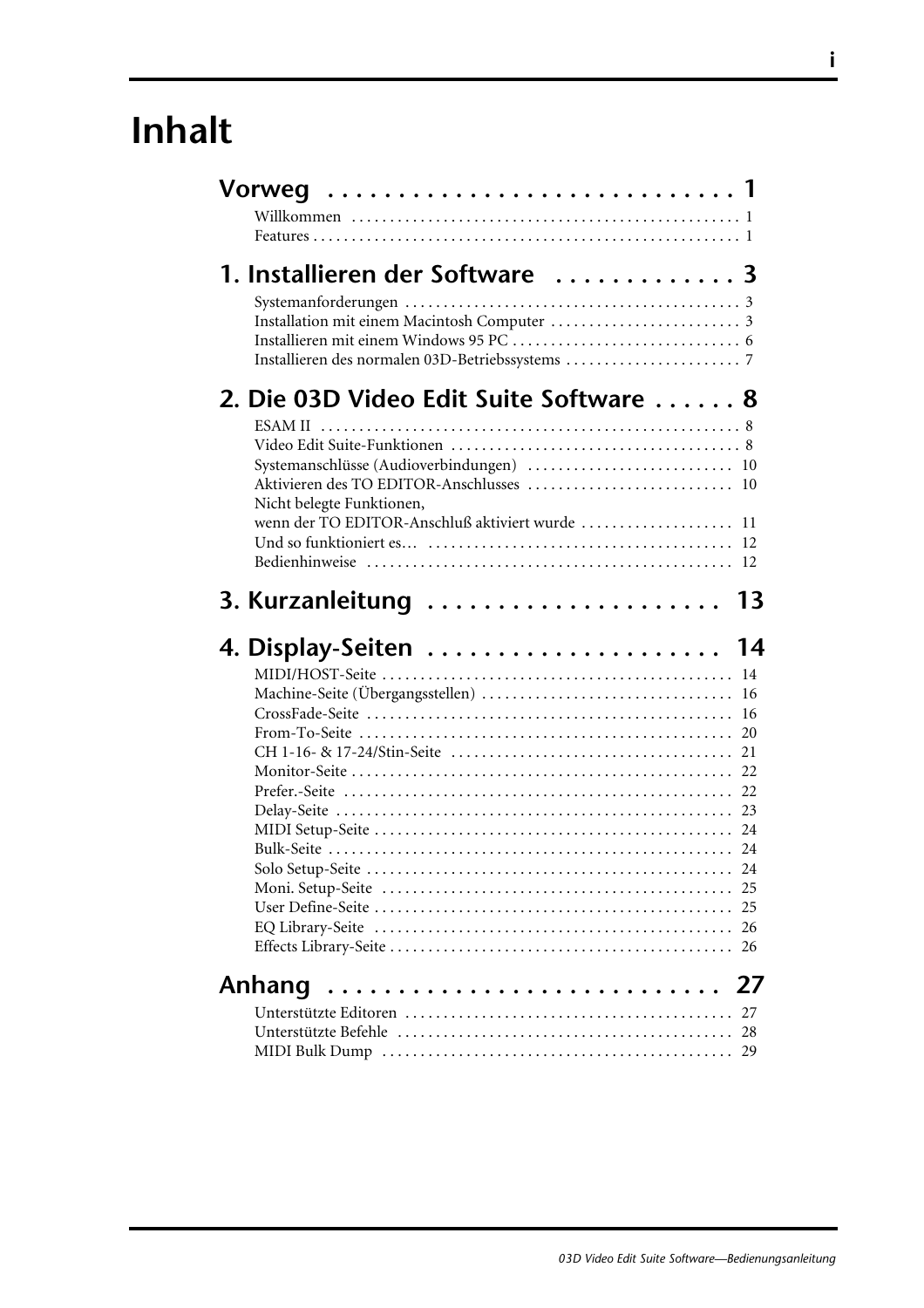# **Vorweg**

### **Willkommen**

Vielen Dank, daß Sie sich für die 03D Video Edit Suite Software von Yamaha entschieden haben. Dank Unterstützung des ESAM II-Editorprotokolls verwandelt die 03D Video Edit Suite Software das 03D Digital-Mischpult in einen komplett ausgestattetes Digital-Audiomischpult für die Video-Nachbearbeitung.

## **Features**

- Abmischen und Editieren der Audiosignale während der Bearbeitung der Videobilder.
- Da das ESAM II-Protokoll unterstützt wird, kann das 03D als Video-Schalteinheit für Audiomaterial verwendet werden und Vorschau-Befehle eines Video-Editors ausführen.
- Unterstützung weiterführender Funktionen des ESAM II-Protokolls, darunter die Fernbedienung der Fader.
- Die Daten für das 03D können vom Video-Editor heruntergeladen bzw. dorthin übertragen werden, so daß die Datenverwaltung zentral geregelt wird.
- Phasenumkehrung, Eingabeverzögerung von bis zu sechs Frames (in 1/4-Frame-Schritten), parametrische 4band-Klangregelung, Dynamikprozessoren und Effekte bieten die größtmögliche Freiheit für die Veredelung des Audiomaterials.
- Das 03D erfordert keine zusätzliche Hardware, wie z.B. Karten und Schnittstellen. Ein 9stiftiger TO EDITOR-Anschluß ist bereits eingebaut.
- Die Kanäle können den vier Bus-Ausgängen des 03D als FROM- und TO-Quellen zugeordnet werden, so daß nahtlose Übergänge durchaus möglich sind. Überblendungen können gemäß eines der sieben Crossfade-Muster durchgeführt werden und sind pro Kanal einstellbar. Die Kurvenneigung ist in drei Stufen einstellbar und gilt für alle Kanäle.
- Die motorisierten Fader des 03D garantieren eine exakte Pegeleinstellung und zeigen jederzeit den Stand der Dinge an. Im FROM-TO-Betrieb bezieht sich die Fader-Position auf den Übergangspegel.
- Die Vorschauquelle kann frei angewählt werden. Im CHANNEL- und BUS-Betrieb lassen sich einzelne Kanäle bzw. Summen abhören.

#### **Lieferumfang**

Zum Lieferumfang gehören folgende Dinge. Bitte kontrollieren Sie nach dem Auspacken, ob alles da ist

- 03D Video Edit Suite Software (Mac- und PC-Disketten; diese heißen "03D for Video Editing")
- Ursprüngliche 03D-Betriebssoftware (Disketten für Mac und PC; diese heißen "03D")
- Diese Bedienungsanleitung

Bitte wenden Sie sich an Ihren Yamaha-Händler, wenn etwas fehlt.

#### **Warenzeichen**

Accom ist ein Warenzeichen der Accom Corporation, Inc. Ampex ist ein Warenzeichen der Ampex Corporation, Inc. CMX ist ein Warenzeichen der CMX Company. Macintosh ist ein Warenzeichen der Apple Computer, Inc. Panasonic ist ein Warenzeichen der Matsushita Corporation, Inc. Sony ist ein Warenzeichen der Sony Corporation, Inc. Windows 95 ist ein Warenzeichen der Microsoft Corporation, Inc.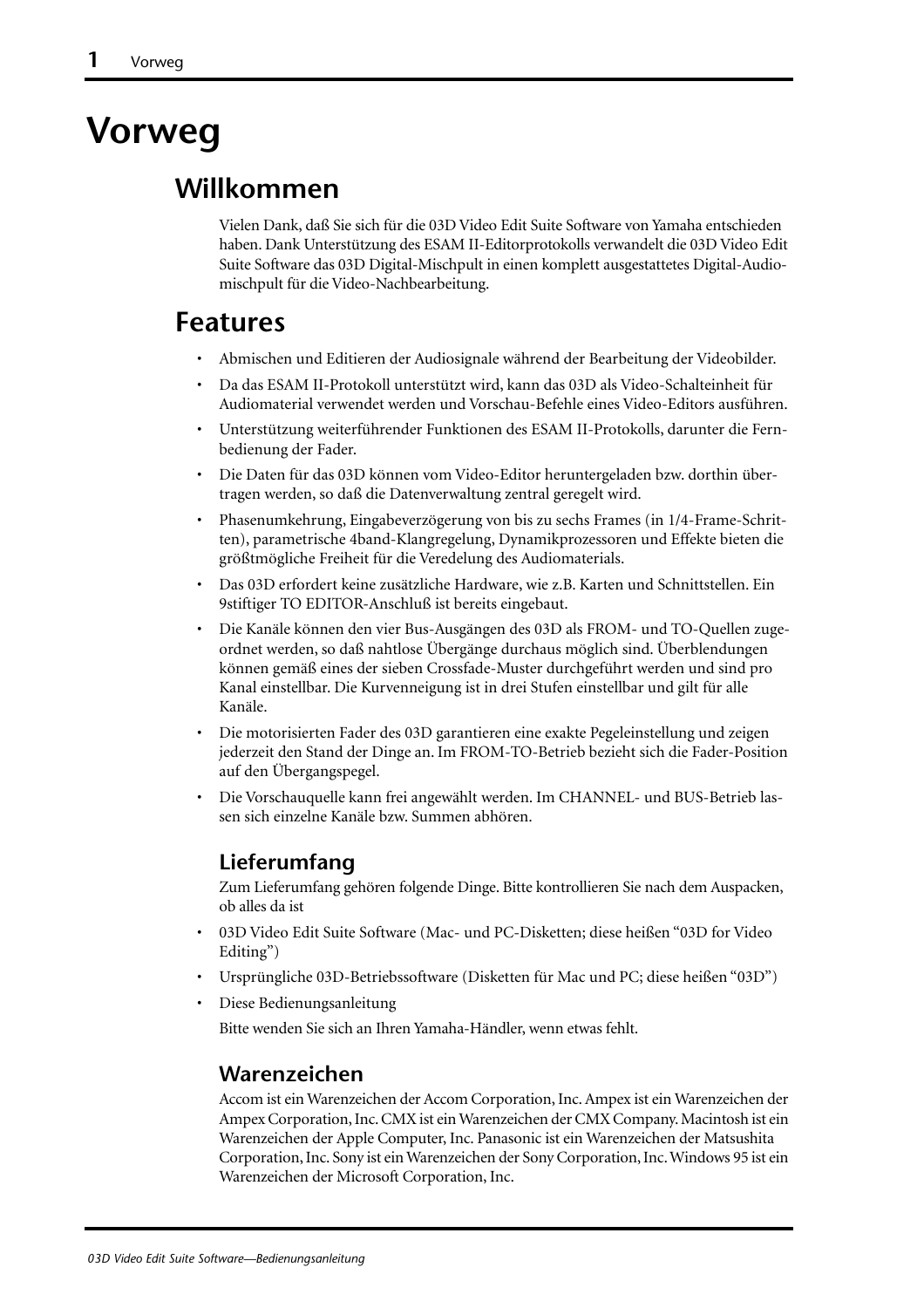Yamaha ist ein Warenzeichen der Yamaha Corporation, Inc. Alle anderen Warenzeichen sind Eigentum der betreffenden Firmen.

#### **Copyright**

© 1997 Yamaha Corporation. Alle Rechte vorbehalten.

Diese Bedienungsanleitung darf ohne die schriftliche Genehmigung der Yamaha Corporation weder ganz noch auszugsweise kopiert oder anderweitig vervielfältigt werden.

#### **Yamaha im World Wide Web**

http://www.yamaha.co.jp/product/proaudio/homeenglish/

# **Bewahren Sie diese Bedienungsanleitung auf.**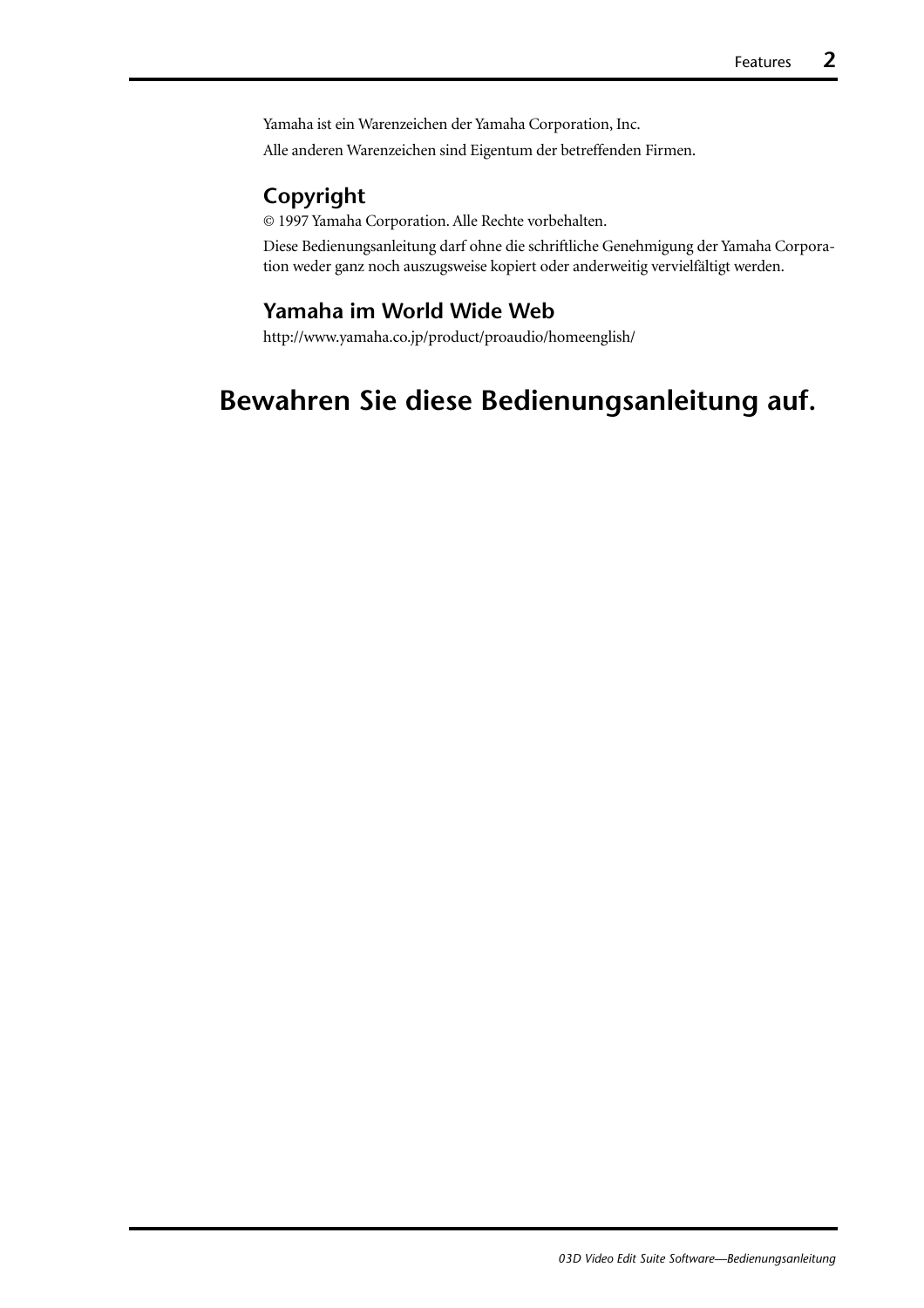# <span id="page-68-0"></span>**1 Installieren der Software**

In diesem Kapitel zeigen wir Ihnen, wie man die 03D Video Edit Suite Software installiert.

# **Achtung**

Beim Installieren der 03D Video Edit Suite Software werden alle Automix-Daten des 03D gelöscht. Am besten übertragen Sie sie also vorher als MIDI Bulk Dump zu einem Sequenzer oder Ihrem Rechner. Siehe die Bedienungsanleitung des 03D. Wenn Sie zu einem späteren Zeitpunkt wieder die "normale" Betriebssoftware des 03D installieren, werden die Video Edit Suite- und Bibliothekdaten gelöscht.

# **Systemanforderungen**

Die 03D Video Edit Suite Software kann entweder von einem Macintosh oder einem PC mit Windows 95 aus installiert werden.

| Computer      | $03D -$<br><b>Buchse</b> | Kabel                           | <b>Empfohlenes</b><br>Programm |
|---------------|--------------------------|---------------------------------|--------------------------------|
| Macintosh     | TO HOST                  | Serielles Macintosh-<br>Kabel   | Terminal- $]$ <sup>1</sup>     |
| Windows 95 PC | TO HOST                  | Serielles PC-Kabel <sup>2</sup> | HyperTerminal <sup>3</sup>     |

1. Terminal-J gehört zum Lieferumfang.

3. Das HyperTerminal-Programm gehört zum Lieferumfang von Windows 95.

## **Installation mit einem Macintosh Computer**

- **1. Verbinden Sie das 8stiftige Mini-DIN-Kabel mit der TO HOST-Buchse des 03D sowie dem Modem-Anschluß Ihres Macintosh.**
- **2. Starten Sie den Macintosh.**
- **3. Legen Sie die 03D Video Edit Suite Software-Diskette in das Laufwerk, doppelklicken Sie auf die Diskettenikone und kopieren Sie die Terminal-J-Datei zu Ihrer Festplatte.**
- **4. Doppelklicken Sie auf die Terminal-J-Datei, um sie zu dekomprimieren.** Dabei wird ein Terminal-J-Ordner angelegt, der das Terminal-J-Programm enthält.
- **5. Kopieren Sie die "03VEKxxxMIX.sea"-Datei zu Ihrer Festplatte und doppelklicken Sie sie anschließend, um sie zu dekomprimieren.** Dabei wird ein "03VEKxxxMIX" Ordner angelegt.
- **6. Kopieren Sie die "03VEKxxx.T" und "03VEKxxx.X" Datei im "03VEKxxxMIX" Ordner zum Terminal-J-Ordner.**
- **7. Schalten Sie in der** *Auswahl* **(Chooser) AppleTalk aus.**
- **8. Halten Sie den [UTILITY]-, [DYNAMICS]- und [EFFECT 2]-Taster des 03D gedrückt, während Sie das Pult einschalten.** Es erscheint nun die UPDATE PROGRAM-Seite.
- **9. Doppelklicken Sie auf die Terminal-J-Ikone, um das betreffende Programm zu starten.**

<sup>2. 9</sup>stiftiger D-SUB-Anschluß zu 8stiftigem Mini-DIN-Stecker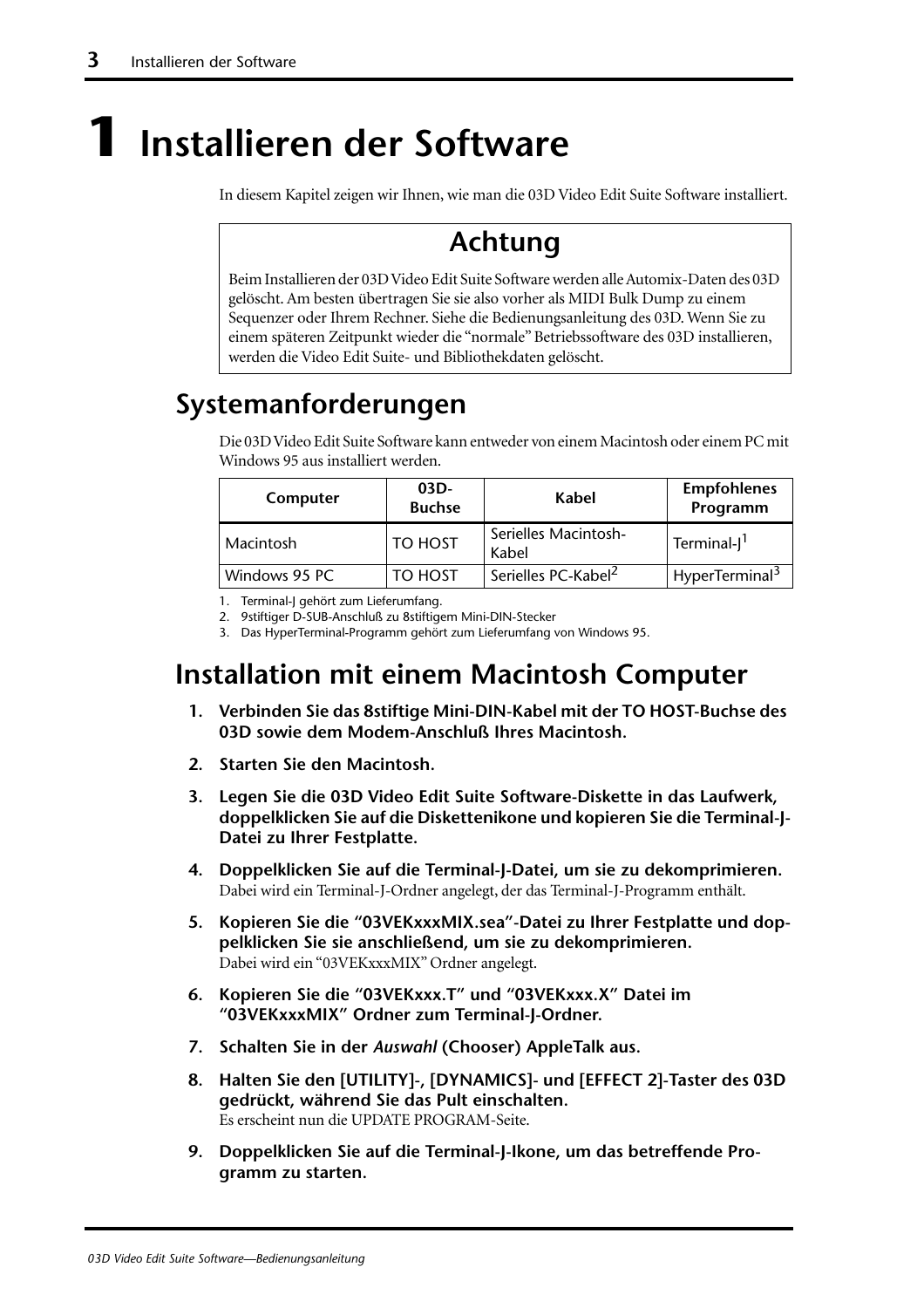#### <span id="page-69-0"></span>**10. Wählen Sie im Options-Menü** *Connection***.**

Es erscheint nun das Connection Settings-Dialogfenster.

**11. Stellen Sie die angebotenen Parameter wie nachstehend gezeigt ein und klicken Sie auf OK.**

Method: Direct Serial

Baud Rate: 38.4K

Parity: None

Data Bits: 8

Stop Bits: 1

Handshake: None

| <b>Connection Settings</b><br>Method:                                                    | ΠK<br>Cancel                                              |                           |
|------------------------------------------------------------------------------------------|-----------------------------------------------------------|---------------------------|
| Port Settings                                                                            | <b>Current Port</b>                                       |                           |
| Baud Rate:<br>38.4K<br>Parity:<br>None<br>Data Bits:<br>Stop Bits:<br>Handshake:<br>None | Modem Port<br>When quitting Application<br>Don't drop DTR | <b>Printer Port</b><br>Ę) |

#### **12. Wählen Sie im Options-Menü** *Transfer***.**

Es erscheint nun das Transfer Settings-Dialogfenster.

- **13. Klicken Sie auf das Binary-Dateisymbol.** Nun erscheinen die Einstellungen für den Transfer von binären Daten.
- **14. Schalten Sie "Recognize and use MacBinary format for non-TEXT files" aus (siehe Abbildung) und klicken Sie auf OK.**

|                         | <b>Transfer Settings</b>                                                                                                                                                                                                                                                           | ΠK<br>Cancel                                     |
|-------------------------|------------------------------------------------------------------------------------------------------------------------------------------------------------------------------------------------------------------------------------------------------------------------------------|--------------------------------------------------|
| --<br>Text<br>mı<br>mır | Recognize and use MacBinary format for non-TEXT files<br>Non-Macbinary file - type:  FEXT   - creator:   AEDT<br>Default protocols:<br><b>XMODEM</b><br>Receive:<br><b>XMODEM</b><br>Transmit:<br>Path for up- and downloads:<br>Macintosh HD :Desktop Folder :Terminal-J Folder : | Auto receive:<br>CompuServe Quick-B<br>7 z-modem |

**15. Wählen Sie im Options-Menü** *X/YMODEM***.**

Es erscheint nun das X/YMODEM-Dialogfenster.

**16. Schalten Sie CRC aus (siehe Abbildung) und klicken Sie auf OK.**

| <b>H/YMODEM options</b>     |                            |  |  |
|-----------------------------|----------------------------|--|--|
| ΠCRC                        | Timeout –                  |  |  |
| 1 K<br>) ∂∂<br>∩auto<br>O€K | - 5<br>@10<br>೧ 15<br>○ 20 |  |  |
| Cancel                      | ΠK                         |  |  |

- **17. Wählen Sie im Session-Menü** *Connect***.**
- **18. Verwenden Sie die Cursor- sowie den [ENTER]-Taster des 03D, um folgende Parameter einzustellen:** PORT: TO HOST

FLYING: ON UPDATE BLOCK: ALL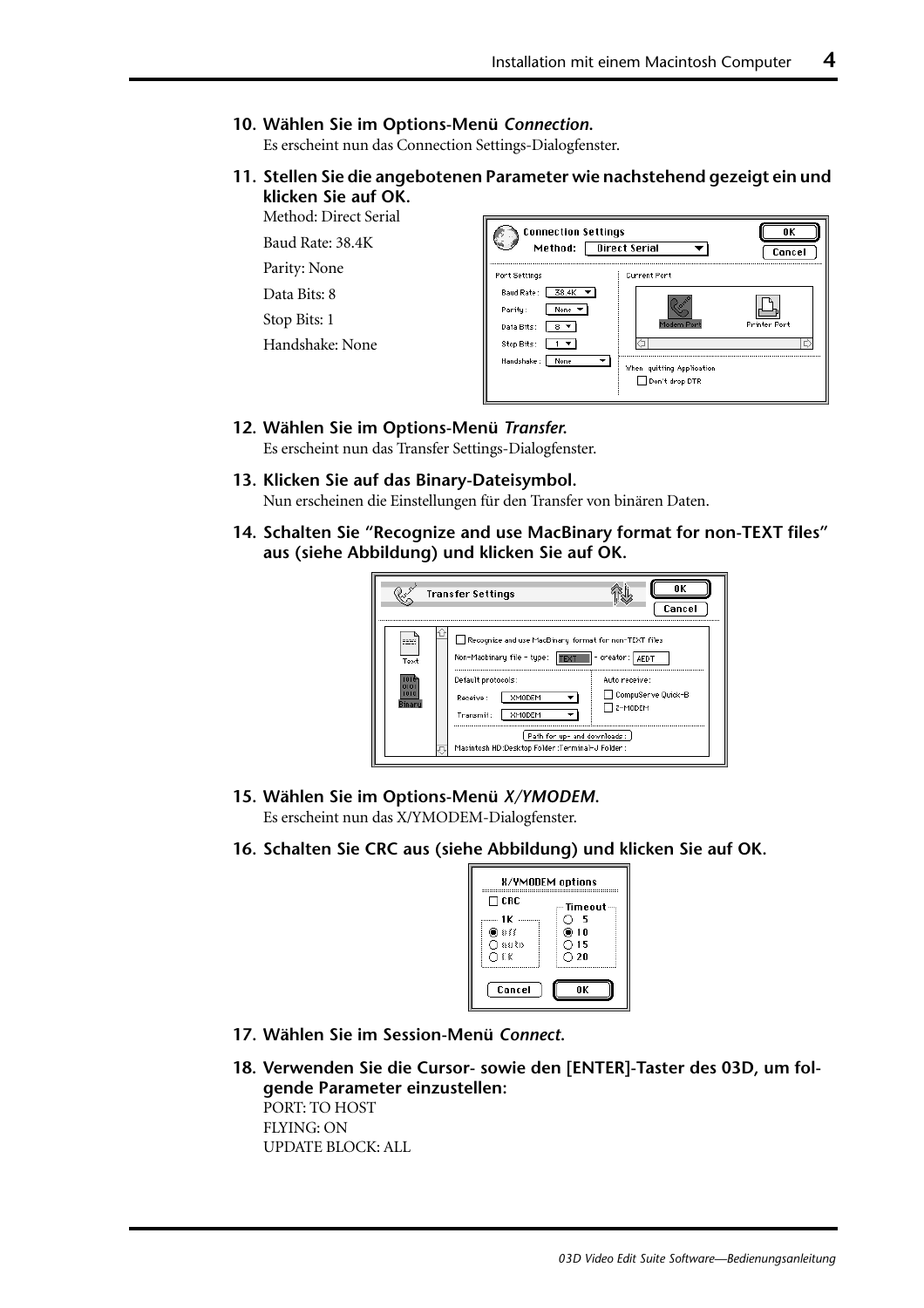- **19. Wählen Sie im** *File***-Menü von Terminal-J** *TRANSMIT XMODEM***.**  Es erscheint nun das File Open-Dialogfenster.
- **20. Wählen Sie die Datei "03VEKxxx.T" und klicken Sie auf Transmit.**
- **21. Führen Sie den Cursor des 03D mit den Cursortastern zu START und drükken Sie auf [ENTER].**

Im Display des 03D erscheint die Meldung "Please send BLOCK TABLE FILE".

Die Datei wird nun zum 03D übertragen.

Warten Sie, bis folgende Meldung angezeigt wird, bevor Sie weitermachen: "Please send BLOCK 0, 1, 2, 3, 4, 5, 6, 7, 8, 9, A, B, C, D, E, F, G, H".

- **22. Wählen Sie im** *File***-Menü von Terminal-J** *TRANSMIT XMODEM***.**  Es erscheint nun das File Open-Dialogfenster.
- **23. Wählen Sie die Datei "03VEKxxx.X" und klicken Sie auf Transmit.**
- **24. Führen Sie den Cursor des 03D mit den Cursortastern zu START und drükken Sie auf [ENTER].**

Die Datei wird nun zum 03D übertragen. Währenddessen blinkt ein Sternchen langsam im Display des 03D.

Die Datenübertragung dauert zwischen 5 und 20 Minuten. Sobald alle Datenblöcken übertragen sind, erscheint zuerst die Meldung "UPDATE . . . DONE" und anschließend EXIT im Display des 03D.

**25. Drücken Sie den [ENTER]-Taster, um das 03D neuzustarten.** Damit ist das Programm installiert.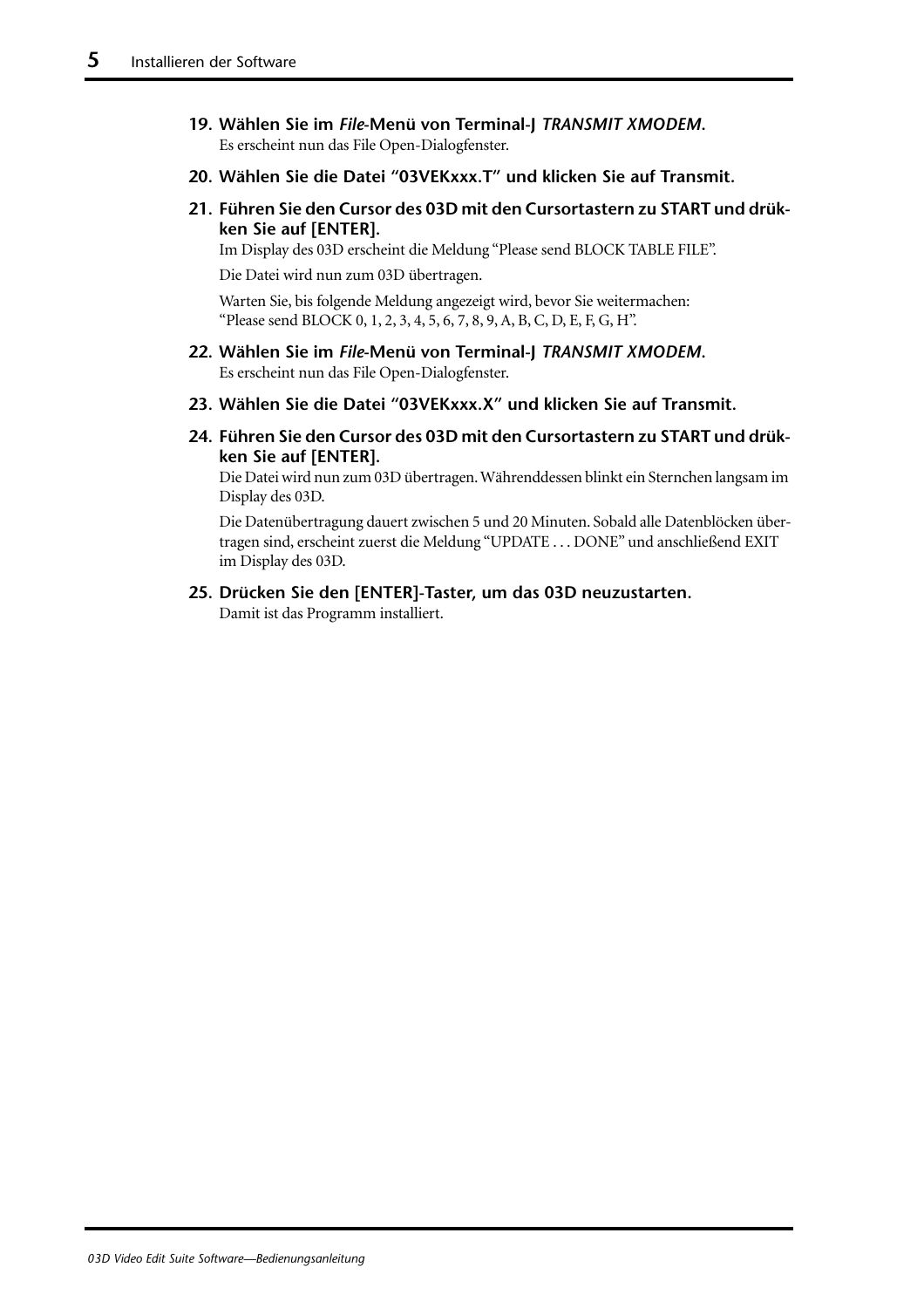### **Installieren mit einem Windows 95 PC**

- **1. Verbinden Sie ein 8stift-zu-9stift D-Sub-Kabel mit der TO HOST-Buchse des 03D und dem seriellen Anschluß (COM-Port) des PC.**
- **2. Schalten Sie den PC ein.**
- **3. Legen Sie die 03D Video Edit Suite Software-Diskette in das Laufwerk und kopieren Sie die Dateien "03VEKxxx.T" und "03VEKxxx.X" zum Hyper Terminal-Ordner auf der Festplatte (Festplatte**→ **Programme**→ **Zubehör**→ **HyperTerminal).**
- **4. [Halten Sie den \[UTILITY\]-, \[DYNAMICS\]- und \[EFFECT 2\]-Taster des 03D](#page-68-0)  [gedrückt, während Sie das Pult einschalten.](#page-68-0)** [Es erscheint nun die UPDATE PROGRAM-Seite.](#page-68-0)
- **5. Doppelklicken Sie auf die Hypertrm-Ikone, um dieses Programm zu starten.**

Nun erscheint das *Beschreibung der Verbindung*-Dialogfenster (Connection Description).

- **6. Benennen Sie die Verbindung (z.B. "03D") und klicken Sie auf OK. Die Symbole in diesem Dialogfenster lassen wir links liegen.** Nun erscheint das Telefonnummer-Dialogfenster.
- **7. Wählen Sie für** *Verbinden über* **"Direktverbindung über Com x" ( das "x" vertritt hier die Nummer der seriellen Schnittstelle, an die Sie das 03D angeschlossen haben). Klicken Sie auf OK.** Nun erscheint das *Anschlußeinstellungen*-Dialogfenster.
- **8. Stellen Sie die hier verfügbaren Parameter wie nachstehend gezeigt ein und klicken Sie auf OK.**

Bits pro Sekunde: 38400

Datenbits: 8 Parität: Keine Stoppbits: 1 Protokoll: Kein

| Port Settings                |  |
|------------------------------|--|
| Bits per second: 38400       |  |
| $2$ ata bits: 8              |  |
| Parity: None                 |  |
| Stop bits: 1                 |  |
| Flow control: None           |  |
| Advanced<br>Restore Defaults |  |
| Cancel<br><b>OK</b><br>Apply |  |

- **9. Wählen Sie im Anruf-Menü** *Verbinden***.**
- **10. [Verwenden Sie die Cursor- sowie den \[ENTER\]-Taster des 03D, um fol](#page-69-0)[gende Parameter einzustellen:](#page-69-0)** PORT: TO HOST FLYING: ON UPDATE BLOCK: ALL
- **11. Wählen Sie im** *Übertragung***-Menü von HyperTerminal** *Datei senden***.** Nun erscheint das *Datei senden*-Dialogfenster.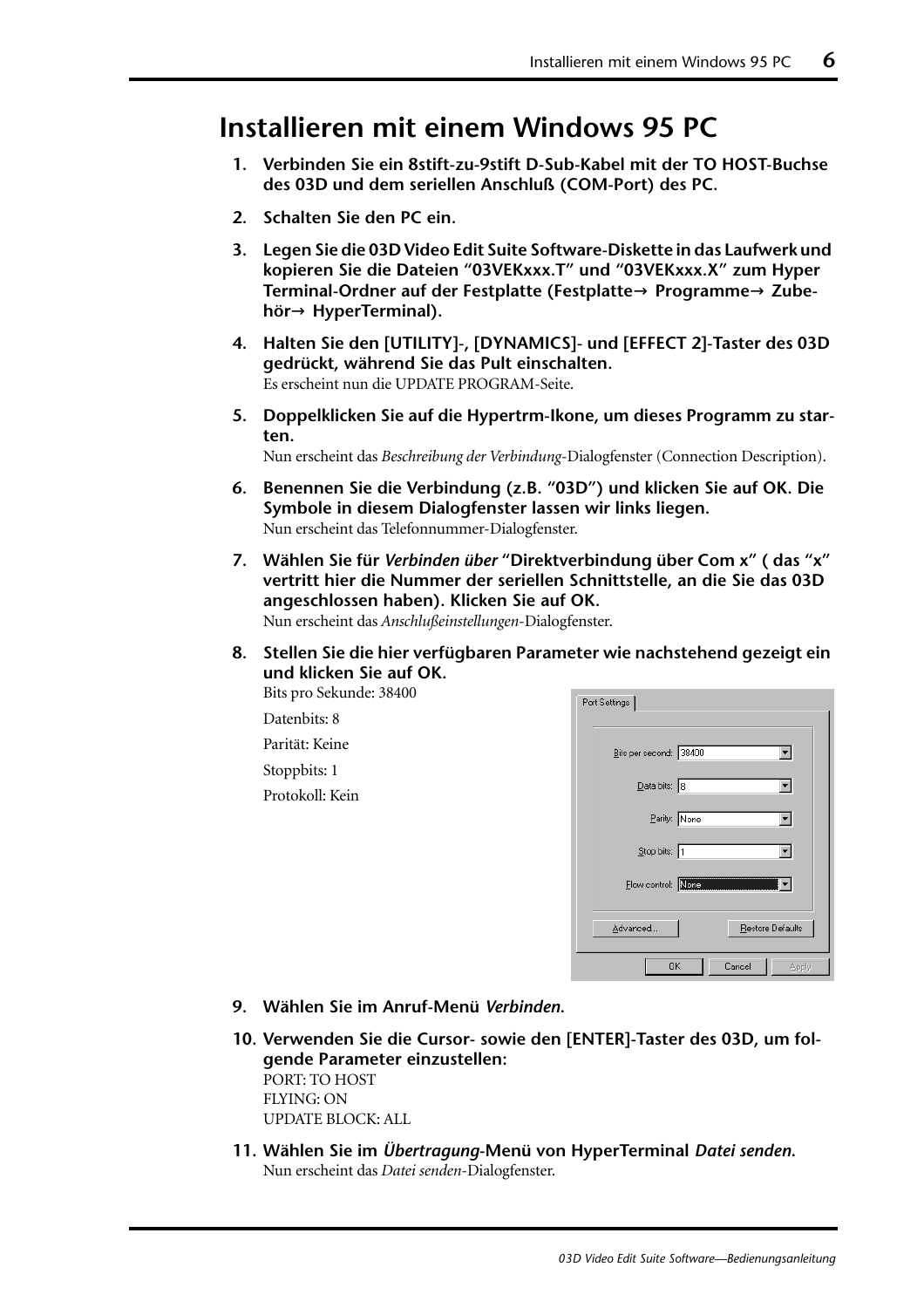- **12. Wählen Sie für** *Protokoll* **die Option "Xmodem".**
- **13. Klicken Sie auf Durchsuchen und wählen Sie die Datei "03VEKxxx.T". Klikken Sie anschließend auf Senden.**
- **14. [Führen Sie den Cursor des 03D mit den Cursortastern zu START und drük](#page-70-0)[ken Sie auf \[ENTER\].](#page-70-0)**

[Im Display des 03D erscheint die Meldung "Please send BLOCK TABLE FILE".](#page-70-0)

[Die Datei wird nun zum 03D übertragen.](#page-70-0)

[Warten Sie, bis folgende Meldung angezeigt wird, bevor Sie weitermachen: "Please send](#page-70-0)  [BLOCK 0, 1, 2, 3, 4, 5, 6, 7, 8, 9, A, B, C, D, E, F, G, H".](#page-70-0)

- **15. Wählen Sie im** *Übertragung***-Menü von HyperTerminal** *Datei senden***.** Nun erscheint das *Datei senden*-Dialogfenster.
- **16. Klicken Sie auf Durchsuchen und wählen Sie die Datei "03VEKxxx.X". Klikken Sie anschließend auf Senden.**
- **17. [Führen Sie den Cursor des 03D mit den Cursortastern zu START und drük](#page-70-0)[ken Sie auf \[ENTER\].](#page-70-0)**

[Die Datei wird nun zum 03D übertragen. Währenddessen blinkt ein Sternchen langsam im](#page-70-0)  [Display des 03D.](#page-70-0)

[Die Datenübertragung dauert zwischen 5 und 20 Minuten. Sobald alle Datenblöcken über](#page-70-0)[tragen sind, erscheint zuerst die Meldung "UPDATE . . . DONE" und anschließend EXIT](#page-70-0)  [im Display des 03D.](#page-70-0)

**18. [Drücken Sie den \[ENTER\]-Taster, um das 03D neuzustarten.](#page-70-0)**

Damit wäre die neue Betriebssoftware installiert.

### **Installieren des normalen 03D-Betriebssystems**

Um wieder das normale Betriebssystem des 03D zu installieren, verfahren Sie genau wie bei der Installation der 03D Video Edit Suite Software. Beachten Sie jedoch folgende Unterschiede:

- Verwenden Sie die Diskette mit der Aufschrift "03D" statt der "03D for Video Editing" Diskette.
- Die benötigte komprimierte Datei der Macintosh-Diskette heißt "03D\_VxxxMIX.sea" (statt "03VEKxxxMIX.sea")
- Die "T" Datei heißt "03D\_Vxxx.T" (statt "03VEKxxx.T")
- Die "X" Datei heißt "03D\_Vxxx.X" (statt "03VEKxxx.X")
- Für die Neuinstallation der Betriebssoftware brauchen Sie nicht denselben Computer zu verwenden wie für die Installation der 03D Video Edit Suite Software. Wenn Sie letztere z.B. von einem Mac aus installiert haben, können Sie das normale 03D-Betriebssystem trotzdem mit einem Windows 95 PC zum 03D übertragen (Hauptsache, Sie verwenden die richtige Diskette).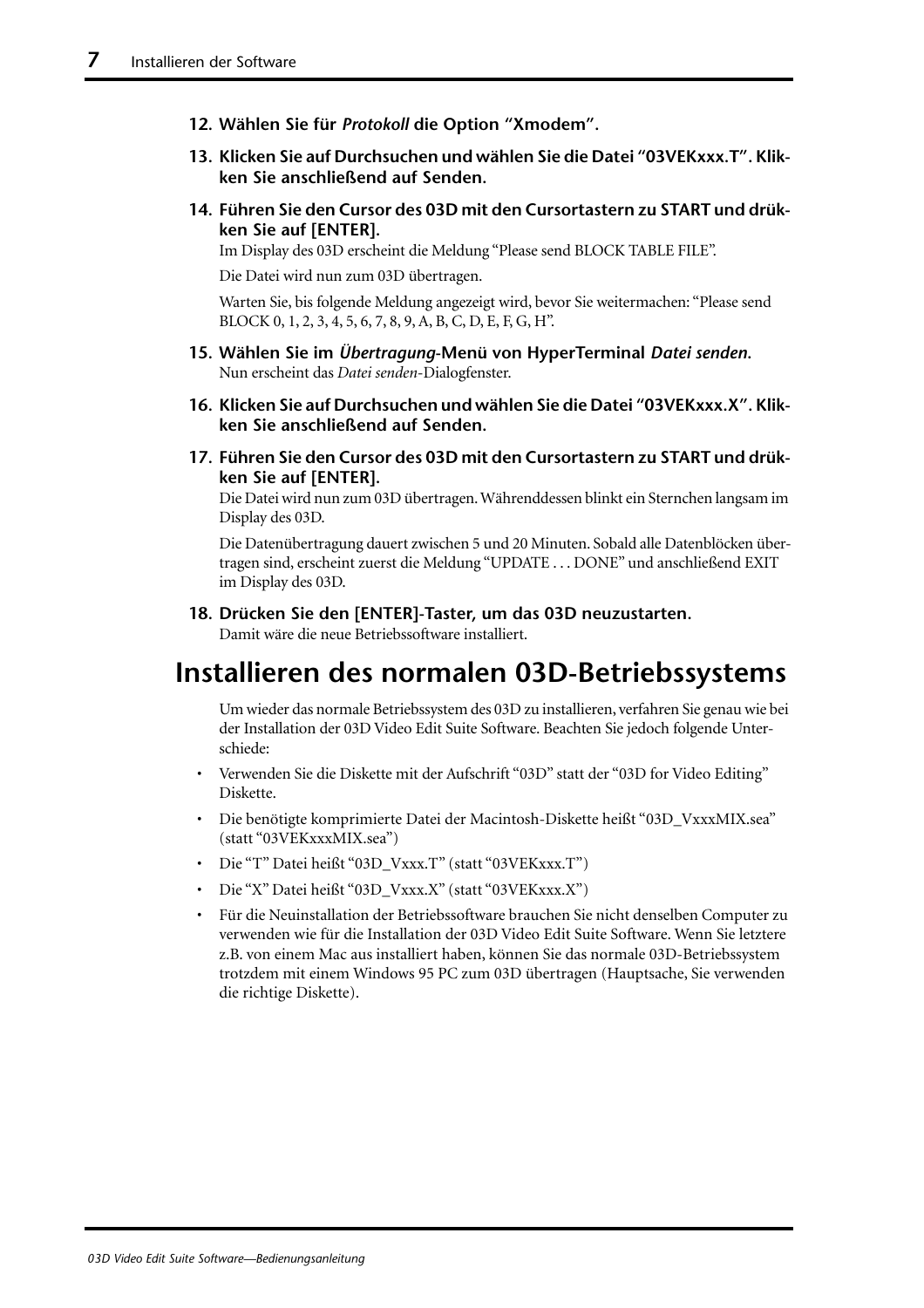# **2 Die 03D Video Edit Suite Software**

## **ESAM II**

Die 03D Video Edit Suite Software unterstützt nur das erweiterte ESAM-Protokoll (Editing Suite Audio Mixers). Auf [Seite 28](#page-93-0) finden Sie eine Übersicht aller unterstützten Befehle.

## **Video Edit Suite-Funktionen**

Sehen wir uns nun die Funktionen an, die die 03D Video Edit Suite Software bietet.

#### **Crossfade (Überblendung)**

Überblendungen erstrecken sich über die Anzahl Frames, die in den vom Video-Editor gesendeten ESAM II-Befehlen enthalten sind. Der Einstellbereich von ESAM II beträgt 0~32.767 Frames (einstellbar in Frame-Schritten). Dies entspricht 1.365 Sekunden bei einer Auflösung von 24 Frames/Sekunde. Der größtmögliche Frame-Wert richtet sich nach dem verwendeten Editor. Die Audiosteuerungsgenauigkeit liegt bei einem Frame (allerdings nur, solange nicht gleichzeitig andere Funktionen des 03D verwendet werden).

#### **Local-Schalter**

Im Local-Betrieb, der nur belegt ist, wenn die CH1–16 oder 17–24/Stin-Seite angezeigt wird, können Sie mit den [SEL]-Tastern der Kanalzüge einstellen, welche Kanäle die eingehenden ESAM II-Befehle nicht auswerten dürfen. Leuchtet die [SEL]-Diode eines Kanals nicht, so wertet der Kanal ESAM II-Befehle aus. Blinkt die Diode, so befindet sich der betreffende Kanal im Local-Betrieb und ignoriert daher die eingehenden ESAM II-Befehle. [Weitere Ein](#page-86-0)[zelheiten hierzu finden Sie unter](#page-86-0) *CH 1-16- & 17-24/Stin-Seite* auf Seite 21.

#### **Drei Einstellungsspeicher**

Video Edit Suite-Einstellungen, wie z.B. SOURCE/MACHINE ASSIGN, FRAME TYPE, FADER MODE, sowie die Referenzwerte für die automatische Pegeleinstellung können in einem TO EDITOR SETUP MEMORY (1, 2 oder 3) gesichert werden. [Weitere Einzelheiten](#page-79-0)  [hierzu finden Sie unter](#page-79-0) *MIDI/HOST-Seite* auf Seite 14.

#### **Überblendungsmuster & -kurven**

Jeder Quelle (jedem Kanal) kann eines der sieben angebotenen Crossfade-Muster zugeordnet. Außerdem kann eine Kurve (1~3) gewählt werden, die jedoch global verwendet wird. [Weitere Einzelheiten hierzu finden Sie unter](#page-81-0) *CrossFade-Seite* auf Seite 16.

#### **Grenzpegeleinstellung**

Der Fade Out-Pegel (oder "Schwelle") kann zwischen 0dB und minus unendlich eingestellt werden. [Weitere Einzelheiten hierzu finden Sie unter](#page-79-0) *MIDI/HOST-Seite* auf Seite 14.

#### **Automatische Pegeleinstellung**

Nach Auswerten des Pilottons am Beginn eines Bandes wird die Eingangsempfindlichkeit (Gain) automatisch so eingestellt, daß der vom Anwender gewählte Nominalpegel dem Ausgangspegel entspricht. Der Einstellbereich beträgt –18 dB bis +18 dB. Wenn der angebotene Pegel diesen Bereich überschreitet und daher vom 03D nicht zuverlässig ausgewertet werden kann, erscheint eine Warnung im Display. Bei zu Stereopaaren konfigurierten Kanälen wird nur der Pegel des linken Kanals ausgewertet. Der so ermittelte Wert wird dann auch für den rechten Kanal eingestellt. Es kann jedoch vorkommen, daß der Pegel nicht für alle Kanäle gleich ist. [Weitere Einzelheiten hierzu finden Sie unter](#page-79-0) *MIDI/HOST-Seite* auf Seite 14.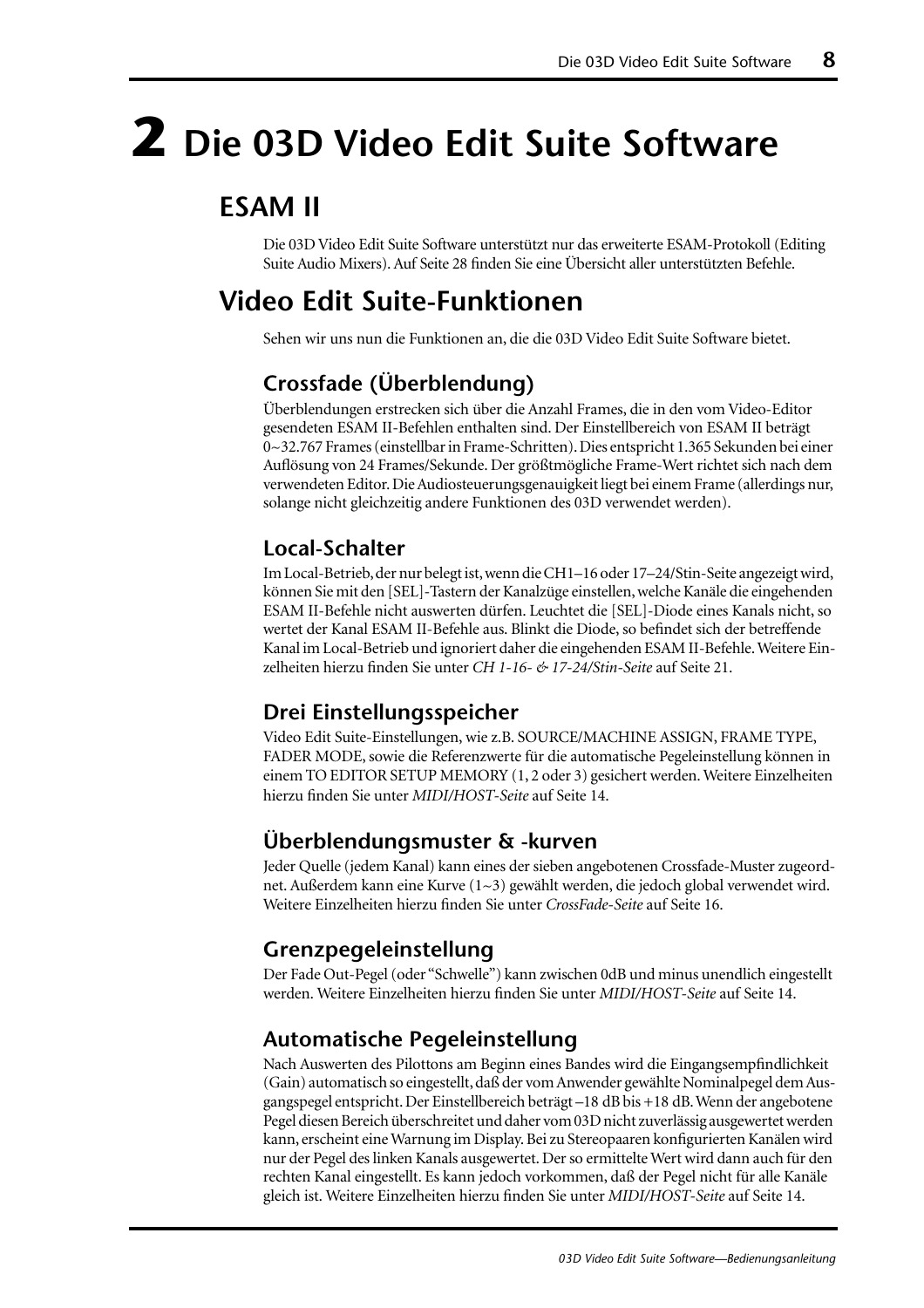#### **Ein- und Ausgabeverzögerung frameweise einstellbar**

Die Ein- und Ausgabeverzögerung kann nicht nur als Sample- oder Zeitwert, sondern auch als Frame-Wert –und zwar in Viertelframe-Schritten– eingestellt werden. Wenn die Sampling-Frequenz 48kHz und der Frame Type-Parameter "DF" lauten, beträgt der Verzögerungsbereich etwa sechs Frames. [Weitere Einzelheiten hierzu finden Sie unter](#page-88-0) *Delay-Seite* auf Seite 23.

Wenn ein Bus-Ausgang gewählt und LONGER OUTPUT DELAY TIME eingeschaltet wird, erscheint auf der CH Delay-Seite auch ein OFFSET-Parameter, mit dem Sie die Verzögerung für alle Bus-Ausgänge gemeinsam einstellen können. Somit können Timing-Verschiebungen des Audio- und Videomaterials ausgebügelt werden. Hier kann eine Verzögerung/Versatz von maximal 4 Frames (in 1-Frame-Schritten) eingestellt werden.

Auf der Prefer.-Seite können Sie die Ausgabeverzögerung mit LONGER OUTPUT DELAY TIME um 3160 Samples verlängern. Da der Ein- und Ausgabeverzögerungsparameter aber denselben Speicher verwenden, fällt die Eingabeverzögerung bei Aktivieren dieser Funktion 3160 Samples kürzer aus. [Weitere Einzelheiten hierzu finden Sie unter](#page-87-0) *Prefer.-Seite* auf Seite 22.

#### **Pan Flip**

Wenn Sie die neue PAN L-C-R Flip-Funktion einem USER DEFINE-Taster zuordnen, können Sie ein Signal blitzschnell links, in der Mitte, rechts, wieder links usw. im Schallbild anordnen. [Weitere Einzelheiten hierzu finden Sie unter](#page-90-0) *User Define-Seite* auf Seite 25.

#### **Master Level Protect**

Die Bus- und AUX Send Master-Fader können mit der MASTER LEVEL PROTECT-Option arretiert werden. [Weitere Einzelheiten hierzu finden Sie unter](#page-87-0) *Prefer.-Seite* auf Seite 22.

#### **Austausch der Eingänge 9-16 & 17-24 (Swap)**

Die Analog-Eingänge 9~16 sowie die Digital-Eingänge 17~24 können gegeneinander ausgetauscht werden, so daß die Analog-Eingänge Kanal 17~24 und die Digital-Eingänge Kanal 9~16 zugeordnet werden. Somit haben Sie auch ohne Drücken des [MIXING LAYER]- Tasters Zugriff auf die angebotenen Digital-Signale. Die SWAP CH-Option befindet sich auf der Prefer.-Seite. [Weitere Einzelheiten hierzu finden Sie unter](#page-87-0) *Prefer.-Seite* auf Seite 22.

#### **Neue EQ-Programme**

Die EQ-Bibliothek wurde um folgende Programme erweitert:

- 80. 60 Hz Unterdrücken von Brummschleifen
- 79. 50 Hz Unterdrücken von Brummschleifen
- 78. Unterdrücken von hochfrequentem weißen Rauschen (z.B. Bandrauschen) mit einem Tiefpaßfilter (LPF)

Nach Installieren der 03D Video Edit Suite Software müssen Sie alle Speicher initialisieren, um auf die neuen EQ-Programm zugreifen zu können. [Weitere Einzelheiten hierzu finden](#page-91-0)  Sie unter *[EQ Library-Seite](#page-91-0)* auf Seite 26.

#### **Neue Effektprogramme**

Ganz hinten in der Effektbibliothek befinden sich drei neue Effektprogramme:

- 96. Echo Reverb
- 95. FEMALE Pitch
- 94. MALE Pitch

Auch hier gilt, daß alle Speicher nach Installieren der 03D Video Edit Suite Software initialisiert werden müssen. [Weitere Einzelheiten hierzu finden Sie unter](#page-91-0) *Effects Library-Seite* auf [Seite 26.](#page-91-0)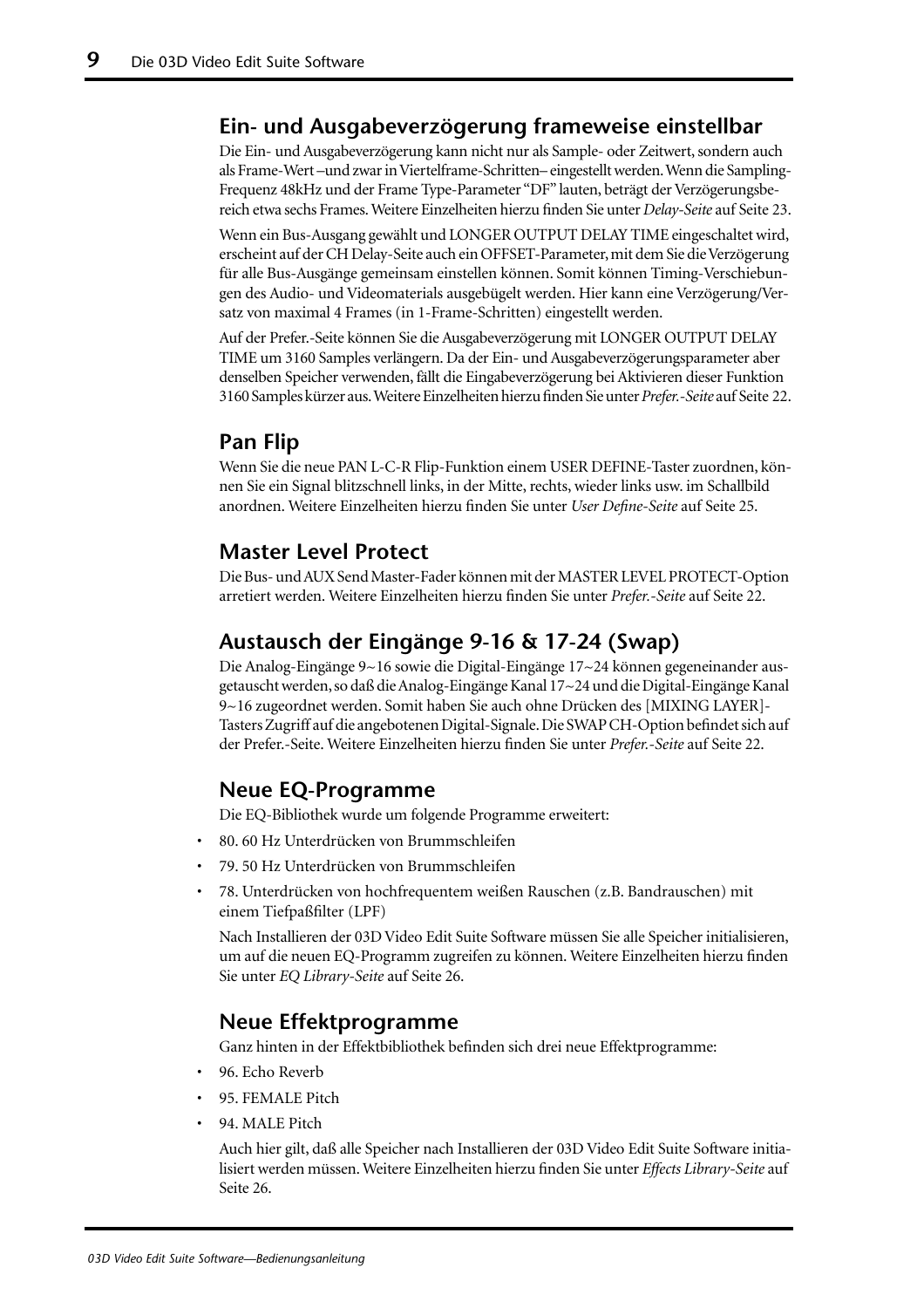

## **Systemanschlüsse (Audioverbindungen)**

## **Aktivieren des TO EDITOR-Anschlusses**

Nach Installieren der 03D Video Edit Suite Software muß der HOST INTERFACE-Parameter auf der MIDI/HOST-Seite auf EDITOR gestellt werden. Erst dann kann der TO EDITOR-Anschluß nämlich angesprochen werden.

## **Achtung**

Sobald Sie den HOST INTERFACE-Parameter der MIDI/HOST-Seite von STAND oder MULTI zu EDITOR umschalten, werden alle Automix-Daten gelöscht. Am besten sichern Sie alle diesbezüglichen Einstellungen also vorher via MIDI (Bulk Dump). Siehe die Bedienungsanleitung des 03D. Umgekehrt werden die Video Edit Suite- und Roll Library-Daten beim Wechsel von EDITOR zu STAND oder MULTI gelöscht.

**1. Drücken Sie den [UTILITY]-Taster, bis die MIDI/HOST-Seite angezeigt wird.**

|                                   | MI Oscillator Prefer. V User Def. MIDI/HOST MIDI Moni.      |
|-----------------------------------|-------------------------------------------------------------|
| HOST INTERFACE                    | $tx$ CLOCK: $\times 32$<br><b>SETUP</b><br>BAUD RATE: 31.25 |
| <b>EDITOR</b><br>MULTI.<br>STAND. | SPECIAL FUNCTIONS<br>PORT<br>сн                             |
| GENERAL SETUP<br>PORT<br>cн       | MIDI<br>DEVICE No.                                          |
| î)  <u>Midi</u><br><b>RX PORT</b> | FADER<br>MIDI<br>START<br>Tx                                |
| î   <u>Midi</u><br>TX PORT        |                                                             |
| - TII<br>DEVICE No.               | <b>REMOTE1</b><br><b>MIDI</b><br>TX/RX                      |
| CH<br>PORT                        | <b>REMOTE2</b><br>MIDI<br>Tx/Rx                             |
| MIDI<br>MTC RX                    | REMOTES<br>MIDI<br>T×/R×                                    |
| BEAL.<br>MIDI<br>MESSAGE          | REMOTE4<br>MIDI<br>Tx/Rx                                    |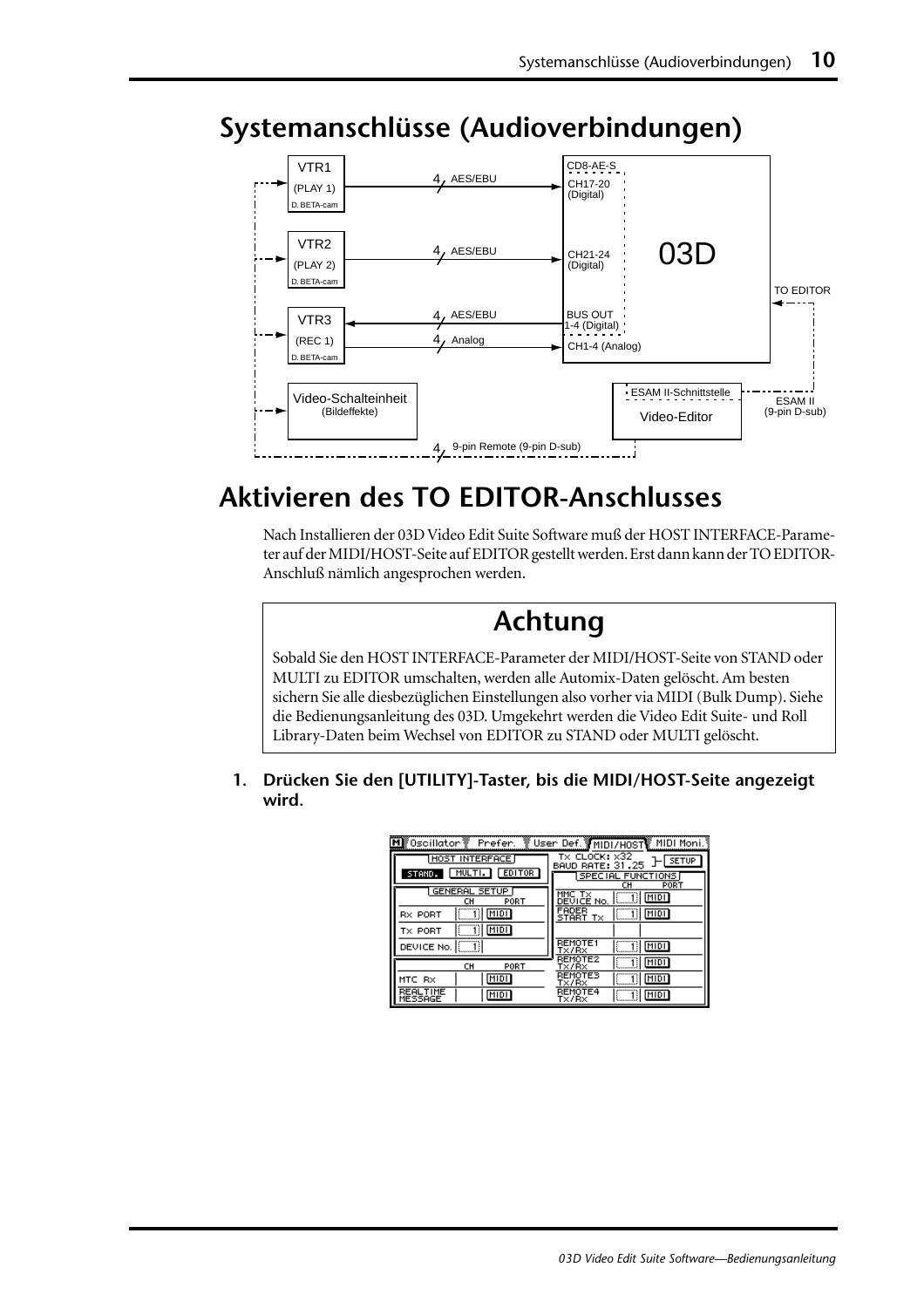**2. Führen Sie den Cursor zum EDITOR-Symbol unter HOST INTERFACE und drücken Sie den [ENTER]-Taster.**

Es erscheint nun folgendes Dialogfenster.

| CONFIRMATION  <br>Change EDITOR<br>CLR AUTOMIX MEM<br>ARE YOU SURE?<br>oк.<br>CANCEL | Dieses Dialogfen-<br>ster erscheint<br>nach Umschalten<br>von EDITOR zu<br><b>STAND</b> | [CONFIRMATION]<br>Change STAND.<br>CLR EDITOR MEM<br>ARE YOU SURE?<br>CANCEL<br>oκ |  |
|--------------------------------------------------------------------------------------|-----------------------------------------------------------------------------------------|------------------------------------------------------------------------------------|--|
|--------------------------------------------------------------------------------------|-----------------------------------------------------------------------------------------|------------------------------------------------------------------------------------|--|

**3. Führen Sie den Cursor zu OK und drücken Sie den [ENTER]-Taster.** Nun erscheint die MIDI/HOST-Seite im Display (siehe Abbildung). Die Parameter *Fader Start* und *MMC* des normalen Betriebssystems befinden sich auf der MIDI Setup-Seite.

| ∭Oscillator 》 Prefer. 》User Def. 》 MIDI/H0ST MIDI Moni. |                            |  |  |  |  |  |  |  |  |
|---------------------------------------------------------|----------------------------|--|--|--|--|--|--|--|--|
| <b>HOST INTERFACE</b>                                   | TO EDITOR                  |  |  |  |  |  |  |  |  |
| MULTI.<br>STAND. I<br><b>EDITOR</b>                     | <b>DISABLE</b>             |  |  |  |  |  |  |  |  |
| TO EDITOR SETUP MEMORY                                  | <b>FRAME TYPE</b>          |  |  |  |  |  |  |  |  |
| iseoald i Franc                                         | ND                         |  |  |  |  |  |  |  |  |
| <b>INPUT LEVEL ADJUST</b>                               | <b>PARITY FLAG</b>         |  |  |  |  |  |  |  |  |
| OUTPUT<br>MANUAL<br>SEL CH                              | NOH<br><b>ODD</b><br>EWEN: |  |  |  |  |  |  |  |  |
| CH 24                                                   | <b>FADER MODE</b>          |  |  |  |  |  |  |  |  |
| -14dB<br>0.0dB<br>AUTO                                  | FROM-TO<br><b>ABSOLUTE</b> |  |  |  |  |  |  |  |  |
|                                                         |                            |  |  |  |  |  |  |  |  |

Nun kann das 03D mit einem Video-Editor kommunizieren.

## **Nicht belegte Funktionen, wenn der TO EDITOR-Anschluß aktiviert wurde**

Nach Aktivieren des TO EDITOR-Anschlusses sind folgende 03D-Funktionen nicht mehr belegt:

**Automix**—Die Automix-Funktion wird deaktiviert und statt der Automix-Seiten werden nun Video Edit Suite-Seiten angezeigt. Beim Installieren der 03D Video Edit Suite Software werden die Automix-Daten gelöscht. Diese müssen also vorher via MIDI gesichert werden, wenn Sie sie noch brauchen (Bulk Dump). Siehe die Bedienungsanleitung des 03D.

**Kanalverzögerung (ECHO und SLAP)**—Die SLAP- und ECHO-Option der Channel Delay-Seite werden deaktiviert. Herkömmliche Verzögerungen bleiben jedoch weiterhin verfügbar.

**Surround Pan**—Die Surround Pan-Funktion wird deaktiviert, so daß die Pan-Betriebsart automatisch STEREO lautet.

**BlinkendeMIXING LAYER-Diode**—Die MIXING LAYER-Diode blinkt *nicht*, wenn Sie die Ebene 17-24/MASTER wählen. Statt dessen leuchtet die rote Diode.

**SOLO TRIM**—Die SOLO TRIM-Funktion der Solo Setup-Seite ist nicht belegt.

**MONI TRIM**—Die MONI TRIM-Funktion der Moni. Setup-Seite ist nicht belegt.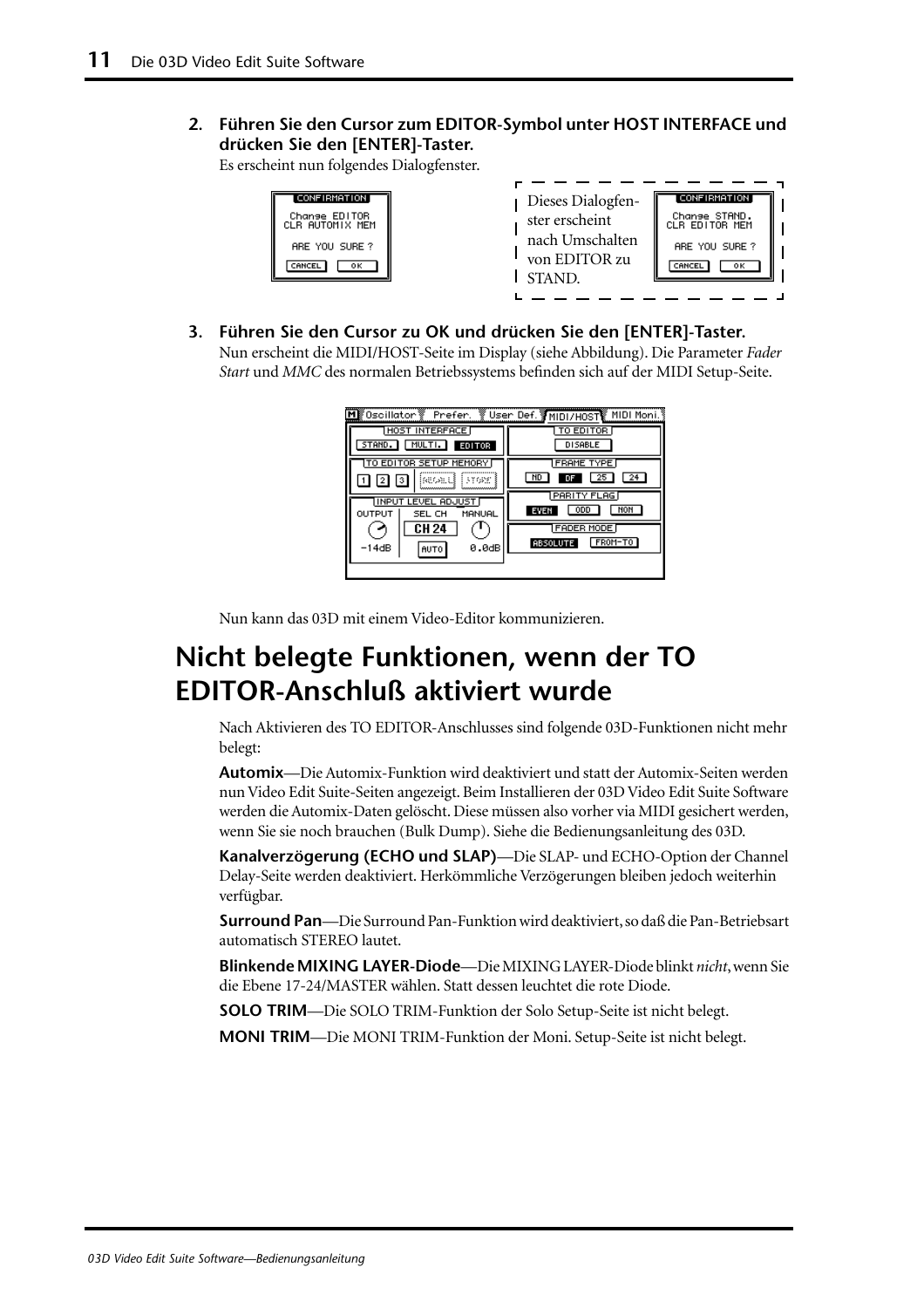#### **Und so funktioniert es…**

Die Lautstärke der Kanäle wird mit den Fadern eingestellt. Überblendungen (Crossfades) können mit dem ESAM-Fader erzielt werden. Dieser befindet sich hinter dem Kanalfader. Der Eingangspegel richtet sich nach der Einstellung des INPUT LEVEL ADJUST-Reglers. Siehe auch nachstehende Abbildung.



Wenn der TO EDITOR-Parameter auf ENABLE gestellt und das 03D von einem Video-Editor aus fernbedient wird, richtet sich die Kanallautstärke nach der Einstellung des Kanal- und ESAM-Faders. Dabei werden die ESAM-Fader der mit dem FROM-Befehl angesteuerten Kanäle auf den Nennwert (0dB) gestellt, während die ESAM-Fader der auf TO-Befehle hörenden Kanäle auf den LIMIT LEVEL-Wert gestellt werden (in der Regel minus unendlich). Nach einer Überblendung werden die FROM-Kanäle auf LIMIT LEVEL und die TO-Kanäle auf den Nennwert (0dB) gestellt.

Wenn der TO EDITOR-Parameter auf DISABLE gestellt wird, verhält sich das 03D wie gewohnt (d.h. die ESAM-Befehle werden ganz einfach ignoriert). Ein Local geschalteter Kanal (dessen LOCAL ON/OFF-Parameter auf ON gestellt wurde) verhält sich ebenfalls wie gewohnt und ignoriert also eventuell eingehende ESAM-Befehle. Der Local-Betrieb kann mit den [SEL]-Tastern aktiviert werden; er gilt jedoch nur, solange die CH 1–16- oder 17–24/Stin-Seite angezeigt wird. Nachstehend sehen Sie einen auf Local ON geschalteten Kanal (bzw. was geschieht, wenn der TO EDITOR-Parameter auf DISABLE gestellt wird).



#### **Bedienhinweise**

Der Editor muß so eingestellt werden, daß jeweils das Aufnahmegerät überwacht werden kann. In der Regel empfiehlt sich also die Einstellung EE (Electric-to-Electric).

Die Ausgabeverzögerung des 03D fungiert als "Pre-Delay", das verhindert, daß das Audiomaterial mit den Videobildern synchronisiert wird.

Wenn Sie zwei Eingangskanäle oder Bus-Ausgänge als Stereopaar konfigurieren, müssen Sie die beiden PAN-Regler hart links bzw. hart rechts einstellen (beachten Sie jedoch, daß dies eine 3dB-Anhebung des Signals zur Folge hat).

Mit der BUS TO ST-Funktion können Sie einstellen, daß die Signale der Digital-Summe über ST DIGITAL OUT ausgegeben werden.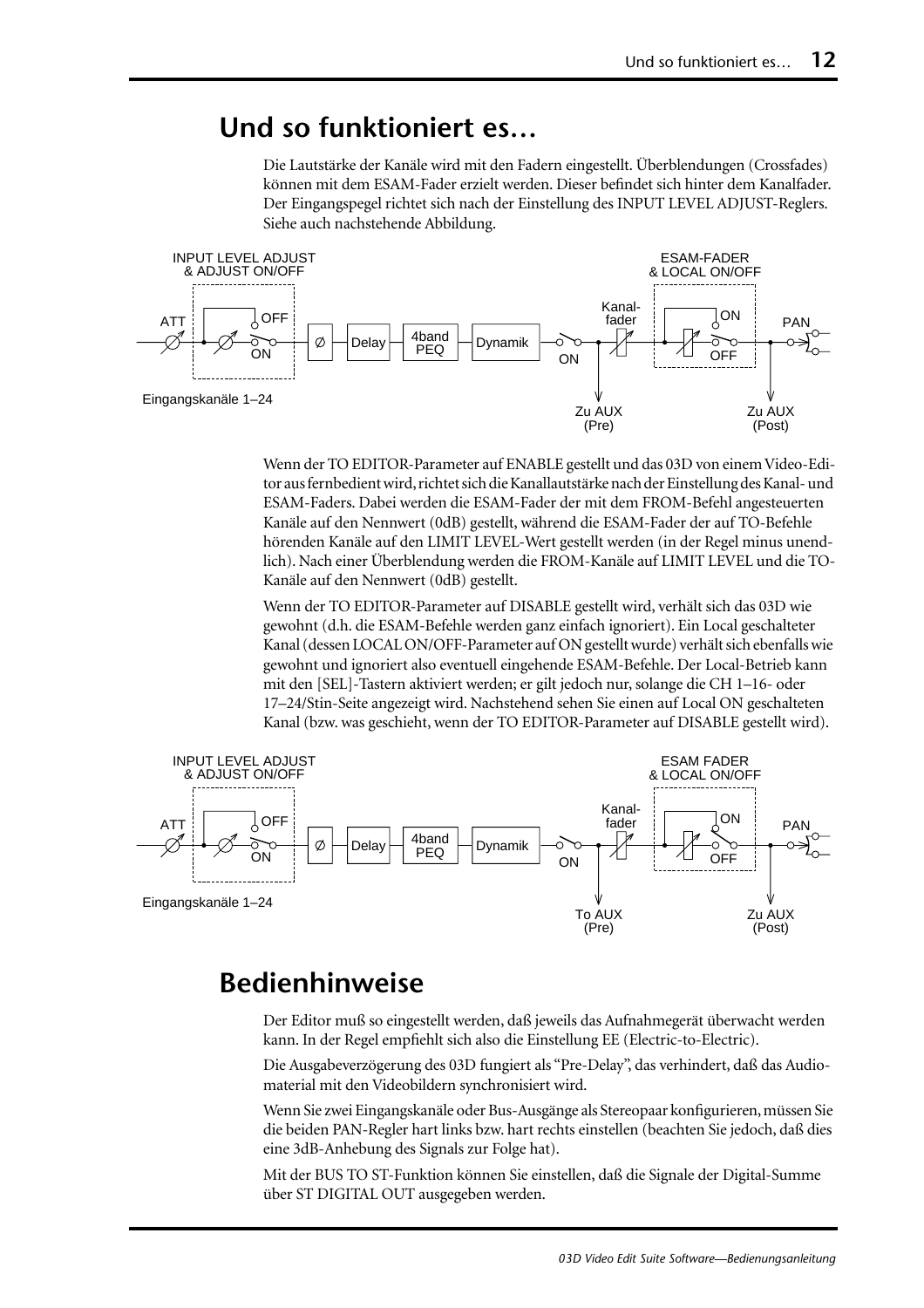## **3 Kurzanleitung**

In diesem Kapitel erklären wir, wie man mit der 03D Video Edit Suite Software arbeitet.

- **1. Rufen Sie die MIDI/HOST-Seite auf und stellen Sie den HOST INTERFACE-Parameter auf EDITOR. [Weitere Einzelheiten hierzu finden Sie unter](#page-79-0)**  *[MIDI/HOST-Seite](#page-79-0)* **auf Seite 14.**
- **2. Stellen Sie TO EDITOR auf ENABLE. [Weitere Einzelheiten hierzu finden](#page-79-0)  Sie unter** *[MIDI/HOST-Seite](#page-79-0)* **auf Seite 14.**
- **3. Stellen Sie den FRAME TYPE-Parameter dem Material entsprechend ein (ND, DF, 25 oder 24). [Weitere Einzelheiten hierzu finden Sie unter](#page-79-0)**  *[MIDI/HOST-Seite](#page-79-0)* **auf Seite 14.**
- **4. Stellen Sie PARITY FLAG ordnungsgemäß ein (in der Regel wohl auf EVEN, obwohl Editoren, wie z.B. der Ampex ACE200, die ODD-Einstellung voraussetzen). [Weitere Einzelheiten hierzu finden Sie unter](#page-79-0)**  *[MIDI/HOST-Seite](#page-79-0)* **auf Seite 14.**
- **5. Stellen Sie den FADER MODE-Parameter ein (ABSOLUTE oder FROM-TO). [Weitere Einzelheiten hierzu finden Sie unter](#page-79-0)** *MIDI/HOST-Seite* **auf [Seite 14.](#page-79-0)**
- **6. Konfigurieren Sie alle Kanäle, die mit Stereo-Quellen verbunden sind, als Stereopaare und stellen Sie den PAN-Regler des linken Kanals auf Hart-Links und den Regler des rechten Kanals auf Hart-Rechts.**
- **7. Wenn die Audio-Ausgabe ebenfalls stereo ist, müssen Sie auch die Ausgänge als Stereopaare konfigurieren.**
- **8. Ordnen Sie die Eingangskanäle auf der Machine-Seite den Geräten zu und geben Sie an, welches das Aufnahme-Gerät (REC) ist. [Weitere Ein](#page-81-0)[zelheiten hierzu finden Sie unter](#page-81-0)** *Machine-Seite (Übergangsstellen)* **auf [Seite 16.](#page-81-0)**
- **9. Sorgen Sie dafür, daß Kanäle, die Wiedergabemaschinen zugeordnet sind, nicht an die Stereosumme angelegt werden. Nur die REC-Maschine darf an die Stereosumme angelegt werden.**
- **10. Rufen Sie die ROUTING- oder From-To-Seite auf und ordnen Sie die Kanäle den Summen zu. [Weitere Einzelheiten hierzu finden Sie unter](#page-85-0)**  *From-To-Seite* **[auf Seite 20.](#page-85-0)**
- **11. Stellen Sie den Eingangspegel ein.**
- **12. Wählen Sie das Überblendungsverfahren und die benötigte Kurve. [Wei](#page-81-0)[tere Einzelheiten hierzu finden Sie unter](#page-81-0)** *CrossFade-Seite* **auf Seite 16.**
- **13. Nun kann das 03D vom Video-Editor aus angesteuert werden.**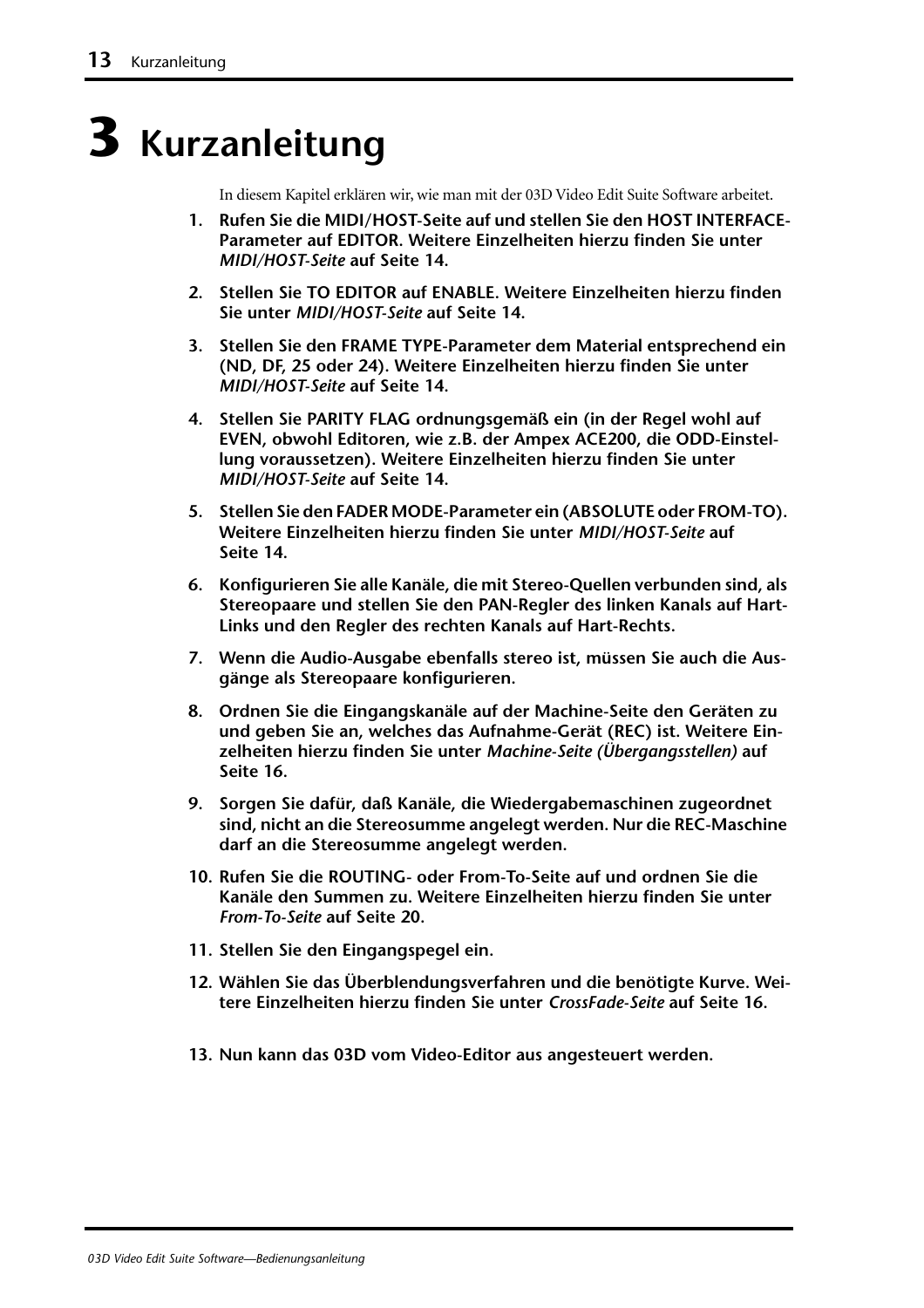## <span id="page-79-0"></span>**4 Display-Seiten**

## **MIDI/HOST-Seite**

Hier werden die Parameter der MIDI/HOST-Seite (siehe Abbildung) erklärt. Diese Seite erreichen Sie durch mehrmaliges Drücken des [UTILITY]-Tasters.

| M∭0scillator <sup>w</sup> Prefer.                   | ें Vser Def. अला पारा साहित हैं MIDI Moni. १ |
|-----------------------------------------------------|----------------------------------------------|
| HOST INTERFACE<br>MULTI.<br>STAND.<br><b>EDITOR</b> | TO EDITOR<br><b>DISABLE</b>                  |
| TO EDITOR SETUP MEMORY<br>iseoald i Frans<br>(3)    | <b>FRAME TYPE</b><br>ND<br>25<br>24<br>DF    |
| IINPUT LEVEL ADJUST<br>OUTPUT<br>MANUAL<br>SEL CH   | PARITY FLAG<br>NOH<br><b>ODD</b><br>EVEN     |
| CH 24<br>$-14dB$<br>0.0dB<br>AUTO                   | FADER MODE<br>FROM-TO<br><b>ABSOLUTE</b>     |
|                                                     |                                              |

**HOST INTERFACE**—Das STAND.- und MULTI.-Schaltersymbol unter HOST INTER-FACE haben die gleiche Funktion wie das STANDARD I/F- und MULTIPORT-Schaltersymbol im Normalbetrieb des 03D. Mit dem EDITOR-Symbol können Sie den TO EDITOR-Anschluß aktivieren bzw. ausschalten.

**TO EDITOR SETUP MEMORY**—Es stehen drei Speicher zur Verfügung, in denen Einstellungen bezüglich des TO EDITOR-Anschlusses abgelegt werden können. Wenn der Speicherinhalt den derzeit aktiven Einstellungen entspricht, werden diese Schaltersymbol hellblau (grau) angezeigt. Sobald Sie auch nur einen Parameterwert ändern, können Sie diese Änderung mit dem RECALL- und STORE-Schaltersymbol rückgängig machen bzw. speichern. Folgende Einstellungen können in den SETUP-Speichern untergebracht werden: FRAME TYPE, PARITY FLAG, FADER MODE, INPUT LEVEL ADJUST OUTPUT-Pegel, sowie die SOURCE/MACHINE ASSIGN-Einstellungen.

**INPUT LEVEL ADJUST**—Mit dem OUTPUT-Regler bestimmen Sie den Ausgabepegel, der bei auf Nennwert (0dB) gestelltem Fader verwendet wird. Der Einstellbereich beträgt –48dB bis 0dB (in 1dB-Schritten). Der Eingangspegel eines Kanals kann entweder automatisch oder von Hand so eingestellt werden, daß die Kanallautstärke dem angegebenen Ausgangspegel entspricht. Hierbei wird jedoch davon ausgegangen, daß der Pegel nicht mit dem Fader, dem PAN-Regler, dem EQ oder dem Dynamikprozessor geändert wird.

Nach Auswerten des Pilottons vor Beginn eines Audioprogramms kann der Eingangspegel (Gain) automatisch eingestellt werden, so daß der vom Anwender eingestellte Nominalpegel dem Ausgangspegel entspricht. Der Einstellbereich beträgt –18dB~+18dB (in 0,5dB-Schritten). Bei einem höheren Pegel kann diese Einstellung nicht vorgenommen werden. In dem Fall wird eine Warnmeldung angezeigt. Bei als Stereopaare konfigurierten Kanälen wird nur der Eingangspegel des linken Kanals ausgewertet. Der für diesen Kanal ermittelte Wert wird dann auch dem rechten Kanal zugeordnet. In manchen Fällen kann es passieren, daß Stereokanäle einen unterschiedlichen Pegel aufweisen.

Wenn Sie die automatische Kanalpegeleinstellung bevorzugen, müssen Sie den Kanal anwählen, den Cursor zum AUTO-Schaltersymbol führen und den [ENTER]-Taster drükken.

Um den Kanalpegel von Hand einzustellen, wählen Sie den Kanal an, führen den Cursor zu MANUAL und verwenden das PARAMETER-Eingaberad.

Nach manueller oder automatischer Pegeleinstellung eines Kanals wird der Adjust ON/OFF-Schalter auf der CH 1–16- oder 17–24/Stin-Seite aktiviert.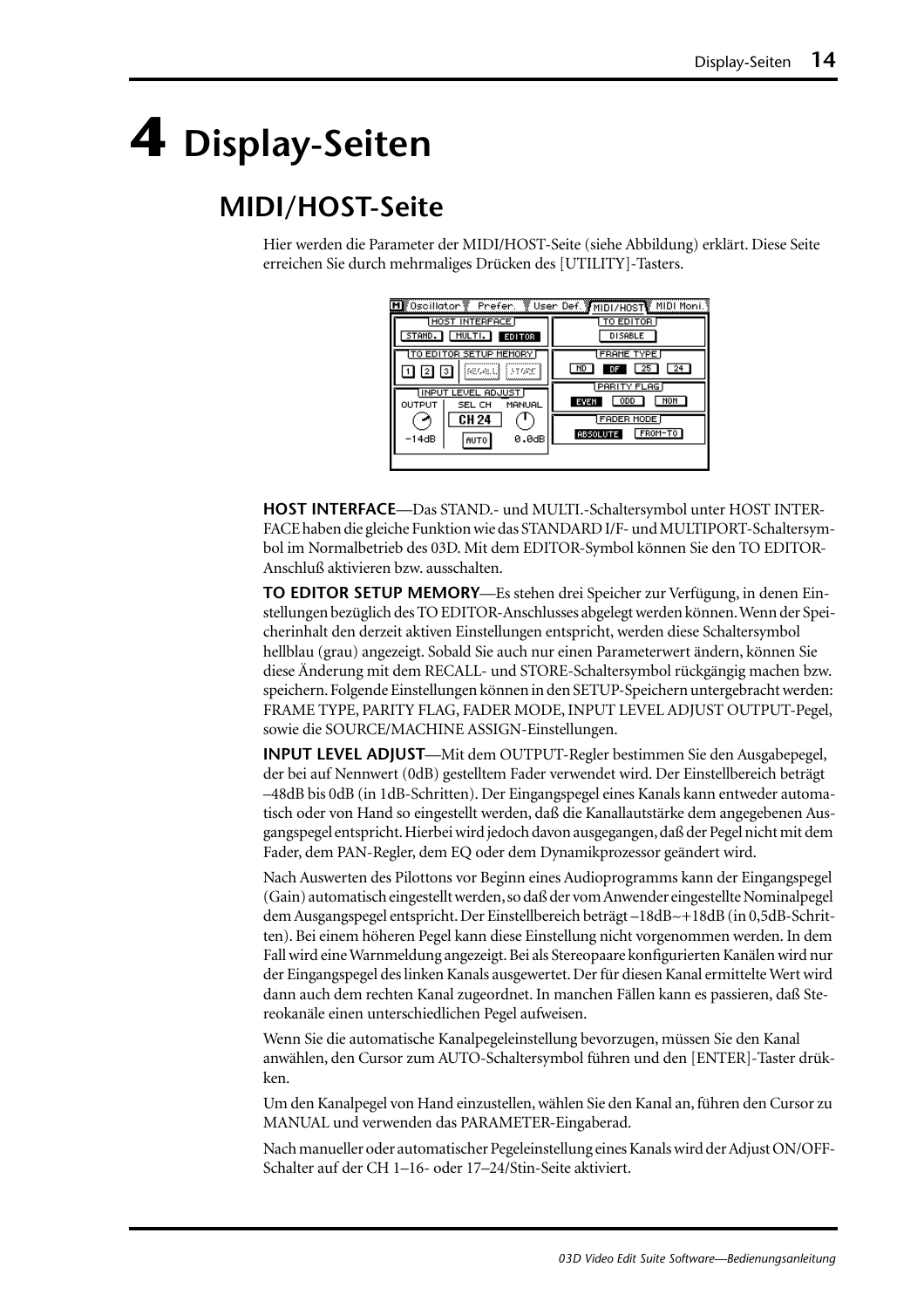**TO EDITOR**—Mit diesem Parameter können Sie den TO EDITOR-Anschluß aktivieren (ENABLE) bzw. ausschalten (DISABLE). Das 03D wertet ESAM-Befehle nur aus, wenn Sie ENABLE wählen.

**FRAME TYPE**—Stellen Sie diesen Parameter der Frame-Auflösung des Videomaterials entsprechend ein. Es stehen zur Wahl: ND (30 Frames), DF (29.97 Frames), 25 (25 Frames) und 24 (24 Frames). Das 03D benötigt diese Angabe zum Berechnen der Fade- und Delay-Werte (Frames).

**PARITY FLAG**—Stellen Sie hier die vom Video-Editor vorausgesetzte Parität ein: EVEN, ODD oder NONE. Die Vorgabe lautet EVEN.

**FADER MODE**—Mit diesem Parameter bestimmen Sie, wie sich die Fader verhalten, sobald das 03D ESAM-Befehle empfängt.

Im ABSOLUTE-Betrieb bezieht sich die Faderposition auf die Kanallautstärke. Bei Empfang neuer Werte für den ESAM-Fader bewegen sich die Kanalfader nicht. In dieser Betriebsart können Sie die Fader also auch weiterhin zum Nachbessern der Lautstärke verwenden, was bei vielen ESAM-Mischpulten der Fall ist.

Im FROM-TO-Betrieb zeigen die Fader die Einstellung des ESAM-Faders an. Bei Empfang neuer ESAM-Werte fahren die Fader also die neue Position an. FROM-Fader fahren in die LIMIT LEVEL-Position (in der Regel minus unendlich) und TO-Fader fahren in die dem Eingangspegel entsprechende Position. Manuelles Nachbessern der Kanallautstärke ist hier also nicht möglich. Bitte bedenken Sie, daß sich die Fader nur bewegen, wenn eine ESAM-Seite angezeigt wird (Machine, CrossFade, From-To, CH 1-16 oder 17-24/Stin).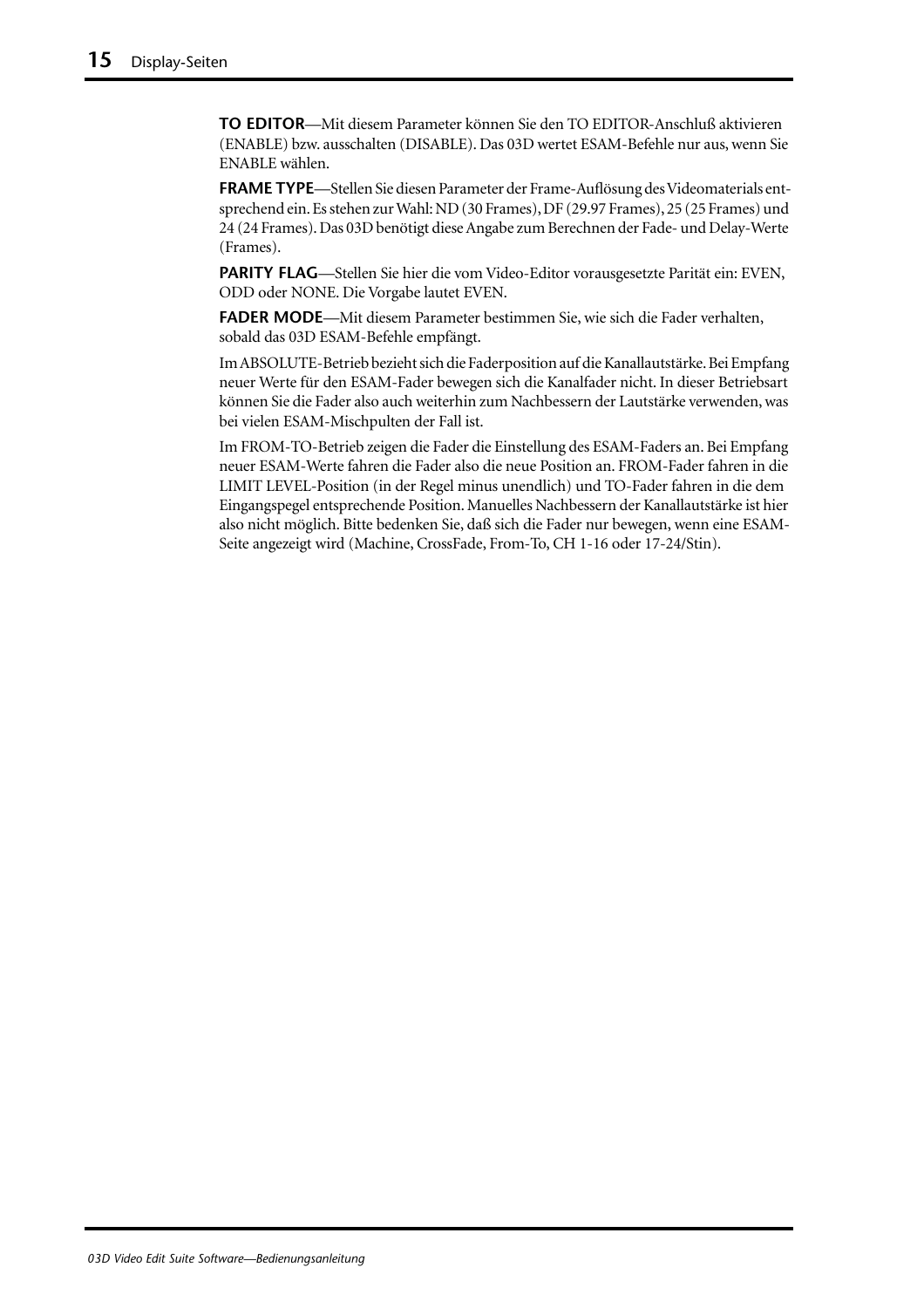## <span id="page-81-0"></span>**Machine-Seite (Übergangsstellen)**

Nachstehend werden die Parameter der Machine-Seite beschrieben. Diese Seite erreichen Sie durch Drücken des [AUTOMIX]-Tasters.

|                           |                           |  |  |  |  |  |  |  |  |  |  |  |     |                 |               |  |   |  | Machine CrossFade From-To @ CH 1-16 #17-24/Stin                         |
|---------------------------|---------------------------|--|--|--|--|--|--|--|--|--|--|--|-----|-----------------|---------------|--|---|--|-------------------------------------------------------------------------|
| 1 SOURCE/MACHINE ASSIGN D |                           |  |  |  |  |  |  |  |  |  |  |  |     |                 |               |  |   |  |                                                                         |
|                           |                           |  |  |  |  |  |  |  |  |  |  |  |     |                 |               |  |   |  | REC 1 2 3 4 5 6 7 8 9 10 11 12 13 14 15 16 17 18 19 20 21 22 23 24 STIN |
|                           | A @ @@@@                  |  |  |  |  |  |  |  |  |  |  |  |     | --- --- --- --- | .             |  |   |  | $\cdots$                                                                |
|                           | в… ……… <b>ассо</b>        |  |  |  |  |  |  |  |  |  |  |  | .   |                 |               |  |   |  |                                                                         |
|                           | c … ………… ……… <b></b>      |  |  |  |  |  |  |  |  |  |  |  |     |                 | ------------- |  |   |  |                                                                         |
|                           | <u>D … ………… …………… ………</u> |  |  |  |  |  |  |  |  |  |  |  | കൈക |                 |               |  | . |  |                                                                         |
|                           | F                         |  |  |  |  |  |  |  |  |  |  |  |     |                 |               |  |   |  |                                                                         |
| F                         | --- --- --- --- ---       |  |  |  |  |  |  |  |  |  |  |  | .   |                 |               |  |   |  |                                                                         |
|                           | G                         |  |  |  |  |  |  |  |  |  |  |  |     | --- --- --- --- |               |  |   |  |                                                                         |
|                           | <b>H</b>                  |  |  |  |  |  |  |  |  |  |  |  |     |                 |               |  |   |  |                                                                         |
|                           |                           |  |  |  |  |  |  |  |  |  |  |  |     |                 |               |  |   |  |                                                                         |

Auf der Machine-Seite können Sie die Eingangskanäle dengewünschten Geräten zuordnen. Es werden bis zu acht Geräte (A~H) unterstützt. Die Eingangskanäle können einem Gerät jeweils in Zweier- oder Vierergruppen zugeordnet werden. Gerät A entspricht Übergangsstelle (Cross Point) "1", Gerät B Übergangsstelle "2" usw. Gerät H entspricht Übergangsstelle "8". Bitte beachten Sie, daß der REC-Kanal Cross Point "0" zugeordnet wird. Beispiel: Die Einstellungen der obigen Display-Seite besagen, daß Eingangskanal 1~4 mit den Cross Point 1-Befehlen (Gerät A) angesteuert werden. Da REC aktiviert wurde, werten sie jedoch auch die Cross Point 0-Befehle aus Bei den meisten Video-Editoren richtet sich die Gerätenummer des ESAM II-Befehls nach den Cross Point-Einstellungen.

Die Einstellungen der Machine-Seite gelten nur bei Empfang von ESAM II-Maschinenbefehlen. In der Regel gelten sie also nicht, wenn die Kanäle individuell mit Quellenbefehlen versorgt werden. Ganz so genau läßt sich das nicht vorhersagen, weil sich nicht alle Editoren daran halten. Siehe also die Bedienungsanleitung des verwendeten Editors.

Um einen Kanal einem Gerät zuzuordnen, müssen Sie den Cursor zur gewünschten Gerätezeile (A~H) führen und den [SEL]-Taster des betreffenden Kanals drücken. Ein Kanal kann nur jeweils einem Gerät zugeordnet werden. Der ST IN-Kanal kann ausschließlich der ST IN-Maschine zugeordnet werden.

Um das Aufnahmegerät zu wählen, führen Sie den Cursor zu einer Gerätezeile (A~H) und drücken den [ENTER]-Taster.

### **CrossFade-Seite**

Hier werden die Parameter der CrossFade-Seite erklärt (siehe Abbildung). Diese Seite erreichen Sie über den [AUTOMIX]-Taster.

| Machine CrossFade From-To   CH 1-16 17-24/Stin                 |     |
|----------------------------------------------------------------|-----|
| CROSS FADE CURVE SELECT                                        |     |
| 6                                                              | 区区区 |
| $\ \mathbf{x}\ \mathbf{x}\ \mathbf{x}\ \mathbf{x}\ \mathbf{x}$ |     |
|                                                                | エヱ  |
| 16                                                             |     |
|                                                                |     |
|                                                                | я   |
|                                                                |     |
|                                                                |     |
|                                                                |     |
|                                                                |     |

Auf der CrossFade-Seite können Sie jedem Kanal das gewünschte Überblendungsmuster (Crossfade Pattern) zuordnen. Es stehen sieben Muster zur Wahl. Stereopaare verwenden immer dasselbe Muster. Außer Mustern können Sie hier auch eine Kurve (A, B oder C) wählen, die jedoch für alle Kanäle gilt.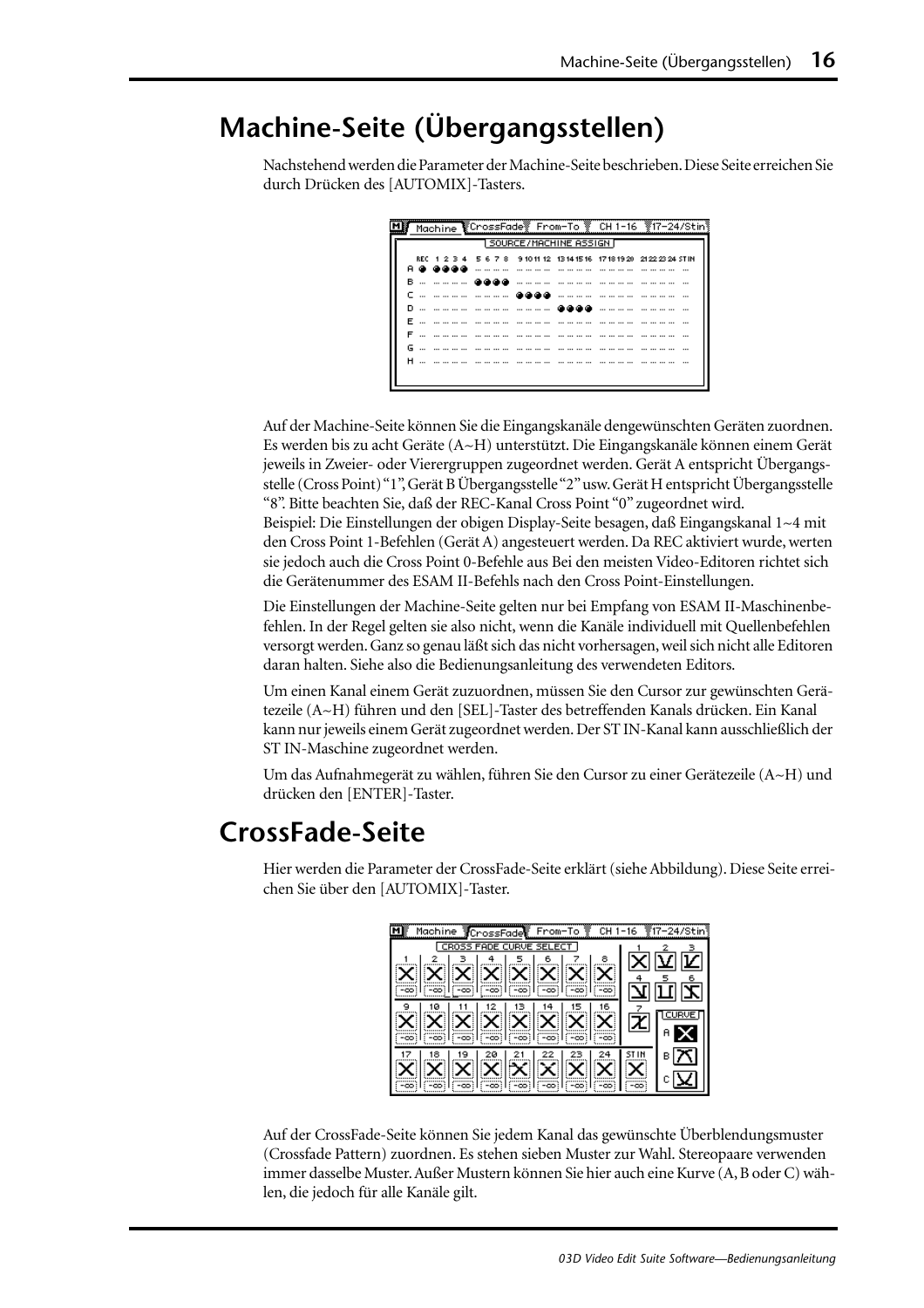Um ein Muster zu wählen, müssen Sie den [SEL]-Taster des änderungsbedürftigen Kanals drücken und dann mit dem PARAMETER-Eingaberad das benötige Muster aufrufen.

Unter der Mustergrafik befindet sich ein LIMIT LEVEL-Parameter. Dessen Wert vertritt den Zielpegel (FROM-Einstellung) bzw. den Ausgangspegel (TO-Einstellung), der bei Einstellung des Faders auf 0dB erzielt wird. Der tatsächliche Pegel ergibt sich aus der Berechnung [Fader-Einstellung (minus) LIMIT LEVEL]. Letzterer hat einen Einstellbereich von 0 bis minus unendlich.

#### **Crossfade-Muster 1~7**

TD (*Transition Duration*= Übergangsgeschwindigkeit) in Frames

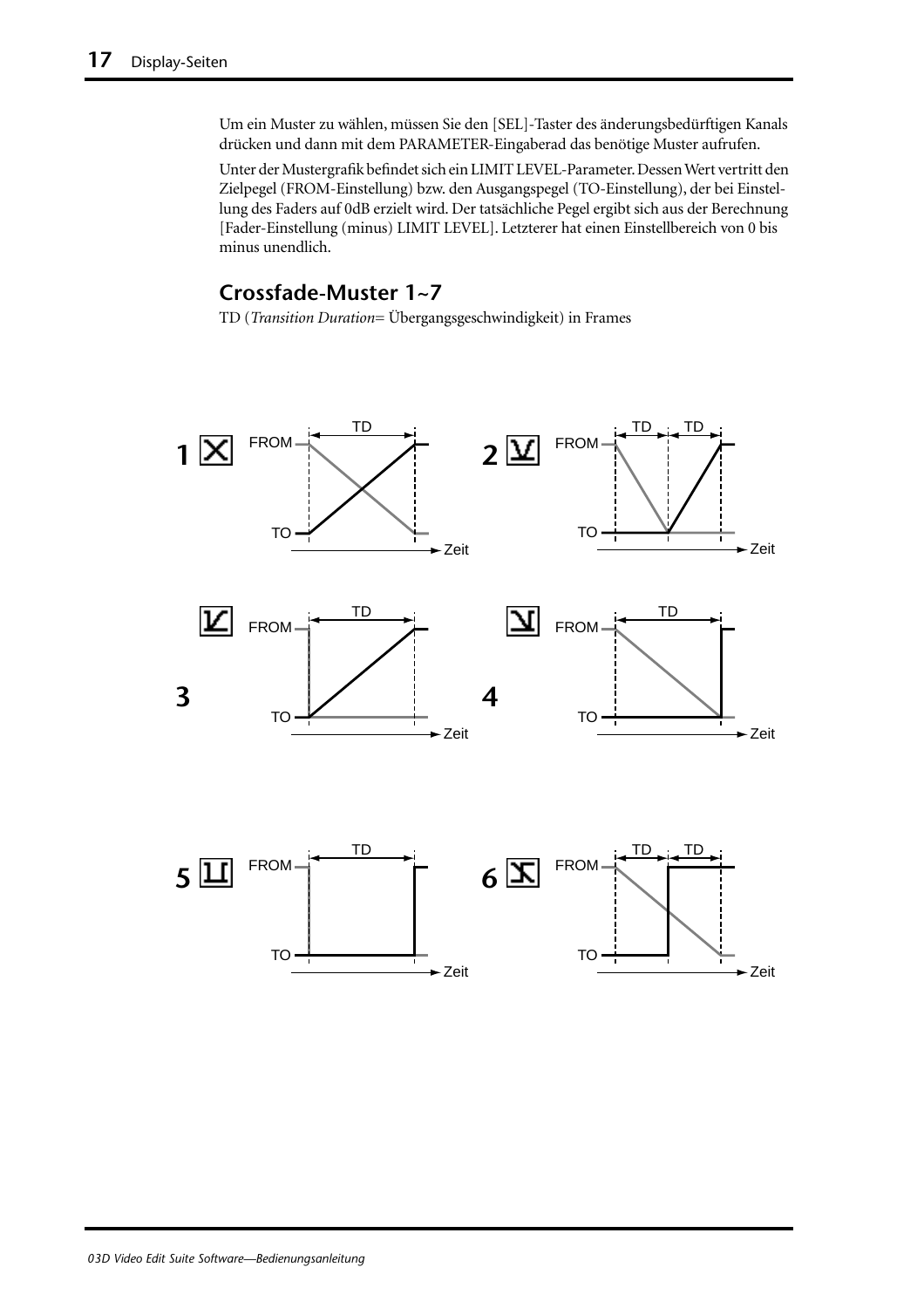

#### **Crossfade-Kurven A, B, C**

Die Kurven (A, B, C) gelten nicht für Muster mit sofortigen Ein-/Ausgangspegelübergängen. Deren Pegel ändert sich nämlich innerhalb eines Frames. In den nachstehenden Beispielen wurde LIMIT LEVEL auf minus unendlich gestellt.

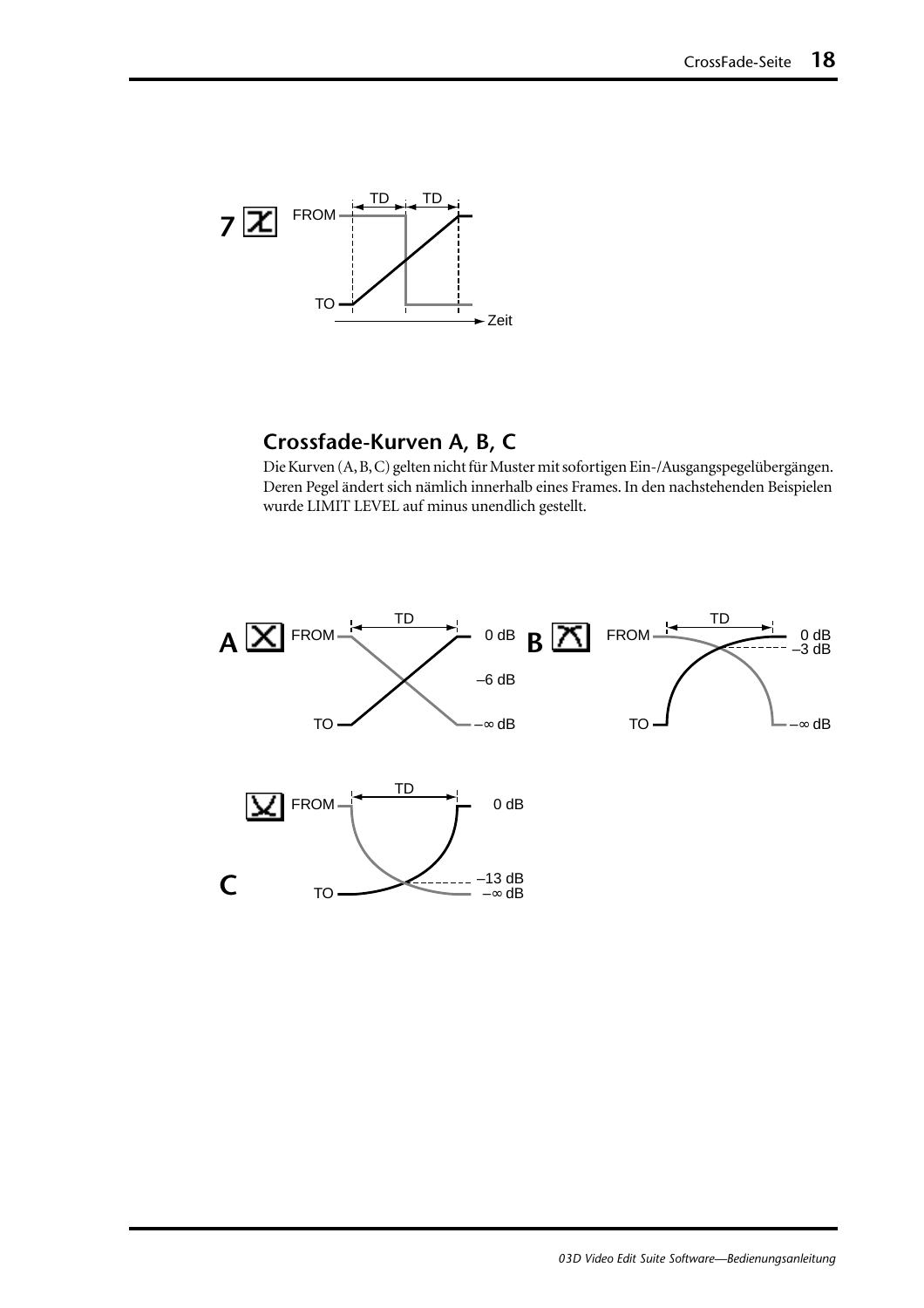| Machine CrossFade From-To LH 1-16 17-24/Stin |   |
|----------------------------------------------|---|
| CROSS FADE CURVE SELECT                      |   |
|                                              |   |
|                                              |   |
| X  X  X  X  X  X                             |   |
|                                              |   |
|                                              | в |
| (=ထ) (=ထ)<br>അി<br>-00:                      |   |

Nach Anwahl von Kurve B sieht die Machine-Seite folgendermaßen aus:

Nach Anwahl von Kurve C sieht die Machine-Seite folgendermaßen aus.

| <b>YCrossFade From-To Y</b><br>Machine<br>CH. | -16 |   |
|-----------------------------------------------|-----|---|
| CR055<br><b>FADE CURVE SEI</b><br>FCT.        |     |   |
| 8<br>6                                        |     |   |
|                                               |     |   |
| -00<br>-00:                                   |     |   |
| 16<br>ø                                       |     |   |
|                                               |     |   |
| -00                                           |     |   |
| 18<br>20                                      |     | в |
|                                               |     |   |
| -00                                           | -00 |   |
|                                               |     |   |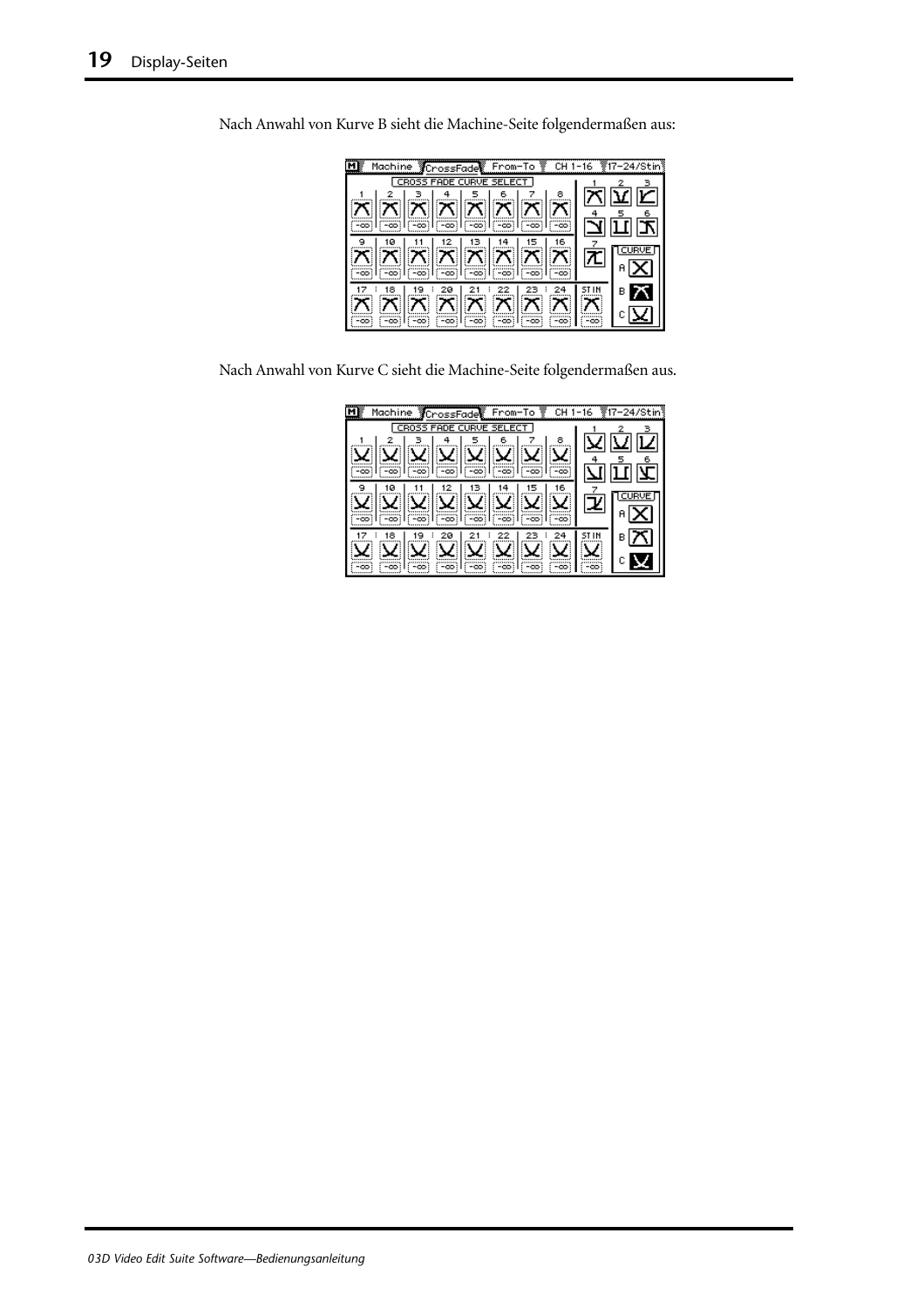### <span id="page-85-0"></span>**From-To-Seite**

Hier werden die Parameter der From-To-Seite beschrieben. Diese Seite erreichen Sie durch Drücken des [AUTOMIX]-Tasters.

| MI Machine VCrossFadey From-To U.CH 1-16 V17-24/Stin |                                                                         |  |  |  |  |  |  |  |                       |  |  |  |  |  |  |  |  |  |
|------------------------------------------------------|-------------------------------------------------------------------------|--|--|--|--|--|--|--|-----------------------|--|--|--|--|--|--|--|--|--|
| $BUS = CH$                                           |                                                                         |  |  |  |  |  |  |  | <b>TEROM ASSIGNIT</b> |  |  |  |  |  |  |  |  |  |
|                                                      | ↓ 1 2 3 4 5 6 7 8 9 10 11 12 1314 1516 1718 1920 2122 2324 STIN EF1 EF2 |  |  |  |  |  |  |  |                       |  |  |  |  |  |  |  |  |  |
|                                                      |                                                                         |  |  |  |  |  |  |  |                       |  |  |  |  |  |  |  |  |  |
|                                                      |                                                                         |  |  |  |  |  |  |  |                       |  |  |  |  |  |  |  |  |  |
|                                                      |                                                                         |  |  |  |  |  |  |  |                       |  |  |  |  |  |  |  |  |  |
|                                                      |                                                                         |  |  |  |  |  |  |  |                       |  |  |  |  |  |  |  |  |  |
|                                                      | TO ASSIGNT<br><b>BUS FCH</b>                                            |  |  |  |  |  |  |  |                       |  |  |  |  |  |  |  |  |  |
|                                                      |                                                                         |  |  |  |  |  |  |  |                       |  |  |  |  |  |  |  |  |  |
|                                                      |                                                                         |  |  |  |  |  |  |  |                       |  |  |  |  |  |  |  |  |  |
|                                                      |                                                                         |  |  |  |  |  |  |  |                       |  |  |  |  |  |  |  |  |  |
|                                                      |                                                                         |  |  |  |  |  |  |  |                       |  |  |  |  |  |  |  |  |  |
|                                                      |                                                                         |  |  |  |  |  |  |  |                       |  |  |  |  |  |  |  |  |  |

Auf der From-To-Seite können die Übergänge von einer Quelle zur anderen überwacht werden. Außerdem können Sie die FROM- und TO-Kanäle hier den Bus-Ausgängen 1~4 zuordnen.

Bei Empfang eines *Transition Start*-Befehls (Übergangsstart) wird der ESAM-Fader der FROM-Kanäle auf den LIMIT LEVEL-Wert gestellt, während der ESAM-Fader der TO-Kanäle auf 0dB gestellt wird. Sobald der Übergang vollzogen ist, ändern sich die FROM-Kanäle zu TO-Kanälen und umgekehrt (TO zu FROM).

Um einen Kanal einem Bus-Ausgang zuzuordnen (bzw. wieder abzukoppeln), müssen Sie den Cursor im FROM ASSIGN- bzw. TO ASSIGN-Teil zur benötigten Bus-Zeile (1~4) führen und den [SEL]-Taster des änderungsbedürftigen Kanals drücken. Die hier vorgenommenen Zuordnungen werden auch auf der [PAN/ROUTING] Pan 1-16- und Pan 17-24- Seite angezeigt. Umgekehrt funktioniert das auch: Die auf der [PAN/ROUTING] Pan 1-16 oder Pan 17-24-Seite vorgenommenen Einstellungen werden auch auf dieser Seite angezeigt. Die Übergangsstellen (Cross Points) werden in der Regel auf dem Editor eingestellt, weil das System nur dann zuverlässig funktioniert. Als Stereopaare konfigurierte Kanäle und Bus-Ausgänge werden immer gemeinsam zugeordnet bzw. abgekoppelt. Effektrückweg 1 und 2 werden automatisch sowohl FROM als auch TO zugeordnet.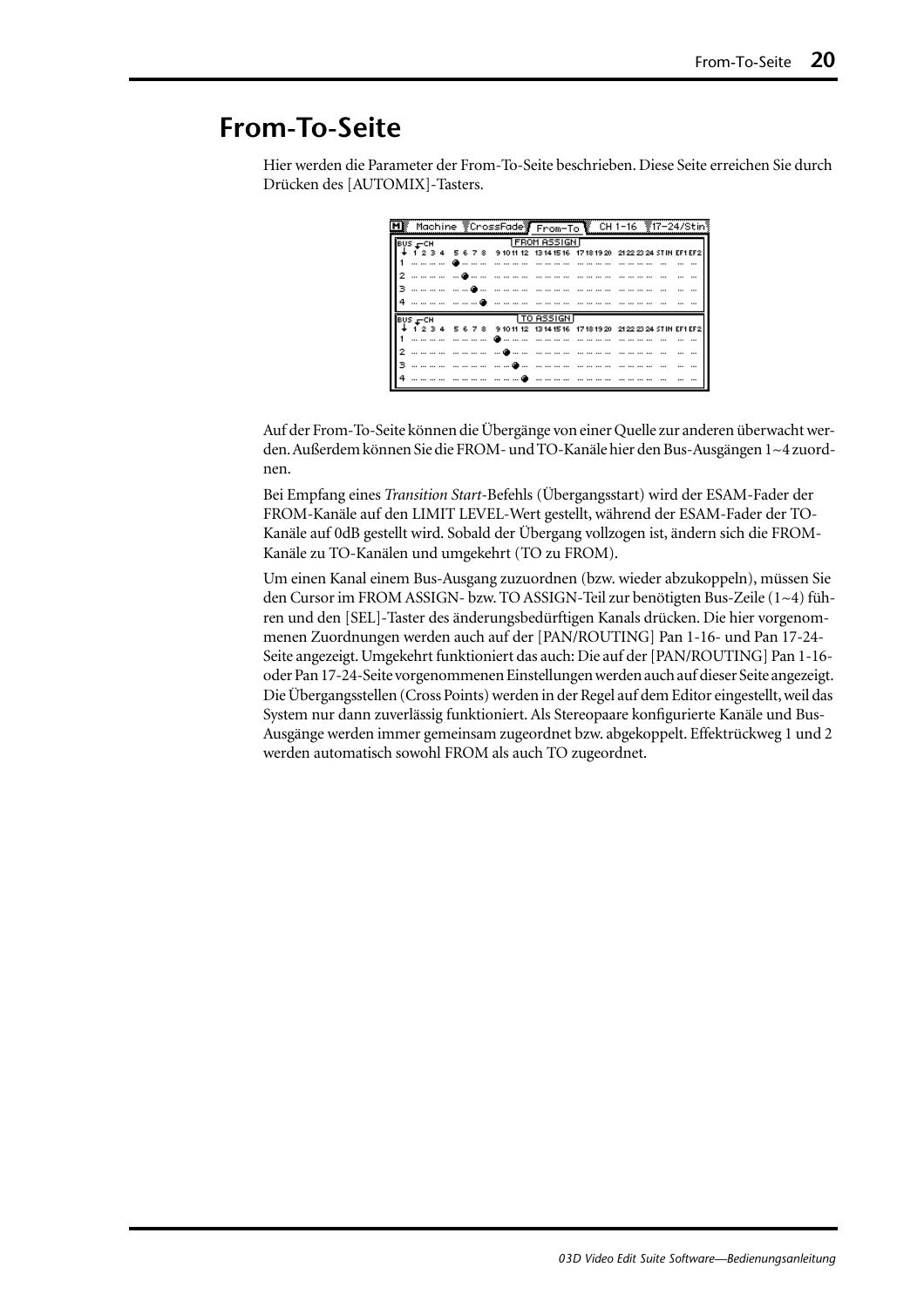### <span id="page-86-0"></span>**CH 1-16- & 17-24/Stin-Seite**

Hier werden die Parameter der CH 1-16- und 17-24/Stin-Seite beschrieben. Diese Seiten erreichen Sie durch Drücken des [AUTOMIX]-Tasters.



Auf der CH 1-16- und 17-24/Stin-Seite befinden sich folgende Kanalschalter: DLY (Kanalverzögerung), DYN (Dynamik), EQ sowie [A] (automatische Pegeleinstellung. Die Drehreglersymbole zeigen den tatsächlichen Hinwegpegel an, während die Wertangabe darunter die Einstellung des Kanalfaders angibt.

Wenn Sie eine dieser beiden Seiten aufrufen, fungieren die [SEL]-Taster als Local On/Off-Schalter. Leuchtet die Diode eines [SEL]-Tasters nicht, so wertet der betreffende Kanal die eingehenden ESAM-Befehle aus. Wenn eine SEL-Diode blinkt, befindet sich der betreffende Kanal im Local-Betrieb und ignoriert die ESAM-Befehle.

Die ROLL. LIB (Bibliothek) erlaubt das Speichern der Kanalinformationen für jedes Gerät (d.h. Rolle oder Band).

Die ROLL-Bibliothek bietet 100 Speicher (0~99), in denen folgende Parameterwerte gesichert werden können (Speicher "0" kann nur geladen werden):

- Alle Kanaleinstellungen, die in einem Kanalspeicher abgelegt werden können
- Anwahl der Überblendungskurve [\(siehe Seite 16\)](#page-81-0)
- LIMIT LEVEL-Einstellung
- LEVEL ADJUST-Einstellung
- ADJUST an/aus

Um die Kanaleinstellungen zu speichern, müssen Sie ein Gerät (MACHINE) wählen, einen Speicher aufrufen, den Cursor zu STORE führen und den [ENTER]-Taster drücken. Die Einstellungen aller diesem Gerät zugeordneten Kanäle werden dann gespeichert (maximal vier Kanäle).

Um die Kanaleinstellungen zu laden, müssen Sie ein Gerät (MACHINE) wählen, einen Speicher aufrufen, den Cursor zu RECALL führen und den [ENTER]-Taster drücken. Wenn die Anzahl der gespeicherten Kanäle nicht mehr der Zahl der zu ladenden Kanäle entspricht, geschieht folgendes:

- Wenn der Speicher Einstellungen für vier Kanäle enthält, während nur zwei Kanäle verwendet werden, lädt das 03D ausschließlich die Werte des ersten und zweiten Kanals.
- Wenn der Speicher Einstellungen für zwei Kanäle enthält, während vier Kanäle verwendet werden, lädt das 03D die Werte des ersten und zweiten Kanals zweimal (1= 3 und 2= 4).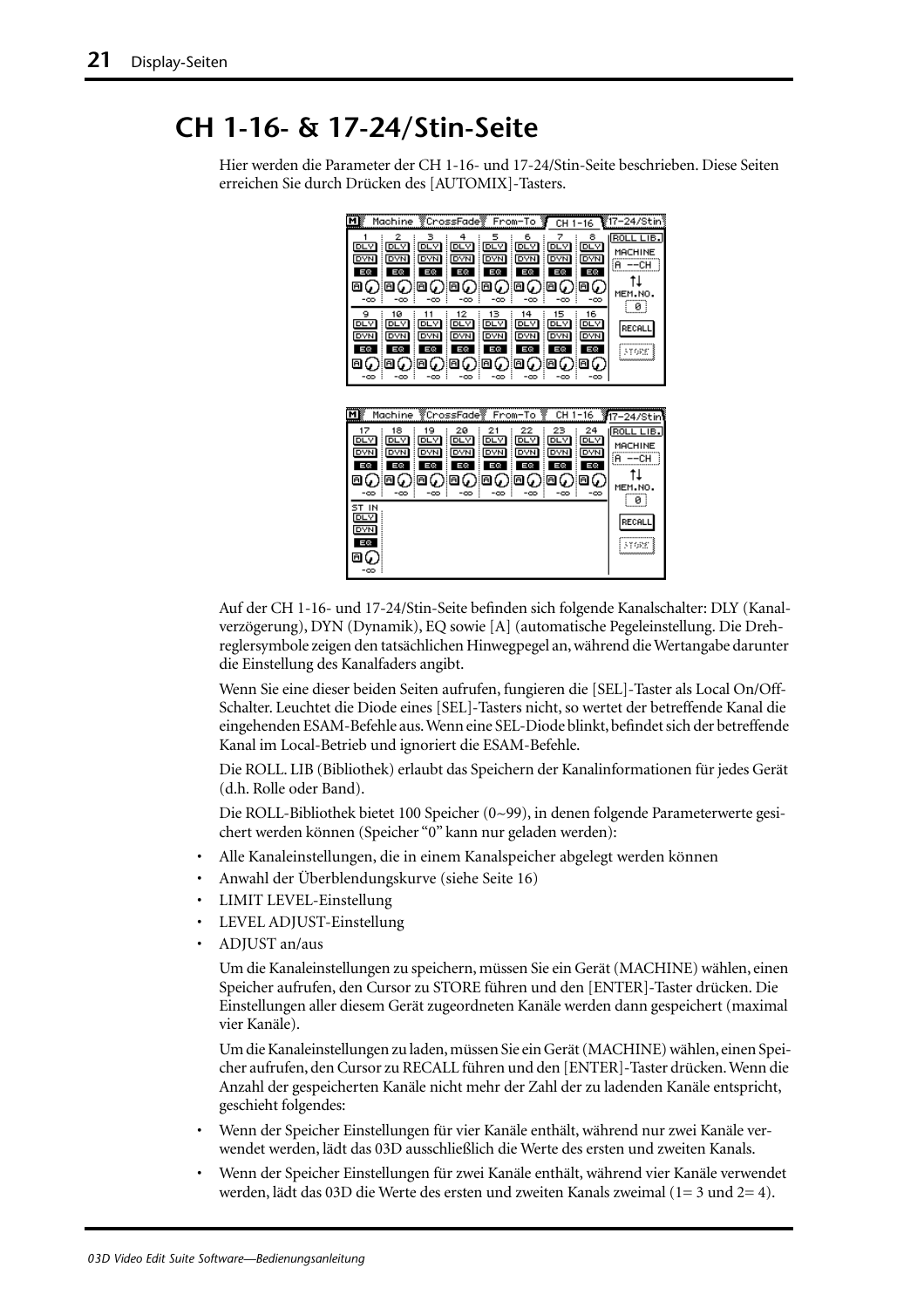## <span id="page-87-0"></span>**Monitor-Seite**

Hier werden die Parameter der Monitor-Seite (siehe Abbildung) beschrieben. Diese Seite erreichen Sie durch Drücken des [VIEW]-Tasters.

|                          | CH View Library Monitor |                                                                                                  |                                           |                               |
|--------------------------|-------------------------|--------------------------------------------------------------------------------------------------|-------------------------------------------|-------------------------------|
| -00 -00 -00 -00<br>2 3 4 | 100 100 100 100         | 5 6 7 8 9 10 11 12 13 14 15 16<br>CHANNEL INPUT-                                                 | co- 88-100 100 100 co-co- 901 001 001 001 | -2<br><b>EFF</b>              |
| -00 -00 -00              | -00 -00                 | -00-00-00-00<br>18 19 20 21 22 23 24 1 2 3 4 1 2<br>CHANNEL INPUT -- ' - AUX OUT -' - BUS OUT -' | -00 -00 -00 -00<br>4<br>-3-               | -00 -00<br>5T<br>sт<br>IN MAS |

Auf der Monitor-Seite können Sie die Fadereinstellungen optisch kontrollieren. Die senkrechten Balken vertreten die Fader, während die Werte darunter die genaue Einstellung anzeigen. Ein "hohler" Balken bedeutet, daß der betreffende Kanal zur TO-Ebene gehört (bzw. weder TO noch FROM zugeordnet ist). Bei einem Übergang wird ein FROM-Balken nach und nach hohl, während sich ein TO-Balken nach und nach füllt.

### **Prefer.-Seite**

Hier werden die neuen Optionen der Prefer.-Seite beschrieben. Diese Seite erreichen Sie durch Drücken des [UTILITY]-Tasters.

| ®๊Oscillator <b>ซั</b>              | Prefer.     |                             | ि User Def. ▒ MIDI/H0ST▒ MIDI Moni. १ |             |  |  |  |  |
|-------------------------------------|-------------|-----------------------------|---------------------------------------|-------------|--|--|--|--|
| PREFERENCES/BATTERY MONITOR         |             |                             |                                       |             |  |  |  |  |
| MOUSE<br><b>SPEED</b>               | <b>SLOW</b> | FAST<br>$\overline{4}$<br>з | DIGITAL ST IN<br><b>SYNC CAUTION</b>  | ON          |  |  |  |  |
| <b>STORE</b><br><b>CONFIRMATION</b> |             | ON                          | YGDAI IN<br>SYNC CAUTION              | ON          |  |  |  |  |
| RECALL<br><b>CONFIRMATION</b>       |             | <b>OFF</b>                  | DIGITAL BUS<br>OUTPUT DELAY           | <b>OFF</b>  |  |  |  |  |
| METER<br><b>FALLING SPEED</b>       |             | <b>FAST</b>                 | LONGER OUTPUT<br>∕DELAY TIME          | <b>OFF</b>  |  |  |  |  |
| MASTER<br>LEVEL PROTECT             |             | 0FF                         | BATTERY                               |             |  |  |  |  |
| SWAP CH<br>9-16 <-> 17-24           |             | <b>OFF</b>                  | MON I TOR                             | <b>FULL</b> |  |  |  |  |

**MASTER LEVEL PROTECT—**Mit dieser Funktion können Sie die Bus- und AUX Send Master-Fader arretieren. Das ist natürlich nur sinnvoll, wenn Sie diese Pegelwerte kaum je ändern bzw. peinlichen Irrtümern vorbeugen möchten.

**SWAP CH 9–16 <–> 17–24**—Mit dieser Funktion können Sie die Analog-Eingänge 9~16 und Digital-Eingänge 17~24 miteinander vertauschen, so daß die Digital-Eingänge Kanal 9~16 zugeordnet werden. Somit können Sie die Digital-Summe also ohne Verwendung des [MIXING LAYER]-Tasters einstellen. In dem Fall erscheint neben den Metern die Meldung SWAP.

**DIGITAL BUS OUTPUT DELAY**—Im Normalbetrieb des 03D bezieht sich die Ausgabeverzögerung ausschließlich auf die analogen Bus-Ausgänge (also nicht auf die Digital-Summen). Wenn Sie diese Funktion aktivieren, können auch die digitalen Bus-Ausgänge verzögert werden.

**LONGER OUTPUT DELAY TIME**—Mit der LONGER OUTPUT DELAY TIME-Option können Sie die Ausgabeverzögerung um 3160 Samples verlängern. Da die Eingabe- und Ausgabeverzögerung jedoch denselben Speicher verwenden, wird der Einstellbereich der Eingabeverzögerung bei Aktivieren dieser Funktion um 3160 Sample-Schritte gekürzt. Nach Einstellen dieser Option müssen Sie das 03D neustarten.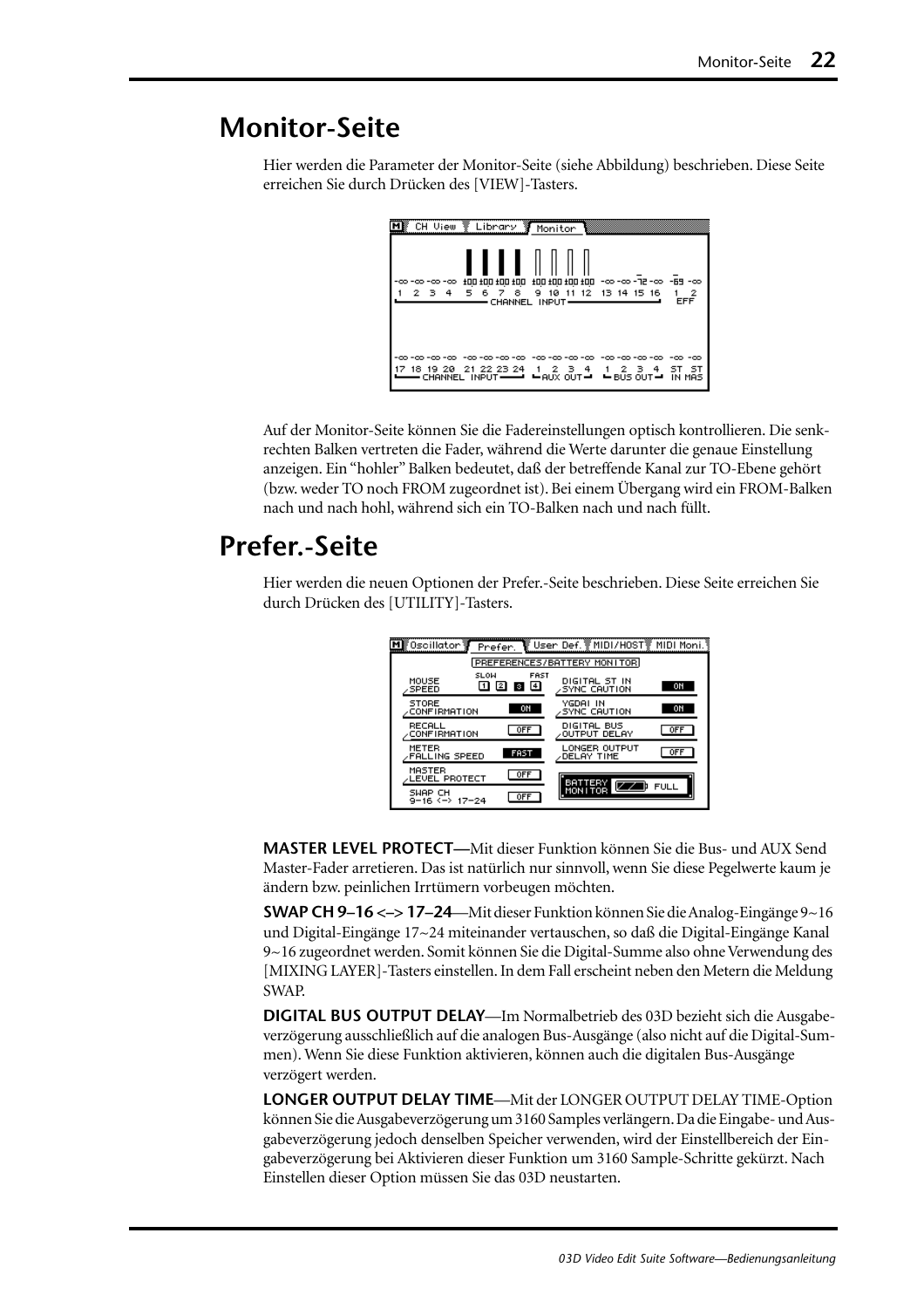## <span id="page-88-0"></span>**Delay-Seite**

Hier werden die Funktionen der Delay-Seite beschrieben. Diese Seite erreichen Sie durch Drücken des [DELAY/∅]-Tasters.



Die Ein- und Ausgabeverzögerung können in Millisekunden- und Sample-Schritten sowie –und das ist neu– in Viertelframe-Schritten eingestellt werden. Wenn die Sampling-Frequenz 48kHz beträgt und Frame Type auf DF gestellt wurde, beträgt der Verzögerungsbereich etwa sechs Frames.

| 비        | CH Delay © D1v 1-16 VD1v 17-24 VOutput D1vV |   | Phase   |
|----------|---------------------------------------------|---|---------|
| ON/OFF   | <b>PARAMETER</b>                            |   |         |
| OFF      | DELAY<br>0.0 <sub>[ms]</sub>                | ø | [frame] |
| OFFSET   | 1 [sample]                                  |   |         |
| ØIframel |                                             |   |         |
|          |                                             |   |         |

Wenn Sie einen Bus-Ausgang anwählen, erscheint auf der CH Delay-Seite (siehe obige Abbildung) ein OFFSET-Parameter. Mit diesem Parameter können die Bus-Ausgänge gemeinsam verzögert werden. Das ist z.B. sinnvoll, um einen eventuellen Versatz zwischen dem Audiound Bildmaterial auszubügeln. Der Einstellbereich für den Versatz/die Verzögerung beträgt 4 Frames (in Frame-Schritten).

|                                                                     |                                                                     |                                                           |                                                          | CH Delay 201v 1-16 201v 17-24 Output DIV<br>Phase                                          |  |  |  |
|---------------------------------------------------------------------|---------------------------------------------------------------------|-----------------------------------------------------------|----------------------------------------------------------|--------------------------------------------------------------------------------------------|--|--|--|
|                                                                     | OUTPUT DELAY                                                        |                                                           |                                                          |                                                                                            |  |  |  |
| BUS <sub>1</sub><br>0.0<br>(m <sub>S</sub> )<br>ø<br>[frame]<br>OFF | BUS <sub>2</sub><br>0.0<br>[ms]<br>Й<br>[frame]<br>OFF <sup>1</sup> | BUS3<br>0.0<br>[ms]<br>Й<br>: [frame]<br>OFF <sup>1</sup> | BUS4<br>0.0<br>$\overline{m51}$<br>ø<br>: [frame]<br>OFF | ST R<br>ST L<br>0.0<br>0.0<br>[ms]<br>(ms)<br>Й<br>и<br>: [frame]<br>[frame]<br>OFF<br>0FF |  |  |  |
| ØIframel<br><b>OUTPUT DELAY OFFSET</b>                              |                                                                     |                                                           |                                                          |                                                                                            |  |  |  |
|                                                                     |                                                                     |                                                           |                                                          |                                                                                            |  |  |  |

Hier sehen Sie die Output Dly-Seite. Die Verzögerung wird in Frames angezeigt. Außerdem erscheint hier der OFFSET-Wert der vier Bus-Ausgänge.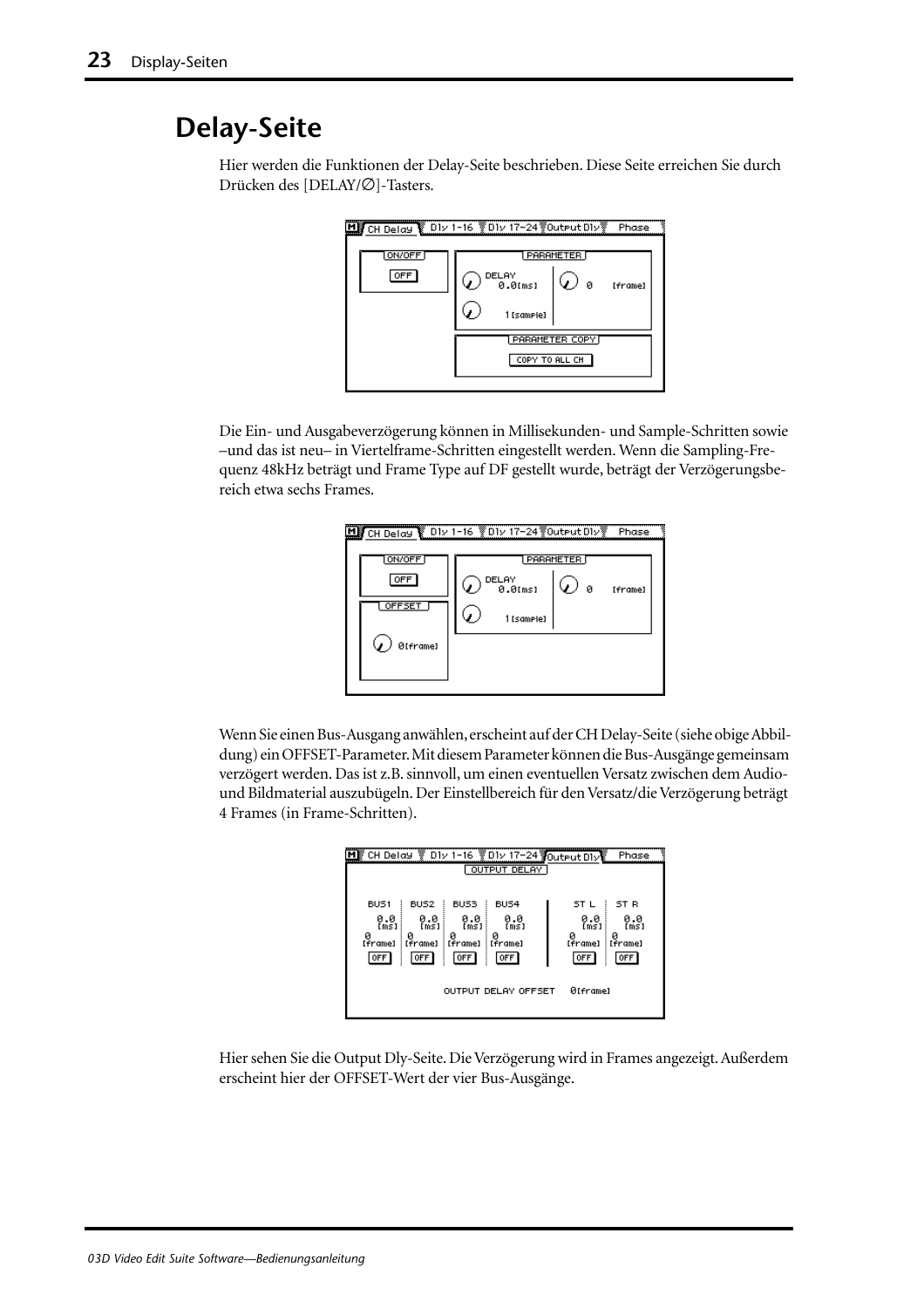## **MIDI Setup-Seite**

Die MIDI Setup-Seite der 03D Video Edit Suite Software sieht folgendermaßen aus. Beim normalen 03D-Betriebssystem des 03D befinden sich der Fader Start- und MMC No.-Parameter auf der MIDI/HOST-Seite.

| MIMIDI Setup PGM As9n. VCTL As9n. | тχ             | RX         | OMNI       | Bulk<br><b>ECHO</b> |                              |
|-----------------------------------|----------------|------------|------------|---------------------|------------------------------|
| PROGRAM<br>CHANGE                 | ON             | ON         | OFF        | 0FF                 | <b>MIDI CHANNEL</b><br>T× CH |
| CONTROL<br>CHANGE                 | OFF            | <b>OFF</b> | <b>OFF</b> | <b>OFF</b>          | RxCH                         |
| PARAMETER<br>CHANGE               | OFF            | ON         |            | OFF                 | J.                           |
| <b>BULK</b>                       | ٠              | ON         |            |                     | FAD ST                       |
| <b>FADER START</b><br>(NOTE ON)   | OFF            |            |            |                     | DEVICE No.<br>No.            |
| REALTIME MSG.<br>& MTC            |                |            |            | <b>OFF</b>          |                              |
| <b>OTHER</b><br>COMMANDS          | $\blacksquare$ |            |            | OFF                 | MMC No                       |

## **Bulk-Seite**

Die Bulk-Seite erreichen Sie durch Drücken des [MIDI]-Tasters. Hier können Sie den Inhalt der TO EDITOR-Speicher via MIDI (Bulk Dump) zu einem Sequenzer, Rechner usw. übertragen.

| ∭MIDI Setur ▒ PGM As9n. ▒ CTL As9n. ▒<br>Bulk             |           |
|-----------------------------------------------------------|-----------|
| ICATEGORYI                                                |           |
| SCENE MEM. - 01. Initial Data)<br><b>SETUP MEM</b>        |           |
| PGM. TABLE<br>EQ LIBRARY<br>-41.[ No Data! 1              | REQUEST   |
| $-[41]$ . No Data! I<br>DYN. LIBRARY<br><b>CTL. TABLE</b> |           |
| EFF. LIBRARY - [65. [ No Data! ]                          | TRANSMIT  |
| $-@2.$ [ No Data! ]<br>CH LIBRARY                         | LINTERVAL |
| $-01$ . $I$ SETUP $I$<br>TO EDITOR                        | 0}ms      |
| MIDI REMOTE - PAGET. [ NO OP ]                            |           |
| <b>ALL</b>                                                |           |

## **Solo Setup-Seite**

Wenn der TO EDITOR-Anschluß aktiviert ist, kann die SOLO TRIM-Funktion der Solo Setup-Seite nicht verwendet werden.

| Misolo Setupe Moni Setup |                                                                               |                        |               |
|--------------------------|-------------------------------------------------------------------------------|------------------------|---------------|
| [STATUS]                 | <b>LISTEN</b>                                                                 | SEL MODE∏    SOLO TRIM |               |
| RECORDING SOLO           | PFL                                                                           | LAST SOLO              |               |
| MIXDOWN SOLO             | AFL                                                                           | MIX SOLO               | ٤             |
| SOLO IN PLACE            | FADER GROUP AFL                                                               |                        | 0 dB          |
| SOLO SAFE CHANNEL        | MONO                                                                          |                        |               |
| 1 2 3 4 5 6 7 8          |                                                                               |                        |               |
| 10 <br>19 I              | $\boxed{11}$ $\boxed{12}$ $\boxed{13}$ $\boxed{14}$ $\boxed{15}$ $\boxed{16}$ | EFF1<br>EFF2           | <b>STEREO</b> |
| 17 18 19 20 21 22 23 24  |                                                                               | ST CASCADE IN          |               |
|                          |                                                                               |                        |               |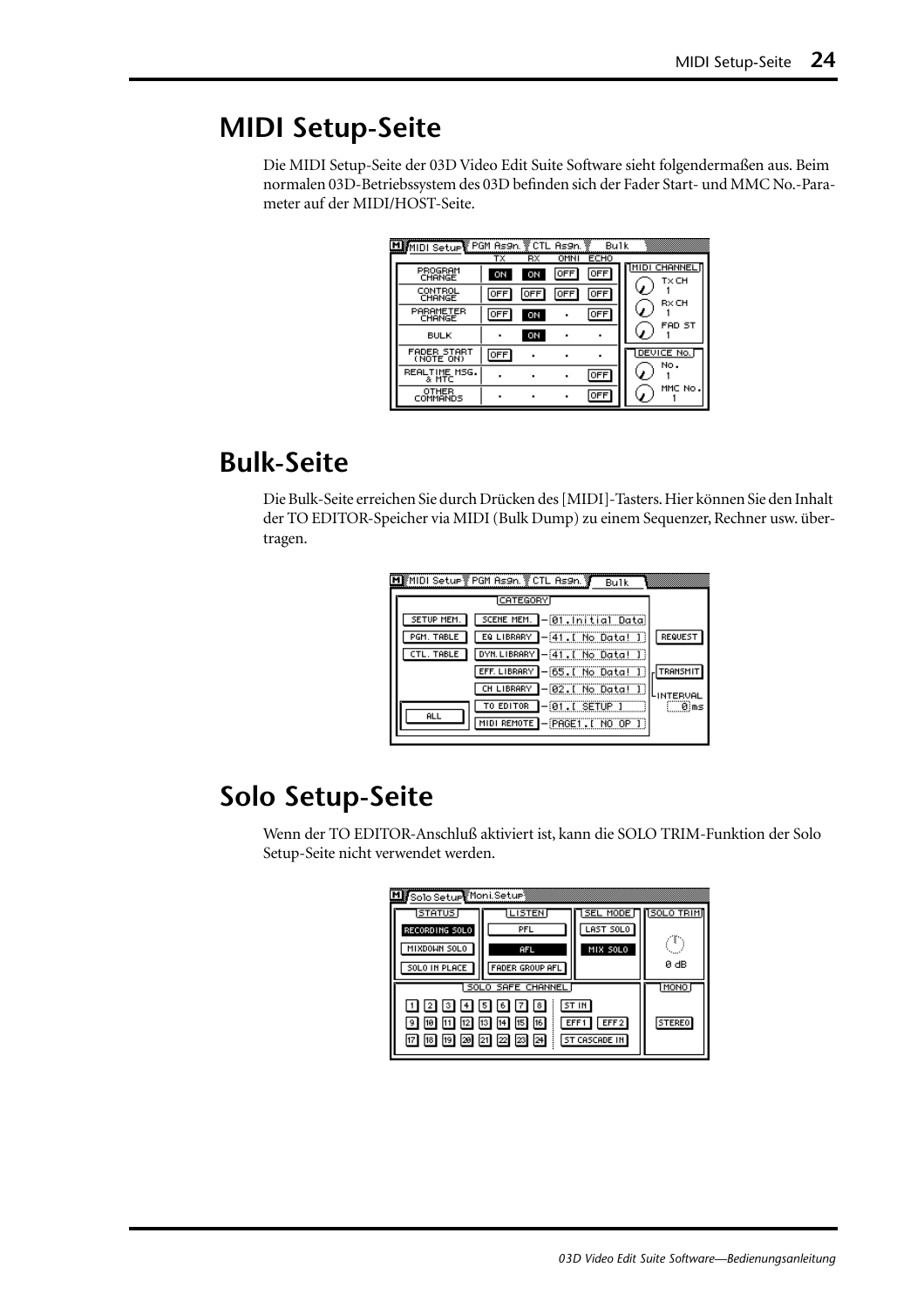## <span id="page-90-0"></span>**Moni. Setup-Seite**

Wenn der TO EDITOR-Anschluß aktiviert ist, kann die MONI TRIM-Funktion der Moni. Setup-Seite nicht verwendet werden.

| M Solo Setur Moni Seture<br><b>LISTEN</b><br>PFL<br>AFL                                              | <b>SEL MODE</b><br>LAST MONI<br>MIX MONI | <b>NONI TRIME</b><br>0 dB    |
|------------------------------------------------------------------------------------------------------|------------------------------------------|------------------------------|
| MONITOR SOURCE SELECT<br><b>STEREO</b><br>STEREO OUT<br>ΌÜΤ<br><b><i>CASCADE</i></b> [ST CASCADE IN] | 88¥ OO 20 OO 140<br>88후 ① ② ③ ④          | <b>MONO</b><br><b>STEREO</b> |

## **User Define-Seite**

Die User Define-Funktion wurde um vier Optionen erweitert. Diese werden ab Werk Bank 4 zugeordnet.

- 21. ESAM Auto Adjust—Ein- und Ausschalten der LEVEL ADJUST-Funktion.
- 20. ESAM Local On/Off—Ein- und Ausschalten der Local-Funktion.
- 19. ESAM Fader ABS—Anwahl von ABSOLUTE oder FROM-TO für FADER MODE. Im FROM-TO-Betrieb kann die Kanalfadereinstellung nur geändert werden, wenn die Local-Funktion aktiviert wurde bzw. wenn das Display derzeit keine Video Edit Suite-Seite anzeigt. Dank dieser Funktion können Sie blitzschnell den ABSOLUTE-Betrieb aktivieren, einen Fader einstellen und wieder in den FROM-TO-Betrieb wechseln.
- 18. PANL-C-R Flip—Mit dieser Funktion können Sie einen Kanal links, in der Mitte, rechts, wieder links usw. anordnen.

| Mg Oscillator     | Prefer.                    | <mark></mark> User Def.【 <u>MIDI/H</u> OST》 | MIDI Moni.                |
|-------------------|----------------------------|---------------------------------------------|---------------------------|
| <b>BANK</b>       | APPLY                      | BANK <sup>2</sup>                           | APPLY                     |
|                   |                            | ES OFF                                      | 4                         |
| <b>BANK</b><br>81 | APPLY                      | BANK 4                                      | <sup>2</sup> òFF<br>APPLY |
| <b>ND</b>         | hue <sup>Mu</sup><br>112 I |                                             | 12                        |
|                   | 4                          |                                             | 4                         |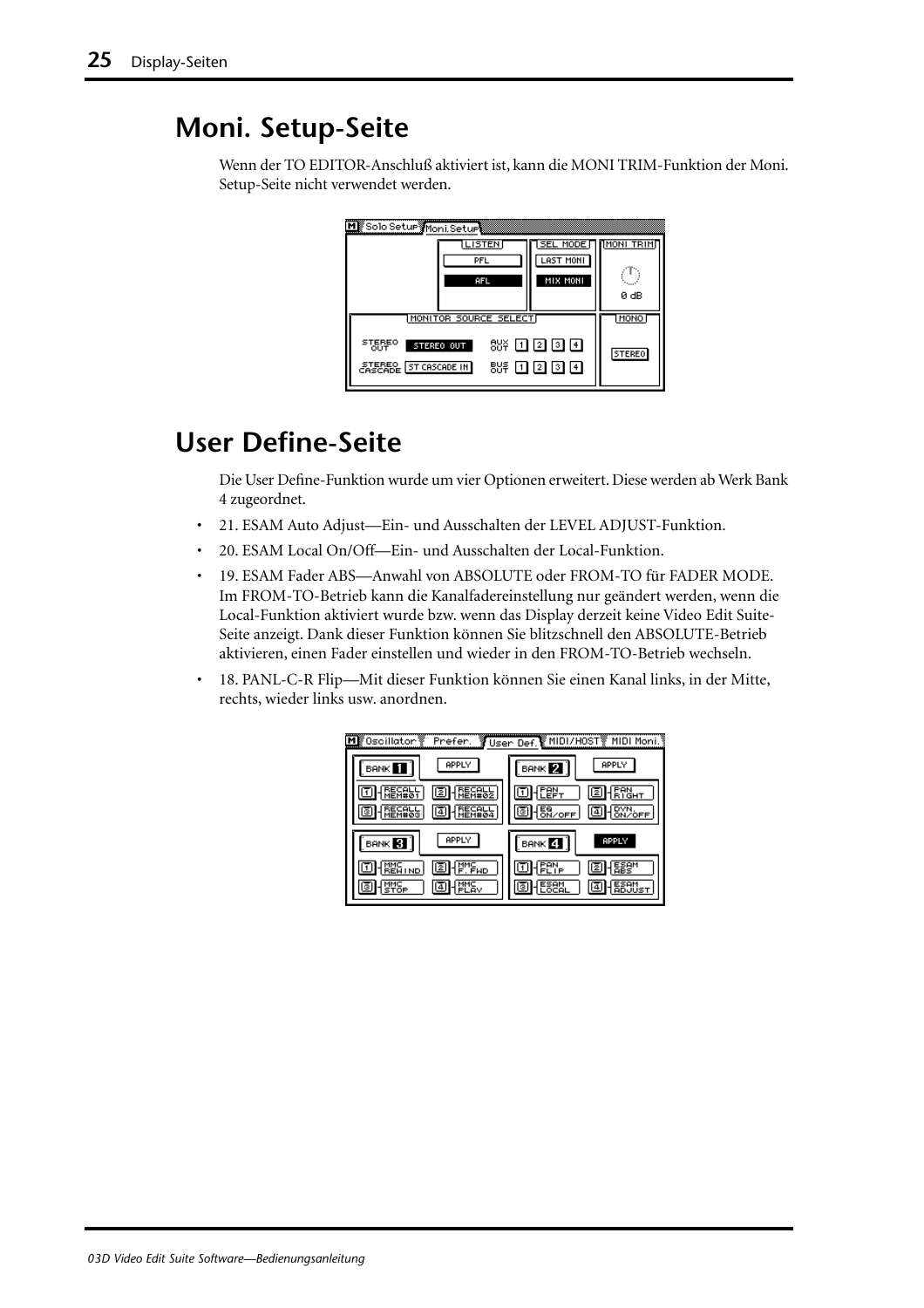## <span id="page-91-0"></span>**EQ Library-Seite**

Auch die EQ-Bibliothek enthält drei neue Programme:

- 80. 60Hz HUM CUT— Unterdrücken von 60 Hz-Brummschleifen.
- 79. 50Hz HUM CUT— Unterdrücken von 50 Hz-Brummschleifen.
- 78. HIGH CUT—Unterdrücken von hochfrequentem weißen Rauschen (z.B. Bandrauschen) mit einem Tiefpaßfilter (LPF).

| EQ                                               | Library                                                                                                 |
|--------------------------------------------------|---------------------------------------------------------------------------------------------------------|
| SEL CH<br>CH <sub>1</sub><br>CURRENT<br>EQ CURVE | CLIP<br><br>ь<br>о<br>8<br>-30<br>IDÉ<br>I.ÖK<br>IOK<br>-48<br>-18<br>GR<br>2                           |
| TITLE<br>EDIT                                    | No. LIBRARY TITLE                                                                                       |
| RECALL<br>STORE                                  | 80.60Hz<br>HUM<br>CUT<br>EQ CURVE<br>.50Hz<br>٩<br>HUM<br>No.<br>Data!<br>N٥<br>Data<br>No<br>Uata<br>5 |

Nach Installieren der 03D Video Edit Suite Software müssen alle Speicher initialisiert werden. Erst dann sind die neuen Programme verfügbar.

## **Achtung**

Beim Initialisieren werden alle Anwenderprogramme gelöscht. Am besten sichern Sie sie also vorher via MIDI (Bulk Dump). Siehe die Bedienungsanleitung des 03D.

Um alle Speicher zu initialisieren, müssen Sie [STORE] gedrückt halten, während Sie das 03D einschalten. Sobald die <<INITIALIZE MEMORY?>> Seite erscheint, drücken Sie auf [RECALL]. Nun sind auch die neuen EQ-Programme verfügbar.

## **Effects Library-Seite**

Die Effektbibliothek wurde um drei Programme erweitert.

- 96. Echo Reverb
- 95. FEMALE Pitch
- 94. MALE Pitch



Nach Installieren der 03D Video Edit Suite Software müssen Sie alle Speicher initialisieren. Erst dann sind die neuen Effektprogramme nämlich verfügbar. Weitere Einzelheiten hierzu finden Sie unter *EQ Library-Seite* auf Seite 26.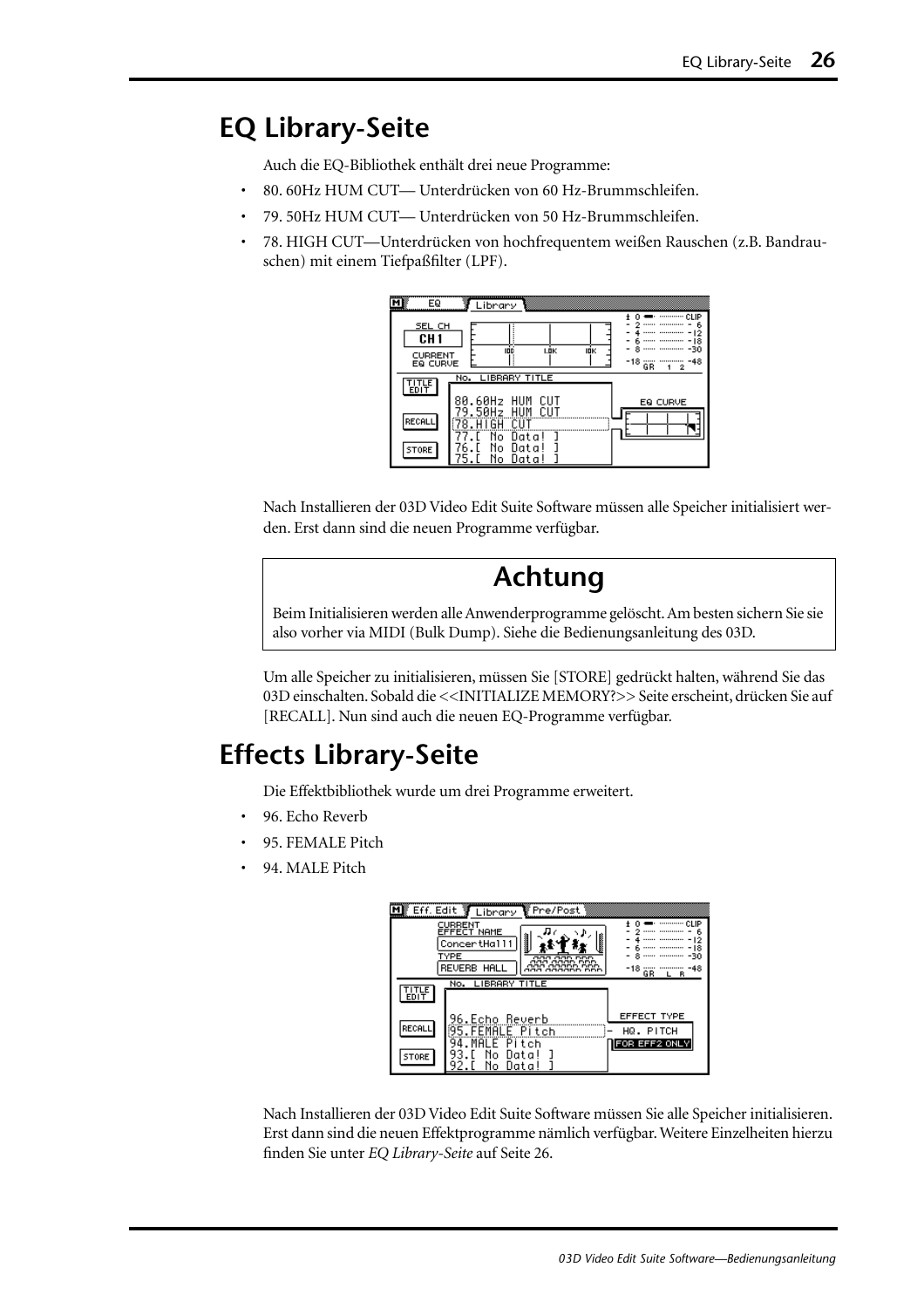## **Anhang**

## **Unterstützte Editoren**

#### **Sony**

BVE9100 (+Option) BVE2000 BVE910 (+Option) BVE900 (+Upgrade +Option) BVE9000 (+Upgrade +Option) PVE500

**CMX** CMX3600

#### **Ampex**

ACE200

#### **Panasonic**

AU-A960 AG-A850

#### **Accom**

Axial 3000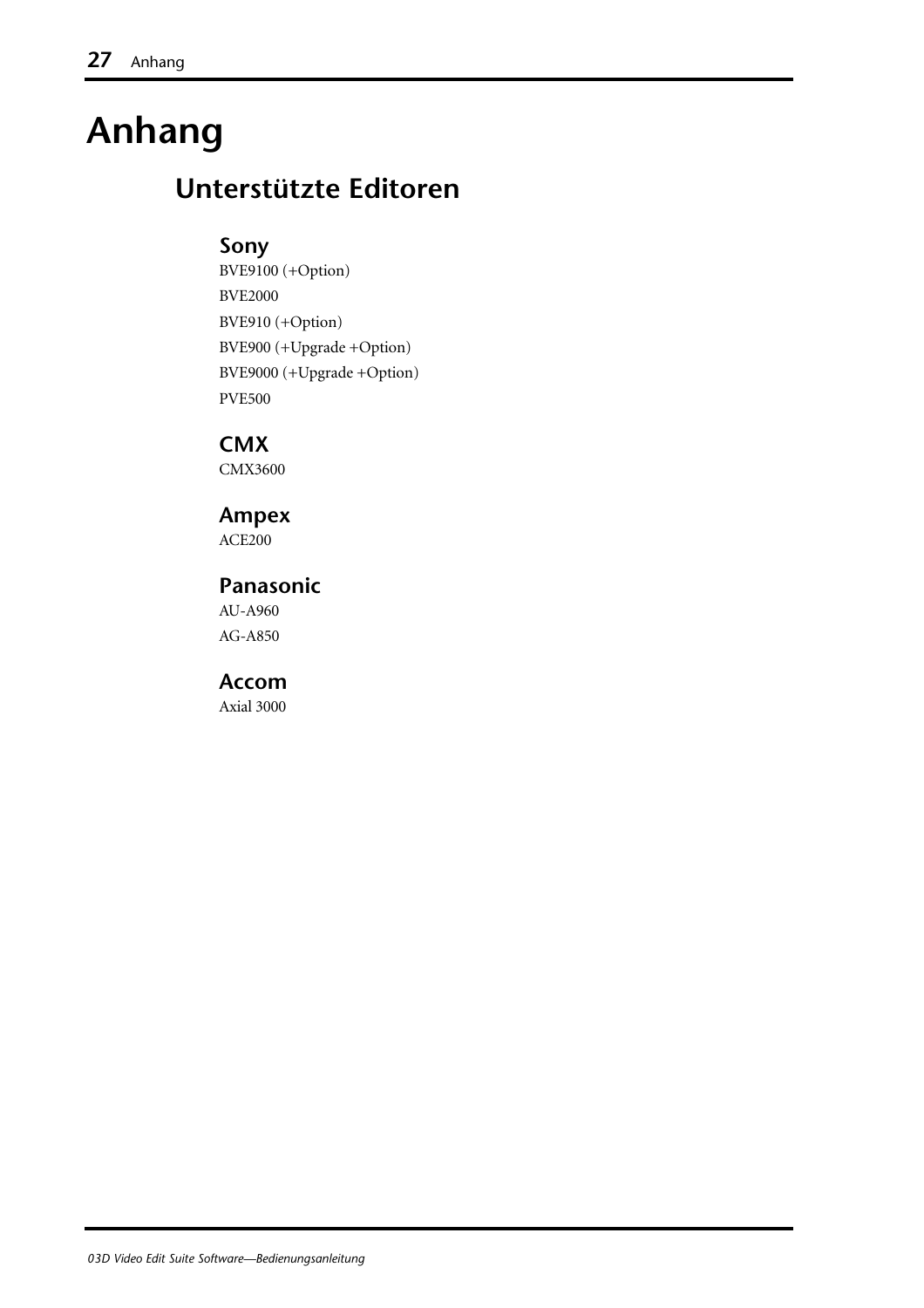| <b>Befehl</b>              | Lesen <sup>1</sup> | Schreiben <sup>2</sup> |
|----------------------------|--------------------|------------------------|
| <b>All Stop</b>            |                    | A <sub>0</sub>         |
| <b>From Source</b>         |                    | A1, A2                 |
| <b>To Source</b>           |                    | A3, A4                 |
| <b>Monitor Source</b>      |                    | A5, A6                 |
| <b>Transition Duration</b> |                    | A7, A8                 |
| <b>Transition Start</b>    |                    | A <sub>9</sub>         |
| <b>Monitor Mode</b>        |                    | AA                     |
| <b>Restore From Edit</b>   |                    | AB                     |
| <b>Fader Level</b>         |                    | <b>AD</b>              |
| <b>Save Mixer</b>          |                    | AE                     |
| <b>Recall Mixer</b>        |                    | AF                     |
| <b>Transfer Register</b>   | 30                 | B <sub>0</sub>         |
| <b>From Machine</b>        |                    | <b>B4</b>              |
| <b>To Machine</b>          |                    | B <sub>5</sub>         |
| <b>Monitor Machine</b>     |                    | <b>B6</b>              |
| <b>From Source</b>         |                    | <b>BC</b>              |
| <b>To Source</b>           |                    | <b>BD</b>              |
| <b>Monitor Source</b>      |                    | <b>BE</b>              |
| <b>Transition Duration</b> |                    | <b>BF</b>              |

## <span id="page-93-0"></span>**Unterstützte Befehle**

1. Lesebefehle (Read) informieren den Editor über den Status des 03D (Hexadezimalwerte).

2. Mit Schreibbefehlen (Write) kann der Status des 03D vom Editor aus geändert werden. Außerdem werden sie zum Beantworten von Lesebefehlen verwendet (Hexadezimalwerte).

Während eines Übergangs (Transition) werden eventuell eingehende All Stop-Befehle ignoriert.

Es dürfen niemals mehrere Befehle gleichzeitig gesendet werden. Lassen Sie einen Abstand von mindestens einem Frame.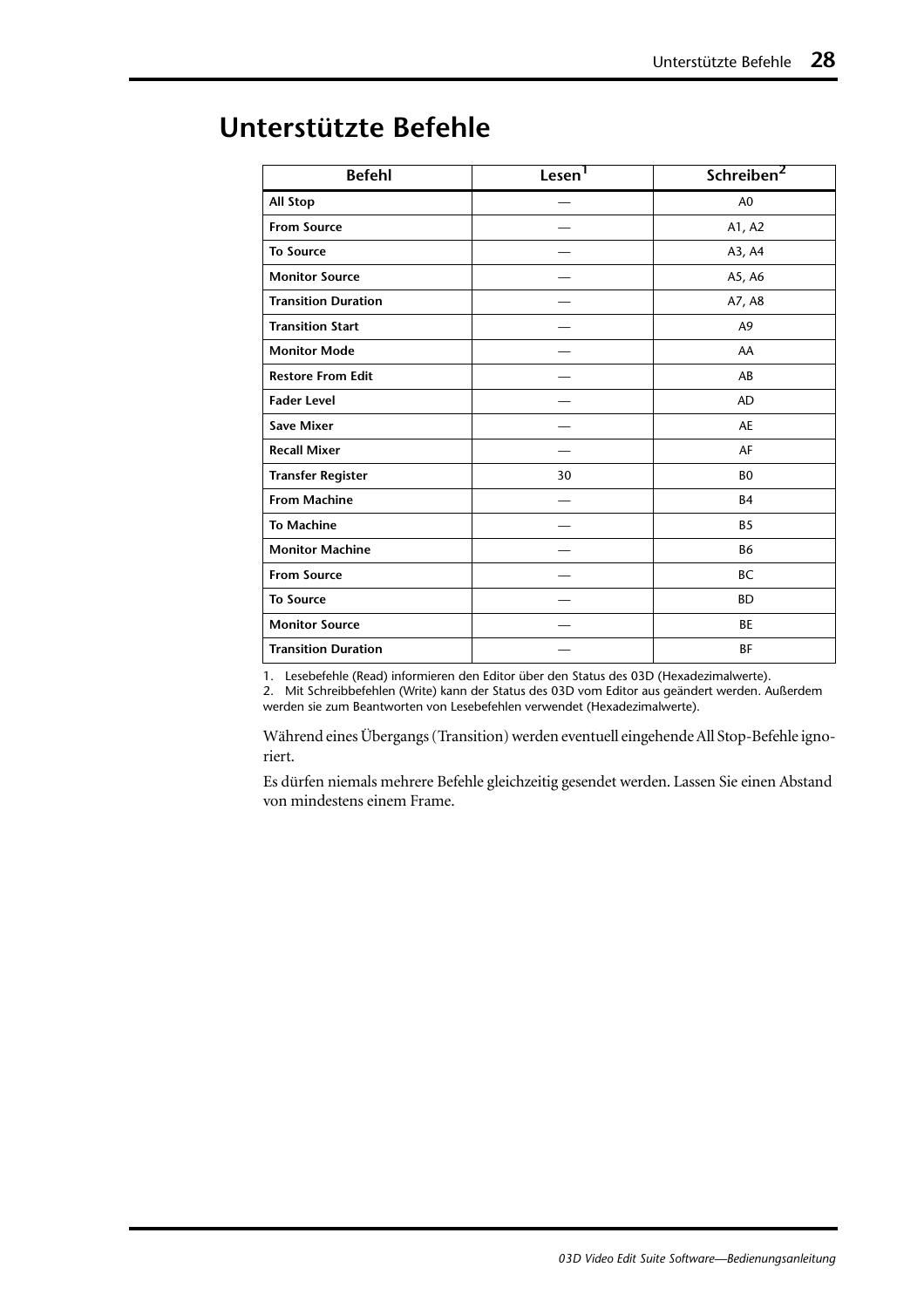## **MIDI Bulk Dump**

Datenblockformate, die von der 03D Video Edit Suite Software unterstützt werden.

#### **1. Video Editor Setup Bulk Dump-Format**

| <b>STATUS</b>     | 11110000       | F0 | System Exclusive Message           |
|-------------------|----------------|----|------------------------------------|
| ID No.            | 01000011       | 43 | Manufacturer's ID No. (YAMAHA)     |
| SUB STATUS        | $0000$ nnnn    | 0n | $n=0-15$ (Device Channel No.1-16)  |
| FORMAT No.        | 01111110       | 7E | Universal Bulk Dump                |
| BYTE COUNT (HIGH) | 00000001       | 01 | 140(130+10)bytes                   |
| BYTE COUNT (LOW)  | 00001100       | 0C |                                    |
|                   | 01001100       | 4C | ' L'                               |
|                   | 01001101       | 4D | 'M'                                |
|                   | 00100000       | 20 | $\mathbf{I}=\mathbf{I}$            |
|                   | 00100000       | 20 | $\mathbf{I}=\mathbf{I}$            |
|                   | 00111000       | 38 | '8'                                |
|                   | 01000010       | 42 | $'$ B'                             |
|                   | 00110000       | 30 | י 0 י                              |
|                   | 00110011       | 33 | 131                                |
| DATA NAME         | 01010110       | 56 | 'V'                                |
|                   | 0mmmmmmm       | mm | m=0-2,127(Video Editor Setup No.1- |
|                   |                |    | 3, current)                        |
| <b>DATA</b>       | 0ddddddd       | ds | Video Editor Setup(130bytes)       |
|                   | $\mathbf{1}$ : |    |                                    |
|                   | 0ddddddd       | de |                                    |
| CHECK SUM         | 0eeeeeee       | ee | $ee=(-('L'+'M'++ds++de))$ AND 7Fh  |
| <b>EOX</b>        | 11110111       | F7 | End Of Exclusive                   |

#### **2. Video Editor Setup Bulk Dump Request-Format**

| 11110000    | F0 | System Exclusive Message           |
|-------------|----|------------------------------------|
| 01000011    | 43 | Manufacturer's ID No. (YAMAHA)     |
| $0010$ nnnn | 2n | $n=0-15$ (Device Channel No.1-16)  |
| 01111110    | 7E | Universal Bulk Dump                |
| 01001100    | 4C | 'L'                                |
| 01001101    | 4D | $^{\prime}$ M $^{\prime}$          |
| 00100000    | 20 | $1 - 1$                            |
| 00100000    | 20 | $\mathbf{I}$ $\mathbf{I}$          |
| 00111000    | 38 | '8'                                |
| 01000010    | 42 | ' B'                               |
| 00110000    | 30 | י 0 י                              |
| 00110011    | 33 | 131                                |
| 01010110    | 56 | 'V'                                |
| Ommmmmmm    | mm | m=0-2,127(Video Editor Setup No.1- |
|             |    | 3, current)                        |
| 11110111    | F7 | End Of Exclusive                   |
|             |    |                                    |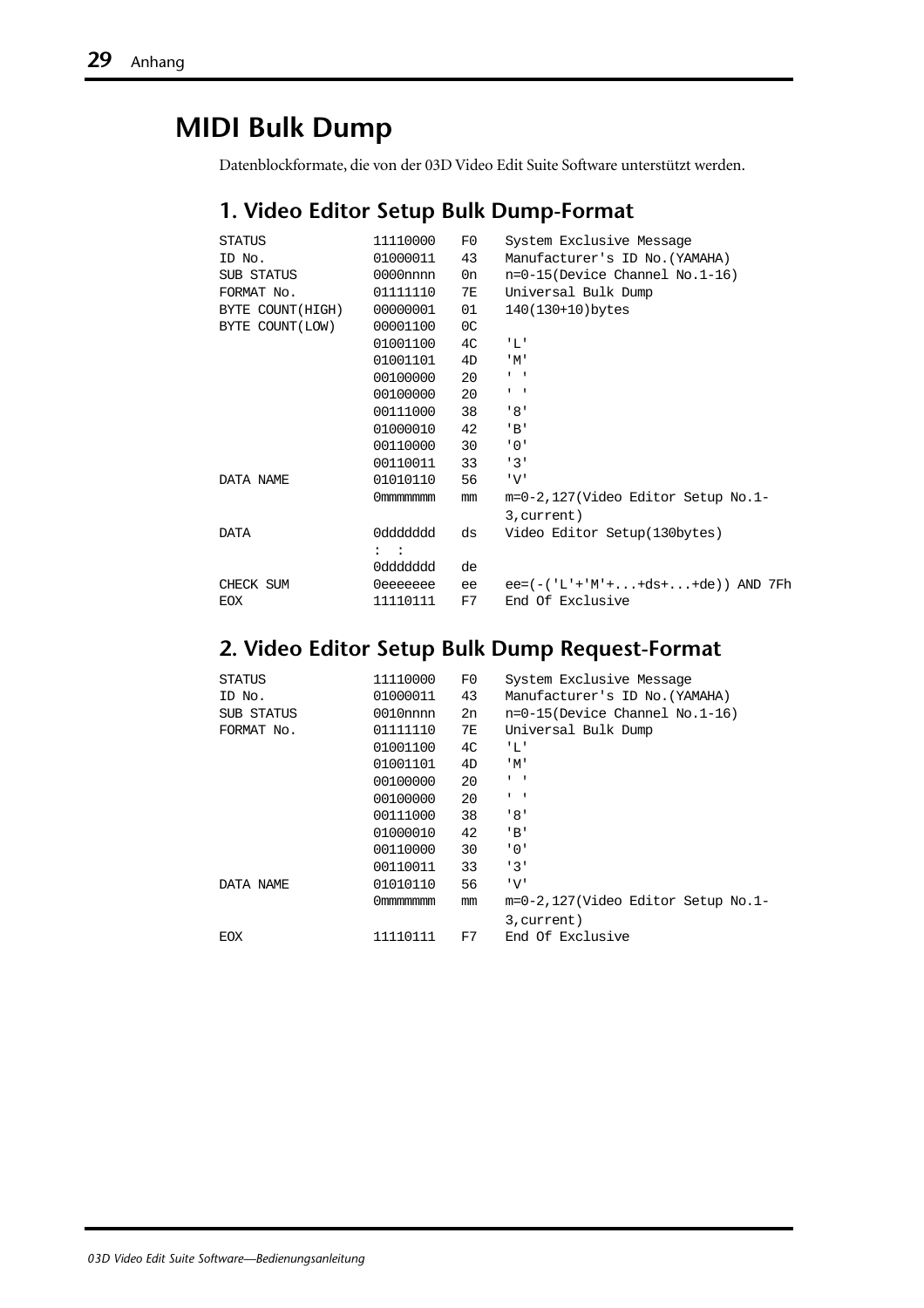#### **3. Roll Library Bulk Dump-Format**

| <b>STATUS</b>    | 11110000       | F0 | System Exclusive Message          |
|------------------|----------------|----|-----------------------------------|
| ID No.           | 01000011       | 43 | Manufacturer's ID No. (YAMAHA)    |
| SUB STATUS       | $0000$ nnnn    | 0n | $n=0-15$ (Device Channel No.1-16) |
| FORMAT No.       | 01111110       | 7E | Universal Bulk Dump               |
| BYTE COUNT(HIGH) | 00000010       | 02 | 290(280+10)bytes                  |
| BYTE COUNT(LOW)  | 00100010       | 22 |                                   |
|                  | 01001100       | 4C | 'L'                               |
|                  | 01001101       | 4D | 'M'                               |
|                  | 00100000       | 20 | $\mathbf{I}=\mathbf{I}$           |
|                  | 00100000       | 20 | $\mathbf{I}=\mathbf{I}$           |
|                  | 00111000       | 38 | ' 8'                              |
|                  | 01000010       | 42 | 'B'                               |
|                  | 00110000       | 30 | '0'                               |
|                  | 00110011       | 33 | 131                               |
| DATA NAME        | 01001100       | 4C | ' L'                              |
|                  | 0mmmmmmm       | mm | $m=1-99(Roll Library No.1-99)$    |
| DATA             | 0ddddddd       | ds | Roll Library(280bytes)            |
|                  | $\mathbf{z}$ : |    |                                   |
|                  | 0ddddddd       | de |                                   |
| CHECK SUM        | 0eeeeeee       | ee | $ee=(-('L'+'M'++ds++de))$ AND 7Fh |
| <b>EOX</b>       | 11110111       | F7 | End Of Exclusive                  |

#### **4. Roll Library Bulk Dump Request-Format**

| <b>STATUS</b> | 11110000    | F0             | System Exclusive Message          |
|---------------|-------------|----------------|-----------------------------------|
| ID No.        | 01000011    | 43             | Manufacturer's ID No. (YAMAHA)    |
| SUB STATUS    | $0010$ nnnn | 2n             | $n=0-15$ (Device Channel No.1-16) |
| FORMAT No.    | 01111110    | 7E             | Universal Bulk Dump               |
|               | 01001100    | 4C             | 'L'                               |
|               | 01001101    | 4D             | $^{\prime}$ M $^{\prime}$         |
|               | 00100000    | 20             | $1 - 1$                           |
|               | 00100000    | 20             | $\mathbf{I}$ $\mathbf{I}$         |
|               | 00111000    | 38             | '8'                               |
|               | 01000010    | 42             | $'$ B'                            |
|               | 00110000    | 30             | '0'                               |
|               | 00110011    | 33             | 131                               |
| DATA NAME     | 01001100    | 4 <sup>C</sup> | 'L'                               |
|               | Ommmmmmm    | mm             | $m=1-99(Roll Library No.1-99)$    |
| EOX           | 11110111    | F7             | End Of Exclusive                  |
|               |             |                |                                   |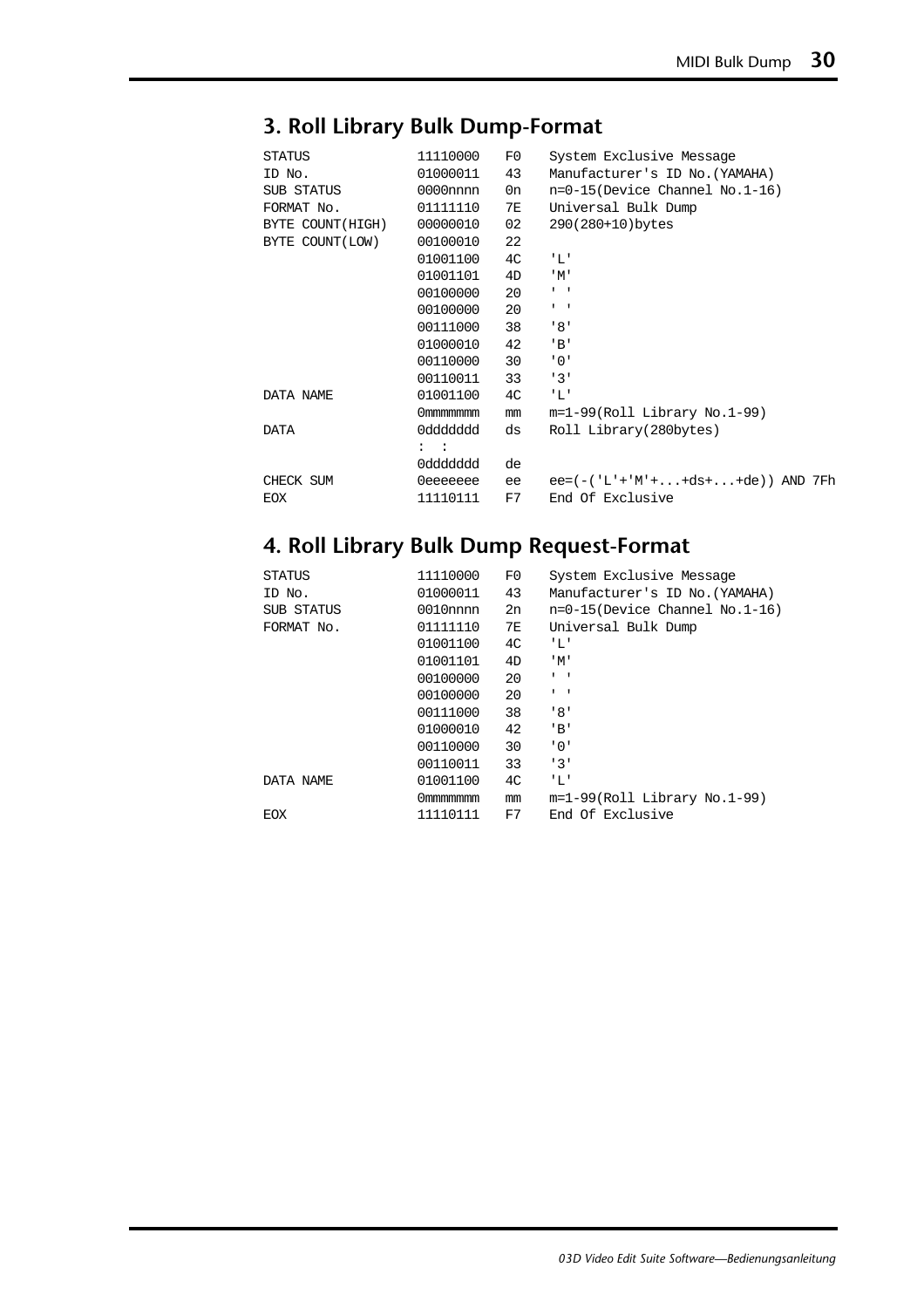

**03D Video Edit Suite Software**



 $\rm O3D$ O3DVEK

03DVEK



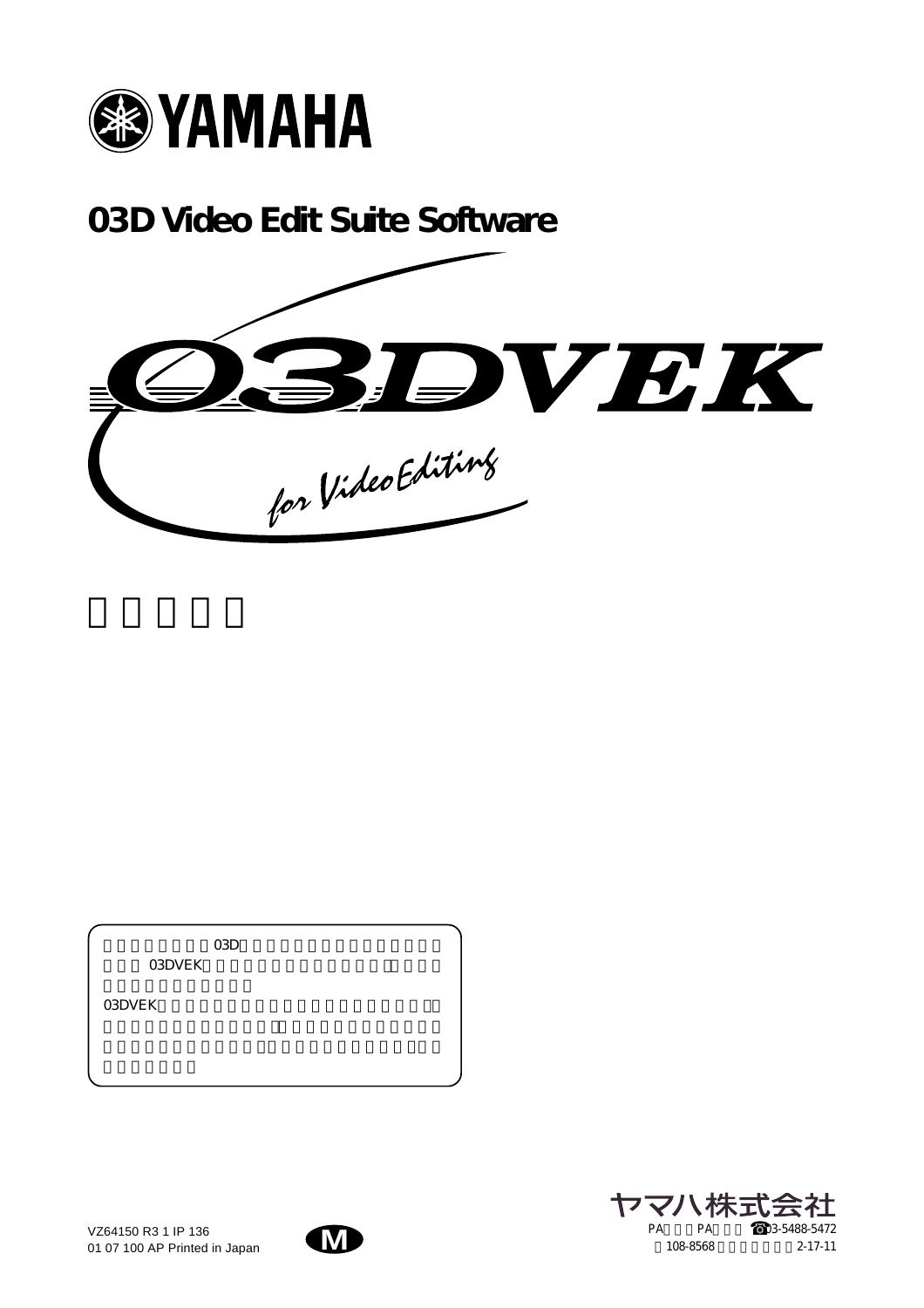1. Macintosh Windows 95 PC  $O3D$ 2. TO EDITOR **TO EDITOR**  $\sim$  12 3.  $\overline{4}$ **MIDI/HOST** Machine  $\frac{16}{16}$ CrossFade From To CH 1-16 17-24/Stin Monitor Profer  $\sim$  21 Delay **MIDI** Setup Bulk Solo Setup Moni. Setup User Def. **EQ Library**  $\frac{26}{26}$ **Effects Library**  $\frac{26}{26}$  $27$ **MIDI**  $\sim$  29

Ϊİ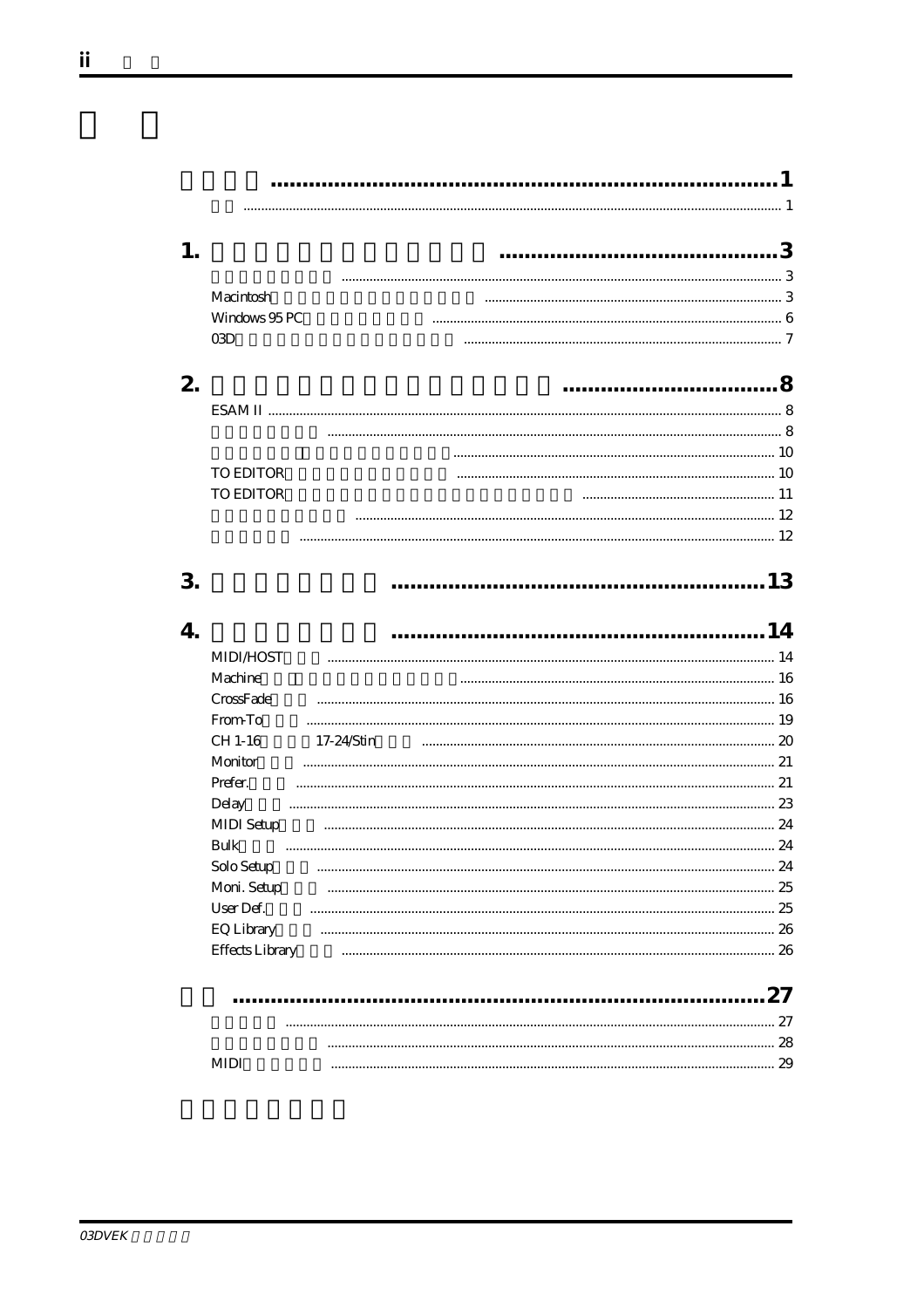- 03D O3DVEK ESAM II  $\text{O3D}$
- $\blacksquare$
- ESAM II STATE THE COSD TEST AND THE USE THE USE THE USE THE USE THE USE THE USE THE USE THE USE THE USE THE U
- SAM II SAM II
- $\alpha$
- $1/4$  6  $\mathrm{Eq}\,$
- 03Dはボードや端子など余分なハードウェアは不要です。標準で9ピンのTO EDITOR端子を搭載
- 603D 4 FROM TO  $\gamma$  $\overline{3}$
- $\alpha$ FROM-TO • モニターする場合は、プレビューソースを選択することで、チャンネルモードとバスモードで
- 03D $\blacksquare$ 
	- 03D標準ソフトウェアディスク(MacおよびWindows用)03DVEKをインストールしていない標
	- Accom Accom Corporation, Inc. Ampex Ampex Corporation, Inc. CMX CMX Company Macintosh Panasonic Sony Windows 95 Microsoft Corporation, Inc.

• **• a**  $\mathbb{R}$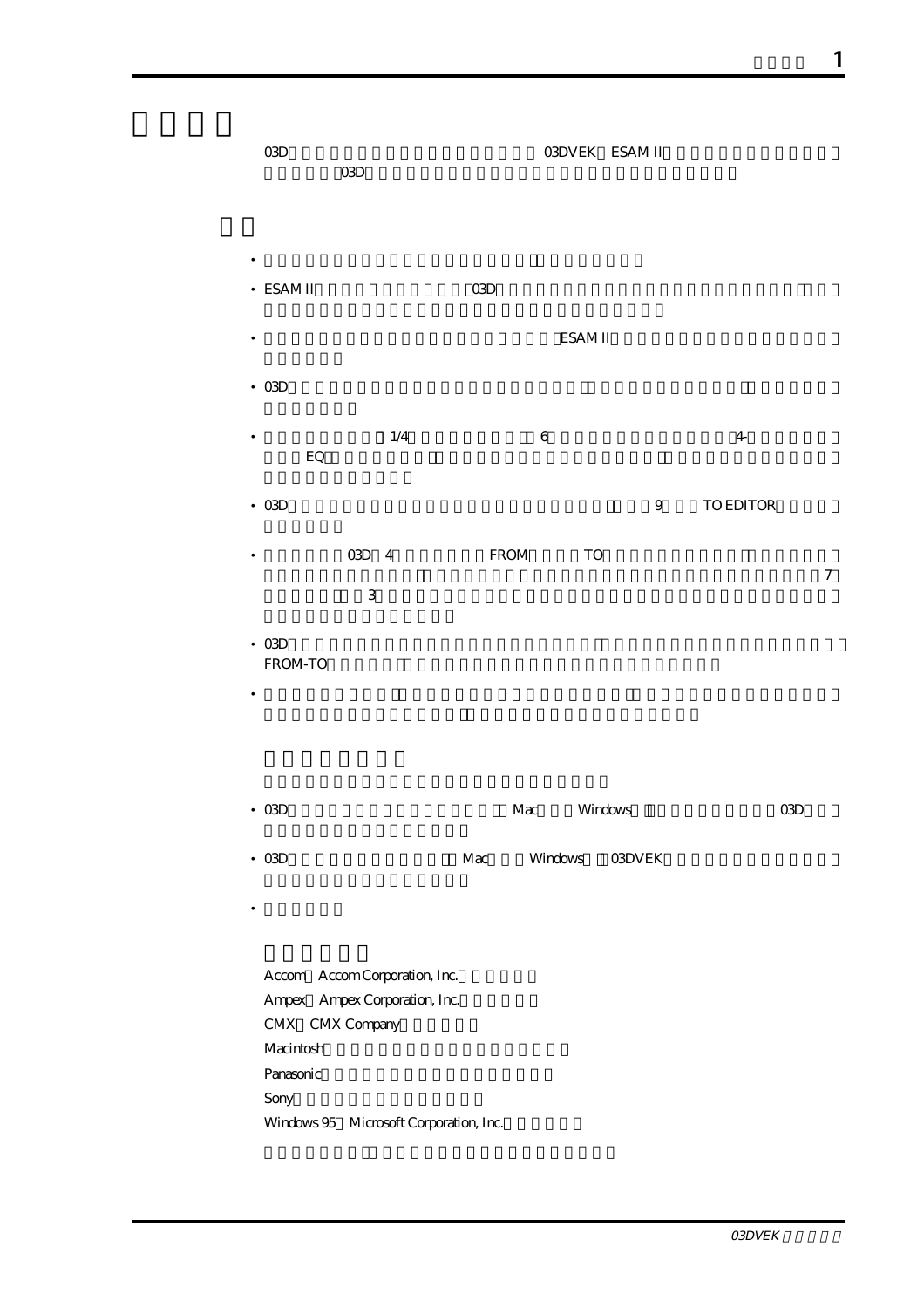Yamaha http://www.yamaha.co.jp/product/proaudio/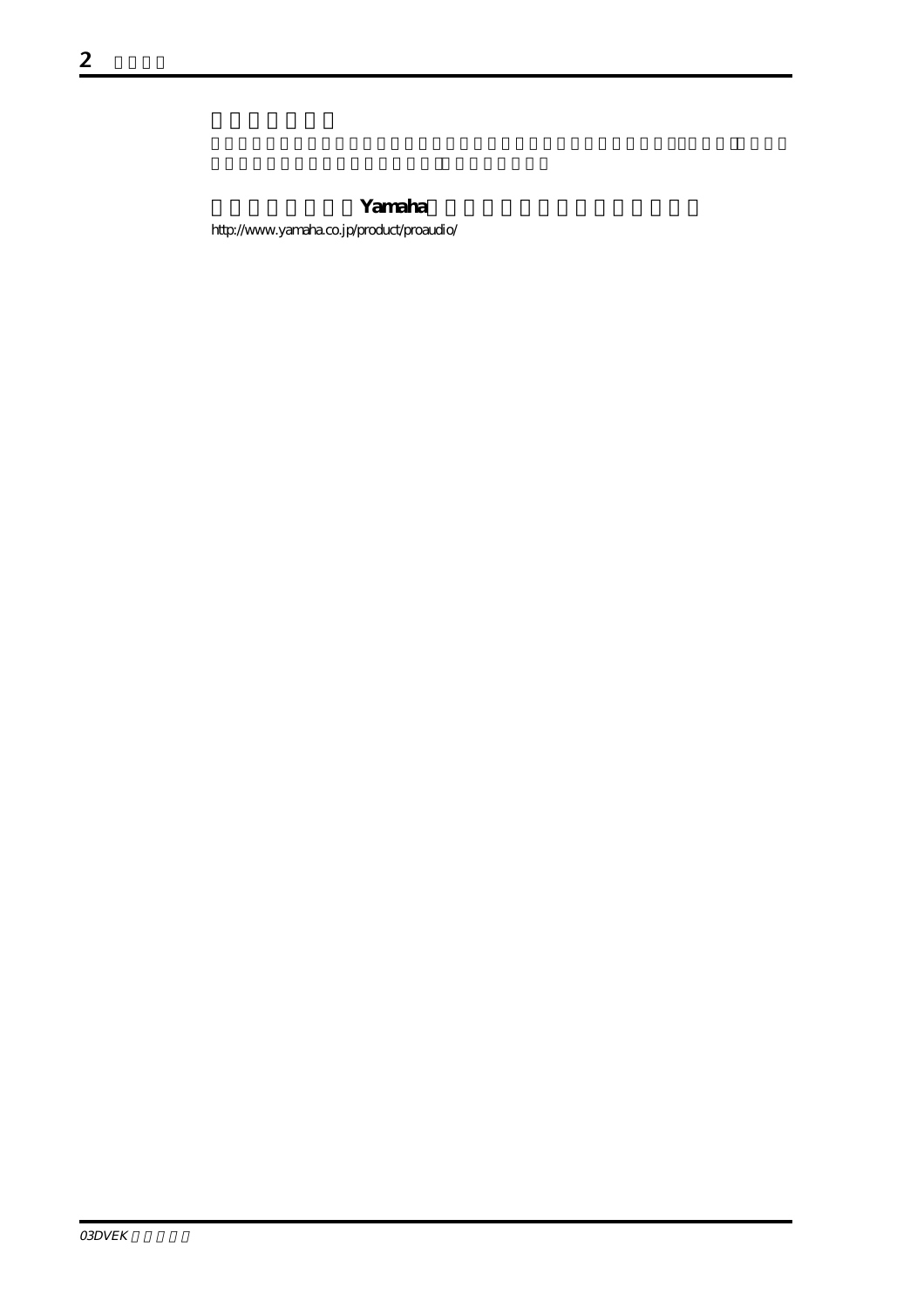**1. ソフトウェアのインストール**

| 03D |  |  |  |  |
|-----|--|--|--|--|
|     |  |  |  |  |

| O(3D) |       |                        |      |
|-------|-------|------------------------|------|
|       |       | <b>MIDI</b><br>03D 03D | Roll |
|       | O(3D) |                        |      |

|--|

|               | 03D     |           |                            |
|---------------|---------|-----------|----------------------------|
| Macintosh     | TO HOST | Macintosh | Terminal-J <sup>1</sup>    |
| Windows 95 PC | TO HOST | PC.       | HyperTerminal <sup>3</sup> |

1. Terminal-J

- 2. DIN8Pin D-sub9Pin( $\overline{D}$ : Yamaha CBX CCJ-PC2
- 3. HyperTerminal Windows 95

#### **Macintosh**

- 1. DIN8Pin 03D TO HOST Macintosh
- 2. Macintosh
- 3. O3D for Video Editing Mac

Terminal-J

| 4.         | Terminal-J |
|------------|------------|
| Terminal-J | Terminal-J |

- 5." 03VEKxxxMIX.sea"
- " O3VEKxxxMIX"
- 6." 03VEKxxx.T" " 03VEKxxx.X" "O3VEKxxxMIX" Terminal-J
- 7. AppleTalk
- 8. [UTILITY] [DYNAMICS] [EFFECT 2] 03D UPDATE PROGRAM
- 9. Terminal-J
- 10. Options Connection Connection Settings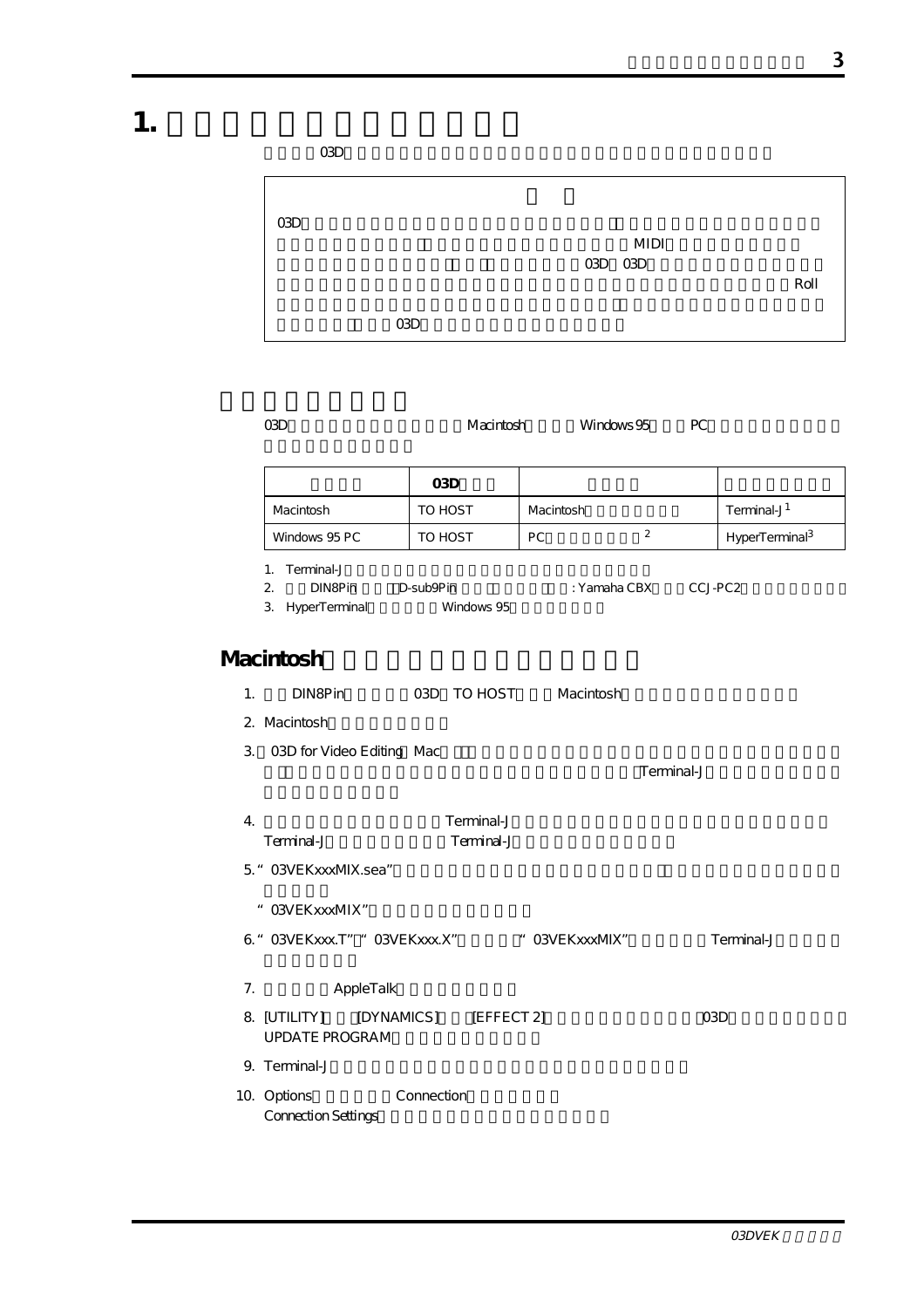

12. Options Transfer **Transfer Settings** 

13. Binary

14. The cognize and use MacBinary format for non-TEXT files"

OK COMPONENT CONSUMING



15. Options X/Y MODEM X/Y MODEM

16. CRC $\qquad \qquad \text{OK}$ 



- 17. Session Connect
- 18. 03D [ENTER]

PORT: TO HOST

FLYING: ON

UPDATE BLOCK: ALL

19. Terminal-J File
TRANSMIT XMODEM File Open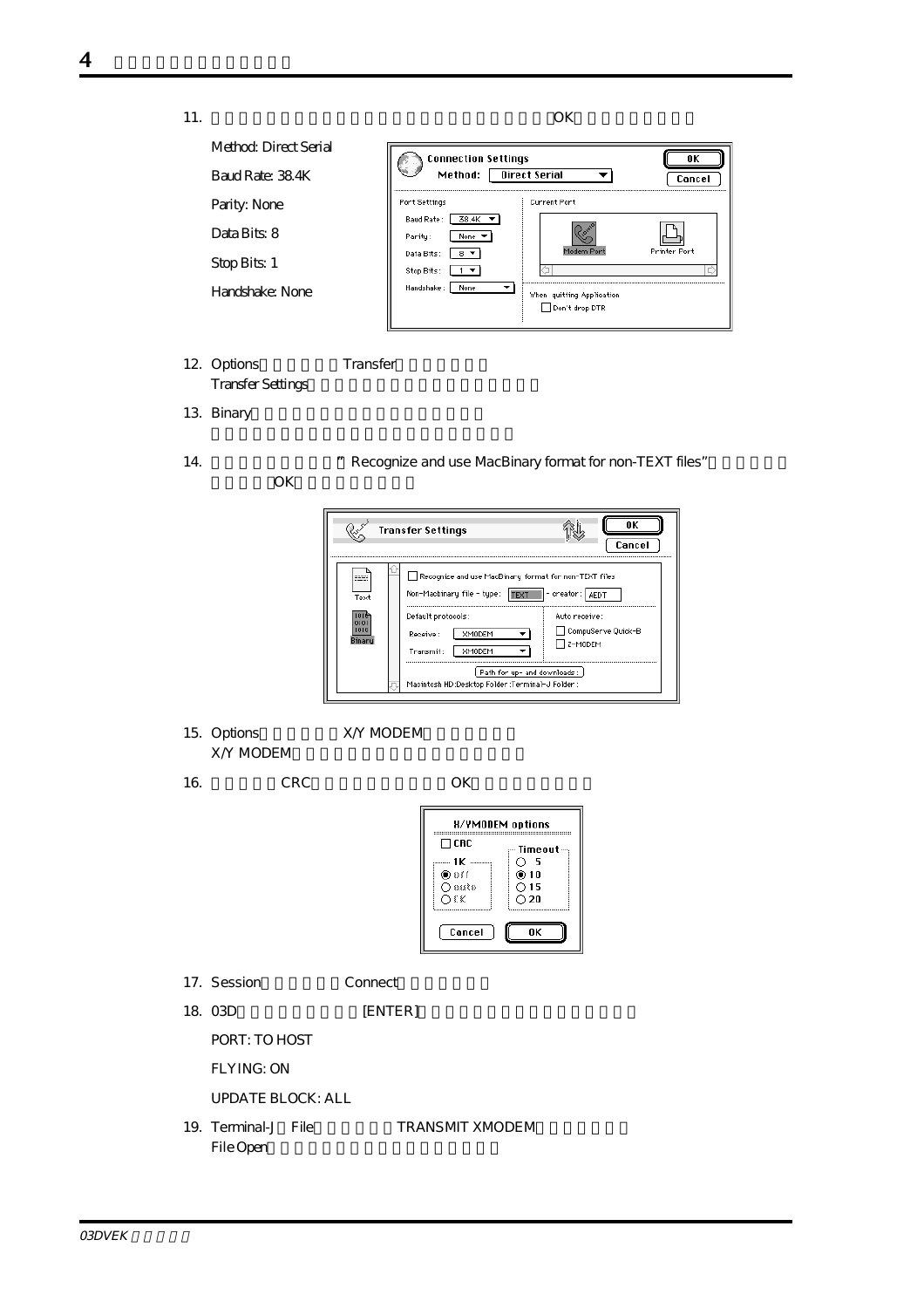| 20. " 03VE K x x x T"         | Transmit                                                                 |               |     |
|-------------------------------|--------------------------------------------------------------------------|---------------|-----|
| 21. 03D                       | START                                                                    | [ENTER]       |     |
| Please send BLOCK TABLE FILE" |                                                                          | 03D           | 03D |
|                               |                                                                          |               |     |
| O3D                           |                                                                          |               |     |
|                               | " Please send BLOCK Q 1, 2, 3, 4, 5, 6, 7, 8, 9, A, B, C, D, E, F, G, H" |               |     |
| 22. Terminal-J File           | <b>TRANSMIT XMODEM</b>                                                   |               |     |
| File Open                     |                                                                          |               |     |
| 23. " 03VE K x x x . X"       | Transmit                                                                 |               |     |
| 24. O3D                       | <b>START</b>                                                             | [ENTER]       |     |
| <b>CGD</b>                    |                                                                          | 03D           |     |
|                               |                                                                          |               |     |
| $5\,20$                       |                                                                          | " UPDATEDONE" |     |
| <b>EXIT</b>                   | 03D                                                                      |               |     |
| 25. [ENTER]                   | O <sub>3</sub> D                                                         |               |     |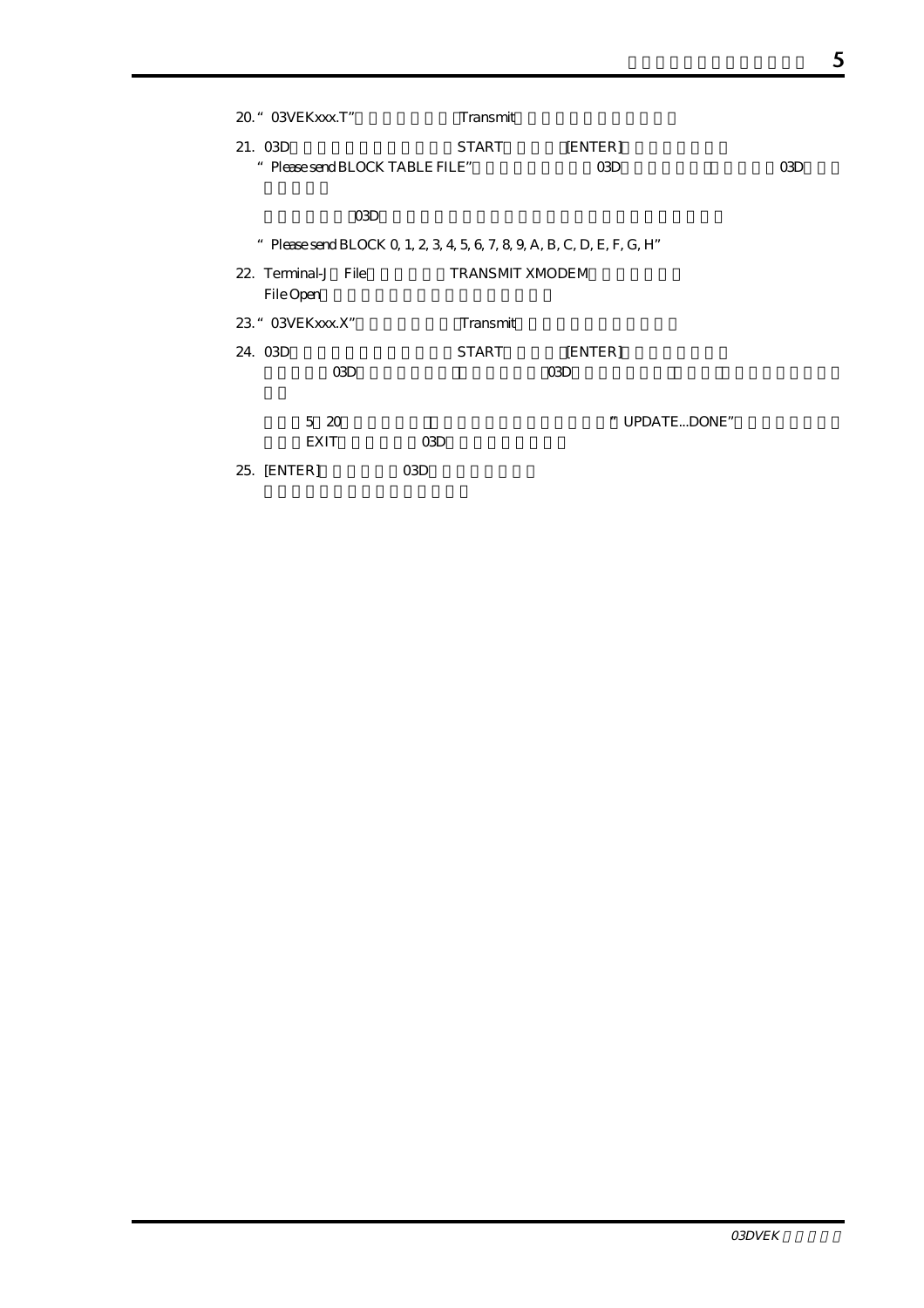|                | Windows 95 PC                         |                                                              |                          |                           |                                |     |
|----------------|---------------------------------------|--------------------------------------------------------------|--------------------------|---------------------------|--------------------------------|-----|
| 1.             | DIN8Pin<br>COM                        | D-sub9Pin                                                    |                          | O3D                       | <b>HOST</b>                    | PC  |
|                | 2. PC                                 |                                                              |                          |                           |                                |     |
| 3.             |                                       | 03D for Video Editing Windows<br>" O3VEKXXX.T" " O3VEKXXX.X" |                          | Program Files Accessories | HyperTerminal<br>HyperTerminal |     |
|                | 4. [UTILITY]<br><b>UPDATE PROGRAM</b> | [DYNAMICS]                                                   | [EFFECT 2]               |                           |                                | O3D |
|                | 5. Hypertrm                           | $\underline{W}$                                              | $\underline{\mathsf{C}}$ | $\overline{O}$            |                                | OK  |
| 6.             |                                       | : 03D"                                                       |                          | OK                        |                                |     |
| 7 <sub>1</sub> | Comx                                  | N<br>OK                                                      | " Com x                  | $\boldsymbol{n}$          | X                              | 03D |
| 8.             |                                       |                                                              |                          | OK                        |                                |     |
|                | $\underline{\mathbf{B}}$ :            |                                                              |                          |                           | $\overline{?}$                 |     |
|                | $\underline{\mathsf{D}}$ :            |                                                              | COM1のプロパティ<br>ボートの設定     |                           |                                |     |
|                | $\underline{\mathbf{P}}$ :            | $\underline{S}$ :                                            | ビット/秒(B): 38400          |                           | ▼                              |     |

 $\underline{\mathbf{F}}$  :

|                                         | OК                       |
|-----------------------------------------|--------------------------|
| COM1のプロパティ<br>ボートの設定                    | $ ?  \times$             |
| ビット/秒(B): 38400                         |                          |
| $\ddot{\cdot}$<br>データビット( <u>D</u> ): 8 | $\blacktriangledown$     |
| <b>パリティ(P): なし</b>                      | $\blacktriangledown$     |
| ストップ ビット(S): 1                          |                          |
| <b>Jロー制御(F): なし</b>                     | $\overline{\phantom{a}}$ |
| 詳細設定(A)                                 | 標準に戻す(R)                 |
|                                         | キャンセル<br>更新(A)<br>OK     |

|                 | 9. 03D                   | [ENTER]                           |                |                |
|-----------------|--------------------------|-----------------------------------|----------------|----------------|
|                 | PORT: TO HOST            |                                   |                |                |
|                 | <b>FLYING: ON</b>        |                                   |                |                |
|                 | <b>UPDATE BLOCK: ALL</b> |                                   |                |                |
|                 | 10. HyperTerminal        |                                   | $\overline{S}$ |                |
|                 |                          |                                   |                |                |
| 11.             | P:                       | Xmodem                            |                |                |
| 12 <sub>1</sub> | B:                       | O3VEK xxx. T"<br>$\boldsymbol{u}$ |                | $\overline{S}$ |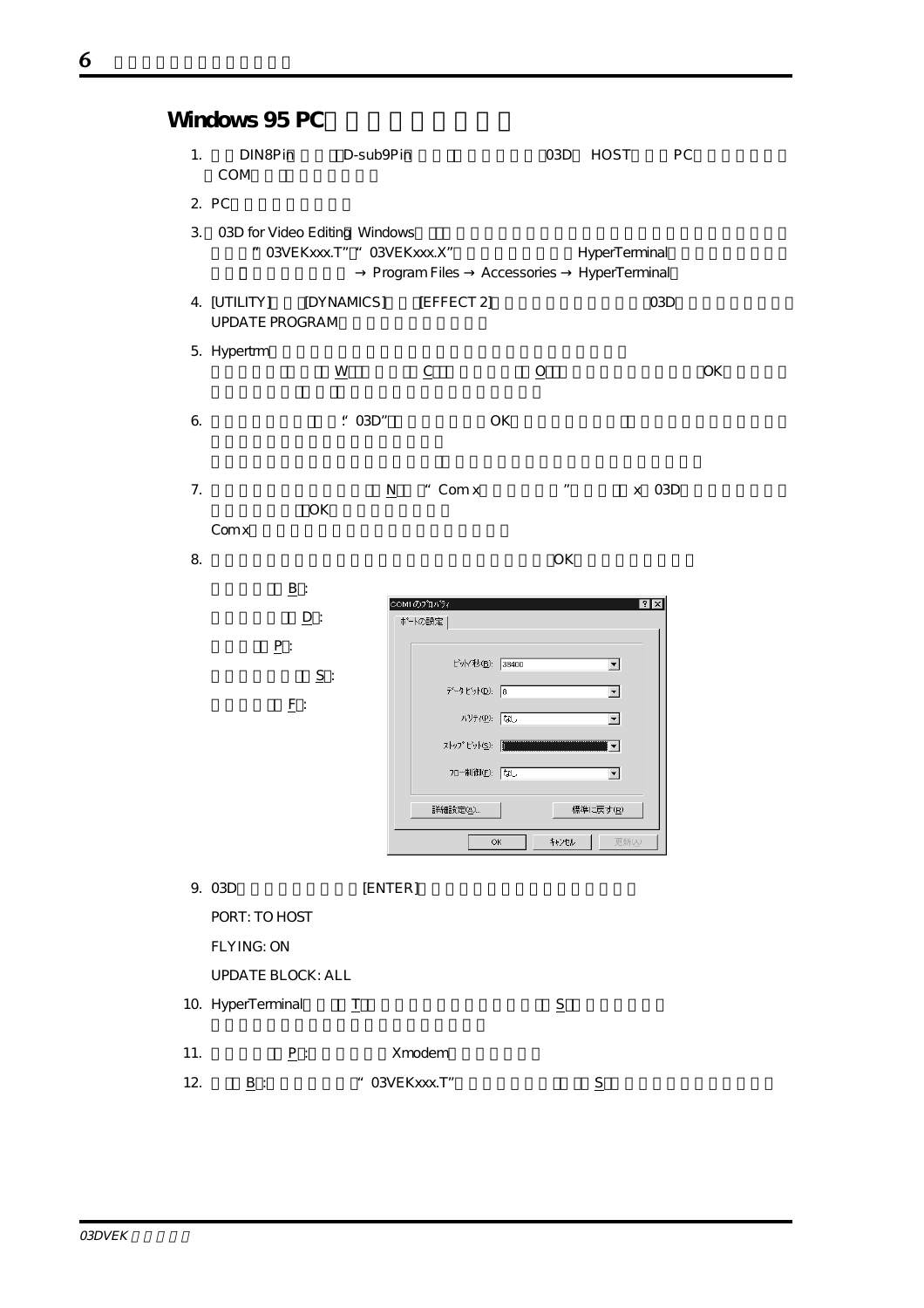| 13. O3D<br>" Please send BLOCK TABLE FILE"<br><b>CGD</b> | START<br>03D                                                             | [ENTER]<br><b>CGD</b>       |                    |
|----------------------------------------------------------|--------------------------------------------------------------------------|-----------------------------|--------------------|
|                                                          | " Please send BLOCK Q 1, 2, 3, 4, 5, 6, 7, 8, 9, A, B, C, D, E, F, G, H" |                             |                    |
| 14. HyperTerminal                                        | I                                                                        | $\underline{\underline{S}}$ |                    |
| 15. " O3VEKxxx.X"                                        | S                                                                        |                             |                    |
| 16. 03D<br><b>CBD</b>                                    | <b>START</b>                                                             | [ENTER]<br>O3D              |                    |
| 5 20<br><b>EXIT</b>                                      |                                                                          | " UPDATEDONE"               |                    |
| 17. [ENTER]                                              | O <sub>3</sub> D                                                         |                             |                    |
| 03D                                                      |                                                                          |                             |                    |
| <b>CGD</b><br>03D                                        |                                                                          | <b>CGD</b>                  |                    |
| 03D for Video Editing<br>$\bullet$                       |                                                                          | O3D                         |                    |
| • Macintosh                                              |                                                                          | " O3VEKxxxMIX.sea"          | " O3D_VxxxMIX.sea" |
| $\cdot$ " $T$ "<br>" OSVEKXXX.T"                         | $"$ 03D_Vxxx.T"                                                          |                             |                    |
| $\bullet$ " $\;$ X"<br>" OSVEKXXX.X"                     | $^{\circ}$ 03D_Vxxx.X"                                                   |                             |                    |
|                                                          |                                                                          |                             |                    |
| Macintosh                                                | Window95 PC                                                              |                             | Macintosh          |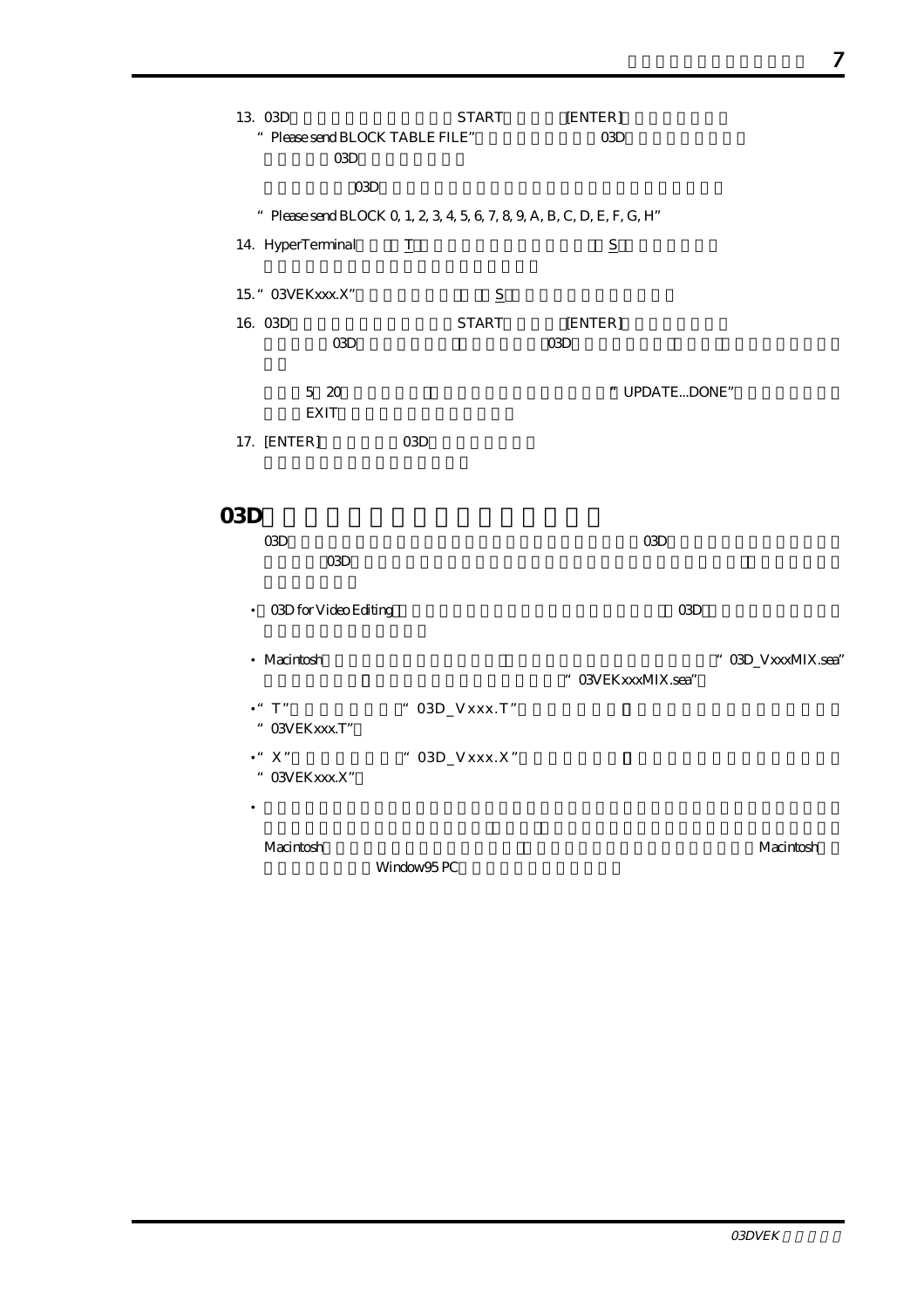**2.**  $\blacksquare$ 

| ESAM II<br>O3D   |        |                                              |                        |                      | ESAM Editing Suite Audio Mixers II<br>$2\!8$ | -Extended        |  |
|------------------|--------|----------------------------------------------|------------------------|----------------------|----------------------------------------------|------------------|--|
| O3D              |        |                                              |                        |                      |                                              |                  |  |
|                  |        | ESAM II                                      |                        |                      |                                              |                  |  |
|                  |        | $\,1\,$                                      |                        | 0 32,767             | 24                                           | 1,365<br>$\,1\,$ |  |
|                  |        | O3D                                          |                        |                      |                                              |                  |  |
|                  |        | CH1-16<br>[SEL]                              |                        | 17-24Stin            |                                              | ESAM II          |  |
| [SEL]            | $20\,$ |                                              | CH1-16 & 17-24 Stin    |                      | ESAM II                                      | ESAM II          |  |
| 3                |        | SOURCEMACHINE ASSIGN, FRAME TYPE, FADER MODE |                        | $\,3$                | TO EDITOR SETUP MEMORY 1, 2, 3               |                  |  |
|                  | $14\,$ | <b>MIDI/HOST</b>                             |                        |                      |                                              |                  |  |
| $\boldsymbol{7}$ | 3      |                                              | $\mathbf{1}$<br>$16\,$ | $\,1\,$<br>CrossFade |                                              |                  |  |
|                  | $14\,$ | <b>MIDI/HOST</b>                             |                        | OdB                  |                                              |                  |  |
|                  |        | $18dB$                                       | $18dB$                 |                      | $\alpha$                                     |                  |  |
|                  | 14     | <b>MIDI/HOST</b>                             |                        |                      |                                              |                  |  |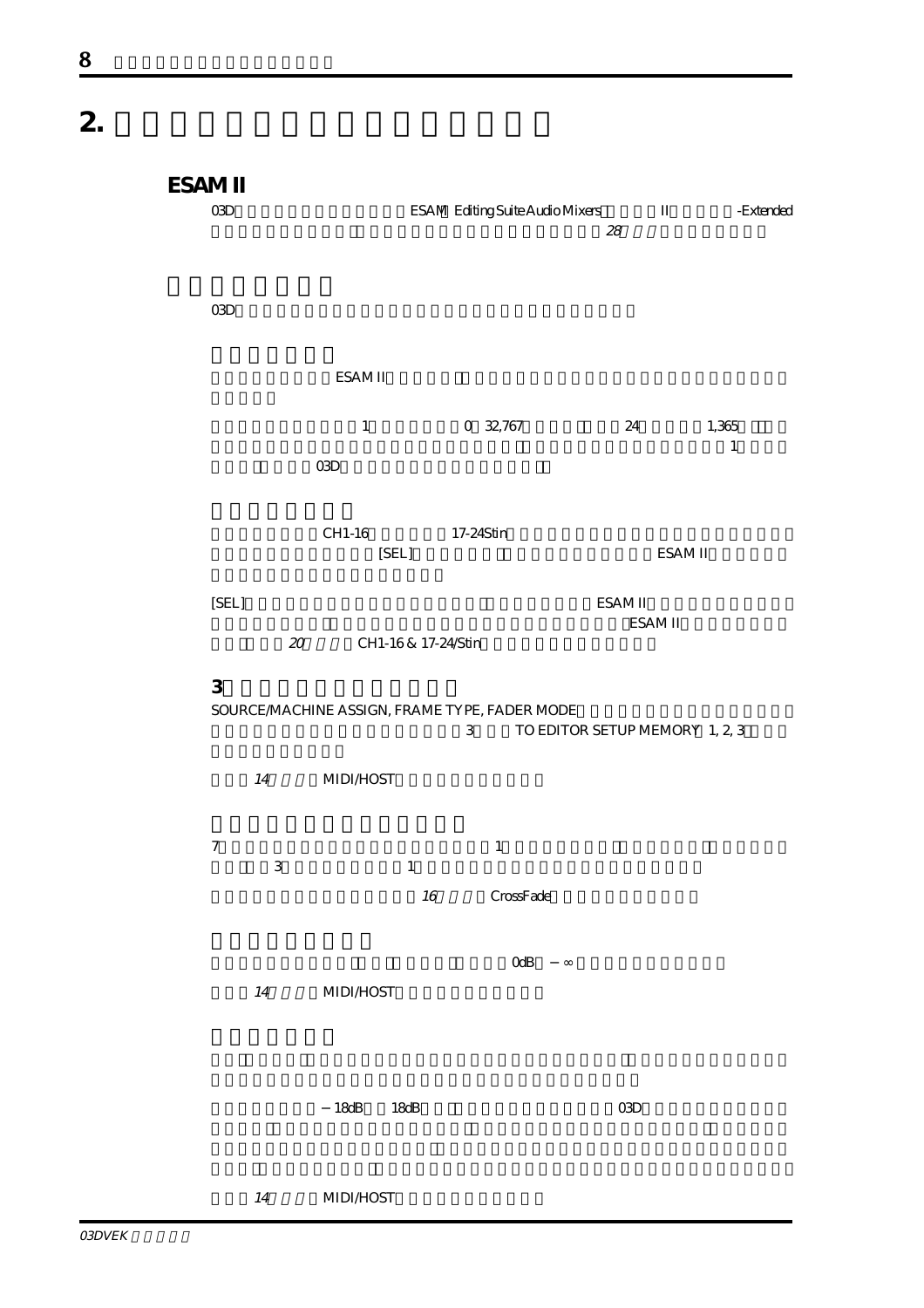| 23<br>Prefer.<br>CH Delay                                                 | 1/4<br>48kHz<br>Delay<br>LONGER OUTPUT DELAY TIME<br><b>OFFSET</b> |               | DF            |    | $\mathop{\rm ON}\nolimits$ | $\,6\,$       |
|---------------------------------------------------------------------------|--------------------------------------------------------------------|---------------|---------------|----|----------------------------|---------------|
| $\mathbf{1}$<br>Prefer.                                                   | $\overline{4}$<br>LONGER OUTPUT DELAY TIME<br>8,160<br>21          | Prefer.       |               |    |                            | 2000<br>8,160 |
| 25                                                                        | $L-C-R$<br>Def.                                                    | [USER DEFINE] |               |    |                            |               |
| Prefer.                                                                   | MASTER LEVEL PROTECT                                               |               |               |    | <b>AUX</b><br>$21$ Prefer. |               |
| 17-24                                                                     | $9 - 16/17 - 24$<br>916<br>[MIXING LAYER]<br>SWAPCH Prefer.        |               | 17-24<br>9.16 |    | 21                         | Prefer.       |
| EQ<br>3<br>$\cdot$ 80.60Hz<br>$-79.50Hz$<br>$\bullet$ LPF<br>EQ           | ${\rm EQ}$<br>$78$                                                 |               |               |    |                            |               |
| $\,3$<br>$\bullet$ 96 Echo Reverb<br>• 95.FEMALE Pitch<br>• 94 MALE Pitch |                                                                    |               |               | 26 | <b>EQ Library</b>          |               |

26 Effects Library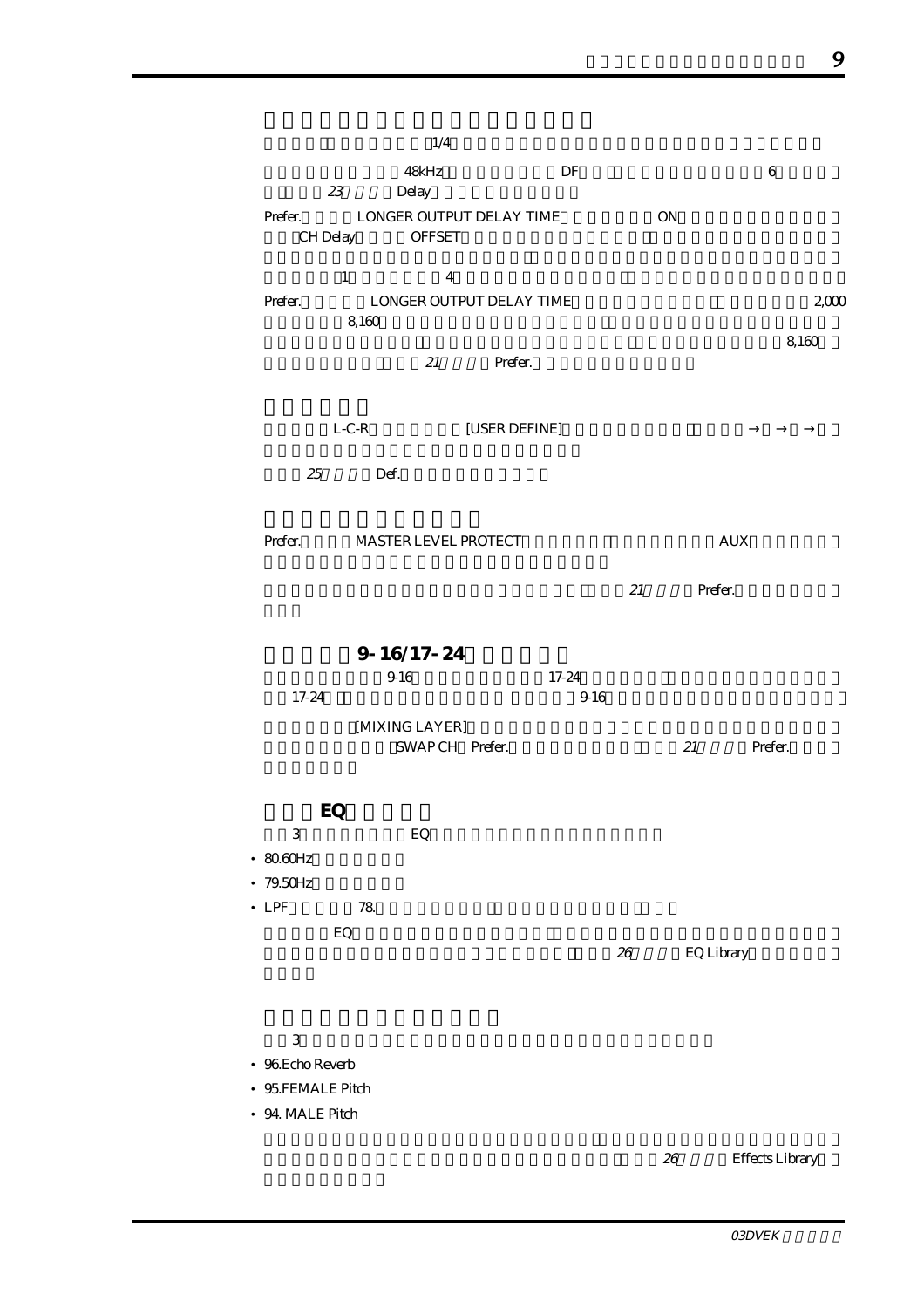

#### **TO EDITOR**

|            |        | MIDI/HOST                                                          | <b>HOST INTERFACE</b> |
|------------|--------|--------------------------------------------------------------------|-----------------------|
|            |        |                                                                    |                       |
|            |        |                                                                    |                       |
| MIDI/HOST  |        | STAND.                                                             | MULTI.                |
|            |        |                                                                    |                       |
|            |        |                                                                    | Roll                  |
|            |        |                                                                    |                       |
| <b>CRD</b> |        |                                                                    |                       |
|            | STAND. | <b>TO EDITOR</b><br><b>HOST INTERFACE</b><br><b>MIDI</b><br>MULTI. |                       |

#### 1. [UTILITY] MIDI/HOST

|                                           | <u>MK Oscillator ※ Prefer. ※ User Def. 《MIDI/HOST》 MIDI Moni.》</u>            |
|-------------------------------------------|-------------------------------------------------------------------------------|
| HOST INTERFACE<br>MULTI. EDITOR<br>STAND. | TX CLOCK: x32<br><b>SETUP</b><br><b>BAUD RATE: 31.25</b><br>SPECIAL FUNCTIONS |
| <b>GENERAL SETUP</b><br>PORT<br>cн        | PORT<br>cн<br>MMC TX<br>MIDI<br>DEVICE No.                                    |
| MIDI<br><b>RX PORT</b><br>MIDI<br>TX PORT | FADER<br><b>MIDI</b><br>Т×<br>START                                           |
| DEVICE No. [                              | <b>REMOTE1</b><br>MIDI<br>T×/R×<br>REMOTE2                                    |
| CH<br>PORT<br>MIDI<br>MTC RX              | MIDI<br>T×/R×<br>REMOTES<br>MIDI<br>Tx/Rx                                     |
| MIDI<br>MESSAGE                           | REMOTE4<br>MIDI<br>Tx/Rx                                                      |

| $\sim$ | <b>HOST INTERFACE</b> | <b>EDITOR</b> | <b>IENTER1</b> |
|--------|-----------------------|---------------|----------------|
|        |                       |               |                |

| [CONFIRMATION]                   | EDITOR. | [ CONFIRMATION ]                |
|----------------------------------|---------|---------------------------------|
| Change EDITOR<br>CLR AUTOMIX MEM | STAND.  | Change STAND.<br>CLR EDITOR MEM |
| ARE YOU SURE?                    |         | ARE YOU SURE?                   |
| CANCEL<br>оκ                     |         | CANCEL<br>оκ                    |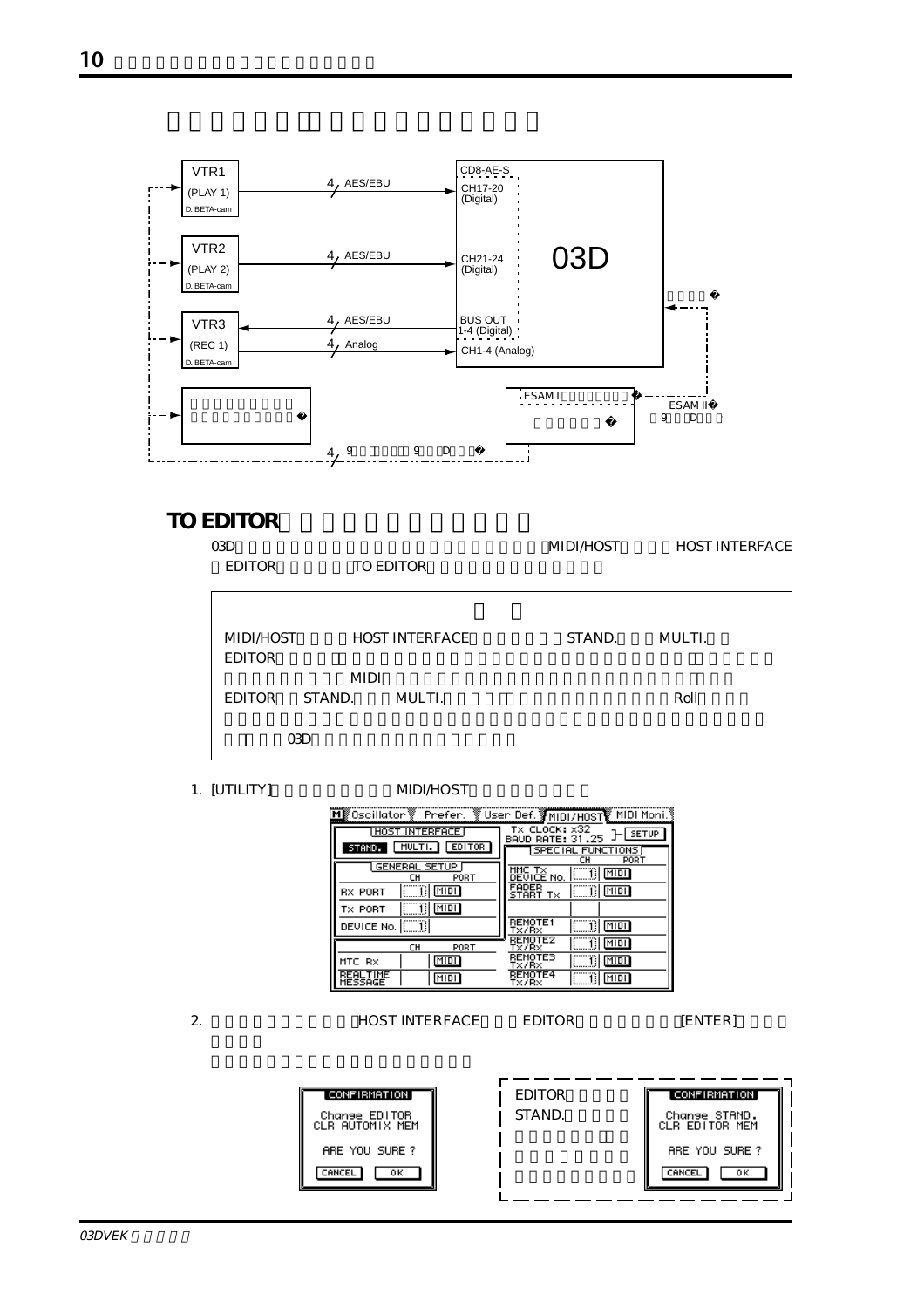3. OK
[ENTER]

MIDI/HOST MIDI/HOST Fader Start

MMC MIDI Setup

| ें User Def. अMIDI/H0ST MIDI Moni. १<br>k Oscillator \<br>Prefer. |                            |  |  |  |  |
|-------------------------------------------------------------------|----------------------------|--|--|--|--|
| <b>HOST INTERFACE</b>                                             | TO EDITOR                  |  |  |  |  |
| MULTI.<br>STAND.<br>EDITOR                                        | <b>DISABLE</b>             |  |  |  |  |
| TO EDITOR SETUP MEMORY                                            | <b>FRAME TYPE</b>          |  |  |  |  |
| kwall<br>13192C<br>з                                              | ND<br>24<br>25<br>DF       |  |  |  |  |
| <b>IINPUT LEVEL ADJUS</b>                                         | <b>PARITY FLAG</b>         |  |  |  |  |
| OUTPUT<br>MANUAL<br>SEL CH                                        | NON<br>0DD.<br>EVEN        |  |  |  |  |
| CH 24                                                             | <b>FADER MODE</b>          |  |  |  |  |
| -14dB<br>0.0dB<br><b>AUTO</b>                                     | FROM-TO<br><b>ABSOLUTE</b> |  |  |  |  |
|                                                                   |                            |  |  |  |  |
|                                                                   |                            |  |  |  |  |

 $\alpha$  O3D

#### **TO EDITOR** TO EDITOR COMO

 $\alpha$   $\alpha$   $\beta$  $MIDI$ 

 $\Omega$ 3D

**MIXING LAYER** 

17-24/MASTER MIXING LAYER

**SOLO TRIM**

Solo Setup SOLO TRIM

**MONI TRIM** Moni. Setup MONI TRIM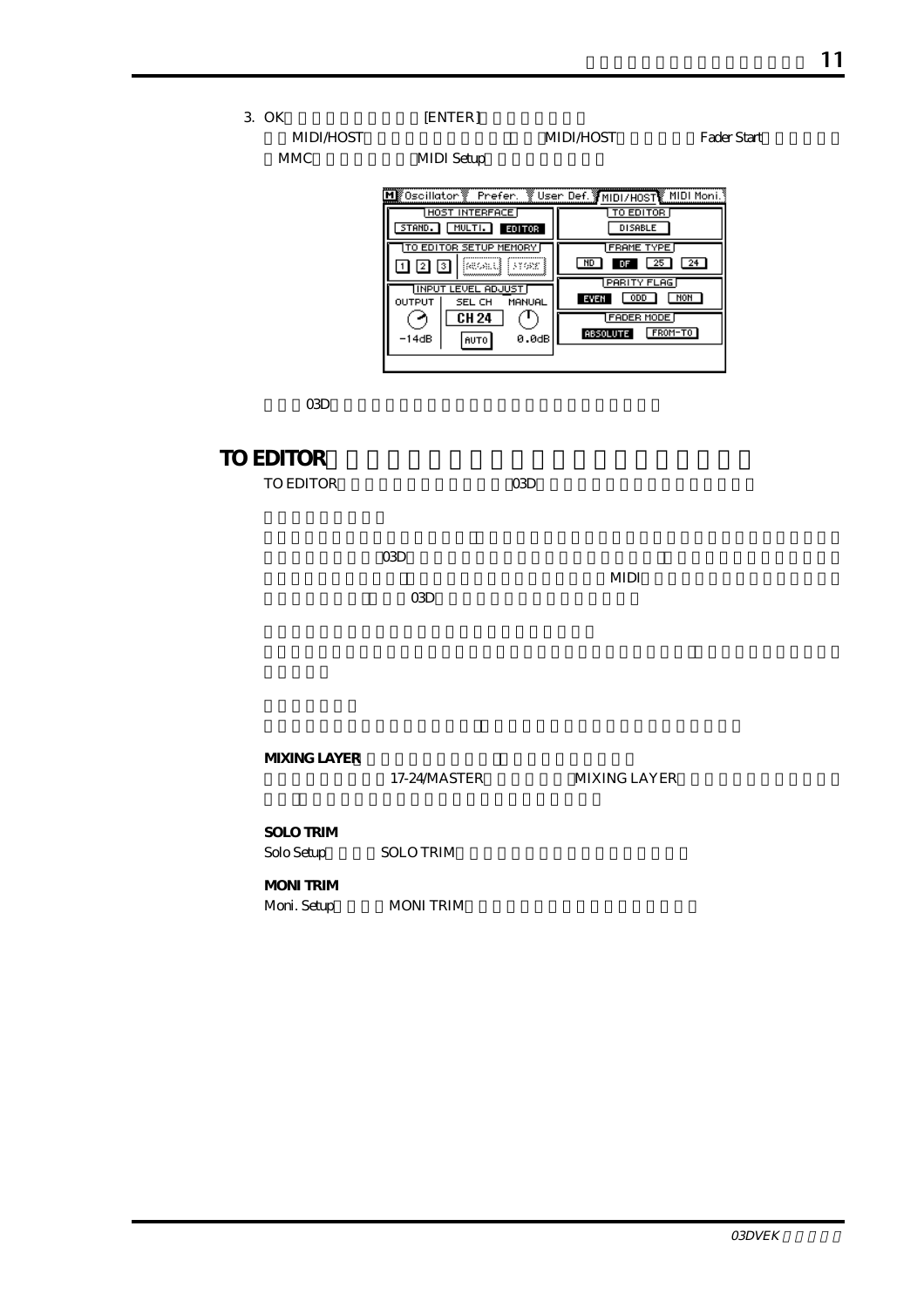

チャンネルレベルの調整はCHフェーダーで行ない、クロスフェードはCHフェーダーの後の **ESAM** INPUT LEVEL ADJUST









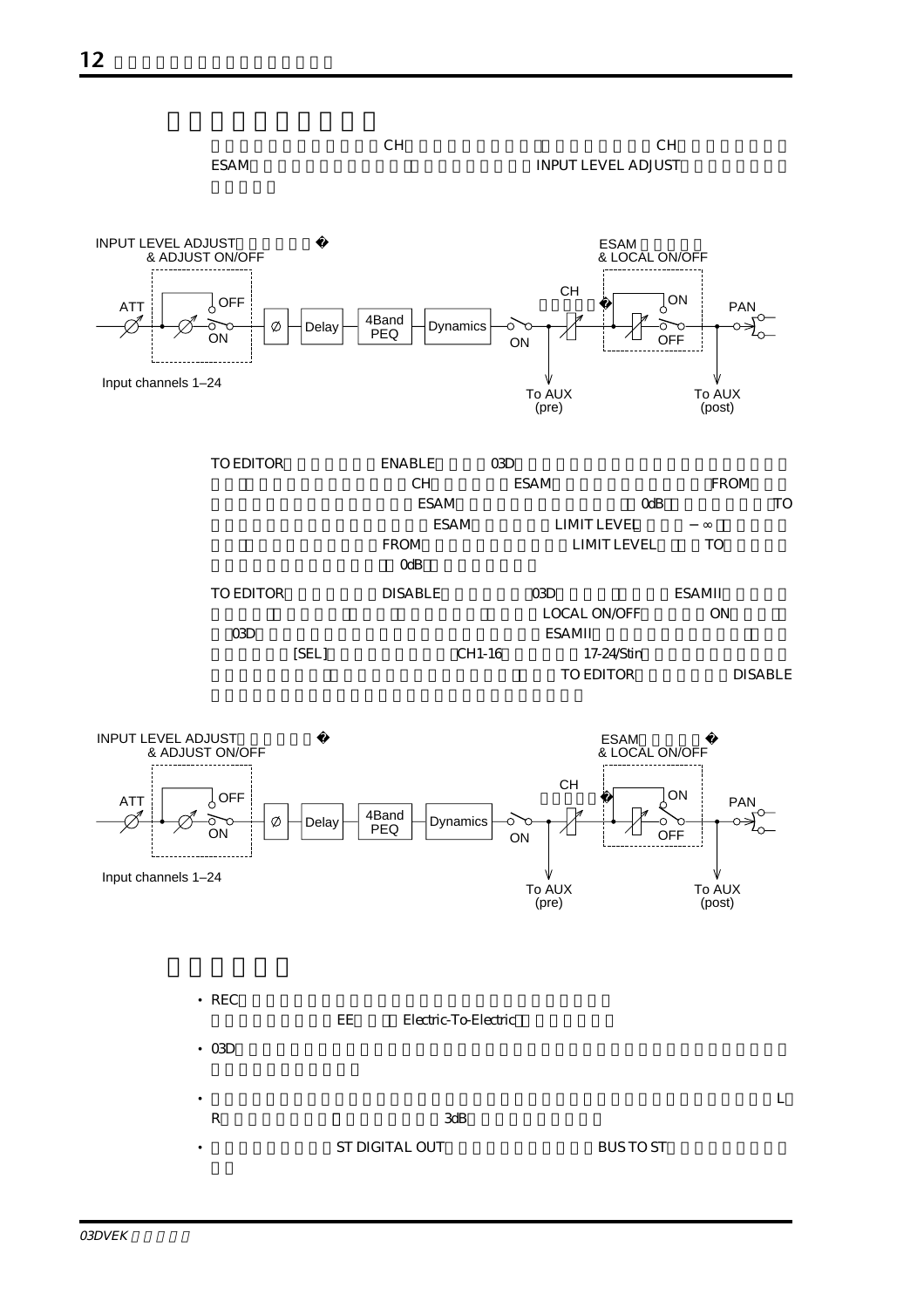3.

|     | O3D                   |                                    |        |                                 |    |                        |    |                  |
|-----|-----------------------|------------------------------------|--------|---------------------------------|----|------------------------|----|------------------|
|     |                       | 1. MIDI/HOST HOST INTERFACE EDITOR |        |                                 |    |                        | 14 | <b>MIDI/HOST</b> |
|     | 2. TO EDITOR          |                                    | ENABLE |                                 |    | 14<br><b>MIDI/HOST</b> |    |                  |
|     |                       | 3. FRAME TYPE ND, DF, 25, 24       |        |                                 |    | 14<br><b>MIDI/HOST</b> |    |                  |
|     | 4. PARITY FLAG<br>ODD |                                    | 14     | <b>EVEN</b><br><b>MIDI/HOST</b> |    | Ampex ACE 200          |    |                  |
|     |                       | 5. FADER MODE ABSOLUTE FROM-TO     |        |                                 |    | 14                     |    | <b>MIDI/HOST</b> |
| 6.  |                       |                                    |        |                                 |    |                        |    |                  |
| 7.  |                       |                                    |        |                                 |    |                        |    |                  |
|     | 8. Machine<br>16      | Machine                            |        |                                 |    | <b>REC</b>             |    |                  |
| 9.  | <b>REC</b>            |                                    |        |                                 |    |                        |    |                  |
|     | To                    | 10. ROUTING From-To                |        |                                 |    |                        | 19 | From-            |
| 11. |                       |                                    |        |                                 |    |                        |    |                  |
| 12. |                       |                                    |        |                                 | 16 | <b>CrossFade</b>       |    |                  |
| 13. |                       | O <sub>3</sub> D                   |        |                                 |    |                        |    |                  |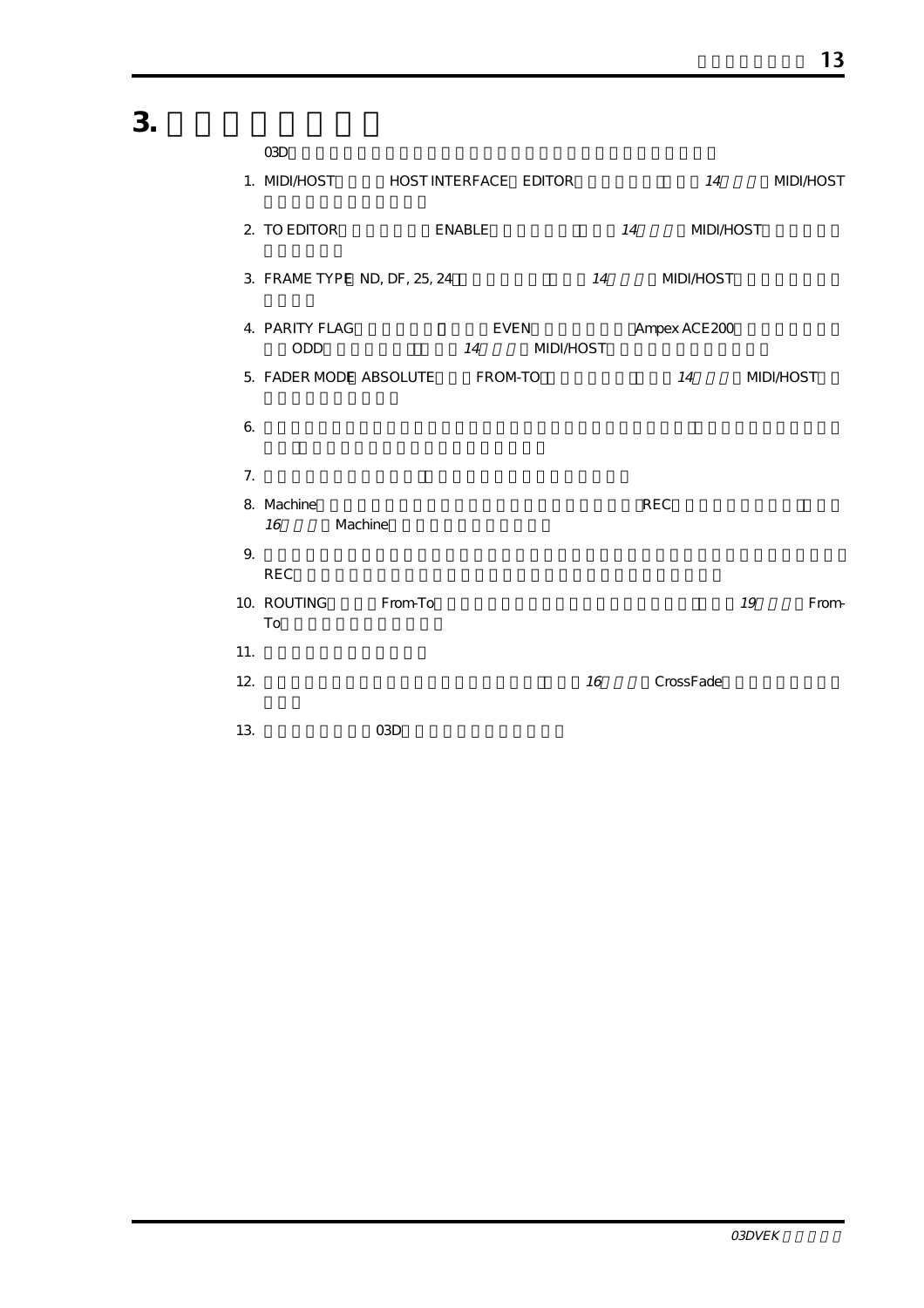**4. ディスプレイ画面**

## **MIDI/HOST**

#### **MIDI/HOST** [UTILITY]

| M Oscillator<br>STAND.<br>12.<br>$\mathbf{1}$<br>OUTPUT<br>-14dB           | Prefer.<br><b>HOST</b><br><b>INTERFACE</b><br>MULTI.<br><b>EDITOR</b><br>TO EDITOR SETUP MEMORY<br>31682<br>13<br><b>INPUT LEVEL ADJUST</b><br>SEL CH<br>MANUAL<br>CH 24<br>AUTO | MD<br><b>EVEN</b><br>0.0dB | User Def. MIDI/HOST MIDI Moni.<br>TO EDITOR<br><b>DISABLE</b><br><b>FRAME TYPE</b><br>25<br>DF<br>PARITY FLAG<br>ODD<br><b>MON</b><br><b>FADER MODE</b><br>FROM-TO<br><b>ABSOLUTE</b> | 24            |           |
|----------------------------------------------------------------------------|----------------------------------------------------------------------------------------------------------------------------------------------------------------------------------|----------------------------|---------------------------------------------------------------------------------------------------------------------------------------------------------------------------------------|---------------|-----------|
| <b>HOST INTERFACE</b><br><b>HOST INTERFACE</b><br>STANDARD IÆ<br>TO EDITOR | <b>MULTIPORT</b>                                                                                                                                                                 | STAND.                     | MUTLI.                                                                                                                                                                                | <b>EDITOR</b> | O3D       |
| TO EDITOR SETUP MEMORY<br>TO EDITOR                                        |                                                                                                                                                                                  | 3                          |                                                                                                                                                                                       |               |           |
|                                                                            | RECALL                                                                                                                                                                           | <b>STORE</b>               |                                                                                                                                                                                       |               |           |
| OUTPUT                                                                     | FRAME TYPE, PARITY FLAG, FADER MODE, INPUT LEVEL ADJUST<br>SOURCEMACHINE ASSIGN                                                                                                  |                            |                                                                                                                                                                                       |               |           |
| <b>INPUT LEVEL ADJUST</b><br><b>OUTPUT</b>                                 | 1dB                                                                                                                                                                              | 48dB OdB                   | OdB                                                                                                                                                                                   |               |           |
|                                                                            | EQ                                                                                                                                                                               |                            |                                                                                                                                                                                       |               |           |
| 18dB<br>18dB                                                               |                                                                                                                                                                                  | <b>CBD</b>                 |                                                                                                                                                                                       |               | 0.5dB     |
| <b>AUTO</b>                                                                | [ENTER]                                                                                                                                                                          |                            |                                                                                                                                                                                       |               |           |
| <b>MANUAL</b>                                                              |                                                                                                                                                                                  | [PARAMETER]                |                                                                                                                                                                                       |               |           |
| Adjust On/Off<br>Stin                                                      |                                                                                                                                                                                  |                            |                                                                                                                                                                                       | CH1-16        | $17 - 24$ |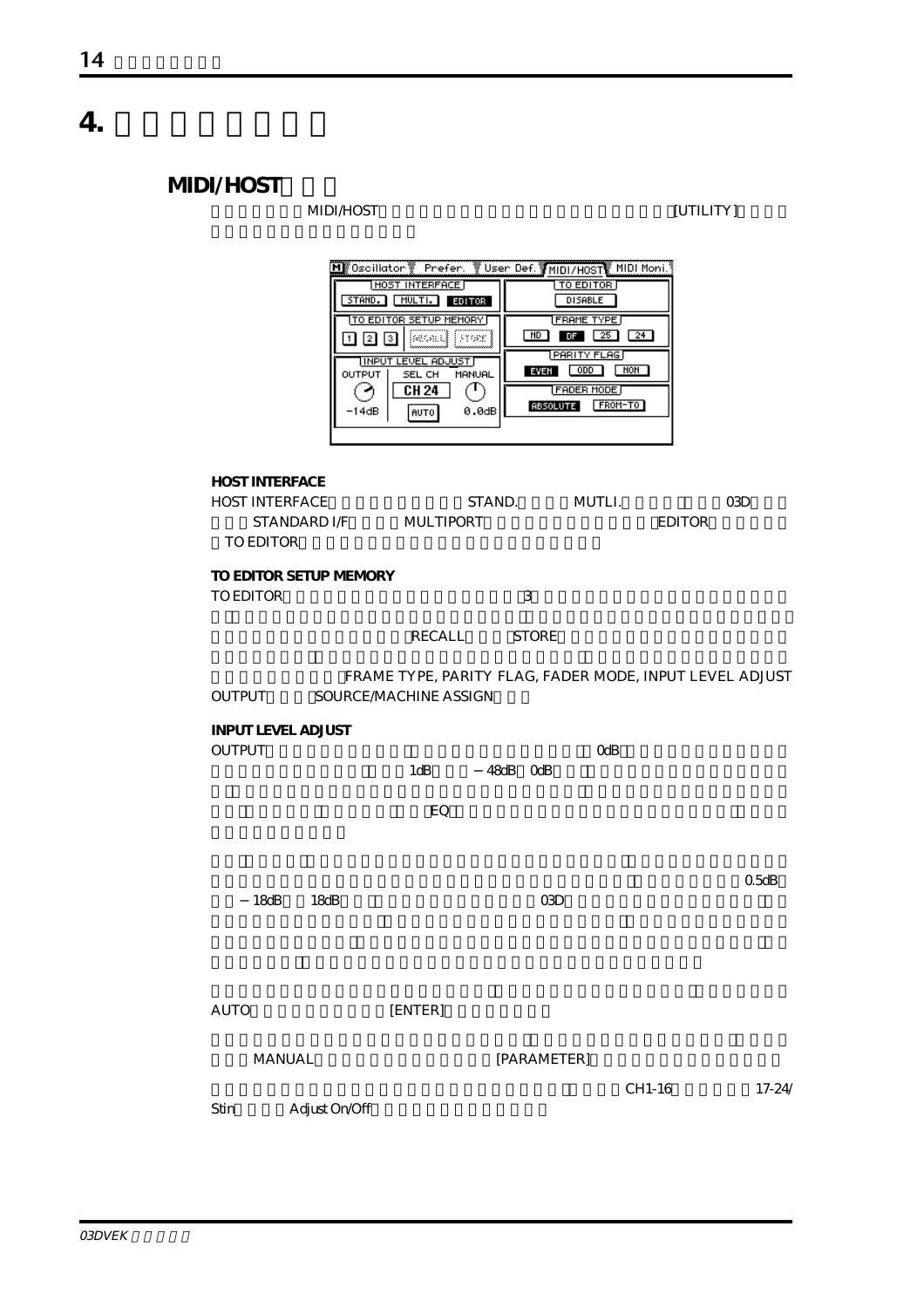| TO EDITOR         | TO EDITOR     |             |                                                 | <b>CGD</b>  |                 | ESAMII       |
|-------------------|---------------|-------------|-------------------------------------------------|-------------|-----------------|--------------|
|                   | <b>ENABLE</b> |             | <b>DISABLE</b>                                  |             |                 |              |
| <b>FRAM TYPE</b>  |               |             |                                                 |             |                 | DF           |
| 29.97             | 25 25         | 24 24       | 03D                                             |             | ND 30           |              |
| PARITY FLAG       |               |             |                                                 |             |                 |              |
| <b>EVEN</b>       |               |             |                                                 |             | EVEN, ODD, NONE |              |
| <b>FADER MODE</b> |               |             |                                                 |             |                 |              |
| <b>ESAMII</b>     |               | 03D         |                                                 |             |                 |              |
| <b>ABSOLUTE</b>   |               |             |                                                 |             | <b>ESAM</b>     |              |
| <b>ESAMII</b>     |               |             |                                                 |             |                 |              |
|                   |               | <b>ESAM</b> |                                                 |             |                 |              |
| FROM-TO           |               | <b>ESAM</b> |                                                 |             | <b>ESAM</b>     |              |
| ESAMII            |               |             |                                                 | <b>FROM</b> |                 | <b>LIMIT</b> |
| <b>LEVEL</b>      | TO            |             |                                                 |             |                 |              |
|                   |               |             |                                                 |             |                 | <b>ESAM</b>  |
|                   |               |             | Machine, CrossFade, From-To, CH1-16, 17-24/Stin |             |                 |              |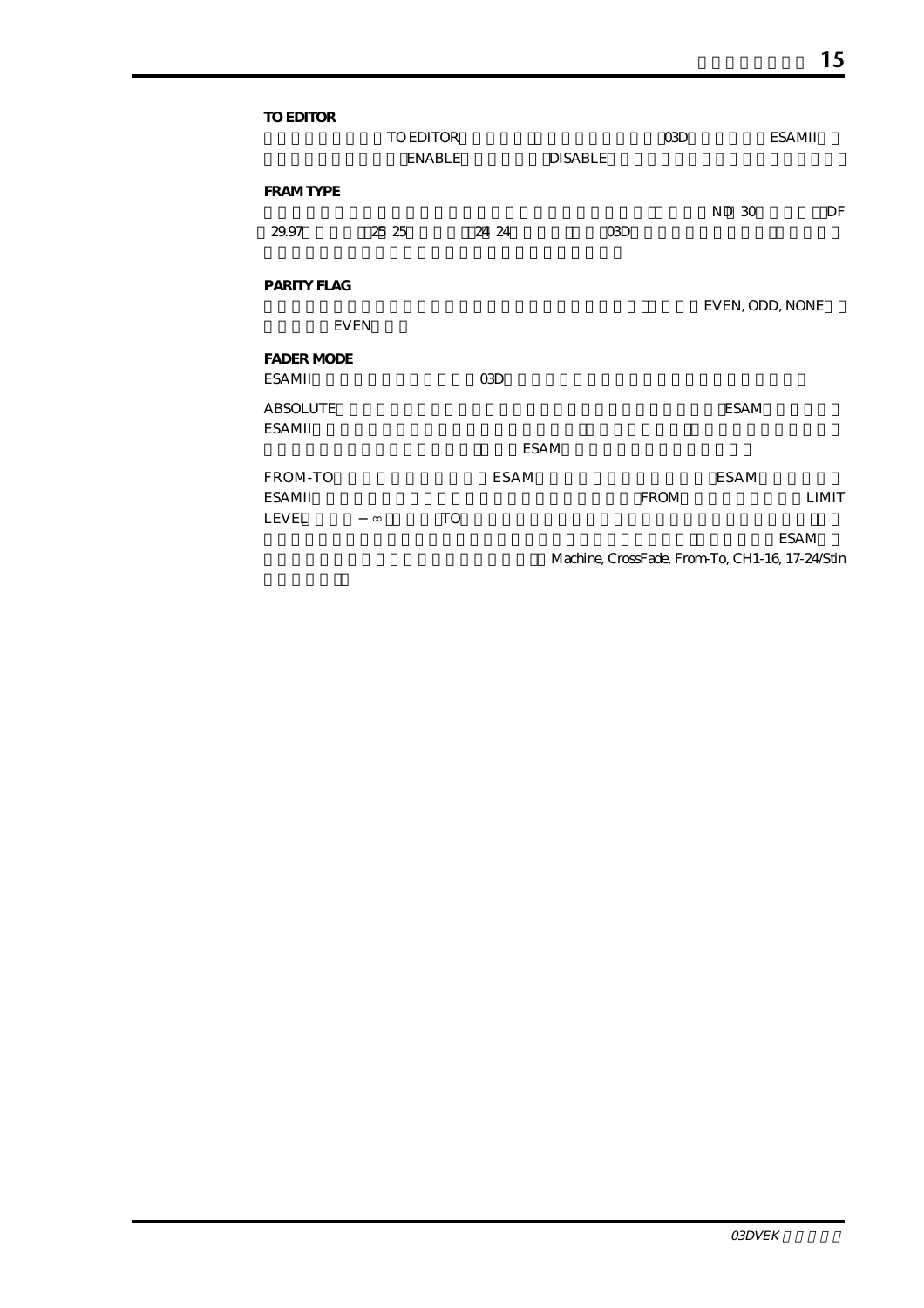



CrossFade $\sim$ 

 $3$  A, B, C

[SEL] [PARAMETER]

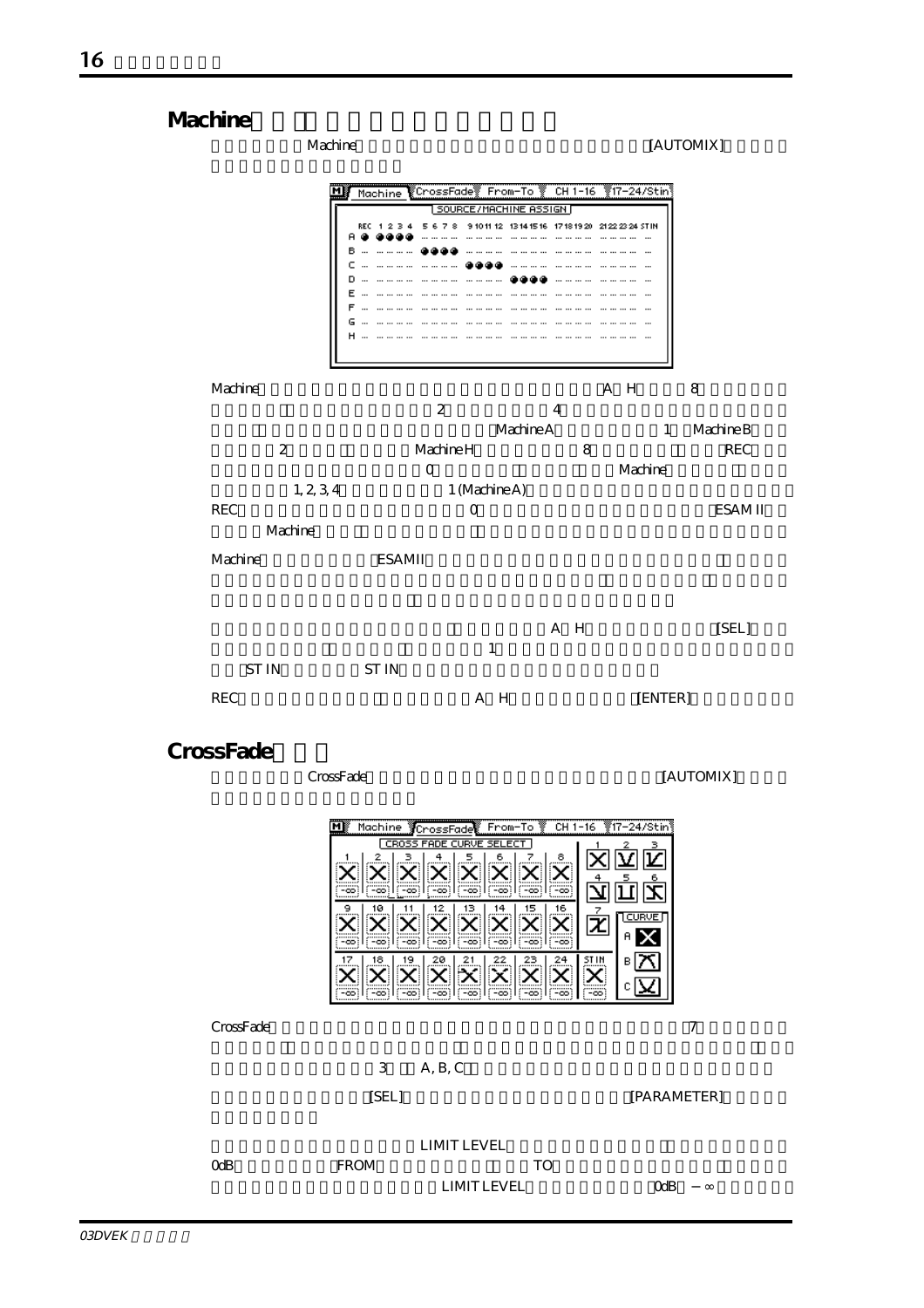**クロスフェードパターン1~7** TD Transition Duration













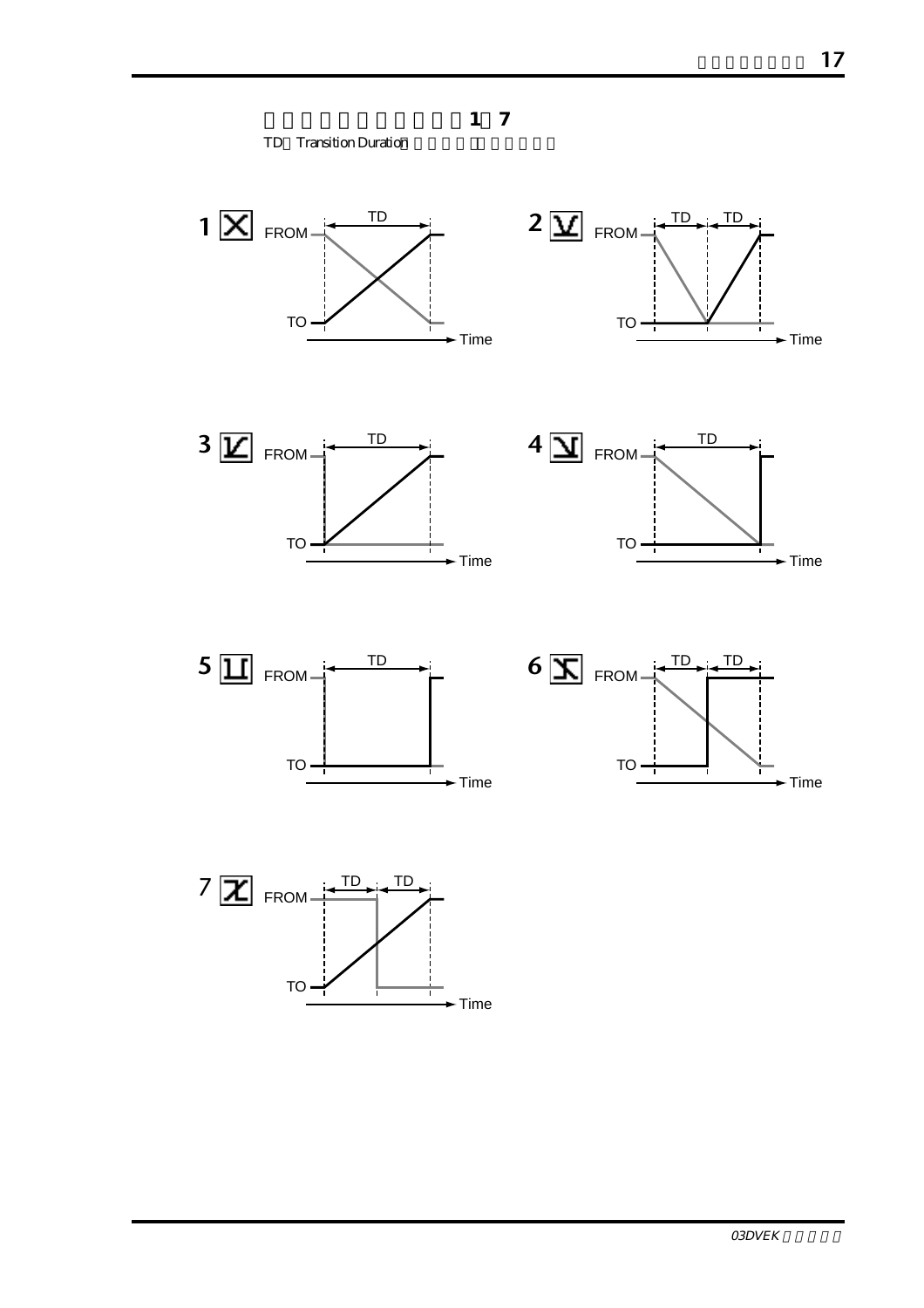

B<br>
Machine

| Machine CrossFade From-To & CH 1-16 #17-24/Stin<br>м                     |   |
|--------------------------------------------------------------------------|---|
| CROSS FADE CURVE SELECT                                                  |   |
|                                                                          |   |
| <u>z z z z z z z</u>                                                     |   |
| 1(Foot) [(Foot) [(Foot)]                                                 |   |
|                                                                          |   |
| $\mathbb{E}\ \mathbf{X}\ \mathbf{X}\ \mathbf{X}\ \mathbf{X}\ \mathbf{X}$ |   |
| (Fast (Fast (Fast )                                                      |   |
| 2и                                                                       | в |
| אוא אוא א                                                                |   |
| (=ထ) (=ထ)<br>ြးတာ) (<br>$-00$                                            |   |

C<br>
Machine

| $\overline{M}$<br>CrossFade From-To<br>Machine<br>CH 1-16 | <b>∛∄17−24/Stin</b> ∛็ |
|-----------------------------------------------------------|------------------------|
| CROSS FADE CURVE SELECT                                   |                        |
| 8                                                         |                        |
|                                                           |                        |
|                                                           |                        |
| 16<br>۹<br>ø                                              |                        |
|                                                           | z                      |
|                                                           |                        |
|                                                           |                        |
| 18<br>20                                                  | в                      |
|                                                           |                        |
| -00:<br>-00:<br>-co:<br>-00:<br>-00:<br>-00:<br>-00:      | -00                    |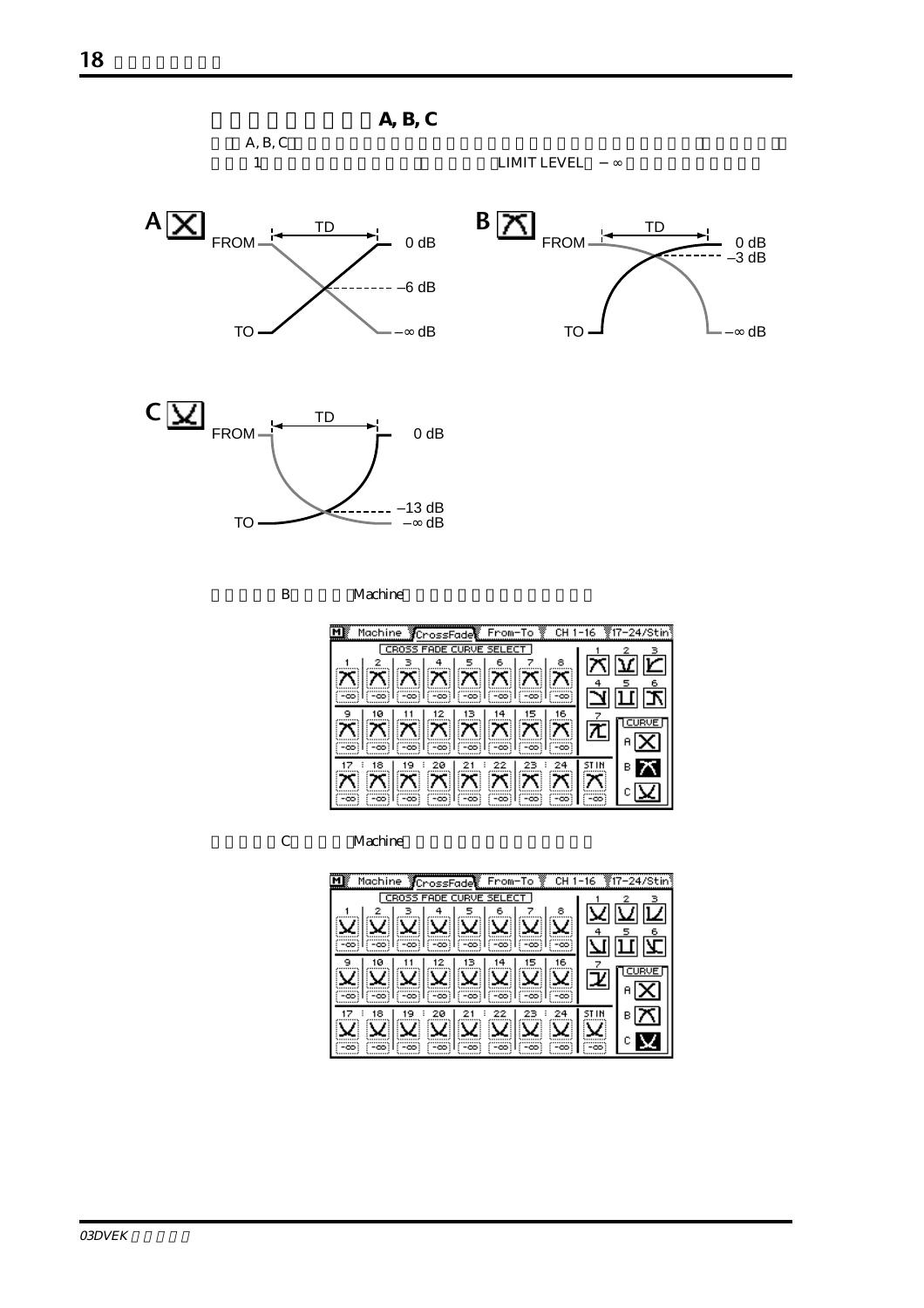### From-To

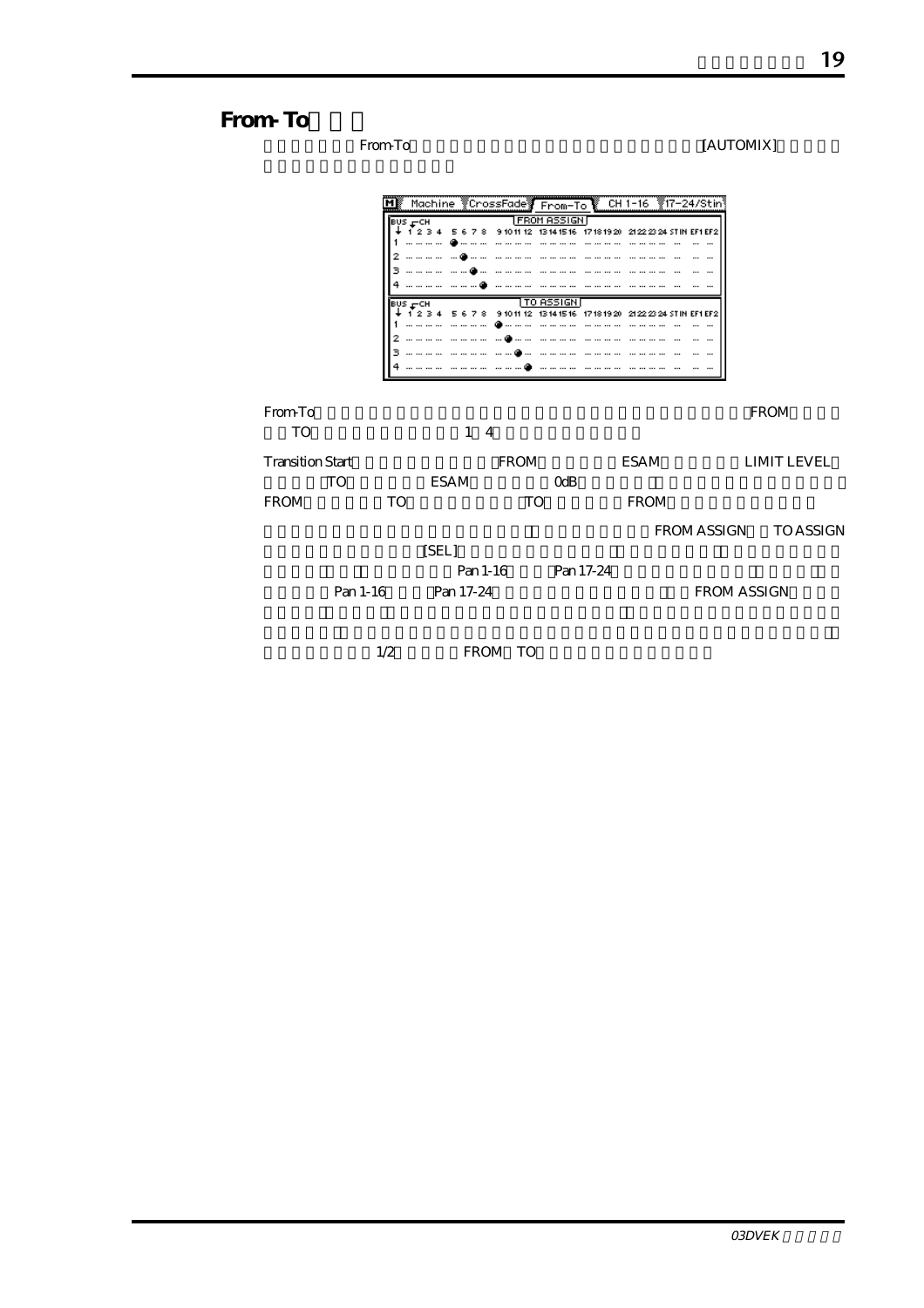CH 1-16 17-24/Stin CH 1-16 17-24/Stin

 $[ATTOMIX]$ 

| [AU I OMIA]                          |                                                                                                                                                                                                                                                                                                                                                                                                                                                                                             |                                                                                                                                                                                                                                                                                                                                                                                                                               |                        |
|--------------------------------------|---------------------------------------------------------------------------------------------------------------------------------------------------------------------------------------------------------------------------------------------------------------------------------------------------------------------------------------------------------------------------------------------------------------------------------------------------------------------------------------------|-------------------------------------------------------------------------------------------------------------------------------------------------------------------------------------------------------------------------------------------------------------------------------------------------------------------------------------------------------------------------------------------------------------------------------|------------------------|
|                                      | Μľ<br>Machine<br>े<br>∛CrossFade                                                                                                                                                                                                                                                                                                                                                                                                                                                            | 17–24/Stin<br>From-To<br>$CH 1-16$                                                                                                                                                                                                                                                                                                                                                                                            |                        |
|                                      | 2<br>з<br>5<br>4<br>। ਇਸ ਸ<br>DLY<br> DUV <br> DIV <br><b>DLY</b><br><b>DVN</b><br><b>DAM</b><br><b>DVN</b><br><b>DVN</b><br><b>DVN</b><br>EQ<br>EQ<br>EQ<br>EQ<br>EQ<br>86<br>Θ6<br>Θ6<br>86<br>ы<br>ò<br>-00<br>-00<br>$-\infty$<br>-00<br>10<br>12<br>13<br>9<br>11<br><b>DLY</b><br>DLY<br>DLY<br><b>DLY</b><br>DLY:<br><b>DVN</b><br><b>DYN</b><br><b>DYN</b><br><b>DYN</b><br>DVN.<br>EQ<br>EQ<br>EQ<br>EQ<br>EQ<br>ΘQ<br>Θ6<br>86<br>ΘŲ<br>Θ0<br>-co :<br>-co :<br>-oo :<br>-00<br>÷ | 7<br>6<br>8<br>ROLL LIB<br><b>DLY</b><br><b>DLY</b><br><b>DLY</b><br>MACHINE<br><b>DVN</b><br><b>DVN</b><br><b>DVN</b><br>$\overline{A}$ --CH<br>EQ<br>EQ<br>EQ<br>tŧ<br>0()<br>Θ6,<br>Θ6<br>MEM.NO.<br>-00<br>-00<br>-00<br>្ល<br>14<br>15<br>16<br>DLY<br><b>DLY</b><br>DLY<br>RECALL<br><b>DVN</b><br> DYN <br><b>DYN</b><br>EQ<br>EQ<br>EQ<br>¦¦nox ≹<br>Θ6<br>ΘQ<br>Θv,<br>-co :<br>$-\infty$<br>$-00$<br>:<br>$-\infty$ |                        |
|                                      | Machine<br>CrossFade<br>мŖ<br>18<br>19<br>20<br>21<br>17<br><b>DLY</b><br>DLY<br>pra<br><b>DLY</b><br><b>DLY</b><br><b>DVN</b><br><b>DVN</b><br><b>DVN</b><br><b>DVN</b><br><b>DVN</b><br>三级<br>EQ<br>三〇<br>三の<br>三〇<br>⊟৻<br>Θ0<br>⊡(<br>Θ۷<br>回し<br>$-\infty$<br>۰œ<br>$-\infty$<br>$-\infty$<br>ST IN<br>DLY<br><b>DYN</b><br>EQ<br>ыÇ<br>ò                                                                                                                                              | From-To<br>CH 1-16<br>17–24/Stir<br>22<br>23<br>24<br>ROLL LIB<br>DLY<br>DLY<br>DLY<br>MACHINE<br><b>DYN</b><br><b>DVN</b><br><b>DVN</b><br>$A = -CH$<br>EQ<br>ΕQ<br>ΕQ<br>Ťŧ<br>ΘQ<br>ΘĢ<br>Θų<br>MEM.NO.<br>-co :<br>$-00$<br>-00<br>$-\infty$<br>$\begin{array}{c} \square \end{array}$<br>RECALL<br>3168f.]                                                                                                               |                        |
| CH 1-16                              | 17-24/Stin                                                                                                                                                                                                                                                                                                                                                                                                                                                                                  | <b>DLY</b>                                                                                                                                                                                                                                                                                                                                                                                                                    | <b>DYN</b>             |
| EQ                                   | A<br>Γ                                                                                                                                                                                                                                                                                                                                                                                                                                                                                      |                                                                                                                                                                                                                                                                                                                                                                                                                               |                        |
|                                      | [SEL]                                                                                                                                                                                                                                                                                                                                                                                                                                                                                       | Ϊ<br><b>ESAMII</b>                                                                                                                                                                                                                                                                                                                                                                                                            | [SEL]<br><b>ESAMII</b> |
| ROLL LIB.                            |                                                                                                                                                                                                                                                                                                                                                                                                                                                                                             |                                                                                                                                                                                                                                                                                                                                                                                                                               |                        |
| <b>ROLL</b><br>$\bullet$             | 100<br>0                                                                                                                                                                                                                                                                                                                                                                                                                                                                                    | 0.99                                                                                                                                                                                                                                                                                                                                                                                                                          |                        |
| $\bullet$                            |                                                                                                                                                                                                                                                                                                                                                                                                                                                                                             |                                                                                                                                                                                                                                                                                                                                                                                                                               |                        |
| • LIMIT LEVEL                        |                                                                                                                                                                                                                                                                                                                                                                                                                                                                                             |                                                                                                                                                                                                                                                                                                                                                                                                                               |                        |
| • LEVEL ADJUST                       |                                                                                                                                                                                                                                                                                                                                                                                                                                                                                             |                                                                                                                                                                                                                                                                                                                                                                                                                               |                        |
| • ADJUST<br>$\overline{\phantom{a}}$ | <b>MACHINE</b>                                                                                                                                                                                                                                                                                                                                                                                                                                                                              |                                                                                                                                                                                                                                                                                                                                                                                                                               | <b>STORE</b><br>4      |
|                                      | <b>MACHINE</b>                                                                                                                                                                                                                                                                                                                                                                                                                                                                              |                                                                                                                                                                                                                                                                                                                                                                                                                               | <b>RECALL</b>          |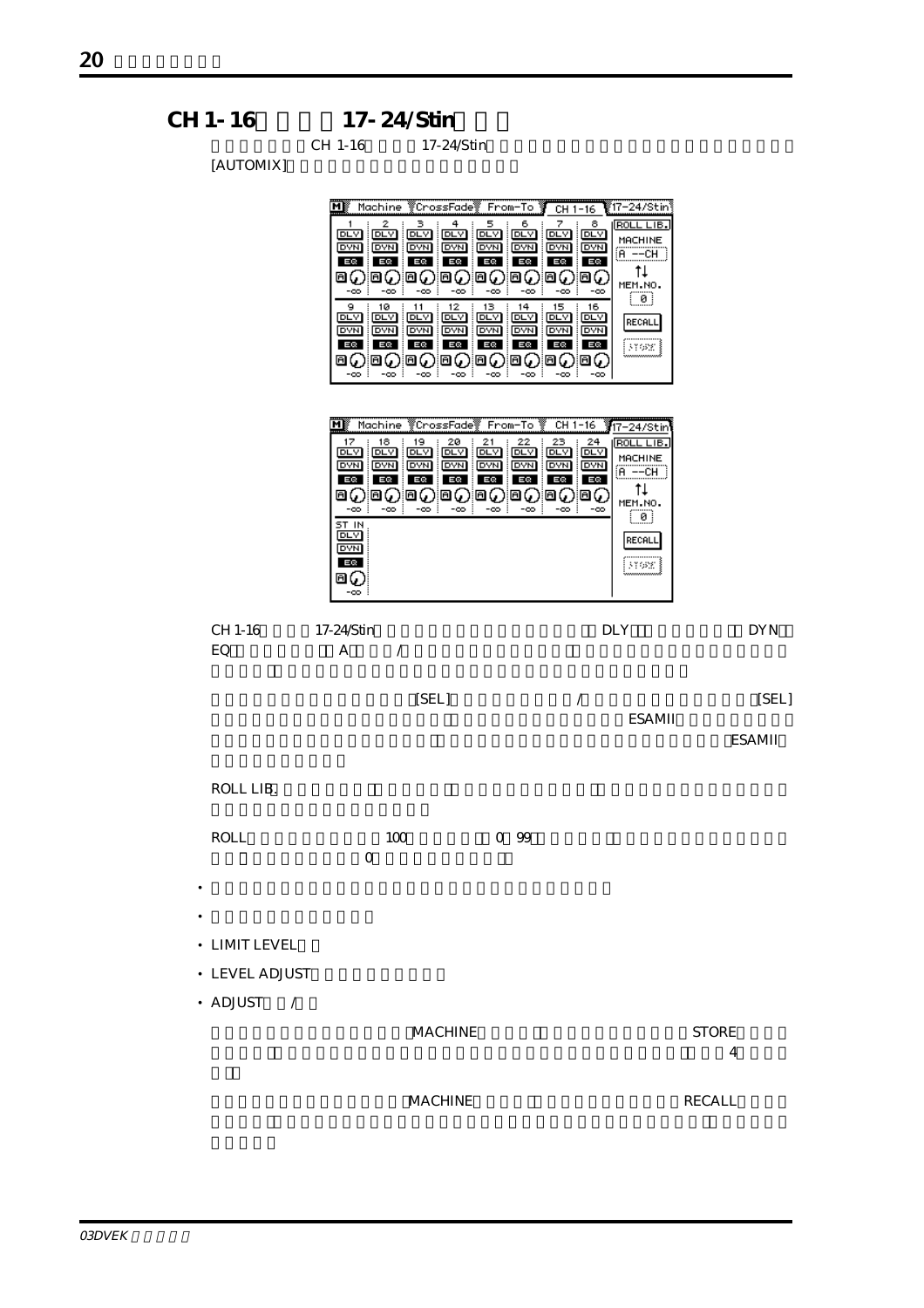| $\bullet$ 4 | $\overline{2}$          | $\overline{2}$ |
|-------------|-------------------------|----------------|
| $\cdot$ 2   | $\overline{\mathbf{c}}$ | $\overline{2}$ |

## **Monitor**

| CH View                     | Library Monitor                                  |                                            |                                                                 |                                |
|-----------------------------|--------------------------------------------------|--------------------------------------------|-----------------------------------------------------------------|--------------------------------|
| -00 -00 -00 -00 -<br>2 3    | 100 100 100 100<br>-8<br>5.<br>67<br>4           | 9 10<br>CHANNEL INPUT                      | 00- EB- 00-5F-00-00-112-00-58<br>11 12 13 14 15 16              | -2<br>1<br><b>EFF</b>          |
| -00 -00 -00 -00<br>18 19 20 | -00 -00 -00 -00<br>21 22 23 24<br>CHANNEL INPUT- | -00-00-00-00<br>1 2 3 4<br>$-$ AUX OUT $-$ | -00 -00 -00<br>-23<br>$-4$<br>$\overline{1}$<br>$-$ BUS OUT $-$ | -00 -00<br>sт<br>-51<br>IN MAS |

Monitor  $\blacksquare$ 

 $\mathbf T$ Ora $\mathbf T$ o $\mathbf T$ 



## Prefer.

#### ーマン Monitor [UTILITY]

| ∭Oscillator §                       | Prefer.                                                           | े ‼ि User Def. % MIDI/H0ST    | MIDI Moni.  |
|-------------------------------------|-------------------------------------------------------------------|-------------------------------|-------------|
|                                     |                                                                   | PREFERENCES/BATTERY MONITOR   |             |
| MOUSE<br><b>SPEED</b>               | SLOW<br><b>FAST</b><br>$\sqrt{4}$<br>$\mathbf{z}$<br>l 1 l<br>l 3 | DIGITAL ST IN<br>SYNC CAUTION | ΟN          |
| <b>STORE</b><br><b>CONFIRMATION</b> | ON                                                                | YGDAI IN<br>SYNC CAUTION      | ON          |
| RECALL<br><b>CONFIRMATION</b>       | <b>OFF</b>                                                        | DIGITAL BUS<br>OUTPUT DELAY   | <b>OFF</b>  |
| METER<br><b>FALLING SPEED</b>       | <b>FAST</b>                                                       | LONGER OUTPUT<br>DELAY TIME   | <b>OFF</b>  |
| MASTER<br>LEVEL PROTECT             | <b>OFF</b>                                                        | BATTERY                       |             |
| SWAP CH<br>9-16 <-> 17-24           | <b>OFF</b>                                                        | MONITOR                       | <b>FULL</b> |

#### **MASTER LEVEL PROTECT** MASTER LEVEL PROTECT AUX

| SWAP CH 9-16 | $17 - 24$      |               |      |
|--------------|----------------|---------------|------|
|              | 9.16           | 17-24         |      |
| 17-24        |                |               | 9-16 |
|              | [MIXING LAYER] |               |      |
|              | <b>SWAP</b>    | <b>SIGNAL</b> |      |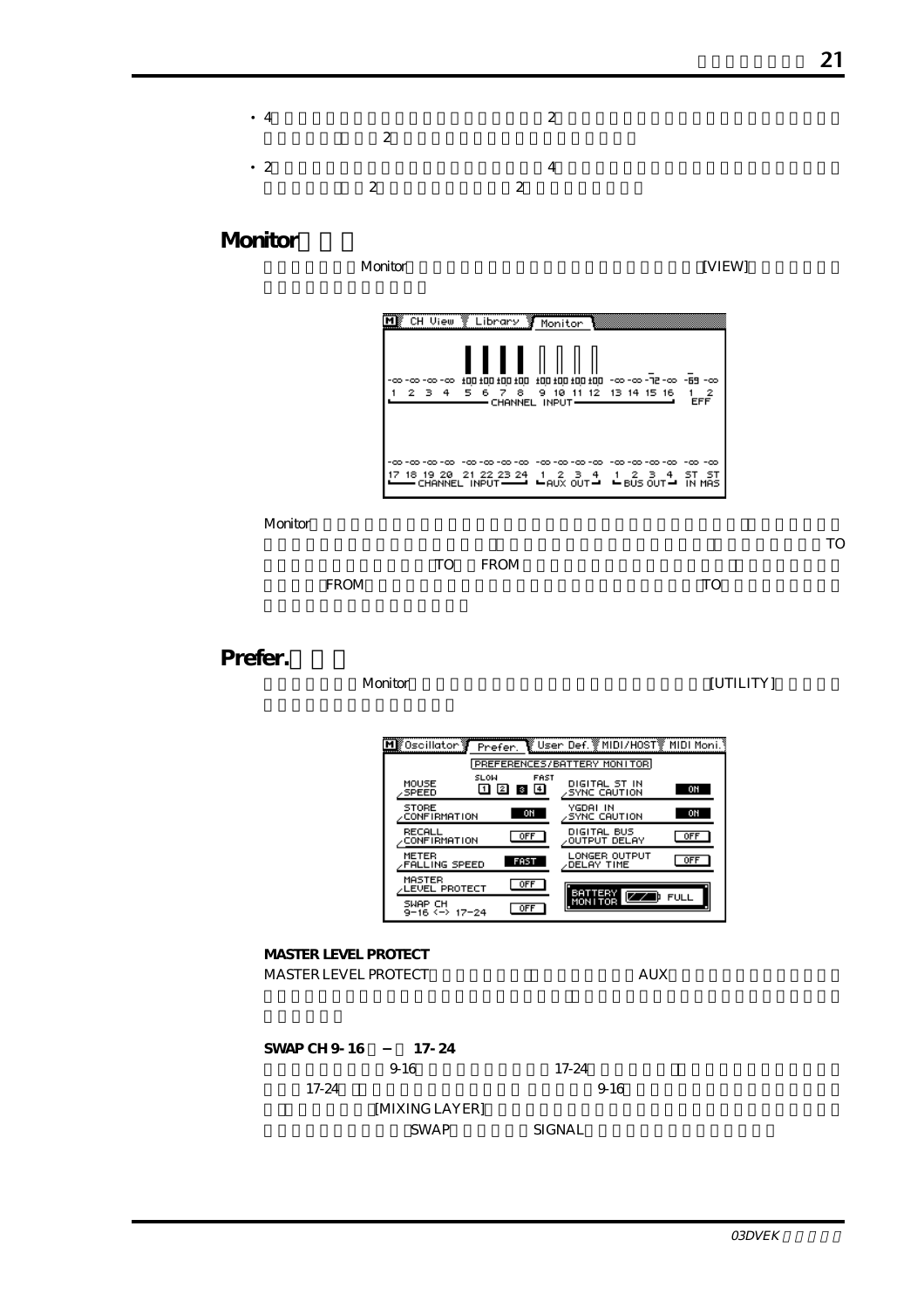#### **DIGITAL BUS OUTPUT DELAY**  $\alpha$ 3D $\alpha$

#### **LONGER OUTPUT DELAY TIME**

 $2000$  8,160

 $8,160$  03D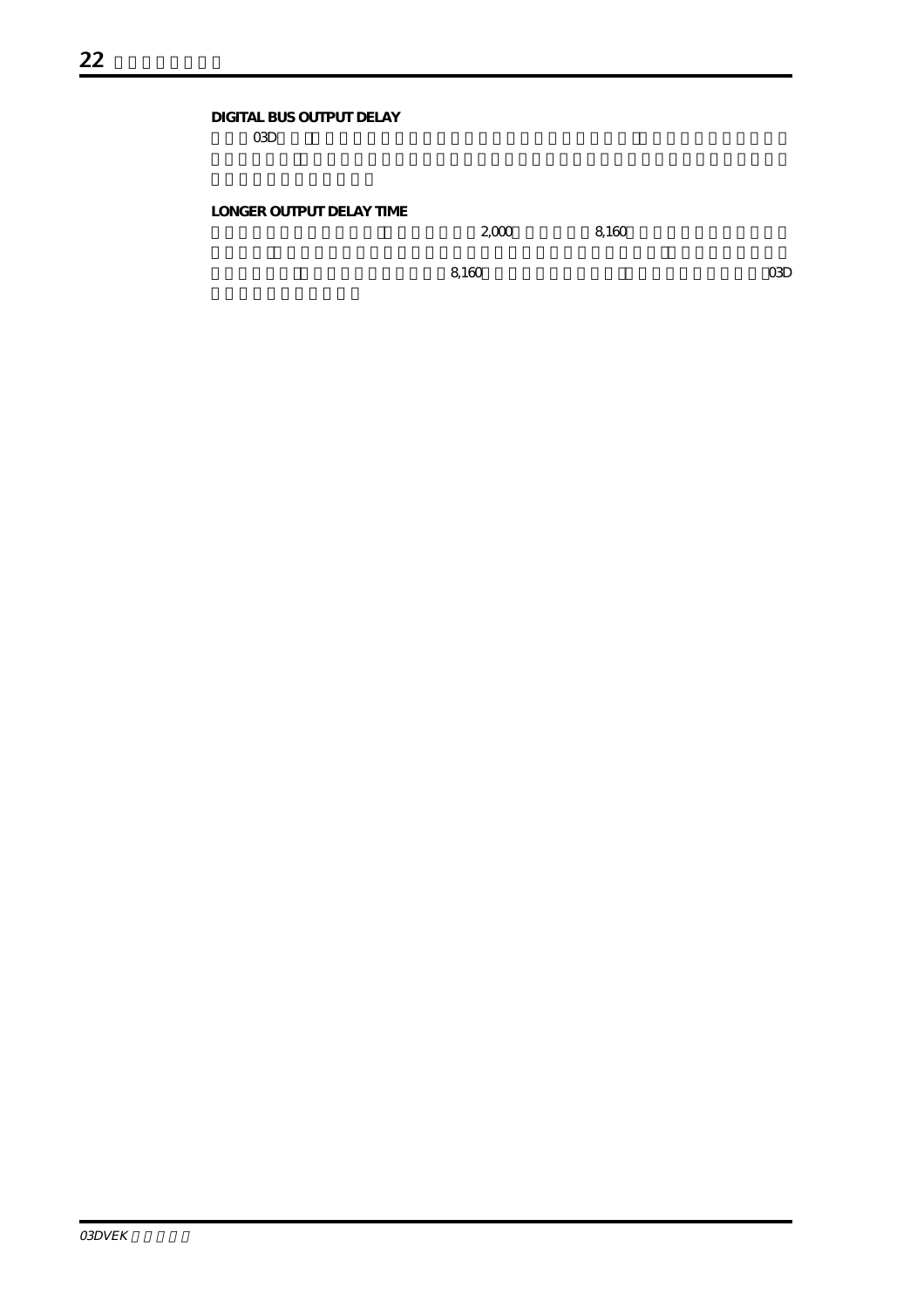## Delay

Monitor [DELAY]



 $1/4$ 

 $48k$ Hz DF  $95k$ 

CH Delay OFFSET

 $\overline{4}$ 

| CH Delay V D1v 1-16 V D1v 17-24 Voutput D1v                                                                                       |                                                 |                                               |                                            | Phase                                      |
|-----------------------------------------------------------------------------------------------------------------------------------|-------------------------------------------------|-----------------------------------------------|--------------------------------------------|--------------------------------------------|
|                                                                                                                                   |                                                 | OUTPUT DELAY                                  |                                            |                                            |
| BUS <sub>1</sub><br>BUS <sub>2</sub><br>0.0<br>[ms]<br>0.0<br>[ms]<br>ø<br>и<br>[Frame]<br>[Frame]<br>  OFF  <br>OFF <sup>1</sup> | BUS3<br>0.0<br>(m̃s]<br>и<br>: [frame]<br>[OFF] | BUS4<br>0.0<br>[m̃s]<br>и<br>: [?rame]<br>0FF | ST L<br>0.0<br>[ms]<br>0<br>[frame]<br>OFF | ST R<br>0.0<br>[ms]<br>ø<br>[Frame]<br>OFF |
| Ø[frame]<br><b>OUTPUT DELAY OFFSET</b>                                                                                            |                                                 |                                               |                                            |                                            |

Output Dly

OFFSET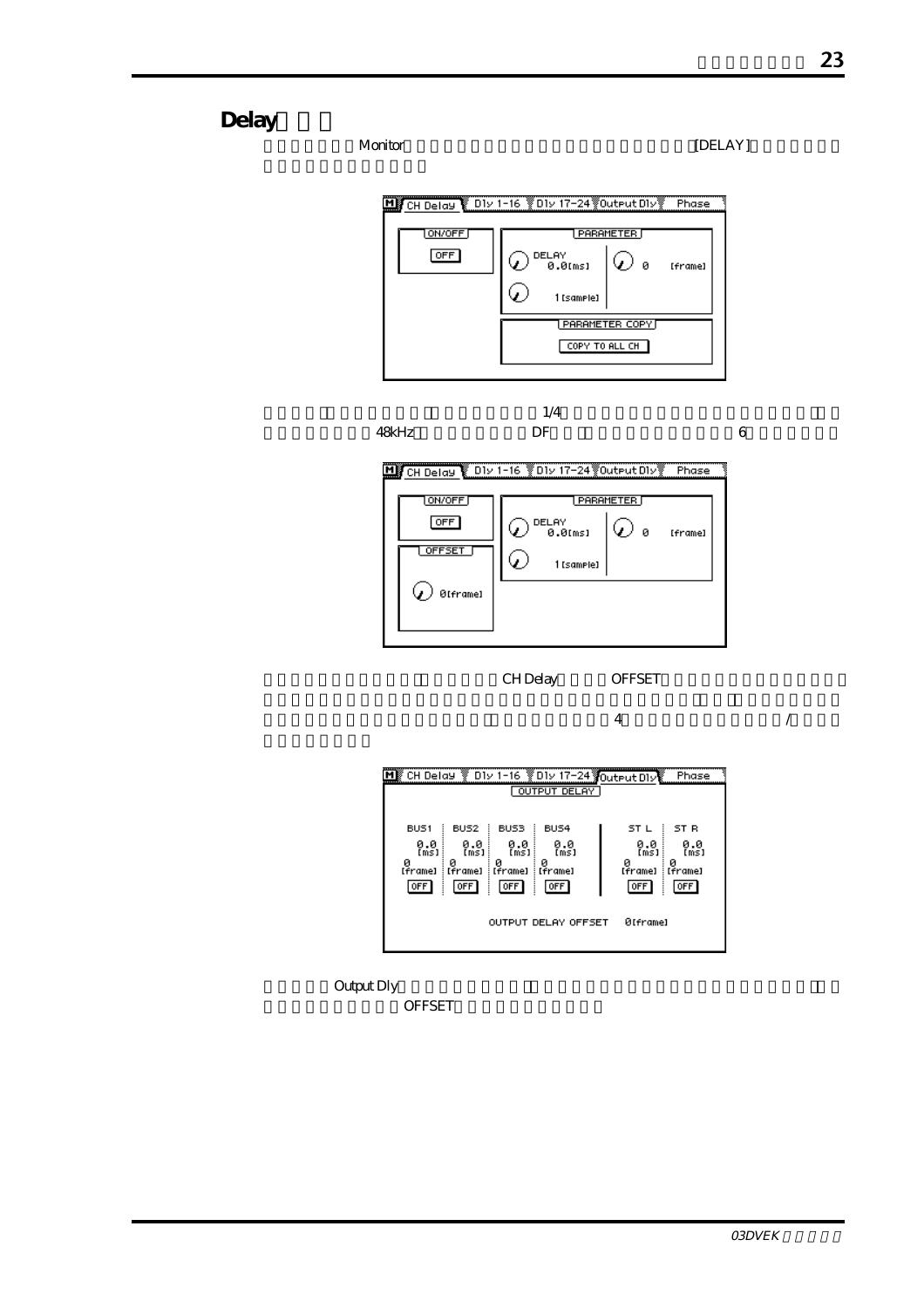## **MIDI Setup**

| MIDI Setup | MIDI                                               |           | প | Fader Start MIDI |
|------------|----------------------------------------------------|-----------|---|------------------|
| :hannel    | MMC No.                                            | MIDI HOST |   |                  |
|            | <b>POM As9n. V CTL As9n. V</b> Bulk VIII<br>Seturi |           |   |                  |

|                          | тx         | $\overline{RX}$ | OMNI | ECHO       |                        |
|--------------------------|------------|-----------------|------|------------|------------------------|
| PROGRAM<br>CHANGE        | ON         | ON              | OFF  | <b>OFF</b> | NMIDI CHANNELI<br>TxCH |
| CONTROL<br>CHANGE        | OFF        | <b>OFF</b>      | OFF  | <b>OFF</b> | RxCH                   |
| PARAMETER<br>CHANGE      | OFF        | ON              |      | 0FF        | FAD ST                 |
| <b>BULK</b>              |            | ON              | ٠    |            |                        |
| FADER START<br>(NOTE ON) | <b>OFF</b> | ٠               | ٠    |            | DEVICE No.<br>No.      |
| REALTIME MSG.<br>& MTC   |            |                 | ۰    | <b>OFF</b> |                        |
| OTHER<br>COMMANDS        | ٠          | ٠               | ٠    | <b>OFF</b> | MMC No.                |

### **Bulkページ**

Bulk [MIDI] TO EDITOR MIDI

|            | MIMIDI Setup PGM As9n. VCTL As9n. V<br><b>Bulk</b> |           |
|------------|----------------------------------------------------|-----------|
|            | <b>CATEGORY</b>                                    |           |
| SETUP MEM. | SCENE MEM. - 01. Initial Data)                     |           |
| PGM. TABLE | EQ LIBRARY   - 41. [ No Data! ]                    | REQUEST   |
| CTL. TABLE | DYN.LIBRARY - 41. [ No Data! ]                     |           |
|            | EFF. LIBRARY - 65. [ No Data! ]                    | TRANSMIT  |
|            | ]-@2.[ No Data! I)<br>CH LIBRARY                   | LINTERVAL |
| <b>ALL</b> | $-01$ . I SETUP I<br>TO EDITOR                     | 0 ms      |
|            | MIDI REMOTE - PRGET. [ NO OP ]                     |           |
|            |                                                    |           |

# Solo Setup<br>TO EDITOR

Solo Setup SOLO TRIM

| My Solo Setup Moni Setup                                                                                                                                                           |                   |           |                   |
|------------------------------------------------------------------------------------------------------------------------------------------------------------------------------------|-------------------|-----------|-------------------|
| STATUS                                                                                                                                                                             | <b>LISTEN</b>     | SEL MODE  | <b>150LO TRIM</b> |
| RECORDING SOLO                                                                                                                                                                     | PFL               | LAST SOLO |                   |
| MIXDOWN SOLO                                                                                                                                                                       | AFL               | MIX SOLO  |                   |
| SOLO IN PLACE                                                                                                                                                                      | FADER GROUP AFL   |           | 0 dB              |
|                                                                                                                                                                                    | SOLO SAFE CHANNEL |           | MONO              |
| 3  4  5  6  7  8 <br> 2 <br>13<br> 12 <br>10<br>$\begin{bmatrix} 19 \\ 20 \end{bmatrix}$ $\begin{bmatrix} 21 \\ 22 \end{bmatrix}$ $\begin{bmatrix} 23 \\ 23 \end{bmatrix}$<br>18 I | STEREO            |           |                   |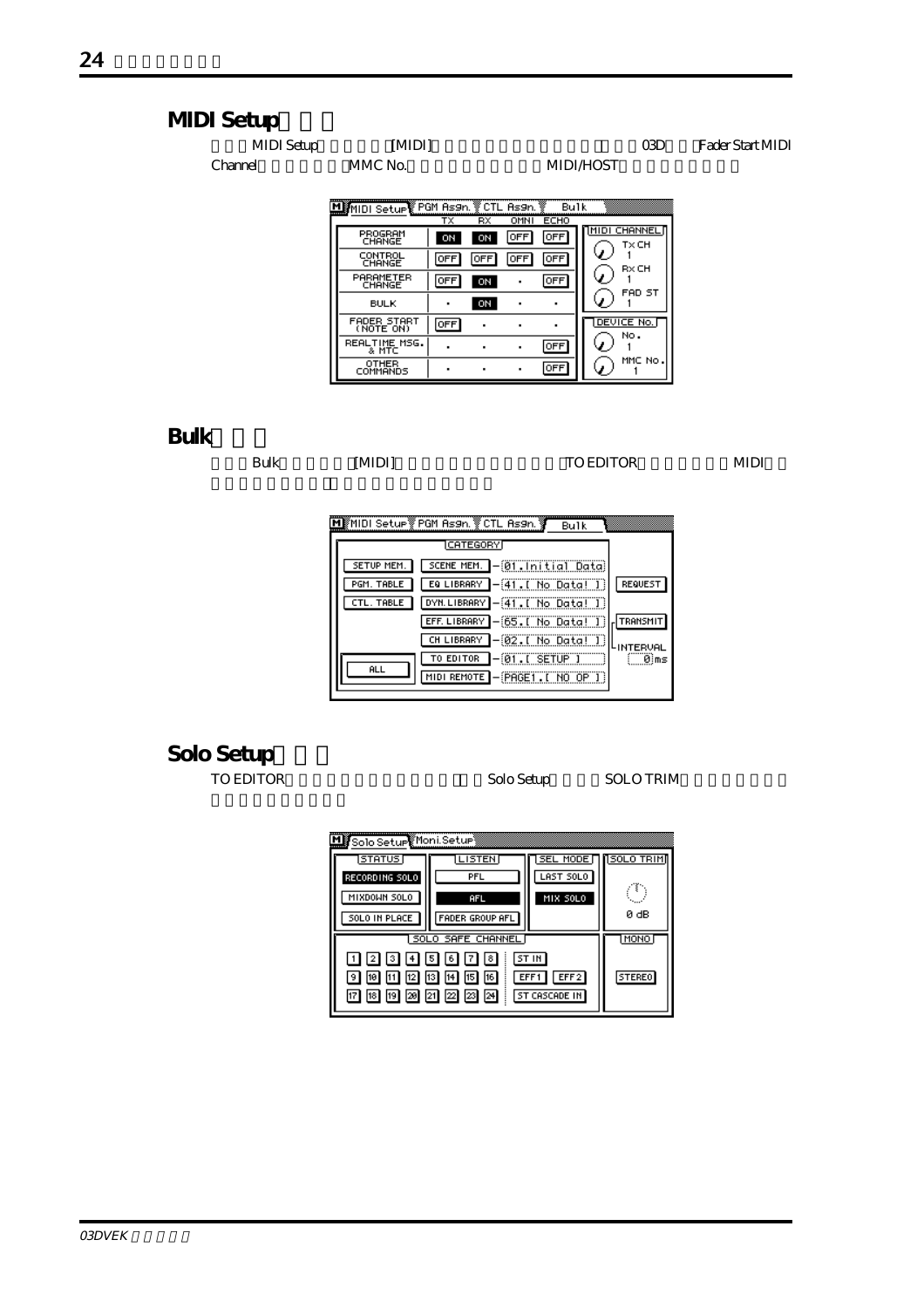**Moni.** Setup TO EDITOR Moni. Setup MONI TRIM M Solo Setur Moni Seture **LISTEN SEL MODE THONI TRIMT** LAST MONI PFL ⊙ MIX MONI AF 0 dB MONITOR SOURCE SELECT **MONO** STEREO STEREO OUT 8% 1200 **STEREO STEPSEL ST CASCADE IN**  $85F$  0 2 0 0 **User Def.** 次の4つの機能がユーザー定義機能に新たに加わり、初期設定ではバンク4に割り当てられていま • 21.ESAM Auto Adjust */* • 20.ESAM Local on/off Local / • 19.ESAM Fader ABS FADER MODE ABSOLUTE FROM FROM-TO  $\rm Local$ ABSOLUTE FROM-TO

• 18.PAN L-C-R Flip

| ∭0scillator ▒<br>Prefer.   | User Def. MIDI/H0ST MIDI Moni. |
|----------------------------|--------------------------------|
| APPLY<br><b>BANK</b>       | APPLY<br>BANK 2.               |
| 2                          | z                              |
|                            | $\frac{159}{60}$<br>י≀§ו       |
| APPLY<br>BANK <sup>3</sup> | APPLY<br>BANK 4                |
| IME<br>F.FWD<br>121        | Ιē                             |
| 4                          | 4                              |

03DVEK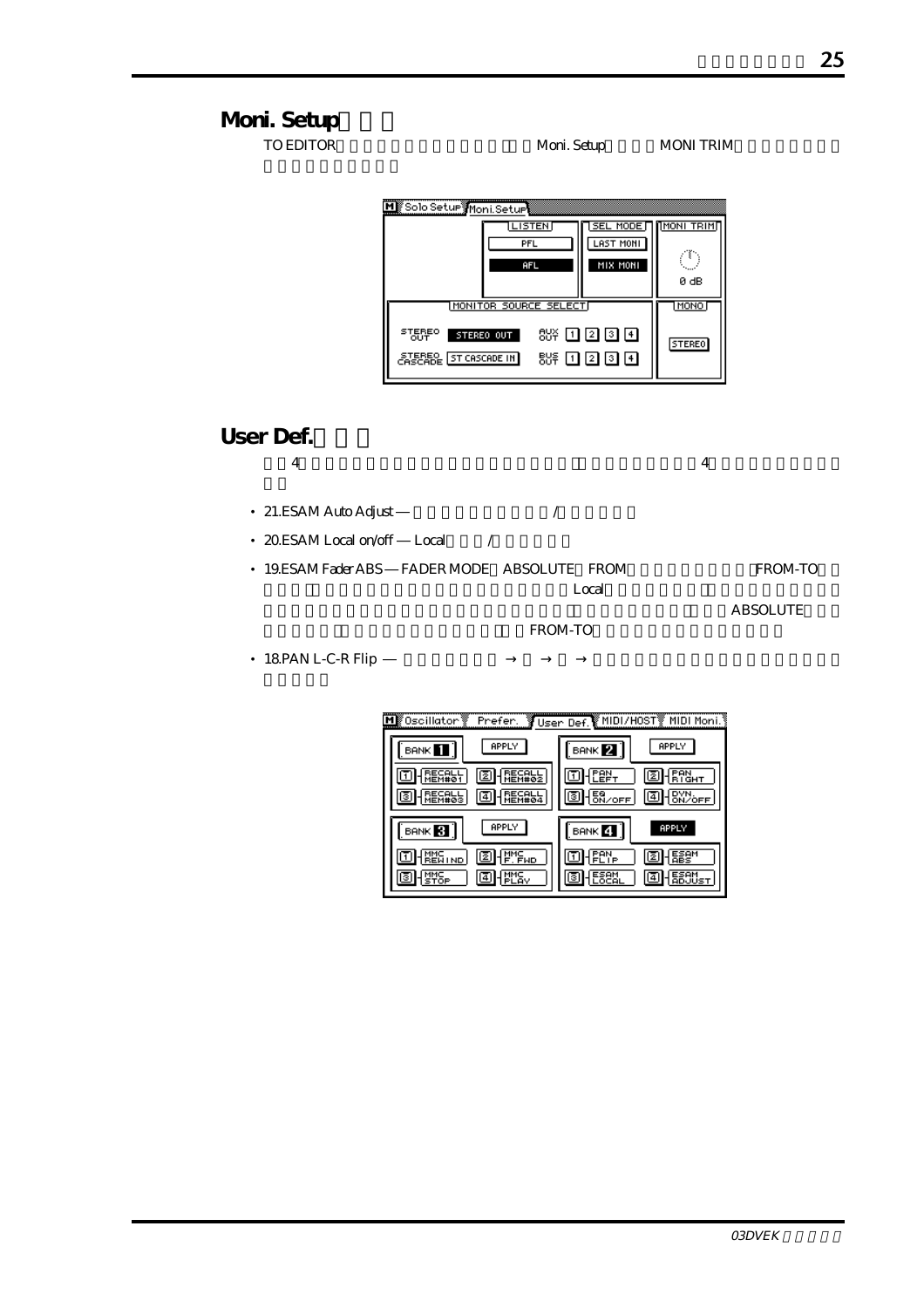### **EQ Library**

- $3$  EQ
- 80.60Hz HUM CUT 60Hz
- 79.50Hz HUM CUT 50Hz
- 78.HIGH CUT ― LPF

| īΜ<br>EQ<br>SEL CH<br>CH <sub>1</sub><br><b>CURRENT</b><br>EQ CURVE | Library<br><br><br><br>IDC<br>I.ÖK<br>IOK<br>-18<br><br>GR                                               | ----------- CLIP<br>- 12<br>18<br>-30<br>-48<br>2 |
|---------------------------------------------------------------------|----------------------------------------------------------------------------------------------------------|---------------------------------------------------|
| <b>EDIT</b>                                                         | No. LIBRARY TITLE                                                                                        |                                                   |
| RECALL<br>STORE                                                     | 80.60Hz HUM<br>CUT<br>EQ CURVE<br>79.50Hz HUM<br>CUT<br>CUT<br>N٥<br>Data!<br>Data<br>No.<br>No.<br>Data |                                                   |

03Dビデオ編集用ソフトウェアをインストールした後で新しいEQプログラムを使用したい場合

| MIDI          |                     |            | 03D                             |
|---------------|---------------------|------------|---------------------------------|
| IZE MEMORY?>> | [STORE]<br>[RECALL] | <b>CGD</b> | < <initial-<br>EQ</initial-<br> |

## **Effects Library**

 $3$ 

- 96.Echo Rverb
- 95.FEMALE Pitch
- 94.MALE Pitch



 $\alpha$ 3D $\alpha$ 

26 EQ Library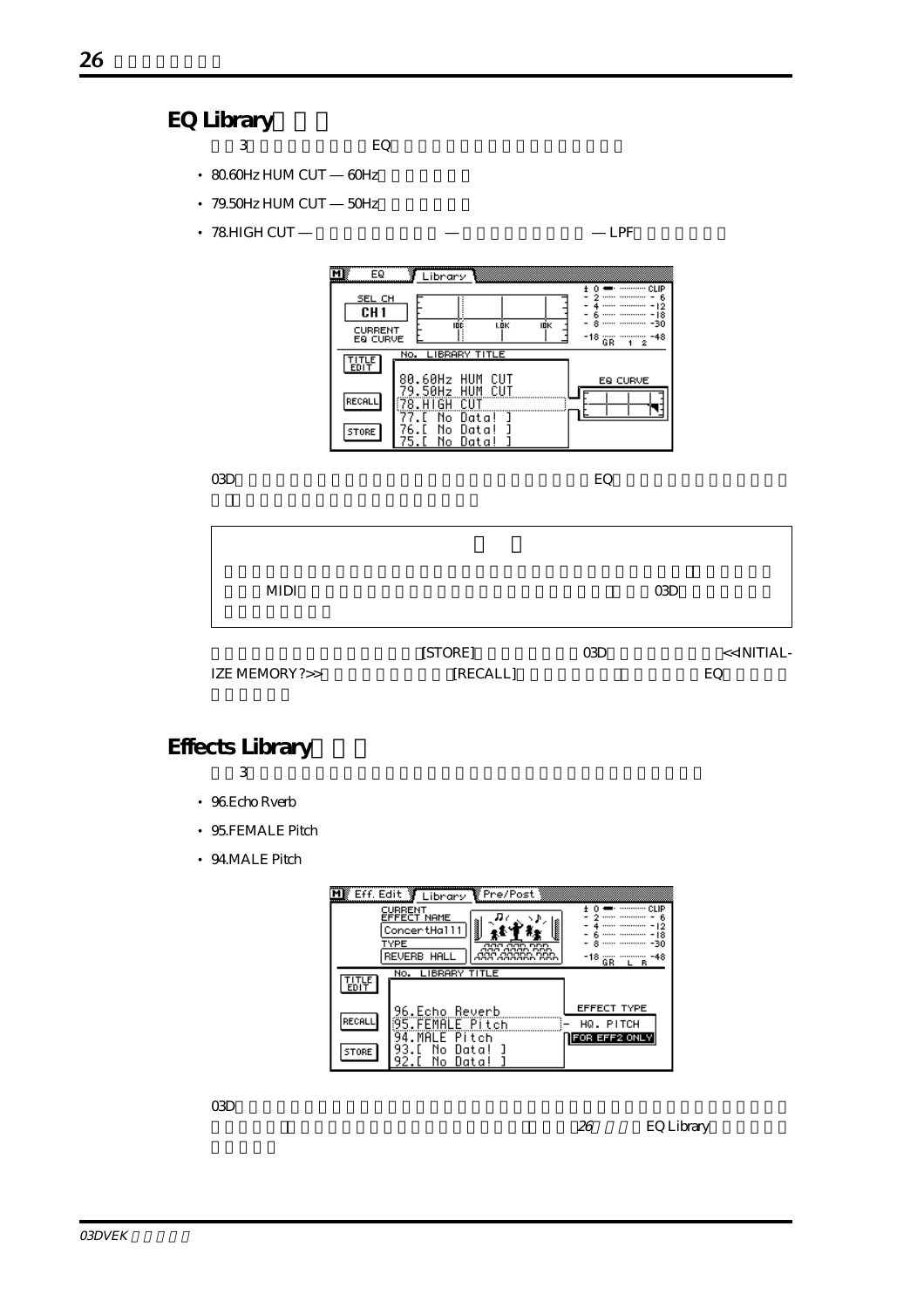**Sony**  $BVE9100$ BVE2000 **BVE910** BVE900 BVE9000 PVE500

**CMX** CMX3600

**Ampex** ACE200

**Panasonic** AU-A950 AG-A850

**Accom** Axial 3000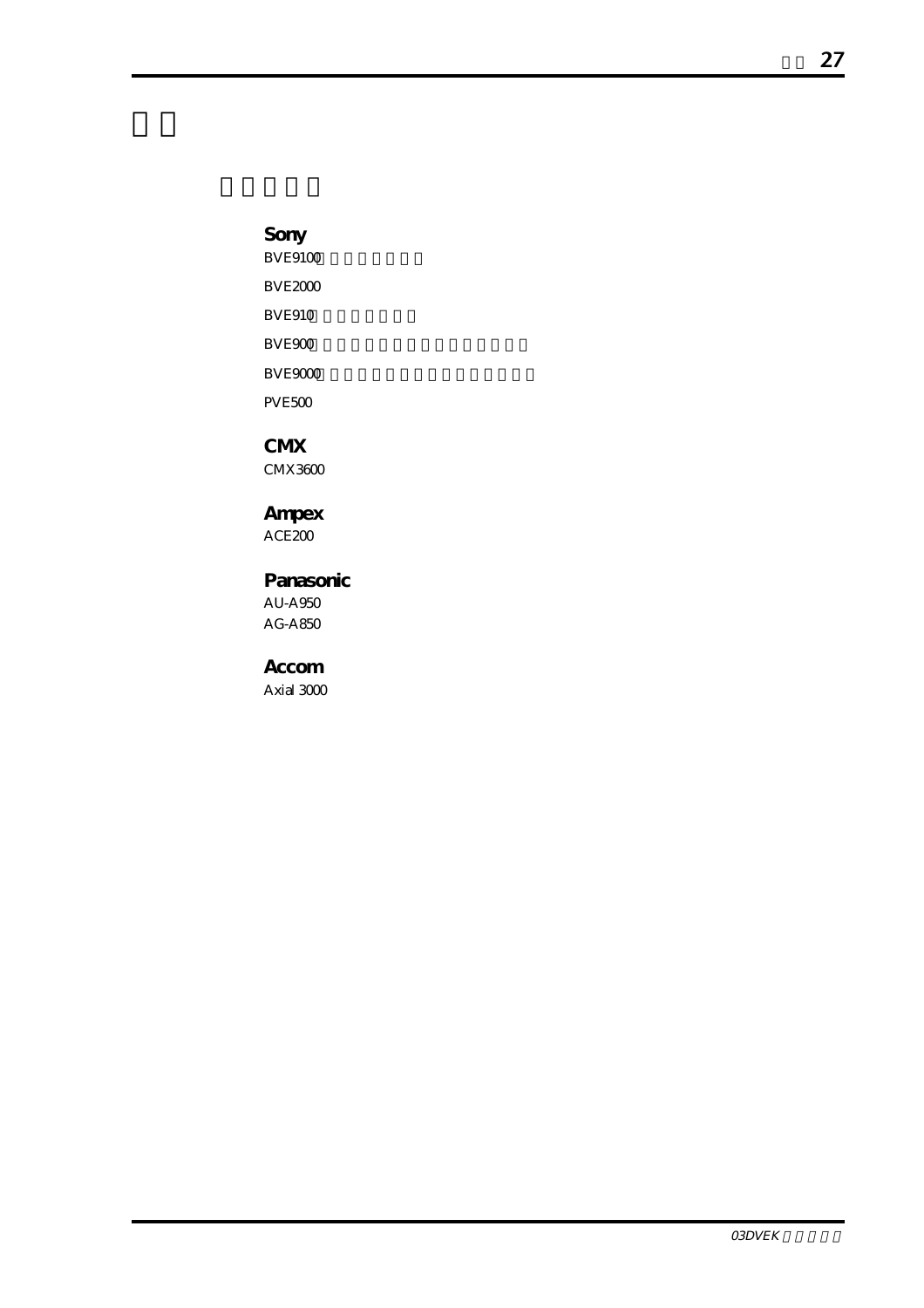|                                    | Read <sup>1</sup> | Write $2$ |
|------------------------------------|-------------------|-----------|
| All Stop                           |                   | AO        |
| From Source                        |                   | A1, A2    |
| To Source                          |                   | A3, A4    |
| <b>Monitor Source</b>              |                   | A5, A6    |
| <b>Transition Duration</b>         |                   | A7, A8    |
| <b>Transition Start</b>            |                   | A9        |
| Monitor Mode                       |                   | AA        |
| Restore From Edit                  |                   | AB        |
| Fader Level                        |                   | AD        |
| Save Mixer                         |                   | AE        |
| <b>Recall Mixer</b>                |                   | AF        |
| Transfer Register                  | 30                | <b>BO</b> |
| From Machine                       |                   | <b>B4</b> |
| To Machine                         |                   | <b>B5</b> |
| <b>Monitor Machine</b>             |                   | <b>B6</b> |
| From Source                        |                   | <b>BC</b> |
| To Source                          |                   | <b>BD</b> |
| Monitor Source                     |                   | <b>BE</b> |
| <b>Transition Duration</b>         |                   | BF        |
| $\mathbf{1}$<br>O <sub>3</sub> D   |                   |           |
| $\overline{2}$<br>O <sub>3</sub> D |                   |           |
| 16                                 |                   |           |

| 03D | All STOP |  |
|-----|----------|--|
|     |          |  |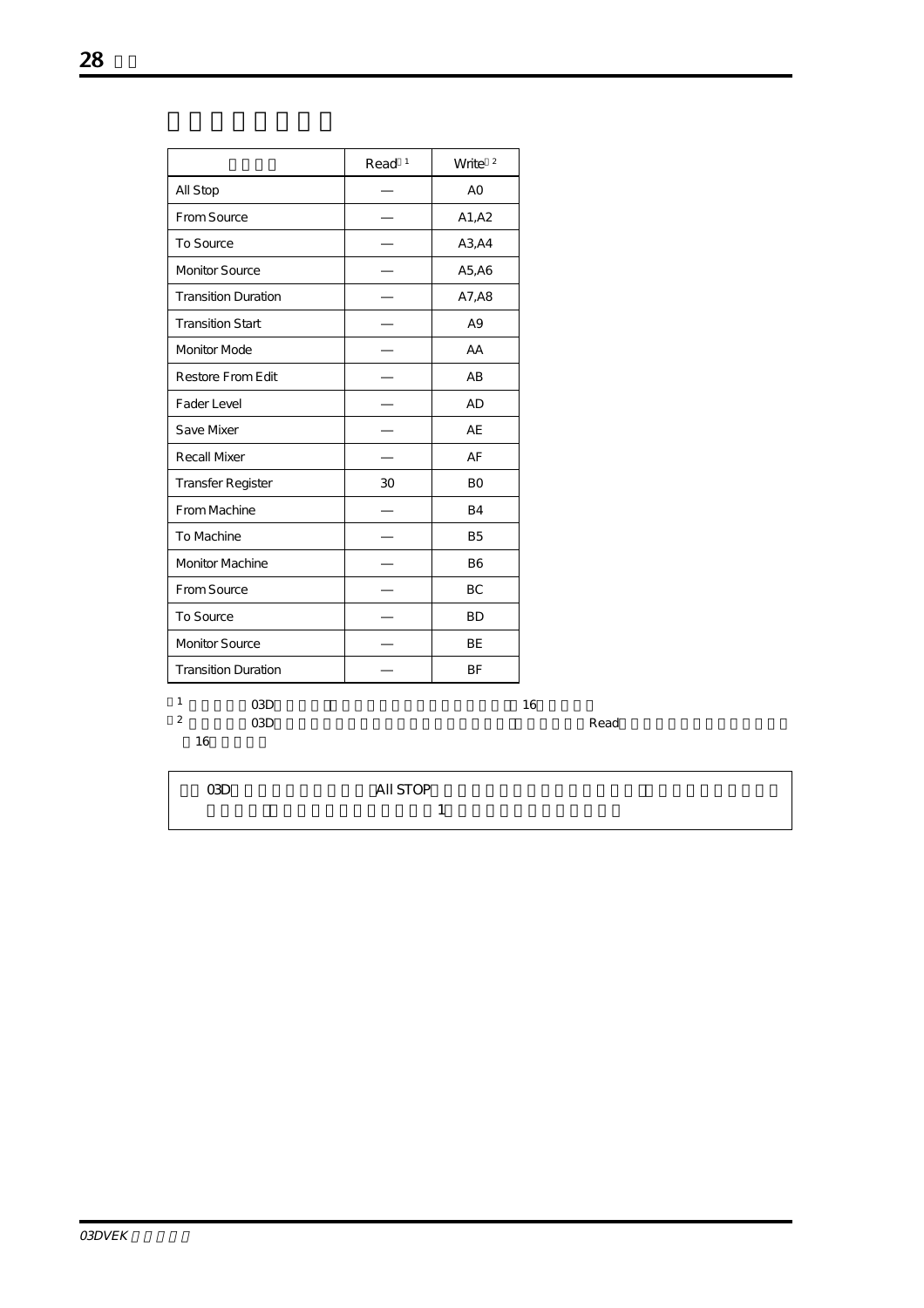## **MIDI**

 $\rm O3D$ 

### **1. Video Editor Setup Bulk Dump Format**

| <b>STATUS</b>    | 11110000       | F()            | System Exclusive Message          |
|------------------|----------------|----------------|-----------------------------------|
| ID No.           | 01000011       | 43             | Manufacturer's ID No. (YAMAHA)    |
| SUB STATUS       | $0000$ nnnn    | 0n             | $n=0-15$ (Device Channel No.1-16) |
| FORMAT No.       | 01111110       | 7E             | Universal Bulk Dump               |
| BYTE COUNT(HIGH) | 00000001       | 01             | 140(130+10)bytes                  |
| BYTE COUNT(LOW)  | 00001100       | 0 <sup>C</sup> |                                   |
|                  | 01001100       | 4 <sup>C</sup> | 1.7.1                             |
|                  | 01001101       | 4D             | "M"                               |
|                  | 00100000       | 20             | $1 - 1$                           |
|                  | 00100000       | 20             | $1 - 1$                           |
|                  | 00111000       | 38             | ' 8'                              |
|                  | 01000010       | 42             | $'$ B $'$                         |
|                  | 00110000       | 30             | $'$ 0 $'$                         |
|                  | 00110011       | 33             | 131                               |
| DATA NAME        | 01010110       | 56             | 'V'                               |
|                  | 0 mmmmmmm      | mm             | m=0-2,127(Video Editor Setup      |
|                  |                |                | $No.1-3, current)$                |
| DATA             | pbbbbbb0       | ds             | Video Editor Setup(130bytes)      |
|                  | $\mathbf{1}$ : |                |                                   |
|                  | 0ddddddd       | de             |                                   |
| CHECK SUM        | 0eeeeeee       | ee             | $ee = (-('L'+'M'++ds++de))$ AND   |
|                  |                |                | 7Fh                               |
| EOX              | 11110111       | F7             | End Of Exclusive                  |

## **2. Video Editor Setup Bulk Dump Request Format**

| 11110000    | F0 | System Exclusive Message          |
|-------------|----|-----------------------------------|
| 01000011    | 43 | Manufacturer's ID No. (YAMAHA)    |
| $0010$ nnnn | 2n | $n=0-15$ (Device Channel No.1-16) |
| 01111110    | 7E | Universal Bulk Dump               |
| 01001100    | 4C | ' L '                             |
| 01001101    | 4D | $^{\prime}$ M $^{\prime}$         |
| 00100000    | 20 | $1 - 1$                           |
| 00100000    | 20 | $1 - 1$                           |
| 00111000    | 38 | '8'                               |
| 01000010    | 42 | $'$ B $'$                         |
| 00110000    | 30 | '0'                               |
| 00110011    | 33 | '3'                               |
| 01010110    | 56 | 'V'                               |
| 0mmmmmmm    | mm | m=0-2,127(Video Editor Setup      |
|             |    | $No.1-3, current)$                |
| 11110111    | F7 | End Of Exclusive                  |
|             |    |                                   |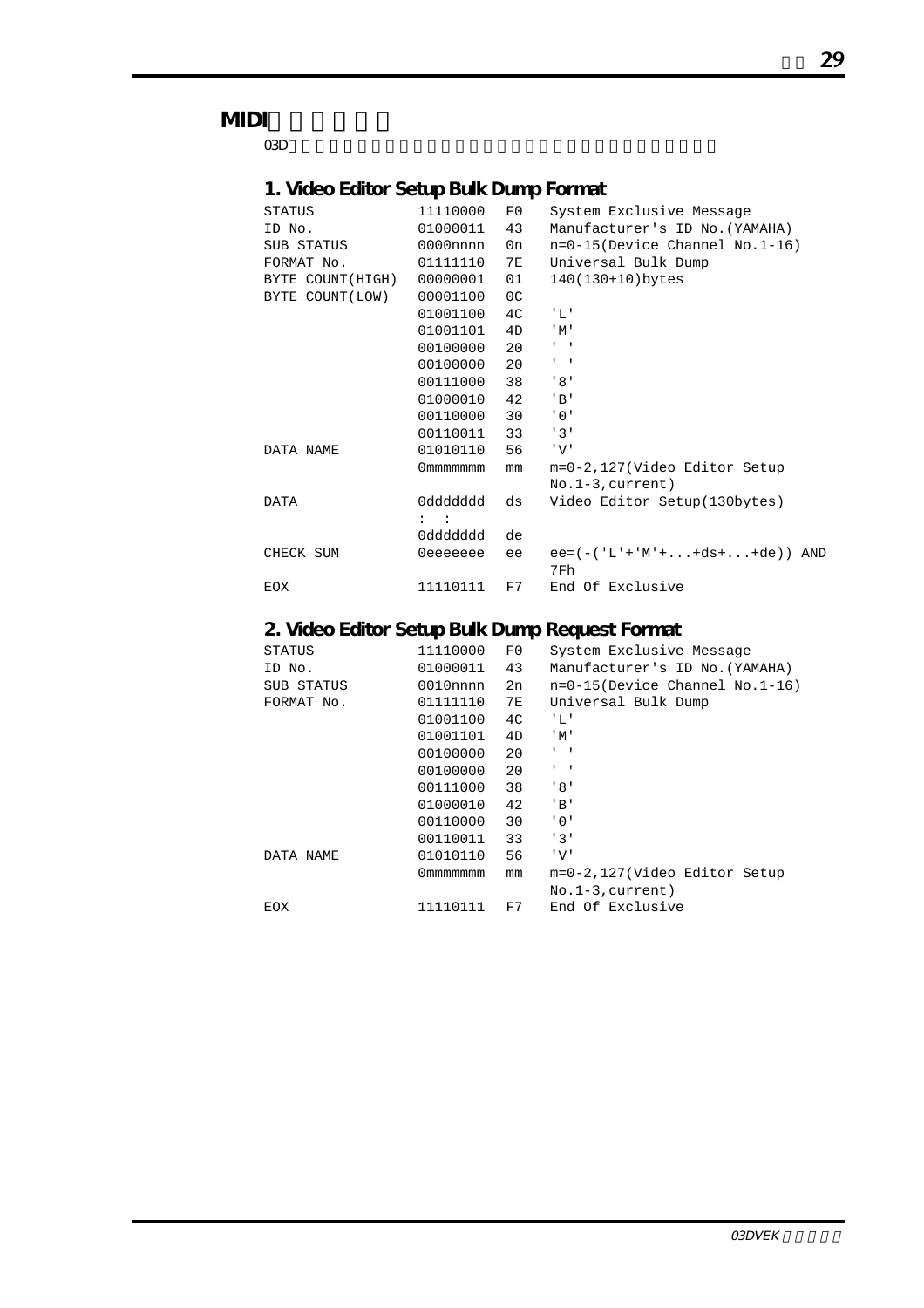## **3. Roll Library Bulk Dump Format**

| STATUS           | 11110000                        | F0        | System Exclusive Message                 |
|------------------|---------------------------------|-----------|------------------------------------------|
| ID No.           | 01000011                        | 43        | Manufacturer's ID No. (YAMAHA)           |
| SUB STATUS       | $0000$ nnnn                     | 0n        | $n=0-15$ (Device Channel No.1-16)        |
| FORMAT No.       | 01111110                        | <b>7E</b> | Universal Bulk Dump                      |
| BYTE COUNT(HIGH) | 00000010                        | 02        | 290(280+10)bytes                         |
| BYTE COUNT(LOW)  | 00100010                        | 22        |                                          |
|                  | 01001100                        | 4C        | "L'                                      |
|                  | 01001101                        | 4D        | $^{\prime}$ M $^{\prime}$                |
|                  | 00100000                        | 20        | $\mathbf{I} = -\mathbf{I}$               |
|                  | 00100000                        | 20        | $\mathbf{I}=\mathbf{I}$                  |
|                  | 00111000                        | 38        | '8'                                      |
|                  | 01000010                        | 42        | $'$ B'                                   |
|                  | 00110000                        | 30        | .0.1                                     |
|                  | 00110011                        | 33        | 131                                      |
| DATA NAME        | 01001100                        | 4C        | - ' L '                                  |
|                  | 0mmmmmmm                        | mm        | $m=1-99$ (Roll Library No.1-99)          |
| <b>DATA</b>      | 0ddddddd                        | ds        | Roll Library(280bytes)                   |
|                  | $\mathbb{Z}^n$ . $\mathbb{Z}^n$ |           |                                          |
|                  | 0ddddddd                        | de        |                                          |
| CHECK SUM        | 0eeeeeee                        | ee        | $ee = (-('L' +'M' +  + ds +  + de))$ AND |
|                  |                                 |           | 7Fh                                      |
| EOX              | 11110111                        | F7        | End Of Exclusive                         |

## **4. Roll Library Bulk Dump Request Format**

| <b>STATUS</b> | 11110000    | F0 | System Exclusive Message          |
|---------------|-------------|----|-----------------------------------|
| ID No.        | 01000011    | 43 | Manufacturer's ID No. (YAMAHA)    |
| SUB STATUS    | $0010$ nnnn | 2n | $n=0-15$ (Device Channel No.1-16) |
| FORMAT No.    | 01111110    | 7E | Universal Bulk Dump               |
|               | 01001100    | 4C | "L"                               |
|               | 01001101    | 4D | $^{\prime}$ M $^{\prime}$         |
|               | 00100000    | 20 | $1 - 1$                           |
|               | 00100000    | 20 | $1 - 1$                           |
|               | 00111000    | 38 | '8'                               |
|               | 01000010    | 42 | $'$ B $'$                         |
|               | 00110000    | 30 | '0'                               |
|               | 00110011    | 33 | 131                               |
| DATA NAME     | 01001100    | 4C | 'L'                               |
|               | 0 mmmmmmm   | mm | $m=1-99(Rol1$ Library No. 1-99)   |
| EOX           | 11110111    | F7 | End Of Exclusive                  |